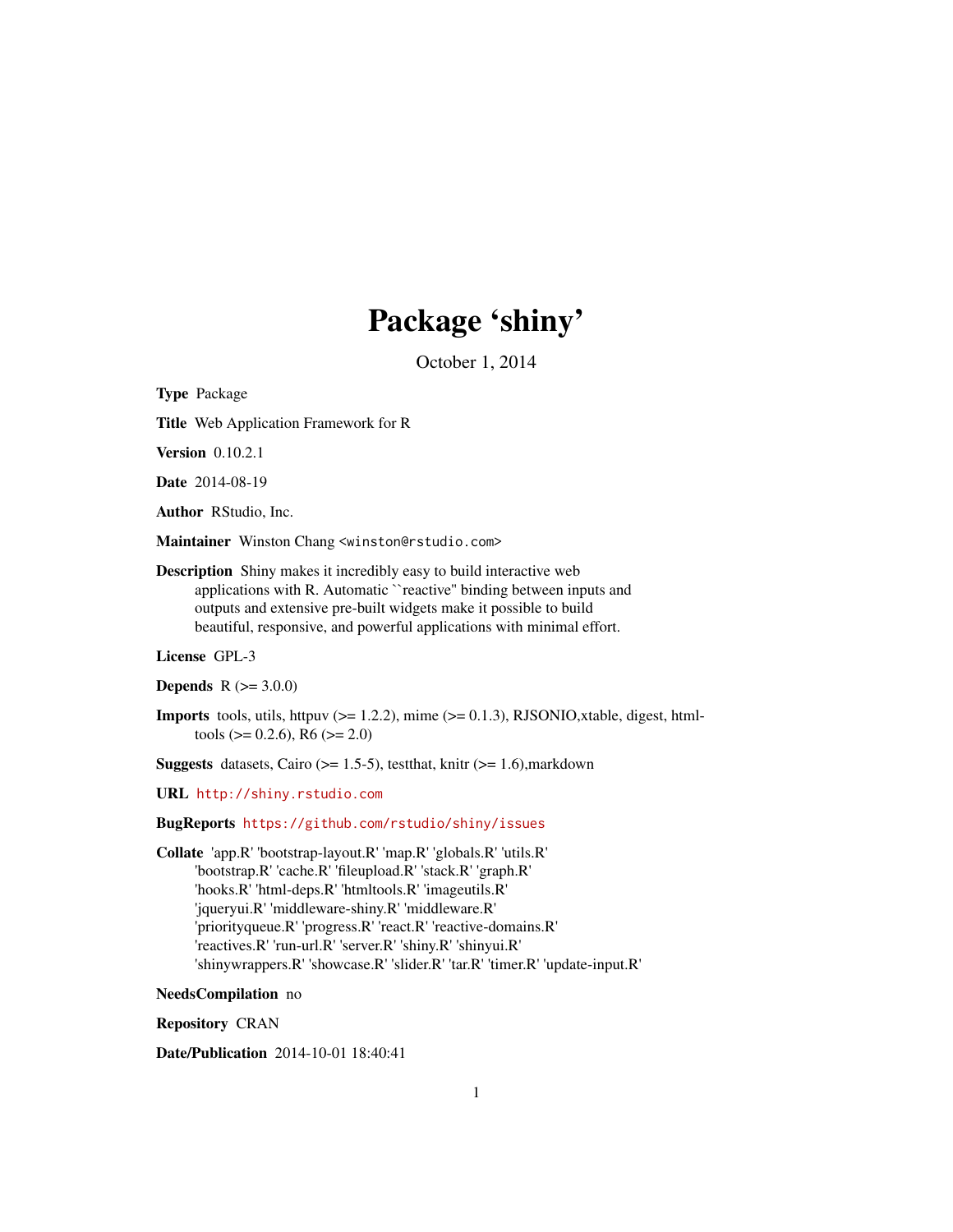# R topics documented:

|                 | $\overline{4}$ |
|-----------------|----------------|
|                 | 5              |
|                 | 6              |
|                 | $\overline{7}$ |
|                 | 8              |
|                 | 9              |
|                 | 10             |
|                 | 11             |
|                 | 12             |
|                 | 13             |
|                 | 14             |
|                 | 15             |
|                 | 16             |
|                 | 18             |
|                 | 19             |
|                 | 20             |
|                 | 21             |
|                 | 22             |
|                 | 23             |
|                 | 25             |
|                 | 25             |
|                 | 27             |
|                 | 28             |
|                 | 28             |
|                 | 29             |
|                 | 30             |
|                 | 31             |
|                 | 31             |
|                 | 32             |
|                 | 32             |
|                 | 33             |
|                 | 34             |
|                 | 35             |
|                 | 36             |
|                 | 37             |
|                 | 37             |
|                 | 38             |
|                 | 39             |
|                 | 39             |
| navbarPage      | 40             |
|                 | 41             |
| numericInput    | 42             |
| observe         | 43             |
|                 | 45             |
| pageWithSidebar | 46             |
|                 | 47             |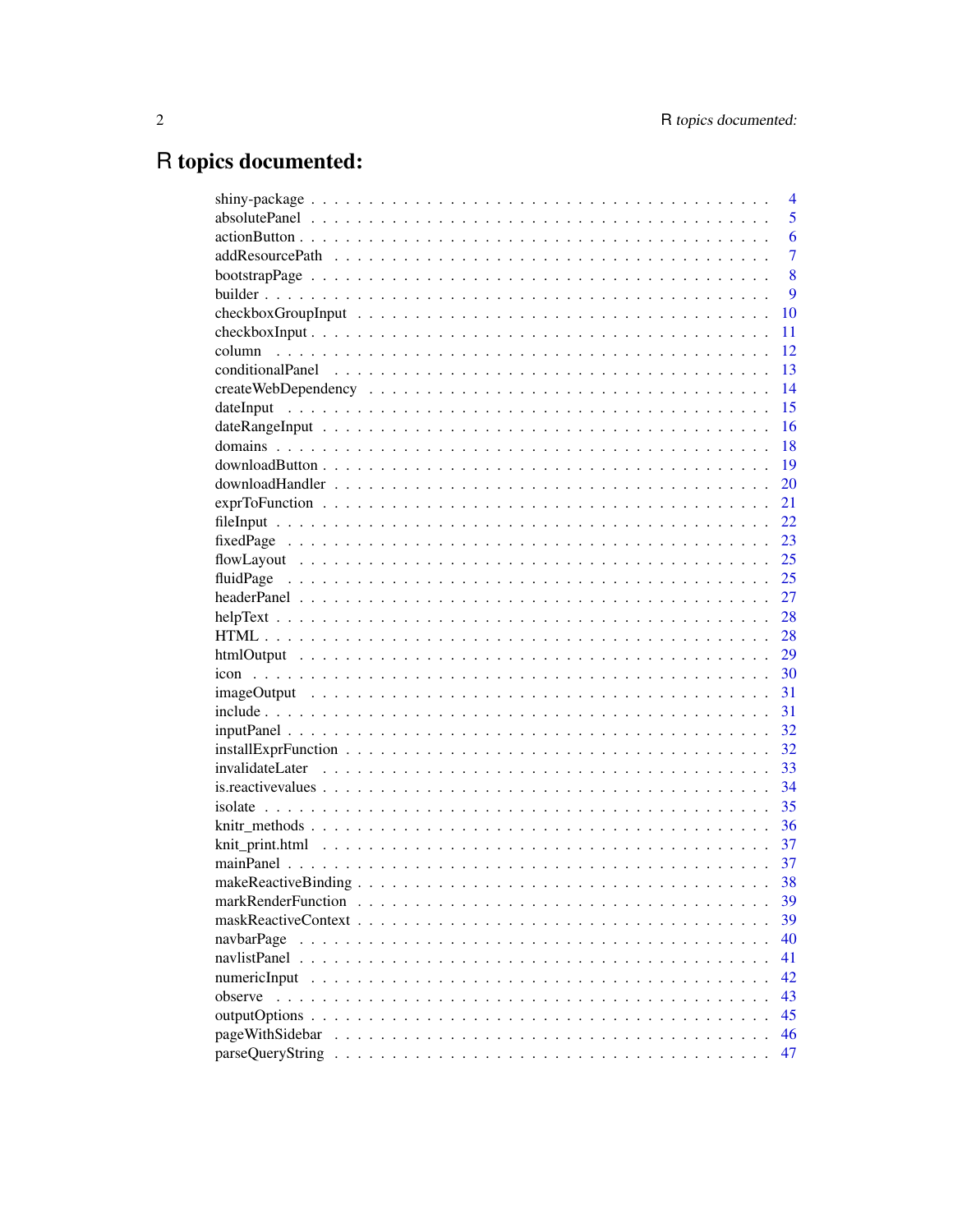|                      | 48 |
|----------------------|----|
|                      | 49 |
|                      | 50 |
|                      | 51 |
| reactive             | 52 |
|                      | 53 |
|                      | 55 |
|                      | 55 |
|                      | 56 |
|                      | 57 |
|                      | 57 |
|                      | 58 |
|                      | 59 |
|                      | 59 |
|                      | 60 |
|                      | 61 |
|                      | 62 |
|                      | 63 |
|                      | 64 |
|                      | 66 |
|                      | 67 |
|                      | 69 |
|                      | 69 |
|                      | 71 |
|                      | 72 |
|                      | 73 |
|                      | 74 |
|                      | 75 |
|                      | 76 |
|                      | 78 |
|                      | 78 |
|                      | 80 |
|                      | 81 |
|                      | 82 |
|                      | 83 |
|                      | 83 |
|                      | 84 |
|                      | 85 |
| singleton $\ldots$ . | 86 |
|                      | 86 |
| splitLayout          | 88 |
|                      | 89 |
| submitButton         | 89 |
|                      |    |
| tableOutput          | 90 |
| tabsetPanel          | 91 |
|                      | 92 |
|                      | 93 |
|                      | 94 |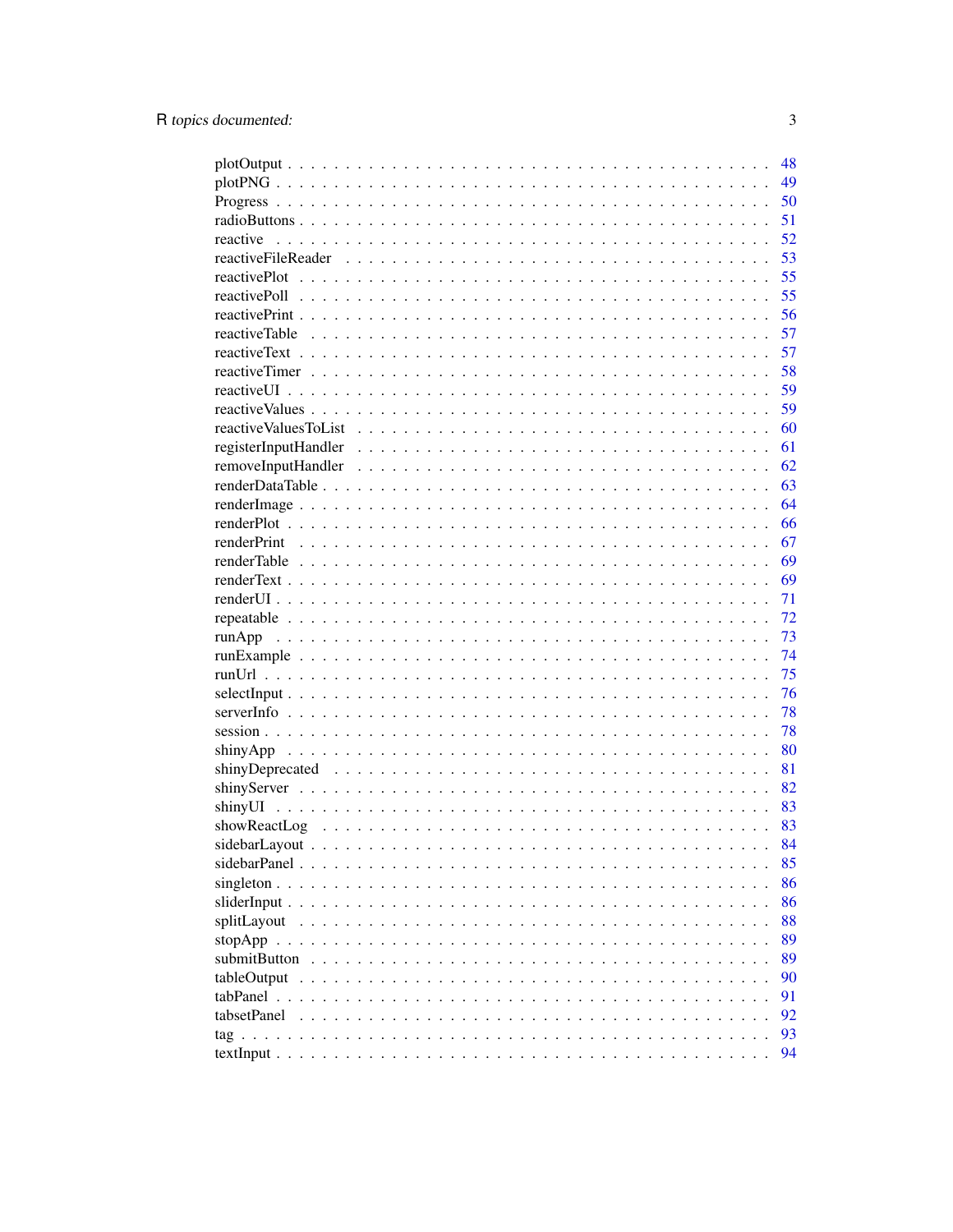<span id="page-3-0"></span>

| Index |            | 116 |
|-------|------------|-----|
|       |            |     |
|       |            |     |
|       |            |     |
|       |            |     |
|       |            |     |
|       |            |     |
|       |            |     |
|       |            |     |
|       |            |     |
|       |            |     |
|       |            |     |
|       |            |     |
|       |            |     |
|       |            |     |
|       |            |     |
|       |            |     |
|       |            |     |
|       |            |     |
|       | titlePanel |     |
|       |            | -95 |
|       |            |     |

shiny-package *Web Application Framework for R*

#### Description

Shiny makes it incredibly easy to build interactive web applications with R. Automatic "reactive" binding between inputs and outputs and extensive pre-built widgets make it possible to build beautiful, responsive, and powerful applications with minimal effort.

# Details

The Shiny tutorial at <http://rstudio.github.com/shiny/tutorial> explains the framework in depth, walks you through building a simple application, and includes extensive annotated examples.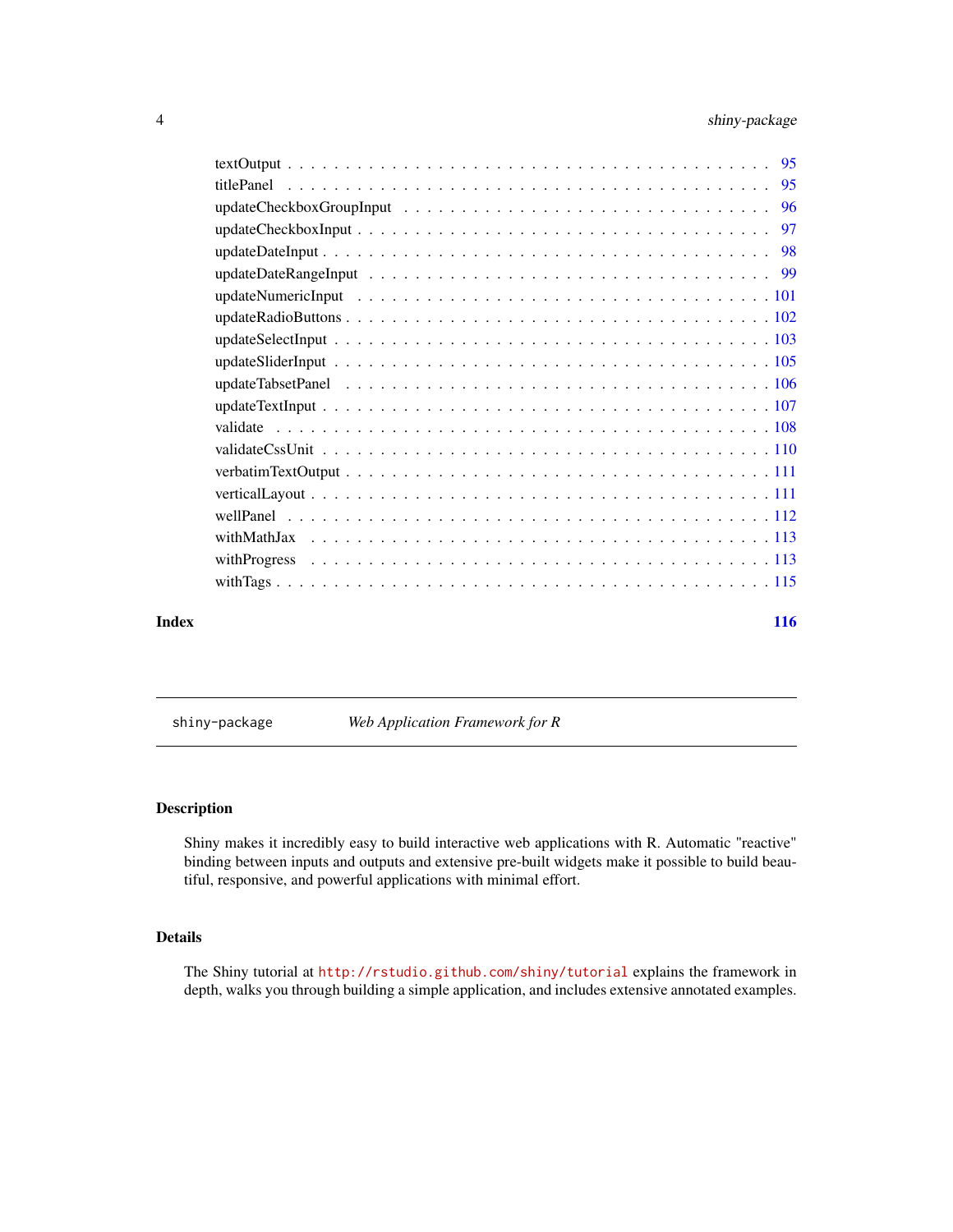<span id="page-4-0"></span>

Creates a panel whose contents are absolutely positioned.

# Usage

```
absolutePanel(..., top = NULL, left = NULL, right = NULL, bottom = NULL,width = NULL, height = NULL, draggable = FALSE, fixed = FALSE,
 cursor = c("auto", "move", "default", "inherit"))
fixedPanel(..., top = NULL, left = NULL, right = NULL, bottom = NULL,width = NULL, height = NULL, draggable = FALSE, cursor = c("move",
```

```
"default", "inherit"))
```
# Arguments

| .         | Attributes (named arguments) or children (unnamed arguments) that should be<br>included in the panel.                                                                                                                                                                                                                                                                    |
|-----------|--------------------------------------------------------------------------------------------------------------------------------------------------------------------------------------------------------------------------------------------------------------------------------------------------------------------------------------------------------------------------|
| top       | Distance between the top of the panel, and the top of the page or parent con-<br>tainer.                                                                                                                                                                                                                                                                                 |
| left      | Distance between the left side of the panel, and the left of the page or parent<br>container.                                                                                                                                                                                                                                                                            |
| right     | Distance between the right side of the panel, and the right of the page or parent<br>container.                                                                                                                                                                                                                                                                          |
| bottom    | Distance between the bottom of the panel, and the bottom of the page or parent<br>container.                                                                                                                                                                                                                                                                             |
| width     | Width of the panel.                                                                                                                                                                                                                                                                                                                                                      |
| height    | Height of the panel.                                                                                                                                                                                                                                                                                                                                                     |
| draggable | If TRUE, allows the user to move the panel by clicking and dragging.                                                                                                                                                                                                                                                                                                     |
| fixed     | Positions the panel relative to the browser window and prevents it from being<br>scrolled with the rest of the page.                                                                                                                                                                                                                                                     |
| cursor    | The type of cursor that should appear when the user mouses over the panel. Use<br>"move" for a north-east-south-west icon, "default" for the usual cursor arrow,<br>or "inherit" for the usual cursor behavior (including changing to an I-beam<br>when the cursor is over text). The default is "auto", which is equivalent to<br>ifelse(draggable, "move", "inherit"). |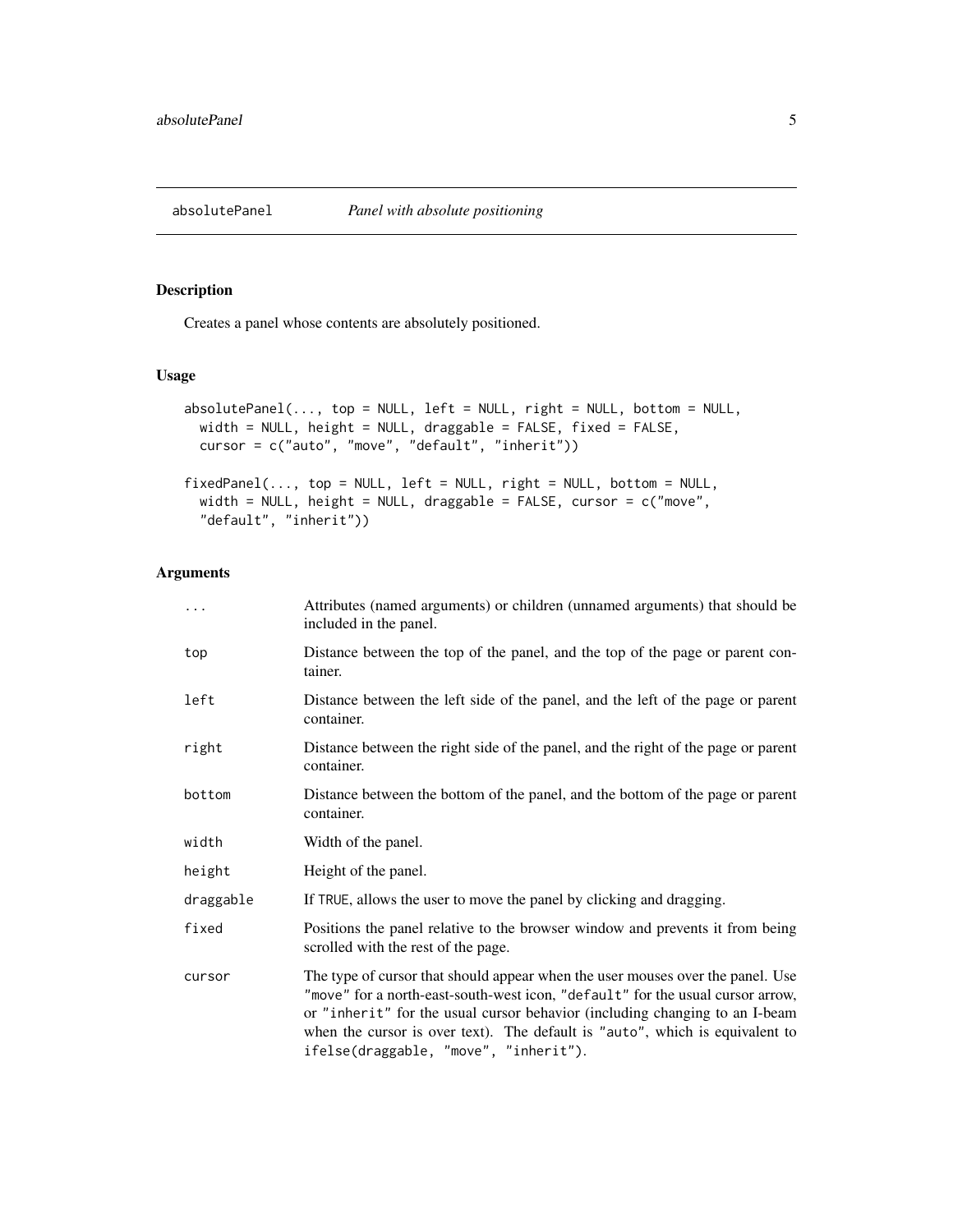# Details

The absolutePanel function creates a <div> tag whose CSS position is set to absolute (or fixed if fixed = TRUE). The way absolute positioning works in HTML is that absolute coordinates are specified relative to its nearest parent element whose position is not set to static (which is the default), and if no such parent is found, then relative to the page borders. If you're not sure what that means, just keep in mind that you may get strange results if you use absolutePanel from inside of certain types of panels.

The fixedPanel function is the same as absolutePanel with fixed = TRUE.

The position (top, left, right, bottom) and size (width, height) parameters are all optional, but you should specify exactly two of top, bottom, and height and exactly two of left, right, and width for predictable results.

Like most other distance parameters in Shiny, the position and size parameters take a number (interpreted as pixels) or a valid CSS size string, such as "100px" (100 pixels) or "25%".

For arcane HTML reasons, to have the panel fill the page or parent you should specify 0 for top, left, right, and bottom rather than the more obvious width =  $"100\%"$  and height =  $"100\%"$ .

#### Value

An HTML element or list of elements.

<span id="page-5-1"></span>actionButton *Action button/link*

#### <span id="page-5-2"></span>Description

Creates an action button or link whose value is initially zero, and increments by one each time it is pressed.

#### Usage

```
actionButton(inputId, label, icon = NULL, ...)
```

```
actionLink(inputId, label, icon = NULL, ...)
```
#### Arguments

| inputId | Specifies the input slot that will be used to access the value.                                                   |
|---------|-------------------------------------------------------------------------------------------------------------------|
| label   | The contents of the button or link–usually a text label, but you could also use<br>any other HTML, like an image. |
| icon    | An optional icon to appear on the button.                                                                         |
| .       | Named attributes to be applied to the button or link.                                                             |

<span id="page-5-0"></span>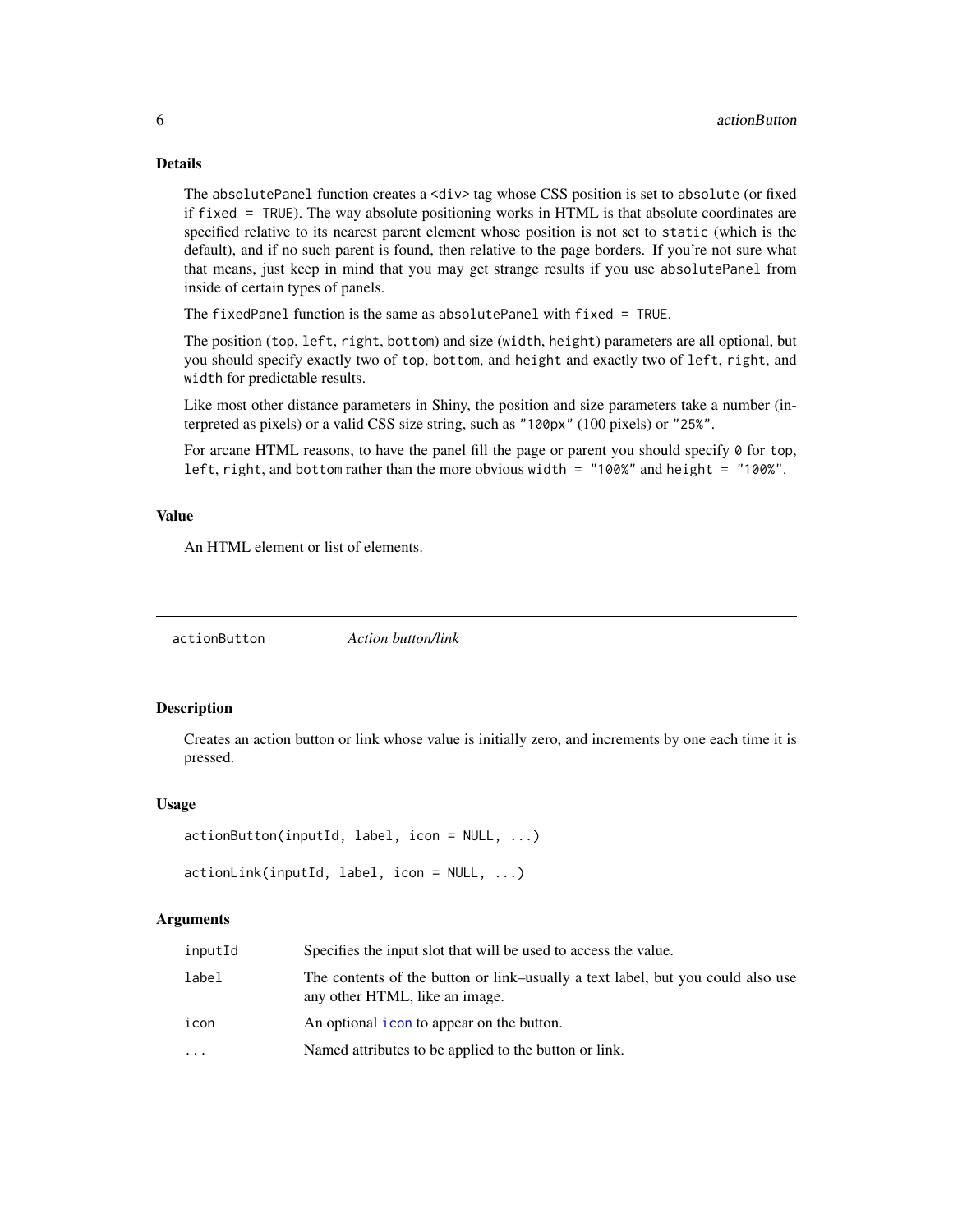# <span id="page-6-0"></span>addResourcePath 7 and 7 and 7 and 7 and 7 and 7 and 7 and 7 and 7 and 7 and 7 and 7 and 7 and 7 and 7 and 7 and 7 and 7 and 7 and 7 and 7 and 7 and 7 and 7 and 7 and 7 and 7 and 7 and 7 and 7 and 7 and 7 and 7 and 7 and 7

# See Also

Other input.elements: [animationOptions](#page-85-1), [sliderInput](#page-85-2); [checkboxGroupInput](#page-9-1); [checkboxInput](#page-10-1); [dateInput](#page-14-1); [dateRangeInput](#page-15-1); [fileInput](#page-21-1); [numericInput](#page-41-1); [radioButtons](#page-50-1); [selectInput](#page-75-1), [selectizeInput](#page-75-2); [submitButton](#page-88-1); [textInput](#page-93-1)

#### Examples

```
## Not run:
# In server.R
output$distPlot <- renderPlot({
 # Take a dependency on input$goButton
 input$goButton
 # Use isolate() to avoid dependency on input$obs
 dist <- isolate(rnorm(input$obs))
 hist(dist)
})
# In ui.R
actionButton("goButton", "Go!")
## End(Not run)
```
<span id="page-6-1"></span>addResourcePath *Resource Publishing*

#### Description

Adds a directory of static resources to Shiny's web server, with the given path prefix. Primarily intended for package authors to make supporting JavaScript/CSS files available to their components.

#### Usage

```
addResourcePath(prefix, directoryPath)
```
#### Arguments

| prefix | The URL prefix (without slashes). Valid characters are a-z, A-Z, 0-9, hyphen,  |
|--------|--------------------------------------------------------------------------------|
|        | period, and underscore; and must begin with a-z or A-Z. For example, a value   |
|        | of 'foo' means that any request paths that begin with '/foo' will be mapped to |
|        | the given directory.                                                           |
|        |                                                                                |

directoryPath The directory that contains the static resources to be served.

# **Details**

You can call addResourcePath multiple times for a given prefix; only the most recent value will be retained. If the normalized directoryPath is different than the directory that's currently mapped to the prefix, a warning will be issued.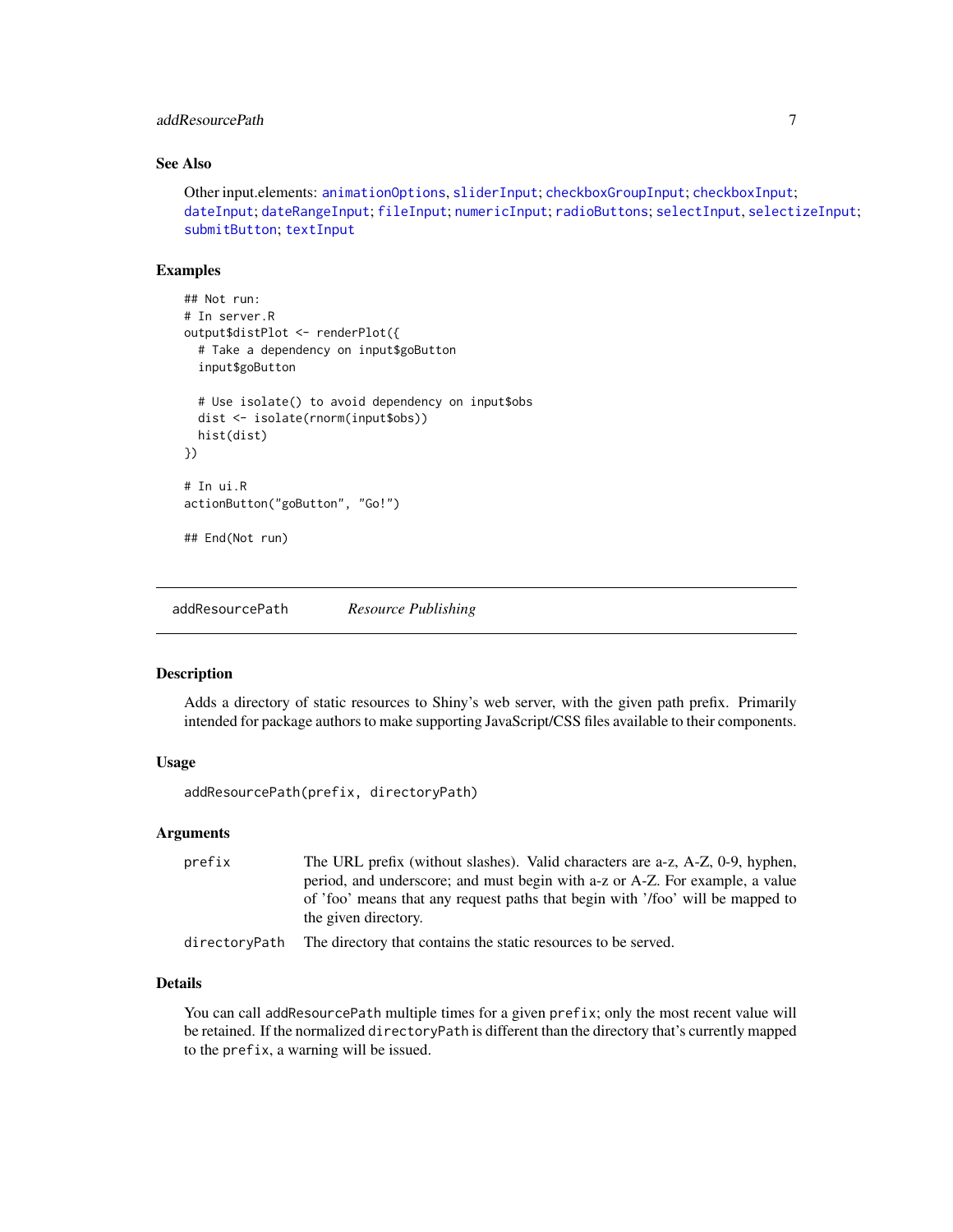# <span id="page-7-0"></span>See Also

[singleton](#page-85-3)

#### Examples

```
addResourcePath('datasets', system.file('data', package='datasets'))
```
bootstrapPage *Create a Bootstrap page*

#### Description

Create a Shiny UI page that loads the CSS and JavaScript for [Bootstrap,](http://getbootstrap.com/2.3.2/) and has no content in the page body (other than what you provide).

#### Usage

```
bootstrapPage(..., title = NULL, response = TRUE, theme = NULL)
```
basicPage(...)

#### Arguments

| $\cdots$   | The contents of the document body.                                                                                      |
|------------|-------------------------------------------------------------------------------------------------------------------------|
| title      | The browser window title (defaults to the host URL of the page)                                                         |
| responsive | TRUE to use responsive layout (automatically adapt and resize page elements<br>based on the size of the viewing device) |
| theme      | Alternative Bootstrap stylesheet (normally a css file within the www directory,<br>e.g. www/bootstrap.css)              |

# Details

This function is primarily intended for users who are proficient in HTML/CSS, and know how to lay out pages in Bootstrap. Most applications should use [fluidPage](#page-24-1) along with layout functions like [fluidRow](#page-24-2) and [sidebarLayout](#page-83-1).

# Value

A UI defintion that can be passed to the [shinyUI](#page-82-1) function.

#### Note

The basicPage function is deprecated, you should use the [fluidPage](#page-24-1) function instead.

# See Also

[fluidPage](#page-24-1), [fixedPage](#page-22-1)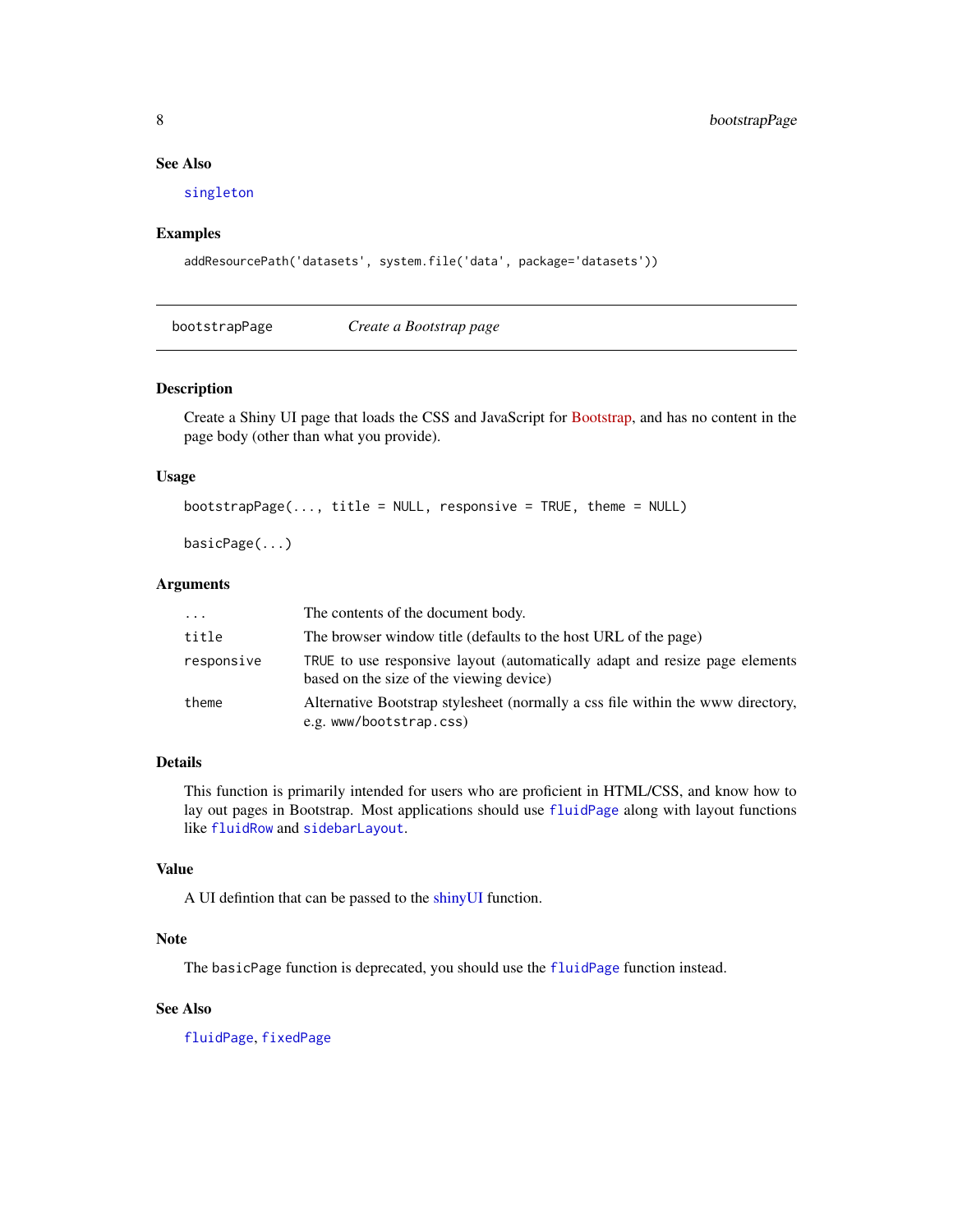<span id="page-8-1"></span><span id="page-8-0"></span>

Simple functions for constructing HTML documents.

# Usage

tags p(...)  $h1(\ldots)$ h2(...)  $h3(\ldots)$ h4(...)  $h5(\ldots)$ h6(...) a(...) br(...) div(...) span(...) pre(...) code(...) img(...) strong(...) em(...)  $hr(...)$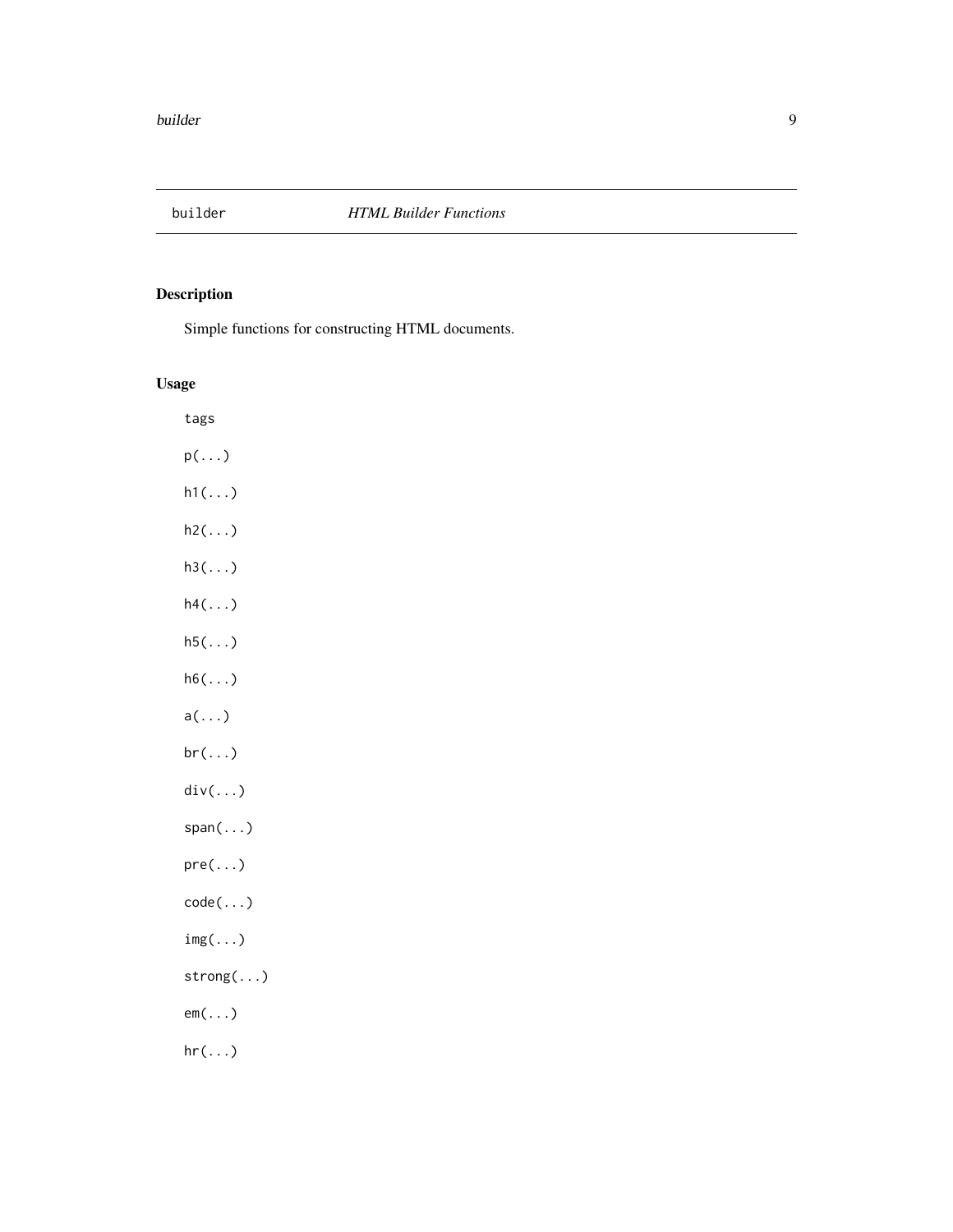#### <span id="page-9-0"></span>Arguments

... Attributes and children of the element. Named arguments become attributes, and positional arguments become children. Valid children are tags, single-character character vectors (which become text nodes), and raw HTML (see [HTML](#page-27-1)). You can also pass lists that contain tags, text nodes, and HTML.

#### Details

The tags environment contains convenience functions for all valid HTML5 tags. To generate tags that are not part of the HTML5 specification, you can use the [tag\(](#page-92-1)) function.

Dedicated functions are available for the most common HTML tags that do not conflict with common R functions.

The result from these functions is a tag object, which can be converted using as character().

#### Examples

```
doc <- tags$html(
 tags$head(
   tags$title('My first page')
 ),
 tags$body(
   h1('My first heading'),
   p('My first paragraph, with some ',
      strong('bold'),
      ' text.'),
    div(id='myDiv', class='simpleDiv',
        'Here is a div with some attributes.')
 )
)
cat(as.character(doc))
```
<span id="page-9-1"></span>checkboxGroupInput *Checkbox Group Input Control*

#### Description

Create a group of checkboxes that can be used to toggle multiple choices independently. The server will receive the input as a character vector of the selected values.

#### Usage

```
checkboxGroupInput(inputId, label, choices, selected = NULL, inline = FALSE)
```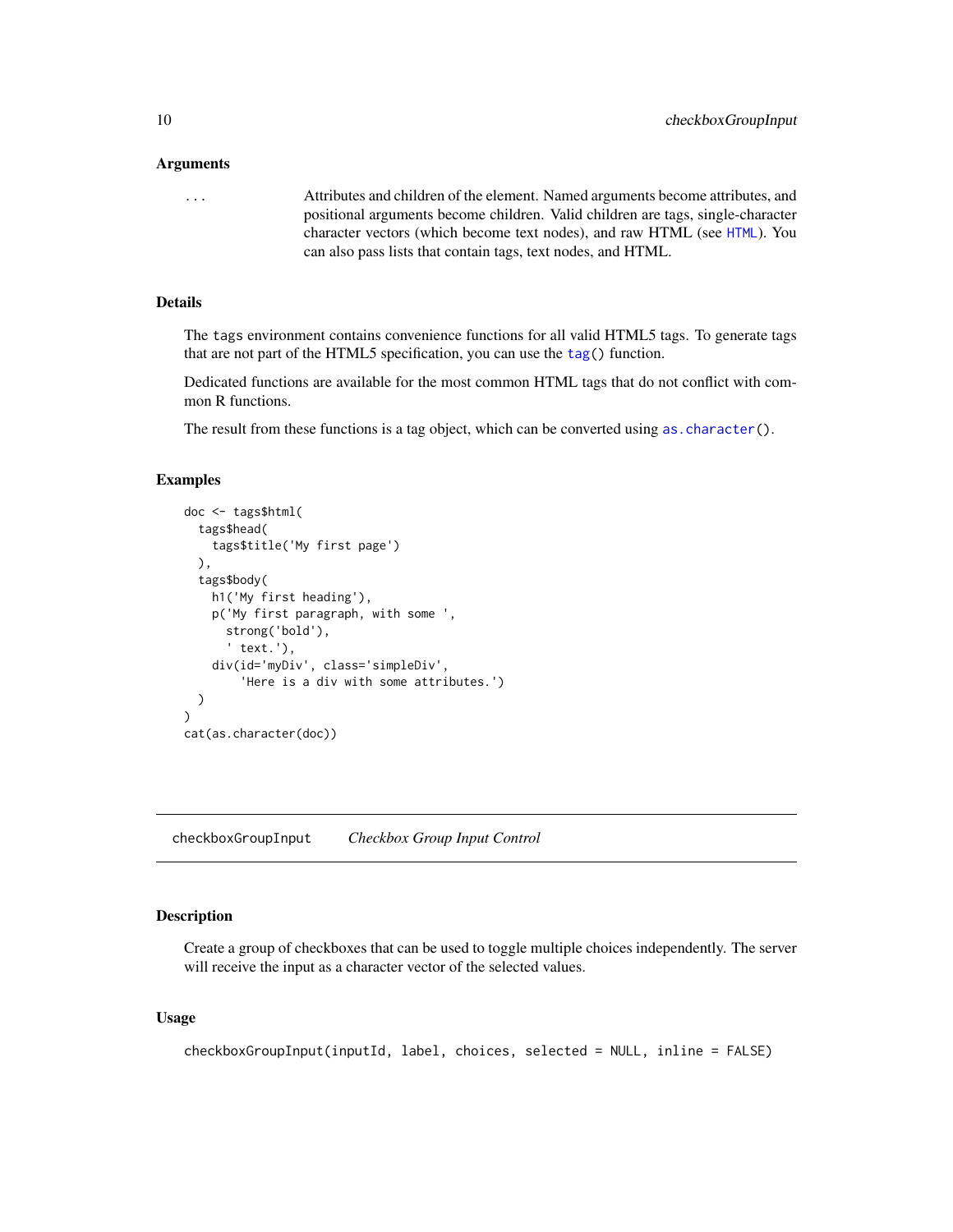# <span id="page-10-0"></span>checkboxInput 11

#### Arguments

| inputId  | Input variable to assign the control's value to.                                                                                           |
|----------|--------------------------------------------------------------------------------------------------------------------------------------------|
| label    | Display label for the control, or NULL.                                                                                                    |
| choices  | List of values to show checkboxes for. If elements of the list are named then that<br>name rather than the value is displayed to the user. |
| selected | The values that should be initially selected, if any.                                                                                      |
| inline   | If TRUE, render the choices in line (i.e. horizontally)                                                                                    |

# Value

A list of HTML elements that can be added to a UI definition.

# See Also

[checkboxInput](#page-10-1), [updateCheckboxGroupInput](#page-95-1)

Other input.elements: [actionButton](#page-5-1), [actionLink](#page-5-2); [animationOptions](#page-85-1), [sliderInput](#page-85-2); [checkboxInput](#page-10-1); [dateInput](#page-14-1); [dateRangeInput](#page-15-1); [fileInput](#page-21-1); [numericInput](#page-41-1); [radioButtons](#page-50-1); [selectInput](#page-75-1), [selectizeInput](#page-75-2); [submitButton](#page-88-1); [textInput](#page-93-1)

# Examples

```
checkboxGroupInput("variable", "Variable:",
                   c("Cylinders" = "cyl",
                     "Transmission" = "am",
                     "Gears" = "gear"))
```
<span id="page-10-1"></span>checkboxInput *Checkbox Input Control*

# Description

Create a checkbox that can be used to specify logical values.

# Usage

```
checkboxInput(inputId, label, value = FALSE)
```
#### Arguments

| inputId | Input variable to assign the control's value to. |
|---------|--------------------------------------------------|
| label   | Display label for the control.                   |
| value   | Initial value (TRUE or FALSE).                   |

# Value

A checkbox control that can be added to a UI definition.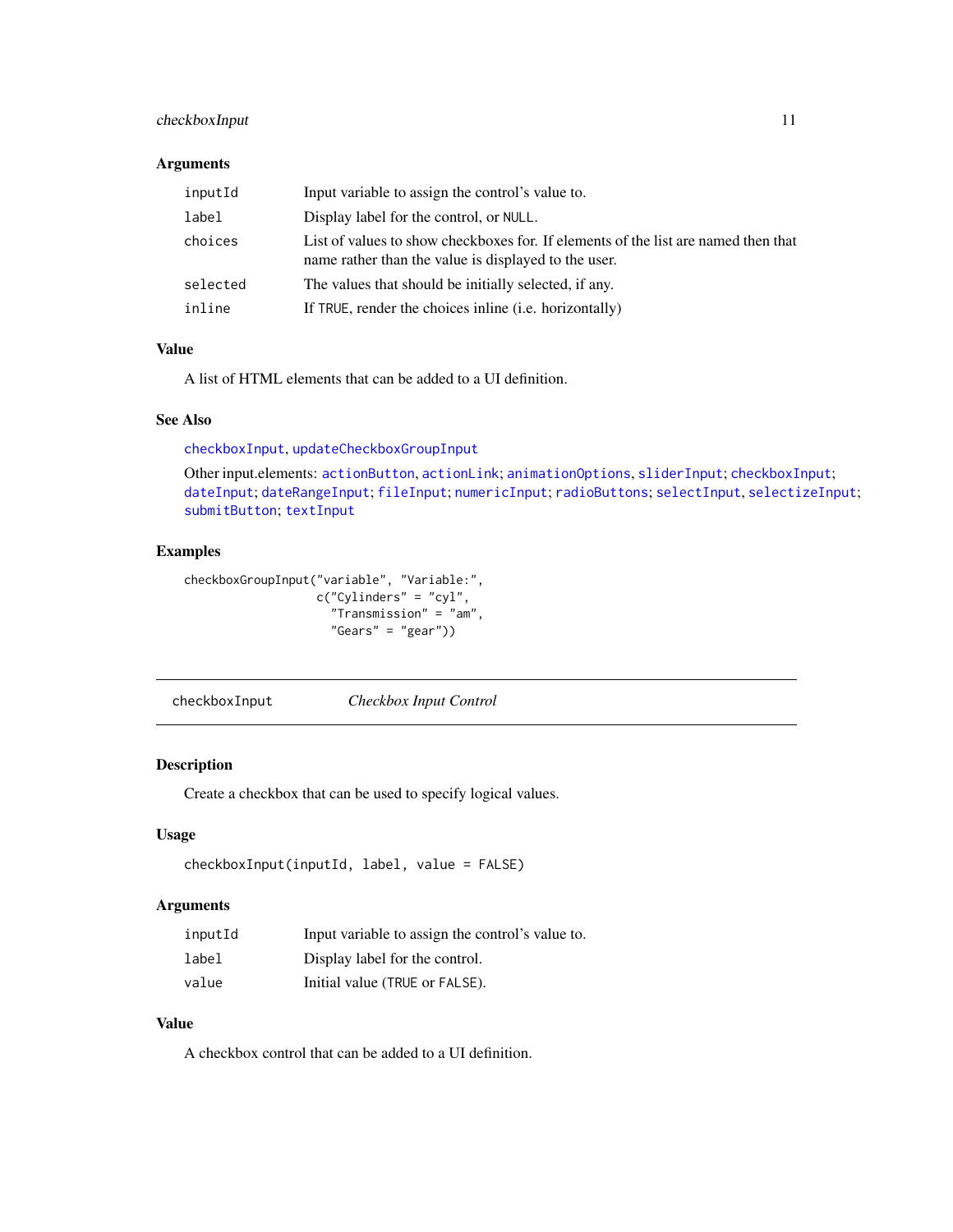12 column control of the column column column column column column column column column column column column column column column column column column column column column column column column column column column column c

# See Also

[checkboxGroupInput](#page-9-1), [updateCheckboxInput](#page-96-1)

Other input.elements: [actionButton](#page-5-1), [actionLink](#page-5-2); [animationOptions](#page-85-1), [sliderInput](#page-85-2); [checkboxGroupInput](#page-9-1); [dateInput](#page-14-1); [dateRangeInput](#page-15-1); [fileInput](#page-21-1); [numericInput](#page-41-1); [radioButtons](#page-50-1); [selectInput](#page-75-1), [selectizeInput](#page-75-2); [submitButton](#page-88-1); [textInput](#page-93-1)

# Examples

checkboxInput("outliers", "Show outliers", FALSE)

<span id="page-11-1"></span>column *Create a column within a UI definition*

#### Description

Create a column for use within a [fluidRow](#page-24-2) or [fixedRow](#page-22-2)

#### Usage

 $column(width, ..., offset = 0)$ 

# Arguments

| width                   | The grid width of the column (must be between 1 and 12)                       |
|-------------------------|-------------------------------------------------------------------------------|
| $\cdot$ $\cdot$ $\cdot$ | Elements to include within the column                                         |
| offset                  | The number of columns to offset this column from the end of the previous col- |
|                         | umn.                                                                          |

#### Value

A column that can be included within a [fluidRow](#page-24-2) or [fixedRow](#page-22-2).

# See Also

[fluidRow](#page-24-2), [fixedRow](#page-22-2).

```
fluidRow(
 column(4,
   sliderInput("obs", "Number of observations:",
                min = 1, max = 1000, value = 500),
 column(8,
   plotOutput("distPlot")
 )
\mathcal{L}
```
<span id="page-11-0"></span>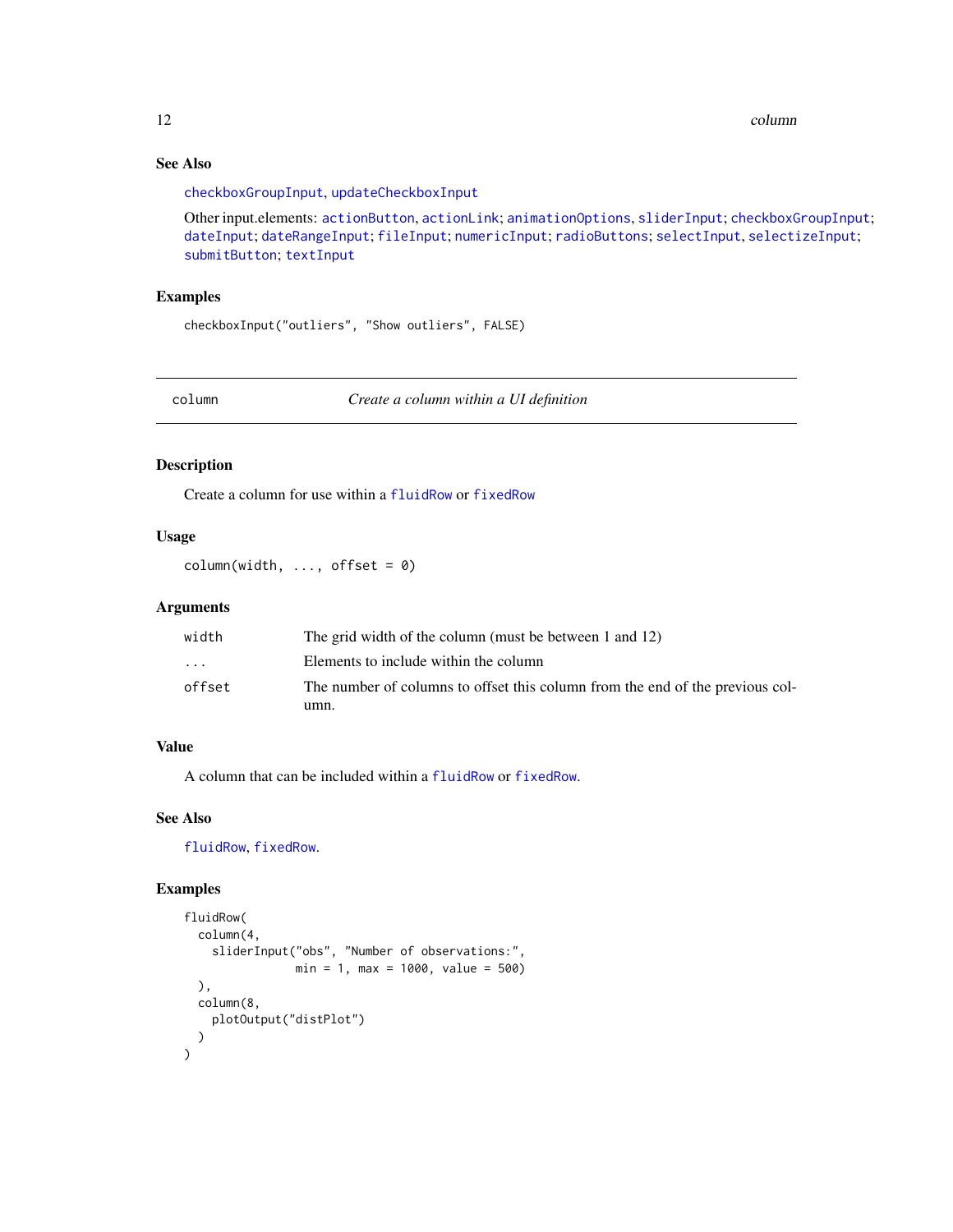# <span id="page-12-0"></span>conditionalPanel 13

```
fluidRow(
 columnwidth = 4,"4"
 ),
 columnwidth = 3, offset = 2,"3 offset 2"
 )
\lambda
```
conditionalPanel *Conditional Panel*

#### Description

Creates a panel that is visible or not, depending on the value of a JavaScript expression. The JS expression is evaluated once at startup and whenever Shiny detects a relevant change in input/output.

#### Usage

conditionalPanel(condition, ...)

#### Arguments

| condition | A JavaScript expression that will be evaluated repeatedly to determine whether<br>the panel should be displayed. |
|-----------|------------------------------------------------------------------------------------------------------------------|
| $\cdots$  | Elements to include in the panel.                                                                                |

#### Details

In the JS expression, you can refer to input and output JavaScript objects that contain the current values of input and output. For example, if you have an input with an id of foo, then you can use input.foo to read its value. (Be sure not to modify the input/output objects, as this may cause unpredictable behavior.)

# Note

You are not recommended to use special JavaScript characters such as a period . in the input id's, but if you do use them anyway, for example, inputId = "foo.bar", you will have to use input["foo.bar"] instead of input.foo.bar to read the input value.

```
sidebarPanel(
  selectInput(
      "plotType", "Plot Type",
     c(Scatter = "scatter",
       Histogram = "hist")),
```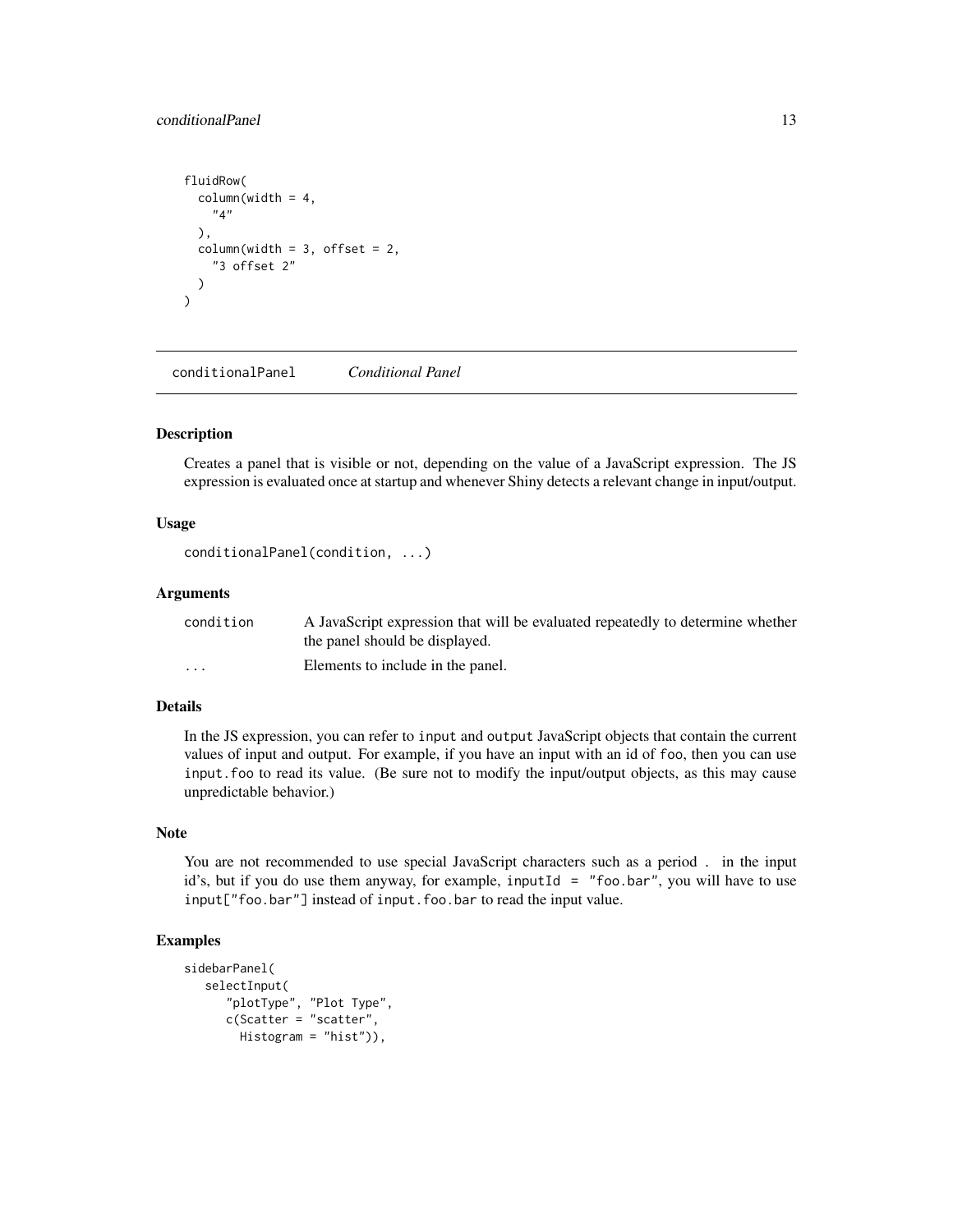```
# Only show this panel if the plot type is a histogram
  conditionalPanel(
     condition = "input.plotType == 'hist'",
     selectInput(
         "breaks", "Breaks",
        c("Sturges",
           "Scott",
           "Freedman-Diaconis",
           "[Customer]" = "custom"),
     # Only show this panel if Custom is selected
     conditionalPanel(
         condition = "input.breaks == 'custom'",
         sliderInput("breakCount", "Break Count", min=1, max=1000, value=10)
     )
  )
)
```
createWebDependency *Create a web dependency*

#### Description

Ensure that a file-based HTML dependency (from the htmltools package) can be served over Shiny's HTTP server. This function works by using [addResourcePath](#page-6-1) to map the HTML dependency's directory to a URL.

# Usage

createWebDependency(dependency)

#### Arguments

dependency A single HTML dependency object, created using [htmlDependency](#page-0-0). If the src value is named, then href and/or file names must be present.

#### Value

A single HTML dependency object that has an href-named element in its src.

<span id="page-13-0"></span>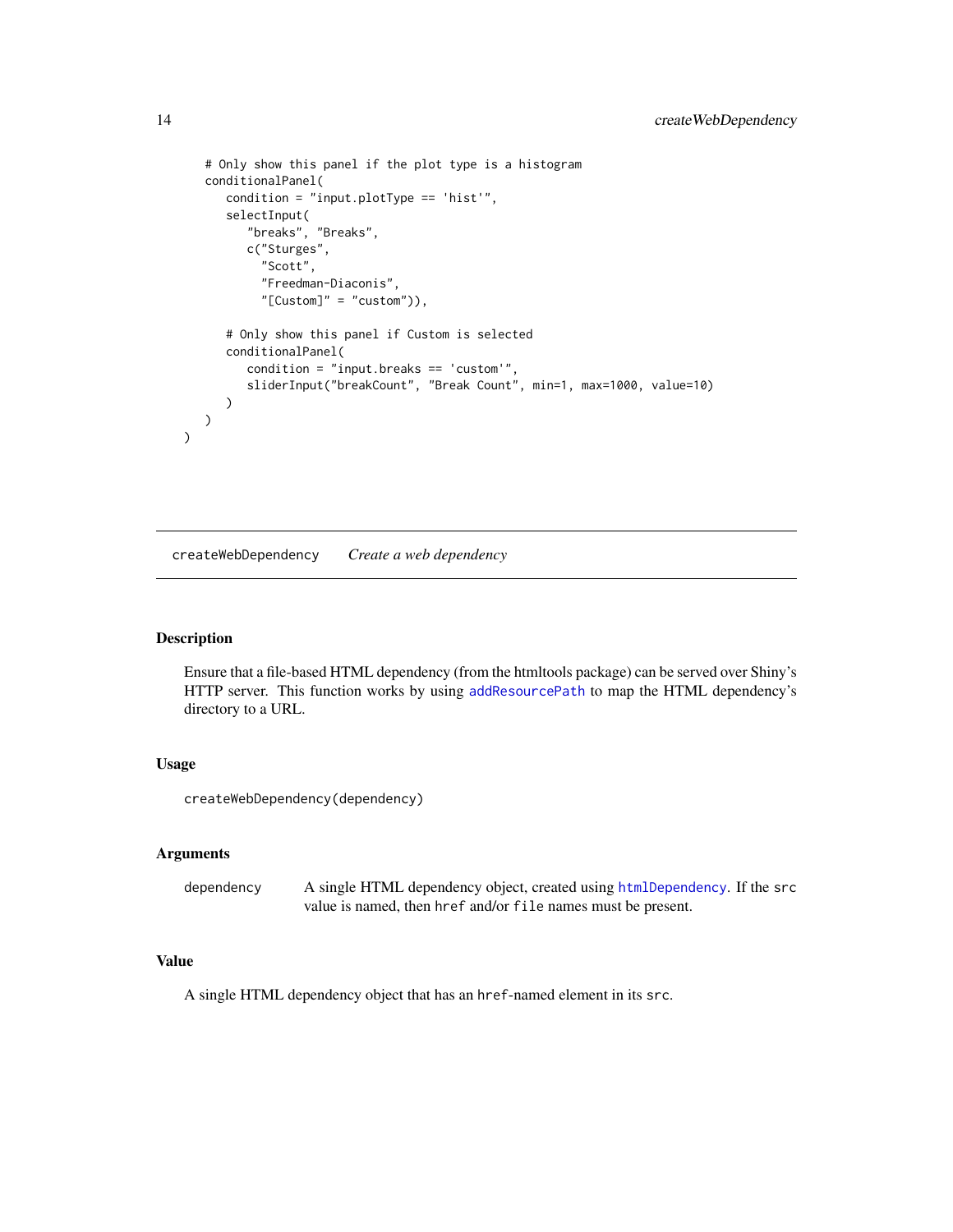<span id="page-14-1"></span><span id="page-14-0"></span>

Creates a text input which, when clicked on, brings up a calendar that the user can click on to select dates.

# Usage

```
dateInput(inputId, label, value = NULL, min = NULL, max = NULL,
 format = "yyyy-mm-dd", startview = "month", weekstart = 0,
  language = "en")
```
# Arguments

| inputId   | Input variable to assign the control's value to.                                                                                                                                                                                                                                                                                                       |
|-----------|--------------------------------------------------------------------------------------------------------------------------------------------------------------------------------------------------------------------------------------------------------------------------------------------------------------------------------------------------------|
| label     | Display label for the control, or NULL.                                                                                                                                                                                                                                                                                                                |
| value     | The starting date. Either a Date object, or a string in yyyy-mm-dd format. If<br>NULL (the default), will use the current date in the client's time zone.                                                                                                                                                                                              |
| min       | The minimum allowed date. Either a Date object, or a string in yyyy-mm-dd<br>format.                                                                                                                                                                                                                                                                   |
| max       | The maximum allowed date. Either a Date object, or a string in yyyy-mm-dd<br>format.                                                                                                                                                                                                                                                                   |
| format    | The format of the date to display in the browser. Defaults to "yyyy-mm-dd".                                                                                                                                                                                                                                                                            |
| startview | The date range shown when the input object is first clicked. Can be "month"<br>(the default), "year", or "decade".                                                                                                                                                                                                                                     |
| weekstart | Which day is the start of the week. Should be an integer from $0$ (Sunday) to 6<br>(Saturday).                                                                                                                                                                                                                                                         |
| language  | The language used for month and day names. Default is "en". Other valid values<br>include "bg", "ca", "cs", "da", "de", "el", "es", "fi", "fr", "he", "hr", "hu", "id",<br>"is", "it", "ja", "kr", "lt", "lv", "ms", "nb", "nl", "pl", "pt", "pt-BR", "ro", "rs",<br>"rs-latin", "ru", "sk", "sl", "sv", "sw", "th", "tr", "uk", "zh-CN", and "zh-TW". |

# Details

The date format string specifies how the date will be displayed in the browser. It allows the following values:

- yy Year without century (12)
- yyyy Year with century (2012)
- mm Month number, with leading zero (01-12)
- m Month number, without leading zero (01-12)
- M Abbreviated month name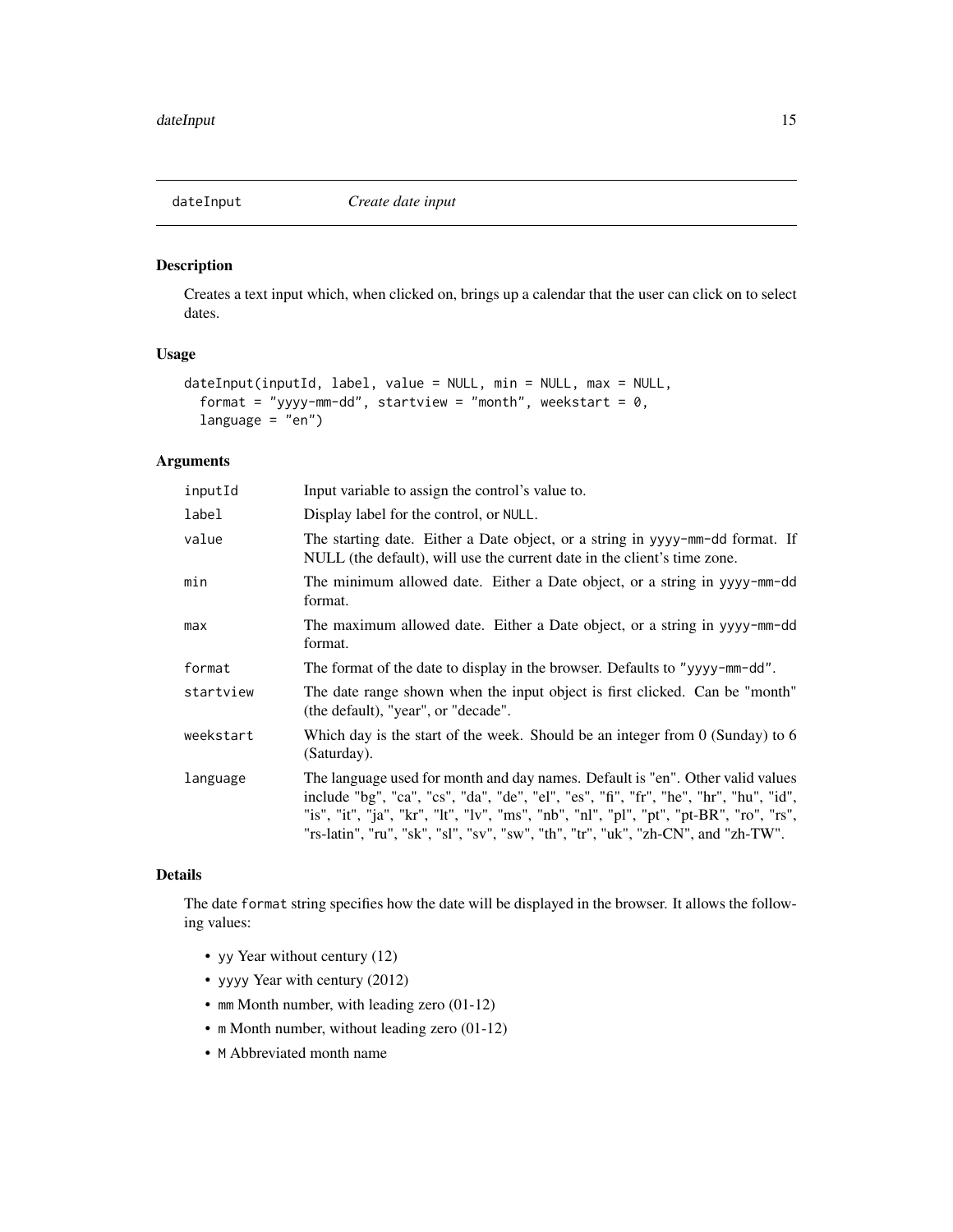- <span id="page-15-0"></span>• MM Full month name
- dd Day of month with leading zero
- d Day of month without leading zero
- D Abbreviated weekday name
- DD Full weekday name

# See Also

#### [dateRangeInput](#page-15-1), [updateDateInput](#page-97-1)

Other input.elements: [actionButton](#page-5-1), [actionLink](#page-5-2); [animationOptions](#page-85-1), [sliderInput](#page-85-2); [checkboxGroupInput](#page-9-1); [checkboxInput](#page-10-1); [dateRangeInput](#page-15-1); [fileInput](#page-21-1); [numericInput](#page-41-1); [radioButtons](#page-50-1); [selectInput](#page-75-1), [selectizeInput](#page-75-2); [submitButton](#page-88-1); [textInput](#page-93-1)

#### Examples

```
dateInput("date", "Date:", value = "2012-02-29")
# Default value is the date in client's time zone
dateInput("date", "Date:")
# value is always yyyy-mm-dd, even if the display format is different
dateInput("date", "Date:", value = "2012-02-29", format = "mm/dd/yy")
# Pass in a Date object
dateInput("date", "Date:", value = Sys.Date()-10)
# Use different language and different first day of week
dateInput("date", "Date:",
          language = "de",
         weekstart = 1)
# Start with decade view instead of default month view
dateInput("date", "Date:",
         startview = "decade")
```
<span id="page-15-1"></span>dateRangeInput *Create date range input*

# Description

Creates a pair of text inputs which, when clicked on, bring up calendars that the user can click on to select dates.

#### Usage

```
dateRangeInput(inputId, label, start = NULL, end = NULL, min = NULL,
 max = NULL, format = "yyyy-mm-dd", startview = "month", weekstart = 0,
 language = "en", separator = " to ")
```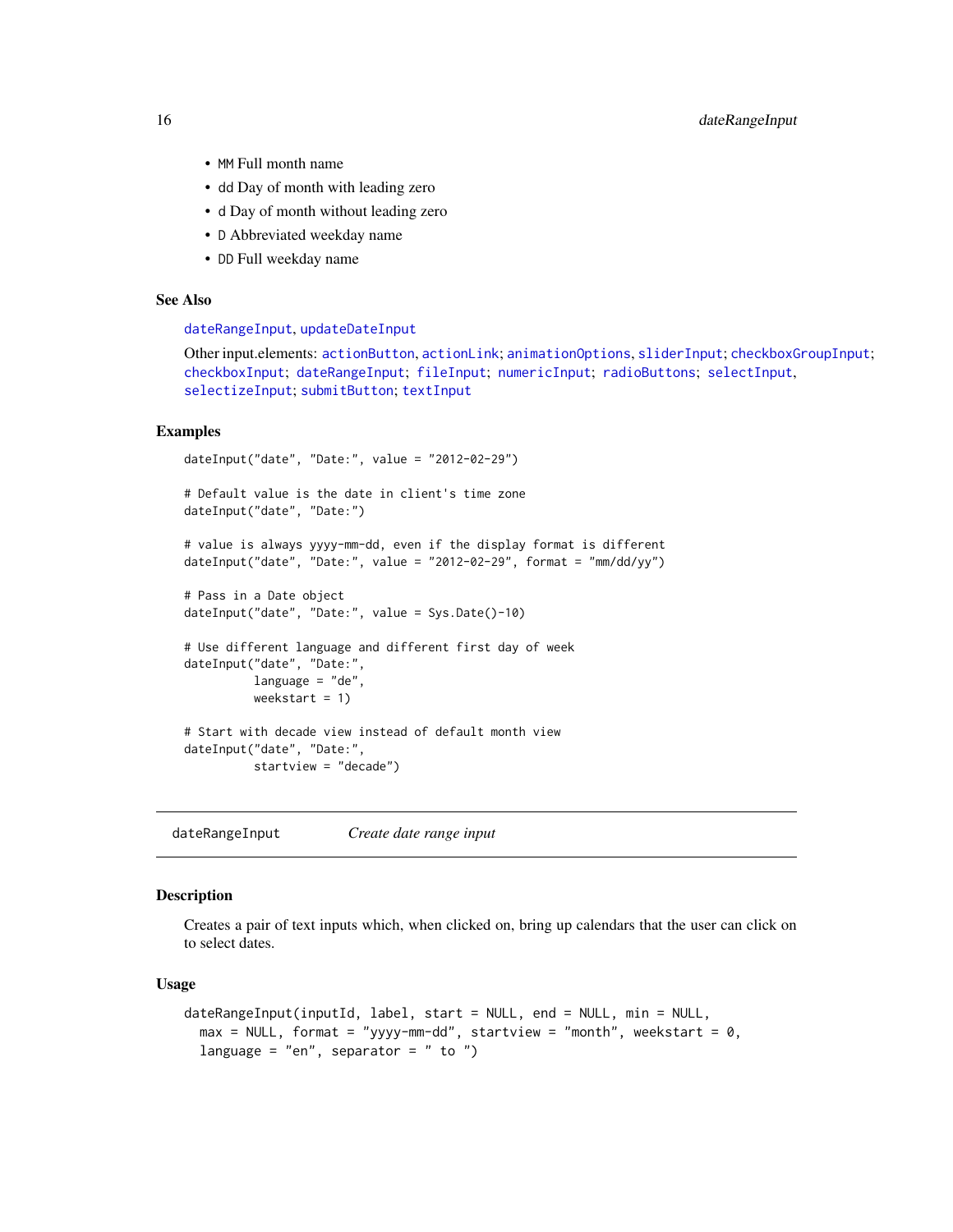# dateRangeInput 17

#### Arguments

| inputId   | Input variable to assign the control's value to.                                                                                                                                                                                                                                                                                                       |
|-----------|--------------------------------------------------------------------------------------------------------------------------------------------------------------------------------------------------------------------------------------------------------------------------------------------------------------------------------------------------------|
| label     | Display label for the control, or NULL.                                                                                                                                                                                                                                                                                                                |
| start     | The initial start date. Either a Date object, or a string in yyyy-mm-dd format. If<br>NULL (the default), will use the current date in the client's time zone.                                                                                                                                                                                         |
| end       | The initial end date. Either a Date object, or a string in yyyy-mm-dd format. If<br>NULL (the default), will use the current date in the client's time zone.                                                                                                                                                                                           |
| min       | The minimum allowed date. Either a Date object, or a string in yyyy-mm-dd<br>format.                                                                                                                                                                                                                                                                   |
| max       | The maximum allowed date. Either a Date object, or a string in yyyy-mm-dd<br>format.                                                                                                                                                                                                                                                                   |
| format    | The format of the date to display in the browser. Defaults to "yyyy-mm-dd".                                                                                                                                                                                                                                                                            |
| startview | The date range shown when the input object is first clicked. Can be "month"<br>(the default), "year", or "decade".                                                                                                                                                                                                                                     |
| weekstart | Which day is the start of the week. Should be an integer from $0$ (Sunday) to 6<br>(Saturday).                                                                                                                                                                                                                                                         |
| language  | The language used for month and day names. Default is "en". Other valid values<br>include "bg", "ca", "cs", "da", "de", "el", "es", "fi", "fr", "he", "hr", "hu", "id",<br>"is", "it", "ja", "kr", "lt", "lv", "ms", "nb", "nl", "pl", "pt", "pt-BR", "ro", "rs",<br>"rs-latin", "ru", "sk", "sl", "sv", "sw", "th", "tr", "uk", "zh-CN", and "zh-TW". |
| separator | String to display between the start and end input boxes.                                                                                                                                                                                                                                                                                               |

# Details

The date format string specifies how the date will be displayed in the browser. It allows the following values:

- yy Year without century (12)
- yyyy Year with century (2012)
- mm Month number, with leading zero (01-12)
- m Month number, without leading zero (01-12)
- M Abbreviated month name
- MM Full month name
- dd Day of month with leading zero
- d Day of month without leading zero
- D Abbreviated weekday name
- DD Full weekday name

# See Also

#### [dateInput](#page-14-1), [updateDateRangeInput](#page-98-1)

Other input.elements: [actionButton](#page-5-1), [actionLink](#page-5-2); [animationOptions](#page-85-1), [sliderInput](#page-85-2); [checkboxGroupInput](#page-9-1); [checkboxInput](#page-10-1); [dateInput](#page-14-1); [fileInput](#page-21-1); [numericInput](#page-41-1); [radioButtons](#page-50-1); [selectInput](#page-75-1), [selectizeInput](#page-75-2); [submitButton](#page-88-1); [textInput](#page-93-1)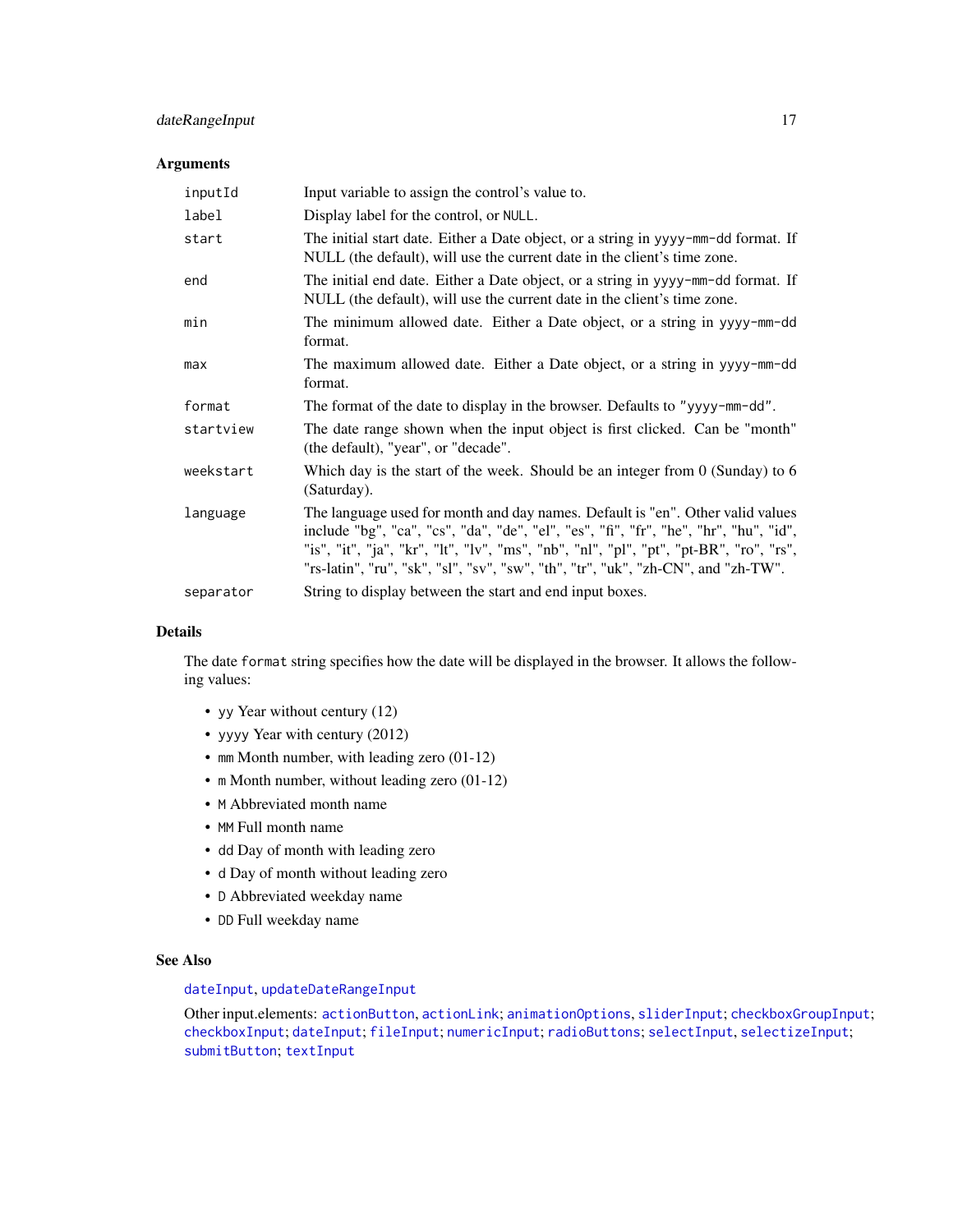#### <span id="page-17-0"></span>Examples

```
dateRangeInput("daterange", "Date range:",
              start = "2001-01-01",
              end = "2010-12-31"# Default start and end is the current date in the client's time zone
dateRangeInput("daterange", "Date range:")
# start and end are always specified in yyyy-mm-dd, even if the display
# format is different
dateRangeInput("daterange", "Date range:",
              start = "2001-01-01",end = "2010-12-31",
              min = "2001-01-01".max = "2012-12-21",format = m/m/dd/yy'',
              separator = " - ")
# Pass in Date objects
dateRangeInput("daterange", "Date range:",
               start = Sys.Date() - 10,
              end = Sys.Date() + 10)# Use different language and different first day of week
dateRangeInput("daterange", "Date range:",
              language = "de",
              weekstart = 1)
# Start with decade view instead of default month view
dateRangeInput("daterange", "Date range:",
              startview = "decade")
```
domains *Reactive domains*

#### Description

Reactive domains are a mechanism for establishing ownership over reactive primitives (like reactive expressions and observers), even if the set of reactive primitives is dynamically created. This is useful for lifetime management (i.e. destroying observers when the Shiny session that created them ends) and error handling.

#### Usage

```
getDefaultReactiveDomain()
```
withReactiveDomain(domain, expr)

onReactiveDomainEnded(domain, callback, failIfNull = FALSE)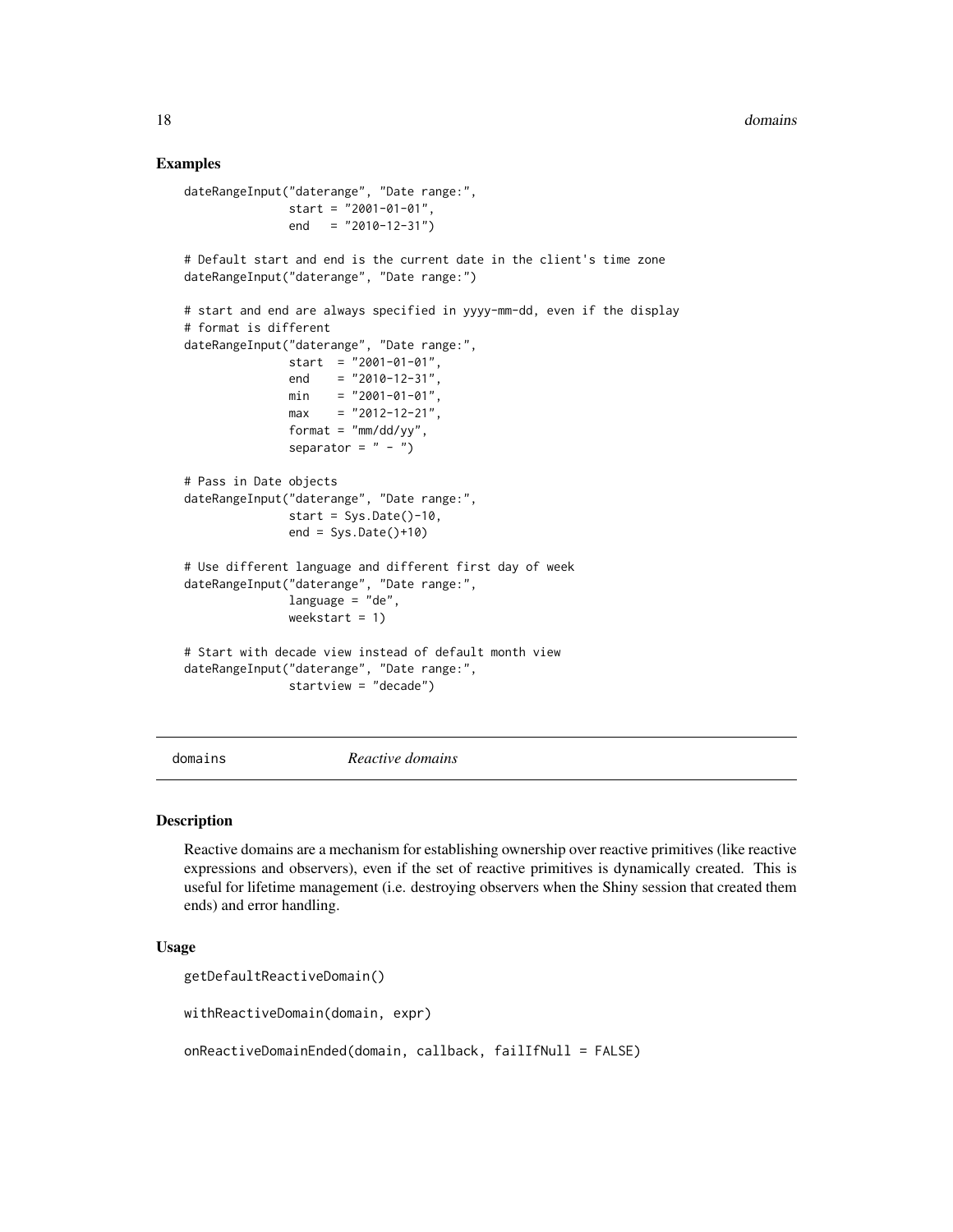# <span id="page-18-0"></span>downloadButton 19

#### Arguments

| domain     | A valid domain object (for example, a Shiny session), or NULL |
|------------|---------------------------------------------------------------|
| expr       | An expression to evaluate under domain                        |
| callback   | A callback function to be invoked                             |
| failIfNull | If TRUE then an error is given if the domain is NULL          |

# Details

At any given time, there can be either a single "default" reactive domain object, or none (i.e. the reactive domain object is NULL). You can access the current default reactive domain by calling getDefaultReactiveDomain.

Unless you specify otherwise, newly created observers and reactive expressions will be assigned to the current default domain (if any). You can override this assignment by providing an explicit domain argument to [reactive](#page-51-1) or [observe](#page-42-1).

For advanced usage, it's possible to override the default domain using withReactiveDomain. The domain argument will be made the default domain while expr is evaluated.

Implementers of new reactive primitives can use onReactiveDomainEnded as a convenience function for registering callbacks. If the reactive domain is NULL and failIfNull is FALSE, then the callback will never be invoked.

<span id="page-18-1"></span>downloadButton *Create a download button or link*

# <span id="page-18-2"></span>**Description**

Use these functions to create a download button or link; when clicked, it will initiate a browser download. The filename and contents are specified by the corresponding [downloadHandler](#page-19-1) defined in the server function.

#### Usage

```
downloadButton(outputId, label = "Download", class = NULL)
downloadLink(outputId, label = "Download", class = NULL)
```
#### **Arguments**

| outputId | The name of the output slot that the download Handler is assigned to. |
|----------|-----------------------------------------------------------------------|
| label    | The label that should appear on the button.                           |
| class    | Additional CSS classes to apply to the tag, if any.                   |

# See Also

downloadHandler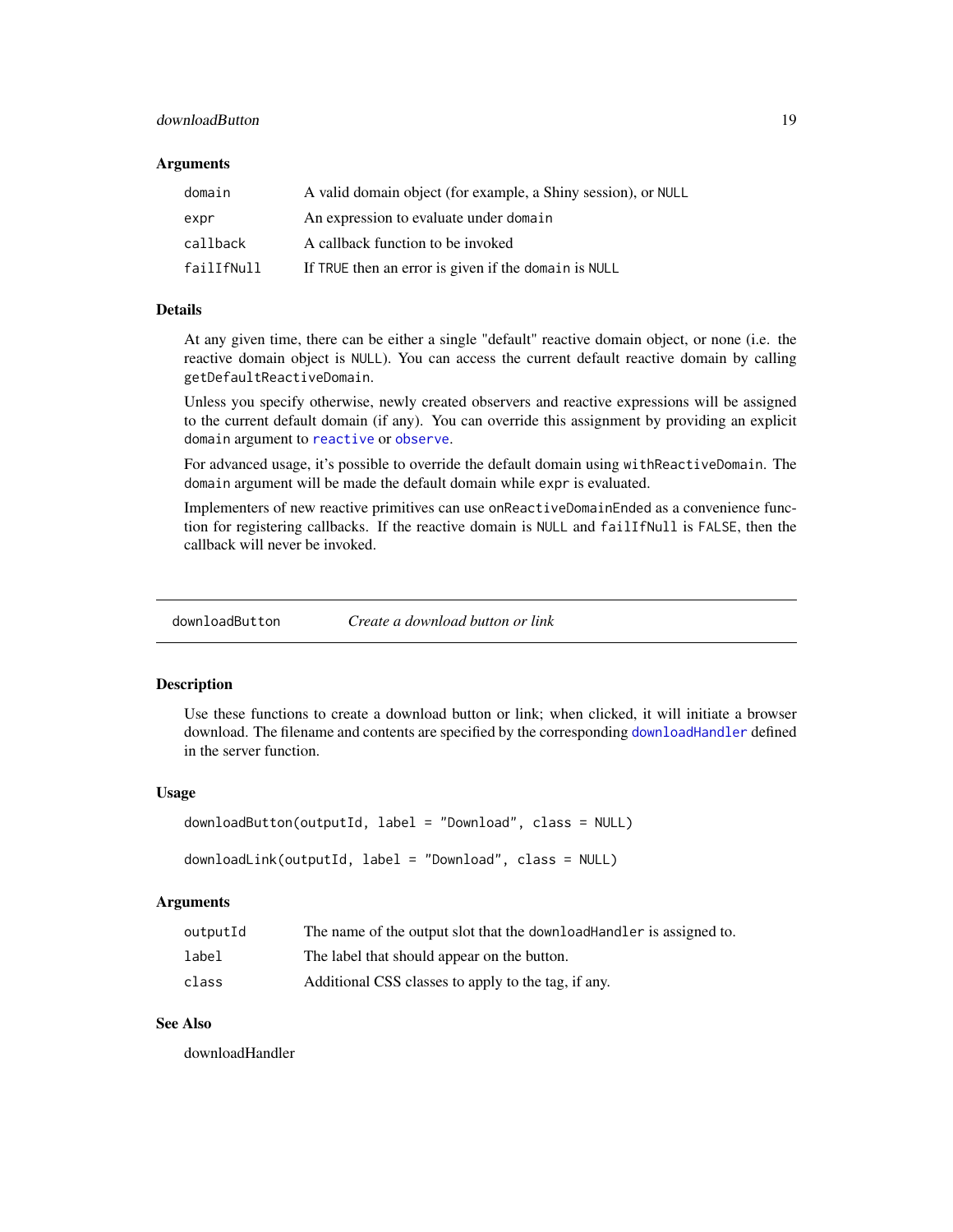# Examples

```
## Not run:
# In server.R:
output$downloadData <- downloadHandler(
 filename = function() {
   paste('data-', Sys.Date(), '.csv', sep='')
 },
 content = function(con)write.csv(data, con)
 }
)
# In ui.R:
downloadLink('downloadData', 'Download')
## End(Not run)
```
<span id="page-19-1"></span>downloadHandler *File Downloads*

#### Description

Allows content from the Shiny application to be made available to the user as file downloads (for example, downloading the currently visible data as a CSV file). Both filename and contents can be calculated dynamically at the time the user initiates the download. Assign the return value to a slot on output in your server function, and in the UI use [downloadButton](#page-18-1) or [downloadLink](#page-18-2) to make the download available.

#### Usage

downloadHandler(filename, content, contentType = NA)

#### Arguments

| filename    | A string of the filename, including extension, that the user's web browser should<br>default to when downloading the file; or a function that returns such a string.<br>(Reactive values and functions may be used from this function.) |
|-------------|-----------------------------------------------------------------------------------------------------------------------------------------------------------------------------------------------------------------------------------------|
| content     | A function that takes a single argument file that is a file path (string) of a<br>nonexistent temp file, and writes the content to that file path. (Reactive values<br>and functions may be used from this function.)                   |
| contentType | A string of the download's content type, for example "text/csv" or "image/png".<br>If NULL or NA, the content type will be guessed based on the filename extension,<br>or application/octet-stream if the extension is unknown.         |

<span id="page-19-0"></span>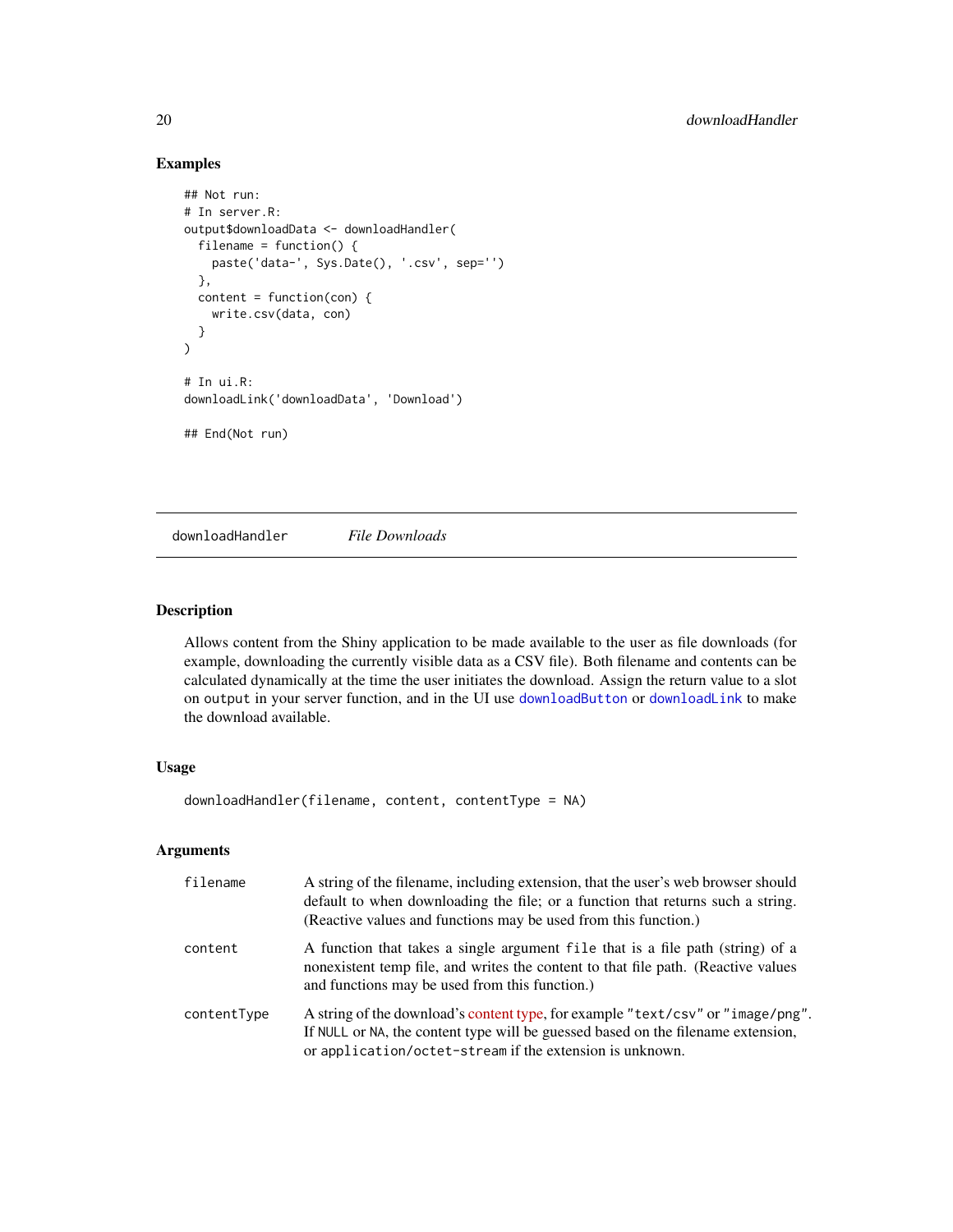# <span id="page-20-0"></span>exprToFunction 21

# Examples

```
## Not run:
# In server.R:
output$downloadData <- downloadHandler(
  filename = function() {
   paste('data-', Sys.Date(), '.csv', sep='')
  },
  content = function(file) {
   write.csv(data, file)
  }
)
# In ui.R:
downloadLink('downloadData', 'Download')
## End(Not run)
```
<span id="page-20-1"></span>exprToFunction *Convert an expression to a function*

#### Description

This is to be called from another function, because it will attempt to get an unquoted expression from two calls back.

#### Usage

```
exprToFunction(expr, env = parent.frame(2), quoted = FALSE,
  caller_offset = 1)
```
#### Arguments

| expr          | A quoted or unquoted expression, or a function.                                                  |
|---------------|--------------------------------------------------------------------------------------------------|
| env           | The desired environment for the function. Defaults to the calling environment<br>two steps back. |
| quoted        | Is the expression quoted?                                                                        |
| caller_offset | If specified, the offset in the callstack of the functiont to be treated as the caller.          |

#### Details

If expr is a quoted expression, then this just converts it to a function. If expr is a function, then this simply returns expr (and prints a deprecation message). If expr was a non-quoted expression from two calls back, then this will quote the original expression and convert it to a function.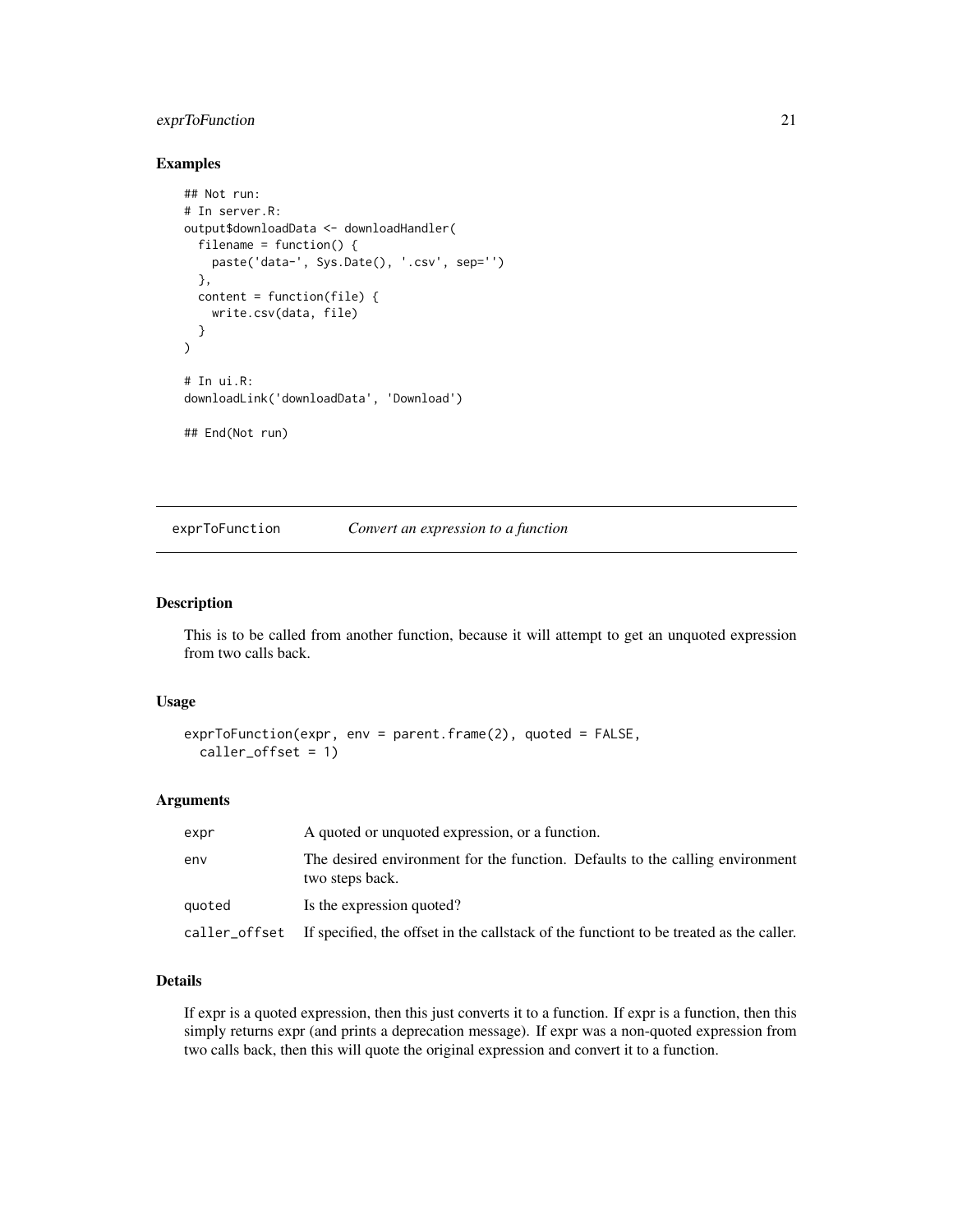#### Examples

```
# Example of a new renderer, similar to renderText
# This is something that toolkit authors will do
renderTriple <- function(expr, env=parent.frame(), quoted=FALSE) {
  # Convert expr to a function
  func <- shiny::exprToFunction(expr, env, quoted)
  function() {
   value <- func()
    paste(rep(value, 3), collapse=", ")
 }
}
# Example of using the renderer.
# This is something that app authors will do.
values <- reactiveValues(A="text")
## Not run:
# Create an output object
output$tripleA <- renderTriple({
  values$A
})
## End(Not run)
# At the R console, you can experiment with the renderer using isolate()
tripleA <- renderTriple({
  values$A
})
isolate(tripleA())
# "text, text, text"
```
<span id="page-21-1"></span>

fileInput *File Upload Control*

#### Description

Create a file upload control that can be used to upload one or more files.

#### Usage

fileInput(inputId, label, multiple = FALSE, accept = NULL)

# Arguments

| inputId | Input variable to assign the control's value to. |
|---------|--------------------------------------------------|
| label   | Display label for the control.                   |

<span id="page-21-0"></span>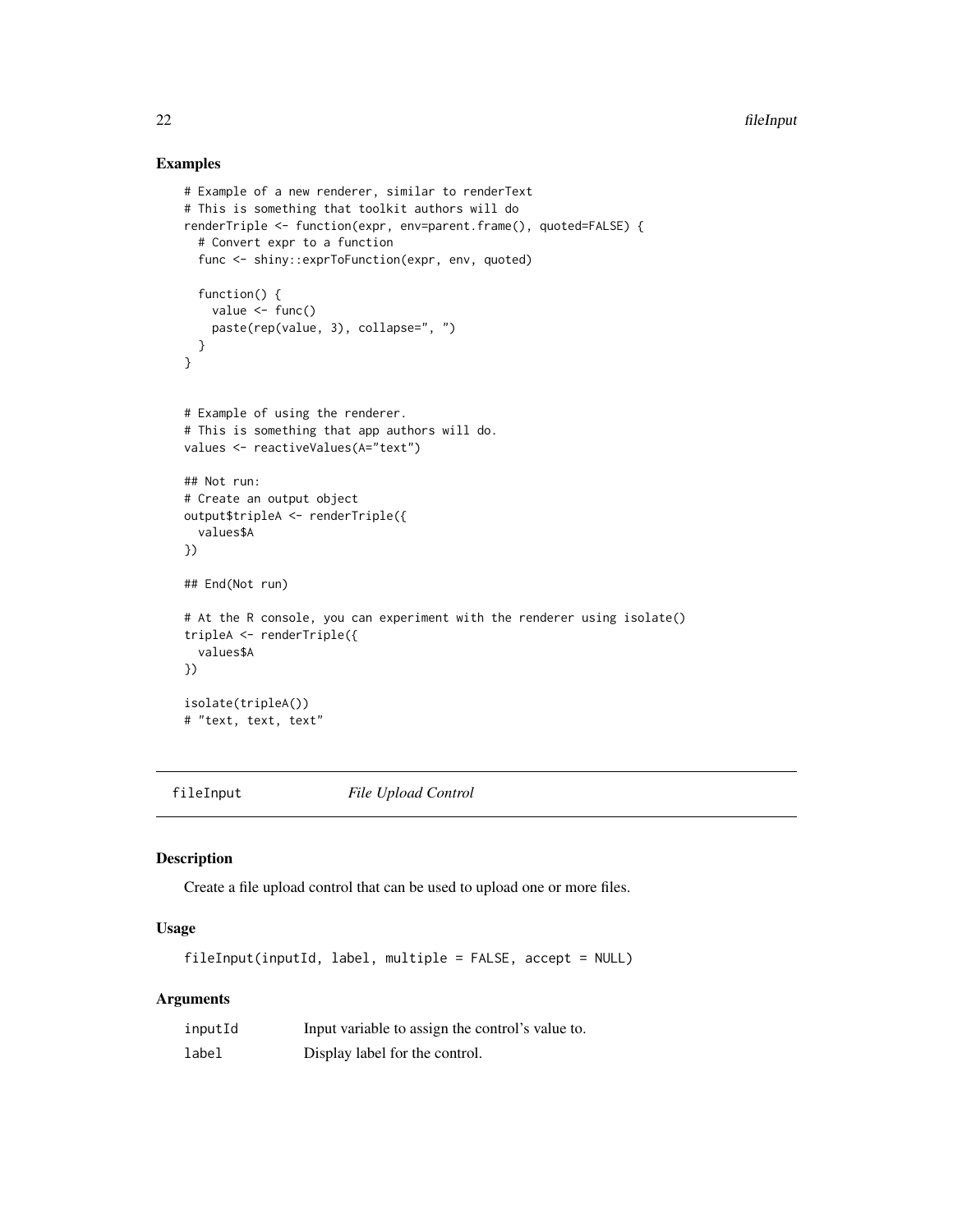#### <span id="page-22-0"></span>fixedPage 23

| multiple | Whether the user should be allowed to select and upload multiple files at once.<br>Does not work on older browsers, including Internet Explorer 9 and earlier. |
|----------|----------------------------------------------------------------------------------------------------------------------------------------------------------------|
| accept   | A character vector of MIME types; gives the browser a hint of what kind of files<br>the server is expecting.                                                   |

# Details

Whenever a file upload completes, the corresponding input variable is set to a dataframe. This dataframe contains one row for each selected file, and the following columns:

- name The filename provided by the web browser. This is not the path to read to get at the actual data that was uploaded (see datapath column).
- size The size of the uploaded data, in bytes.
- type The MIME type reported by the browser (for example, text/plain), or empty string if the browser didn't know.
- datapath The path to a temp file that contains the data that was uploaded. This file may be deleted if the user performs another upload operation.

#### See Also

Other input.elements: [actionButton](#page-5-1), [actionLink](#page-5-2); [animationOptions](#page-85-1), [sliderInput](#page-85-2); [checkboxGroupInput](#page-9-1); [checkboxInput](#page-10-1); [dateInput](#page-14-1); [dateRangeInput](#page-15-1); [numericInput](#page-41-1); [radioButtons](#page-50-1); [selectInput](#page-75-1), [selectizeInput](#page-75-2); [submitButton](#page-88-1); [textInput](#page-93-1)

<span id="page-22-1"></span>fixedPage *Create a page with a fixed layout*

# <span id="page-22-2"></span>Description

Functions for creating fixed page layouts. A fixed page layout consists of rows which in turn include columns. Rows exist for the purpose of making sure their elements appear on the same line (if the browser has adequate width). Columns exist for the purpose of defining how much horizontal space within a 12-unit wide grid it's elements should occupy. Fixed pages limit their width to 940 pixels on a typical display, and 724px or 1170px on smaller and larger displays respectively.

#### Usage

```
fixedPage(..., title = NULL, response = TRUE, theme = NULL)
```
fixedRow(...)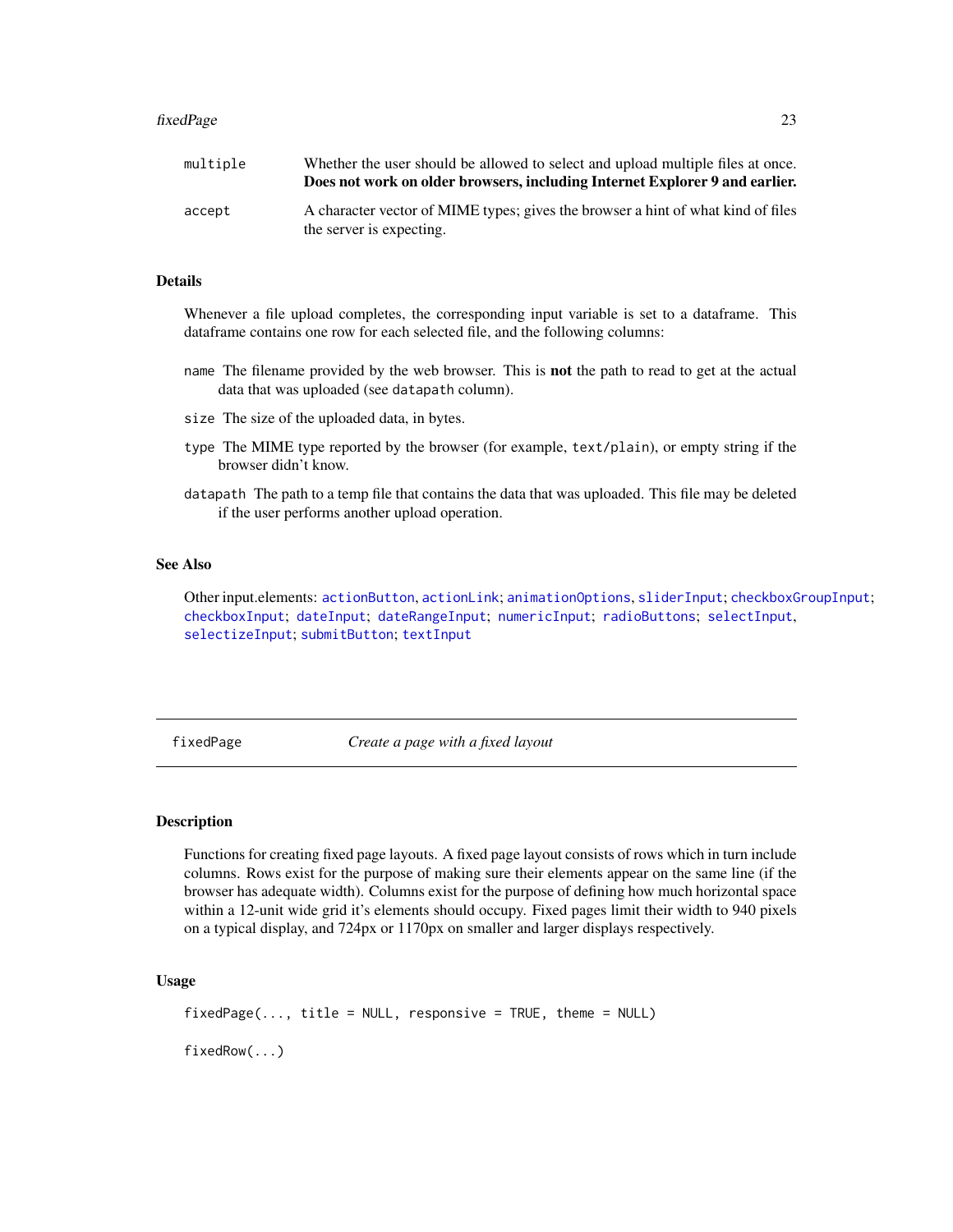# Arguments

| $\ddots$ . | Elements to include within the container                                                                                                                                                   |
|------------|--------------------------------------------------------------------------------------------------------------------------------------------------------------------------------------------|
| title      | The browser window title (defaults to the host URL of the page)                                                                                                                            |
| responsive | TRUE to use responsive layout (automatically adapt and resize page elements<br>based on the size of the viewing device)                                                                    |
| theme      | Alternative Bootstrap stylesheet (normally a css file within the www directory).<br>For example, to use the theme located at www/bootstrap.css you would use<br>theme = $"bootstrap.css".$ |

# Details

To create a fixed page use the fixedPage function and include instances of fixedRow and [column](#page-11-1) within it. Note that unlike [fluidPage](#page-24-1), fixed pages cannot make use of higher-level layout functions like sidebarLayout, rather, all layout must be done with fixedRow and column.

# Value

A UI defintion that can be passed to the [shinyUI](#page-82-1) function.

# Note

See the [Shiny Application Layout Guide](https://github.com/rstudio/shiny/wiki/Shiny-Application-Layout-Guide) for additional details on laying out fixed pages.

# See Also

[column](#page-11-1)

```
shinyUI(fixedPage(
 title = "Hello, Shiny!",
 fixedRow(
   columnwidth = 4,"4"
   ),
   columnwidth = 3, offset = 2,"3 offset 2"
   )
 )
))
```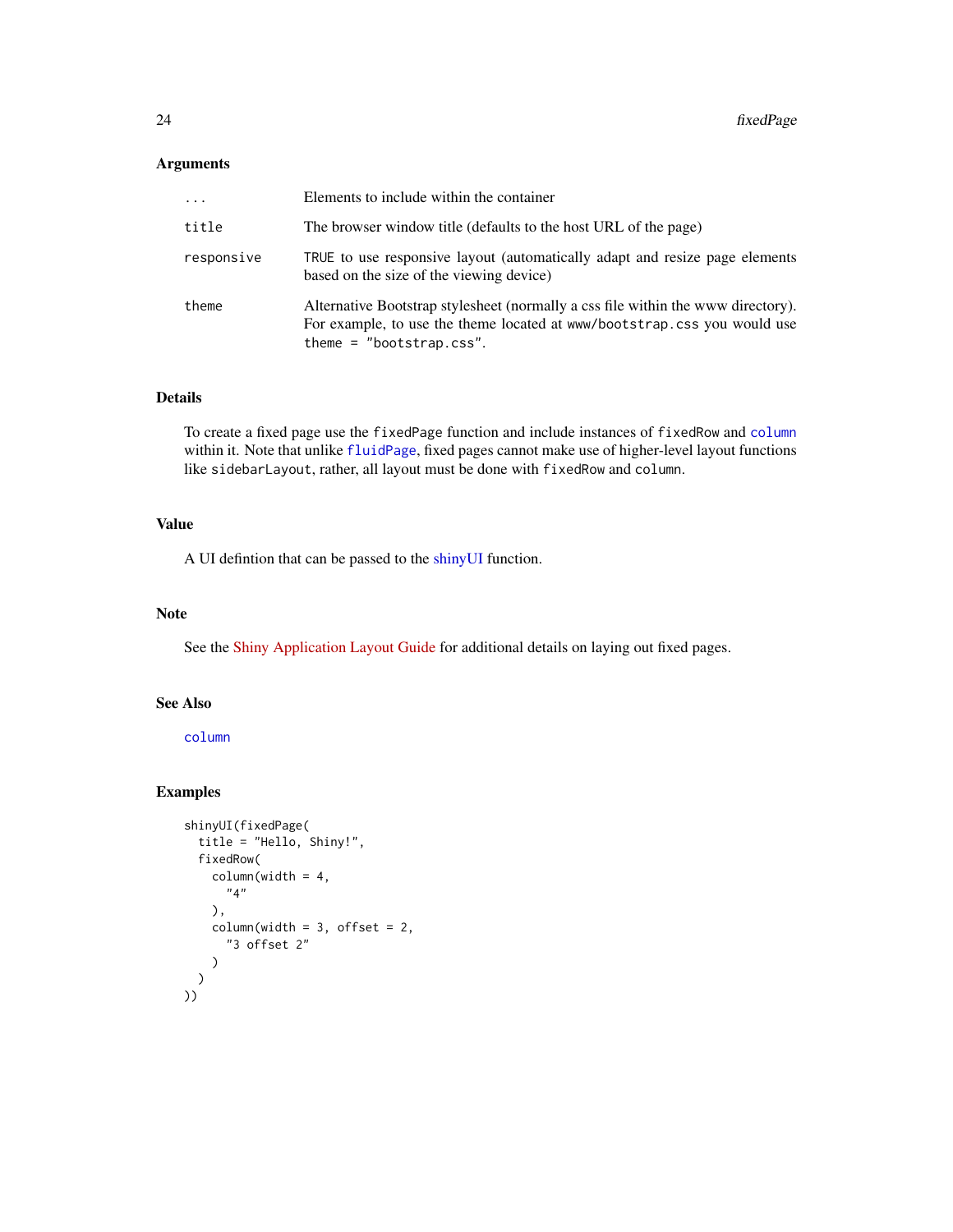<span id="page-24-3"></span><span id="page-24-0"></span>

Lays out elements in a left-to-right, top-to-bottom arrangement. The elements on a given row will be top-aligned with each other. This layout will not work well with elements that have a percentagebased width (e.g. 'plotOutput' at its default setting of 'width = "100

#### Usage

 $flowLayout(..., cellsArgs = list())$ 

#### Arguments

| $\cdot$ $\cdot$ $\cdot$ | Unnamed arguments will become child elements of the layout. Named argu-    |
|-------------------------|----------------------------------------------------------------------------|
|                         | ments will become HTML attributes on the outermost tag.                    |
| cellArgs                | Any additional attributes that should be used for each cell of the layout. |

#### See Also

[verticalLayout](#page-110-1)

#### Examples

```
flowLayout(
 numericInput("rows", "How many rows?", 5),
  selectInput("letter", "Which letter?", LETTERS),
  sliderInput("value", "What value?", 0, 100, 50)
)
```
<span id="page-24-1"></span>fluidPage *Create a page with fluid layout*

#### <span id="page-24-2"></span>Description

Functions for creating fluid page layouts. A fluid page layout consists of rows which in turn include columns. Rows exist for the purpose of making sure their elements appear on the same line (if the browser has adequate width). Columns exist for the purpose of defining how much horizontal space within a 12-unit wide grid it's elements should occupy. Fluid pages scale their components in realtime to fill all available browser width.

# Usage

```
fluidPage(..., title = NULL, response = TRUE, theme = NULL)
```
fluidRow(...)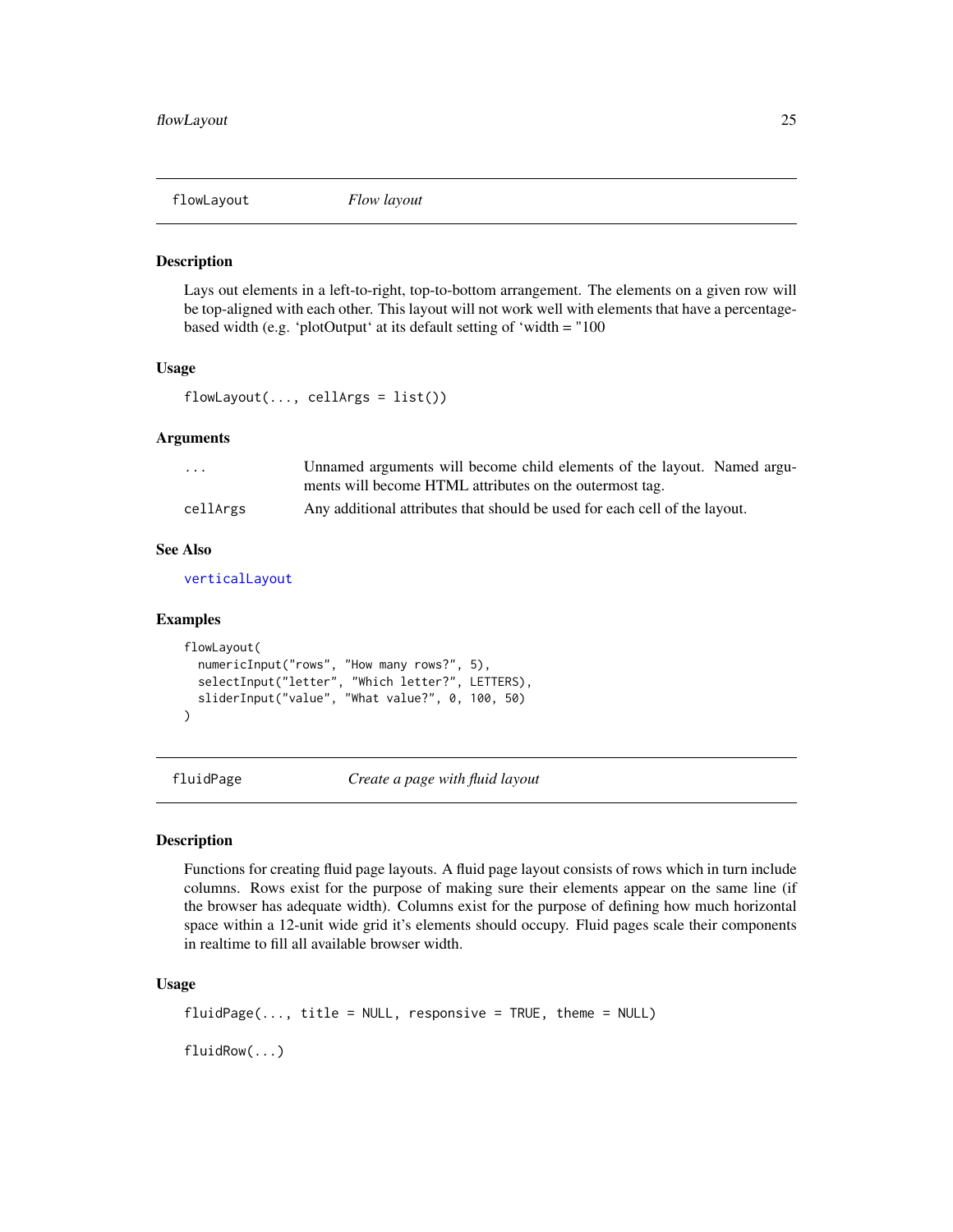# Arguments

| $\cdots$   | Elements to include within the page                                                                                                                                                        |
|------------|--------------------------------------------------------------------------------------------------------------------------------------------------------------------------------------------|
| title      | The browser window title (defaults to the host URL of the page). Can also be<br>set as a side effect of the <b>titlePanel</b> function.                                                    |
| responsive | TRUE to use responsive layout (automatically adapt and resize page elements<br>based on the size of the viewing device)                                                                    |
| theme      | Alternative Bootstrap stylesheet (normally a css file within the www directory).<br>For example, to use the theme located at www/bootstrap.css you would use<br>theme = $"bootstrap.css".$ |

#### Details

To create a fluid page use the fluidPage function and include instances of fluidRow and [column](#page-11-1) within it. As an alternative to low-level row and column functions you can also use higher-level layout functions like [sidebarLayout](#page-83-1).

#### Value

A UI defintion that can be passed to the [shinyUI](#page-82-1) function.

#### Note

See the [Shiny-Application-Layout-Guide](https://github.com/rstudio/shiny/wiki/Shiny-Application-Layout-Guide) for additional details on laying out fluid pages.

# See Also

[column](#page-11-1), [sidebarLayout](#page-83-1)

```
shinyUI(fluidPage(
```

```
# Application title
titlePanel("Hello Shiny!"),
sidebarLayout(
  # Sidebar with a slider input
  sidebarPanel(
    sliderInput("obs",
                "Number of observations:",
                min = 0,
                max = 1000,
                value = 500),
  # Show a plot of the generated distribution
  mainPanel(
    plotOutput("distPlot")
  \mathcal{L}
```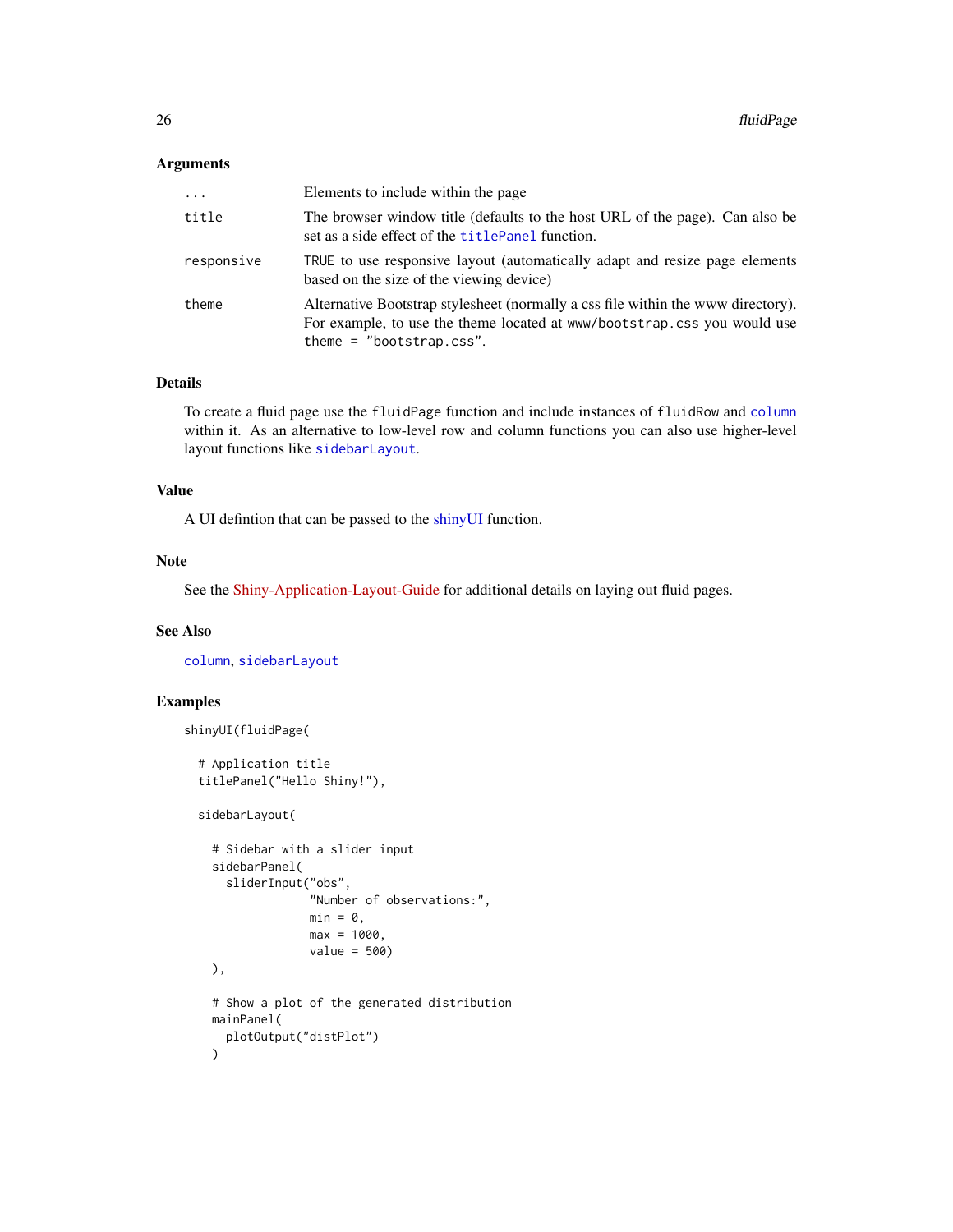# <span id="page-26-0"></span>headerPanel 27

```
\lambda))
shinyUI(fluidPage(
 title = "Hello Shiny!",
  fluidRow(
    columnwidth = 4,"4"
    ),
    columnwidth = 3, offset = 2,"3 offset 2"
    )
  )
))
```
headerPanel *Create a header panel*

# Description

Create a header panel containing an application title.

## Usage

```
headerPanel(title, windowTitle = title)
```
# Arguments

| title       | An application title to display                                                               |
|-------------|-----------------------------------------------------------------------------------------------|
| windowTitle | The title that should be displayed by the browser window. Useful if title is not<br>a string. |

# Value

A headerPanel that can be passed to [pageWithSidebar](#page-45-1)

# Examples

headerPanel("Hello Shiny!")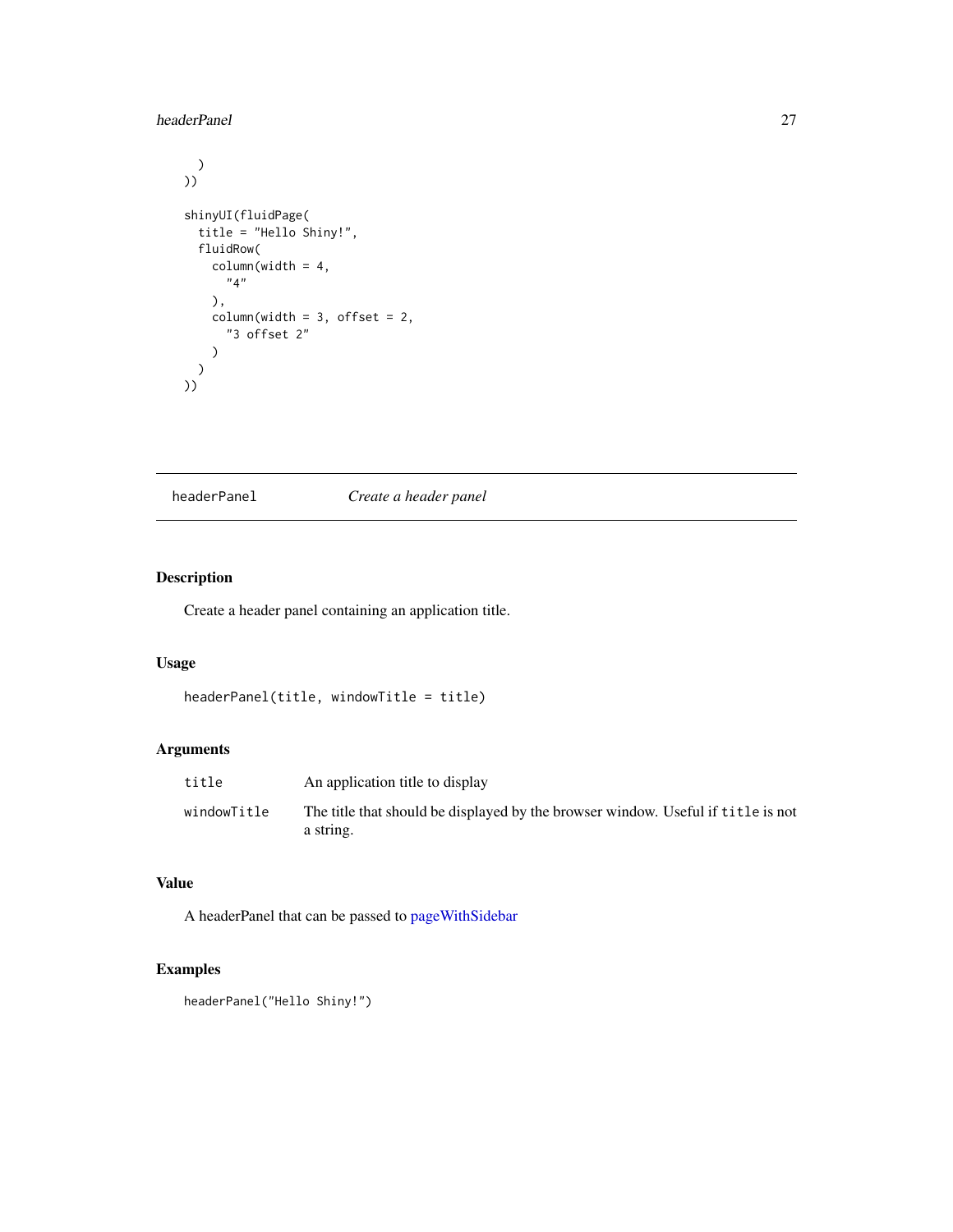<span id="page-27-0"></span>

Create help text which can be added to an input form to provide additional explanation or context.

# Usage

helpText(...)

#### Arguments

... One or more help text strings (or other inline HTML elements)

#### Value

A help text element that can be added to a UI definition.

# Examples

```
helpText("Note: while the data view will show only",
         "the specified number of observations, the",
         "summary will be based on the full dataset.")
```
<span id="page-27-1"></span>

HTML *Mark Characters as HTML*

# Description

Marks the given text as HTML, which means the [tag](#page-92-1) functions will know not to perform HTML escaping on it.

#### Usage

HTML(text, ...)

# Arguments

| text     | The text value to mark with HTML                                             |
|----------|------------------------------------------------------------------------------|
| $\cdots$ | Any additional values to be converted to character and concatenated together |

# Value

The same value, but marked as HTML.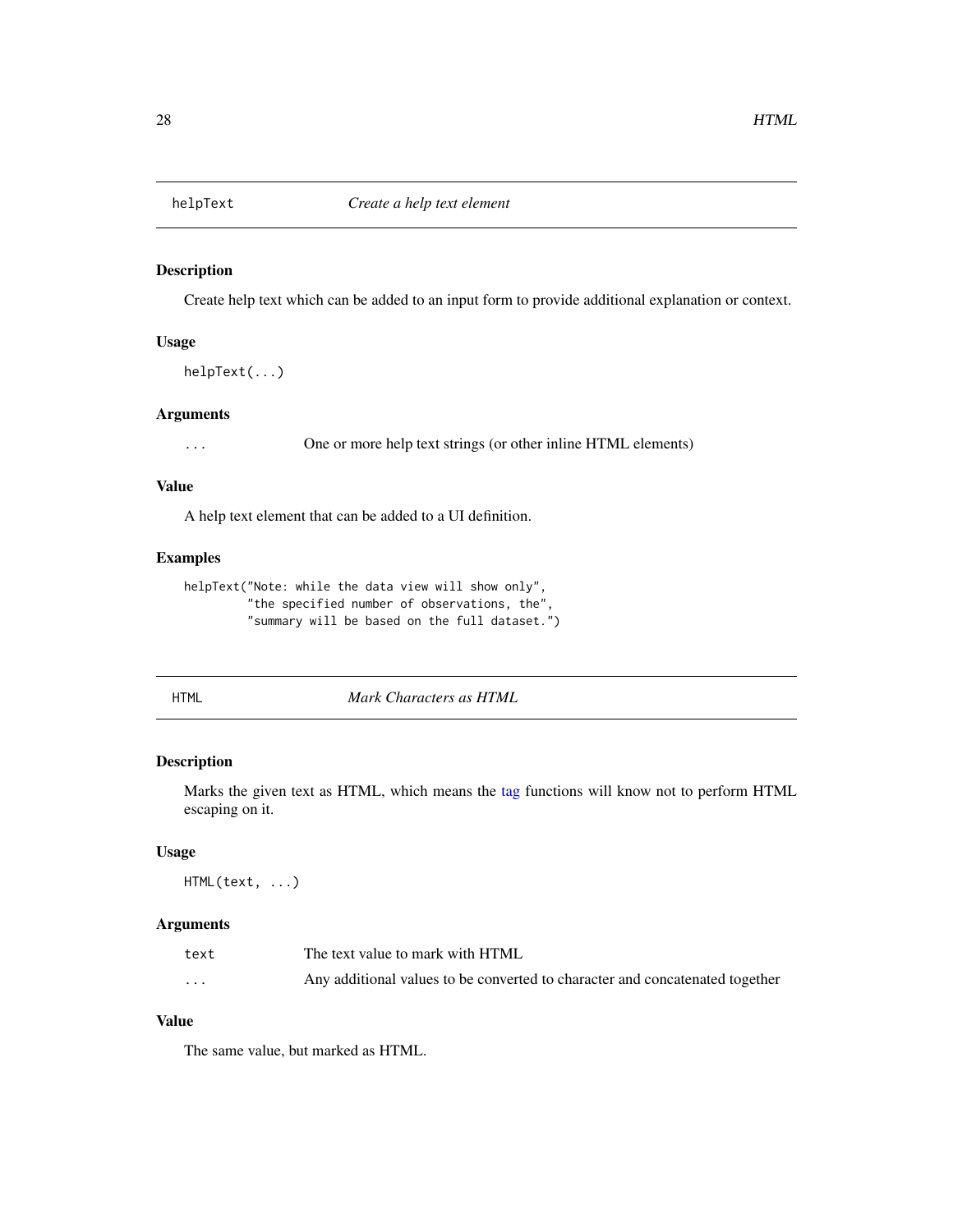# <span id="page-28-0"></span>htmlOutput 29

# Examples

```
el <- div(HTML("I like <u>turtles</u>"))
cat(as.character(el))
```
# htmlOutput *Create an HTML output element*

# Description

Render a reactive output variable as HTML within an application page. The text will be included within an HTML div tag, and is presumed to contain HTML content which should not be escaped.

# Usage

htmlOutput(outputId, inline = FALSE)

uiOutput(outputId, inline = FALSE)

#### Arguments

| outputId | output variable to read the value from                           |
|----------|------------------------------------------------------------------|
| inline   | use an inline (span()) or block container $div()$ for the output |

# Details

uiOutput is intended to be used with renderUI on the server side. It is currently just an alias for htmlOutput.

#### Value

An HTML output element that can be included in a panel

```
htmlOutput("summary")
```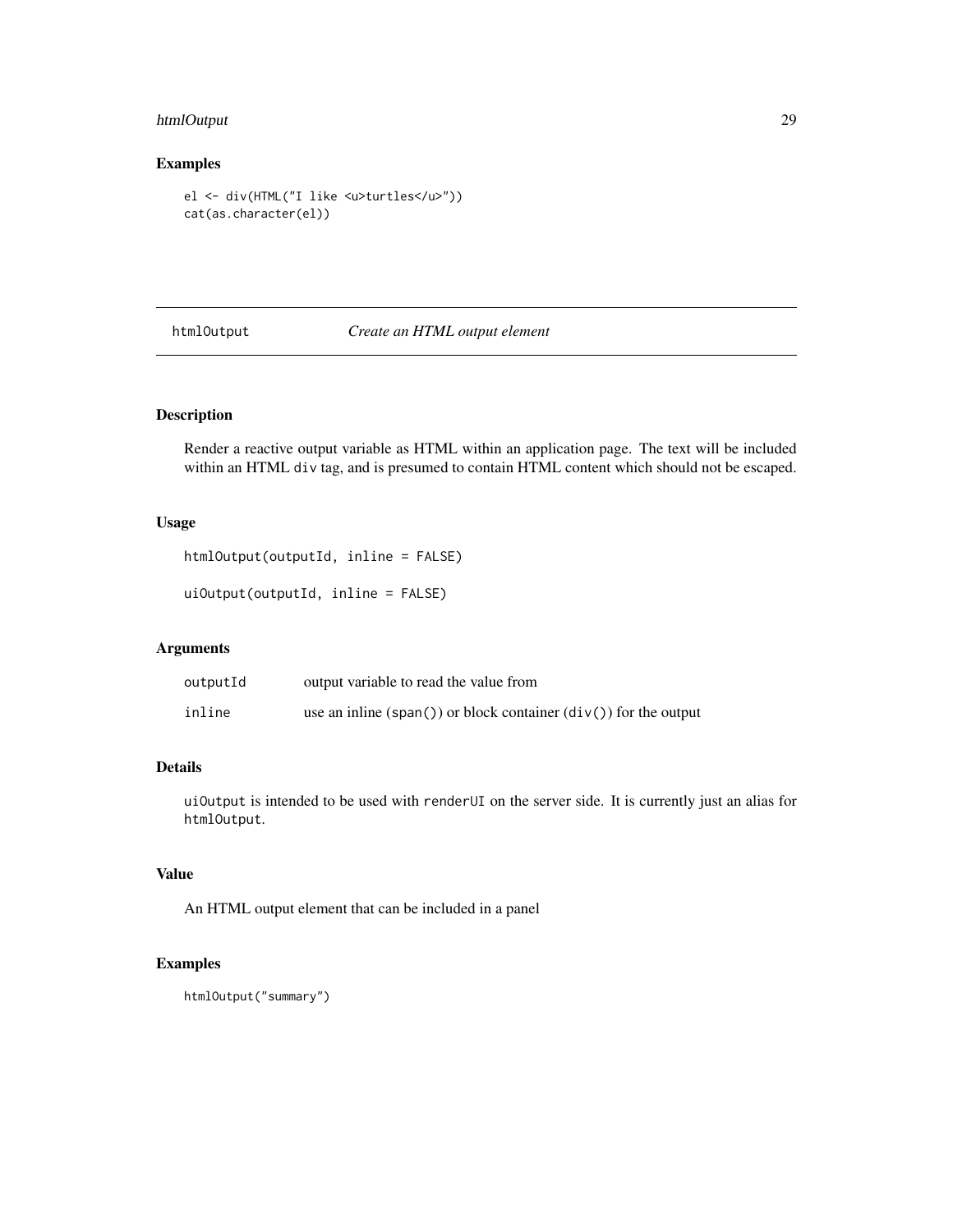<span id="page-29-1"></span><span id="page-29-0"></span>

Create an icon for use within a page. Icons can appear on their own, inside of a button, or as an icon for a [tabPanel](#page-90-1) within a [navbarPage](#page-39-1).

# Usage

icon(name, class = NULL, lib = "font-awesome")

# Arguments

| name  | Name of icon. Icons are drawn from the Font Awesome library. Note that the<br>"fa-" prefix should not be used in icon names (i.e. the "fa-calendar" icon should<br>be referred to as "calendar") |
|-------|--------------------------------------------------------------------------------------------------------------------------------------------------------------------------------------------------|
| class | Additional classes to customize the style of the icon (see the usage examples for<br>details on supported styles).                                                                               |
| lib   | Icon library to use ("font-awesome" is only one currently supported)                                                                                                                             |

#### Value

An icon element

```
icon("calendar") # standard icon
icon("calendar", "fa-3x") # 3x normal size
# add an icon to a submit button
submitButton("Update View", icon = icon("refresh"))
shinyUI(navbarPage("App Title",
 tabPanel("Plot", icon = icon("bar-chart-o")),
 tabPanel("Summary", icon = icon("list-alt")),
 tabPanel("Table", icon = icon("table"))
))
```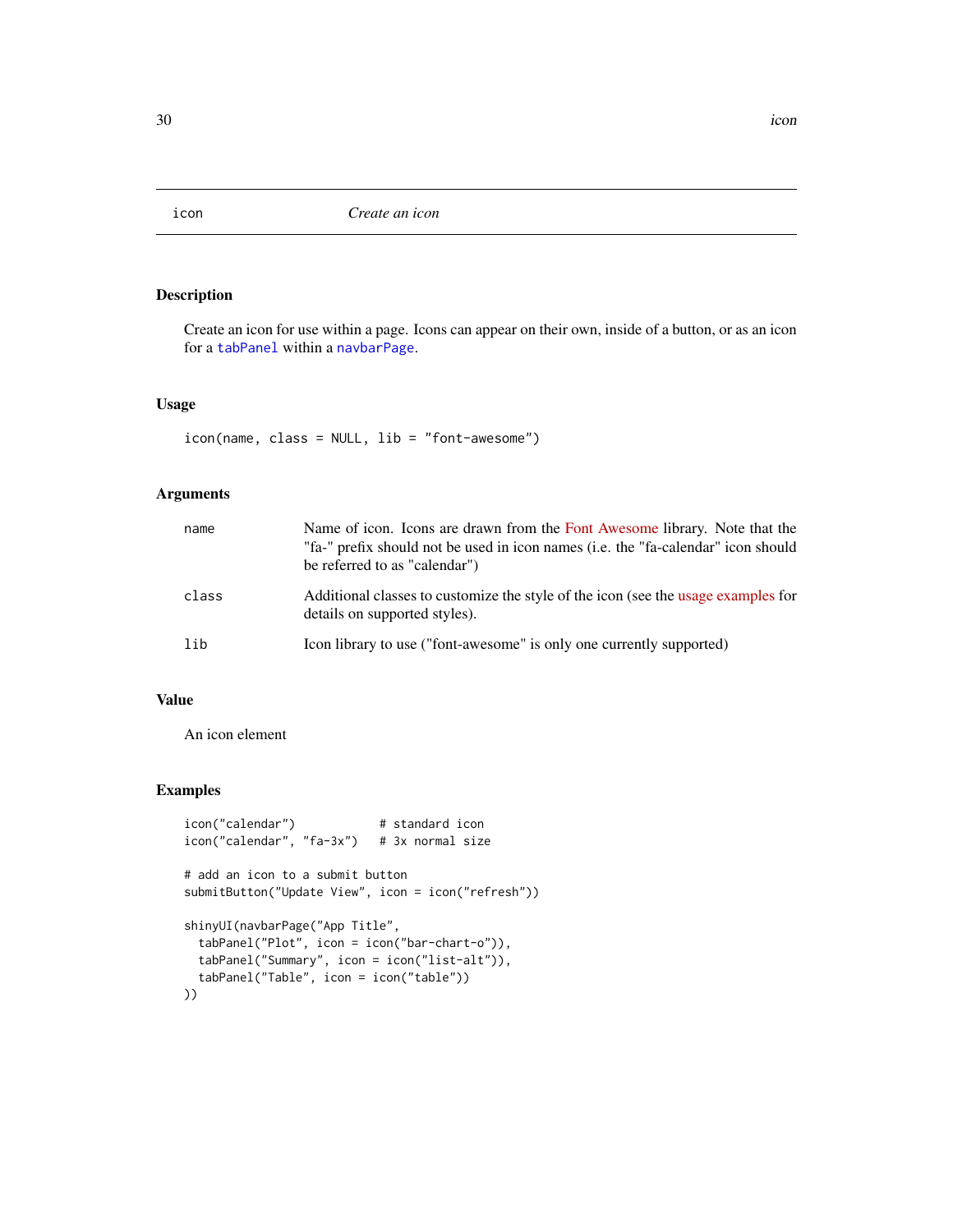<span id="page-30-0"></span>

Render a [renderImage](#page-63-1) within an application page.

# Usage

```
imageOutput(outputId, width = "100%", height = "400px", inline = FALSE)
```
# Arguments

| Image width. Must be a valid CSS unit (like "100%", "400px", "auto") or a<br>number, which will be coerced to a string and have "px" appended. |
|------------------------------------------------------------------------------------------------------------------------------------------------|
|                                                                                                                                                |
| use an inline (span()) or block container $div()$ for the output                                                                               |
|                                                                                                                                                |

# Value

An image output element that can be included in a panel

# Examples

```
# Show an image
mainPanel(
  imageOutput("dataImage")
)
```
include *Include Content From a File*

# Description

Load HTML, text, or rendered Markdown from a file and turn into HTML.

#### Usage

```
includeHTML(path)
```

```
includeText(path)
```
includeMarkdown(path)

includeCSS(path, ...)

includeScript(path, ...)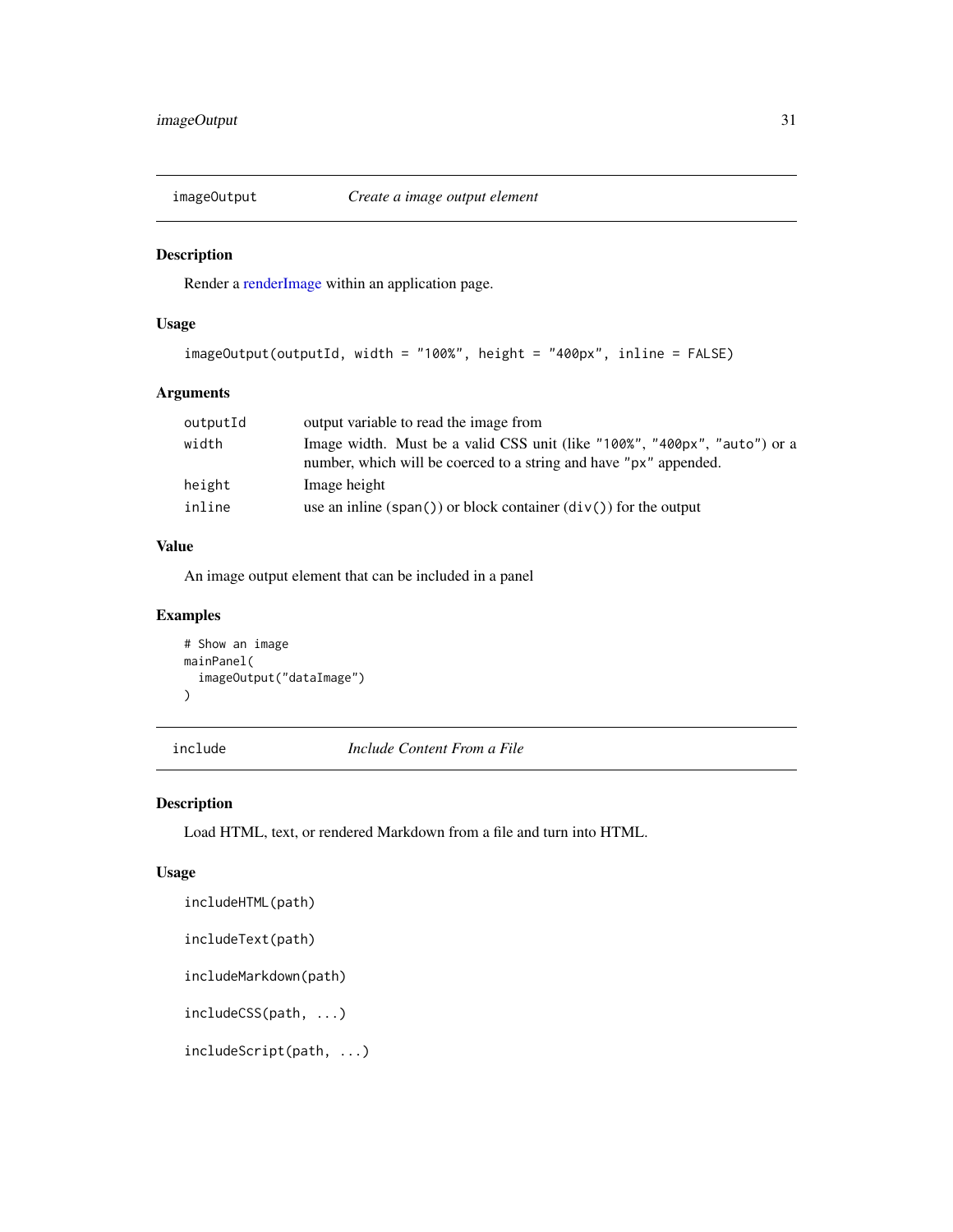#### <span id="page-31-0"></span>Arguments

| path                    | The path of the file to be included. It is highly recommended to use a relative   |
|-------------------------|-----------------------------------------------------------------------------------|
|                         | path (the base path being the Shiny application directory), not an absolute path. |
| $\cdot$ $\cdot$ $\cdot$ | Any additional attributes to be applied to the generated tag.                     |

## Details

These functions provide a convenient way to include an extensive amount of HTML, textual, Markdown, CSS, or JavaScript content, rather than using a large literal R string.

# Note

includeText escapes its contents, but does no other processing. This means that hard breaks and multiple spaces will be rendered as they usually are in HTML: as a single space character. If you are looking for [pre](#page-8-1)formatted text, wrap the call with pre, or consider using includeMarkdown instead.

The includeMarkdown function requires the markdown package.

| inputPanel | Input panel |  |
|------------|-------------|--|
|            |             |  |

# Description

A [flowLayout](#page-24-3) with a grey border and light grey background, suitable for wrapping inputs.

#### Usage

```
inputPanel(...)
```
#### **Arguments**

... Input controls or other HTML elements.

installExprFunction *Install an expression as a function*

#### Description

Installs an expression in the given environment as a function, and registers debug hooks so that breakpoints may be set in the function.

#### Usage

```
installExprFunction(expr, name, eval.env = parent.frame(2), quoted = FALSE,
  assign.env = parent.frame(1), label = as.character(sys.call(-1)[[1]]))
```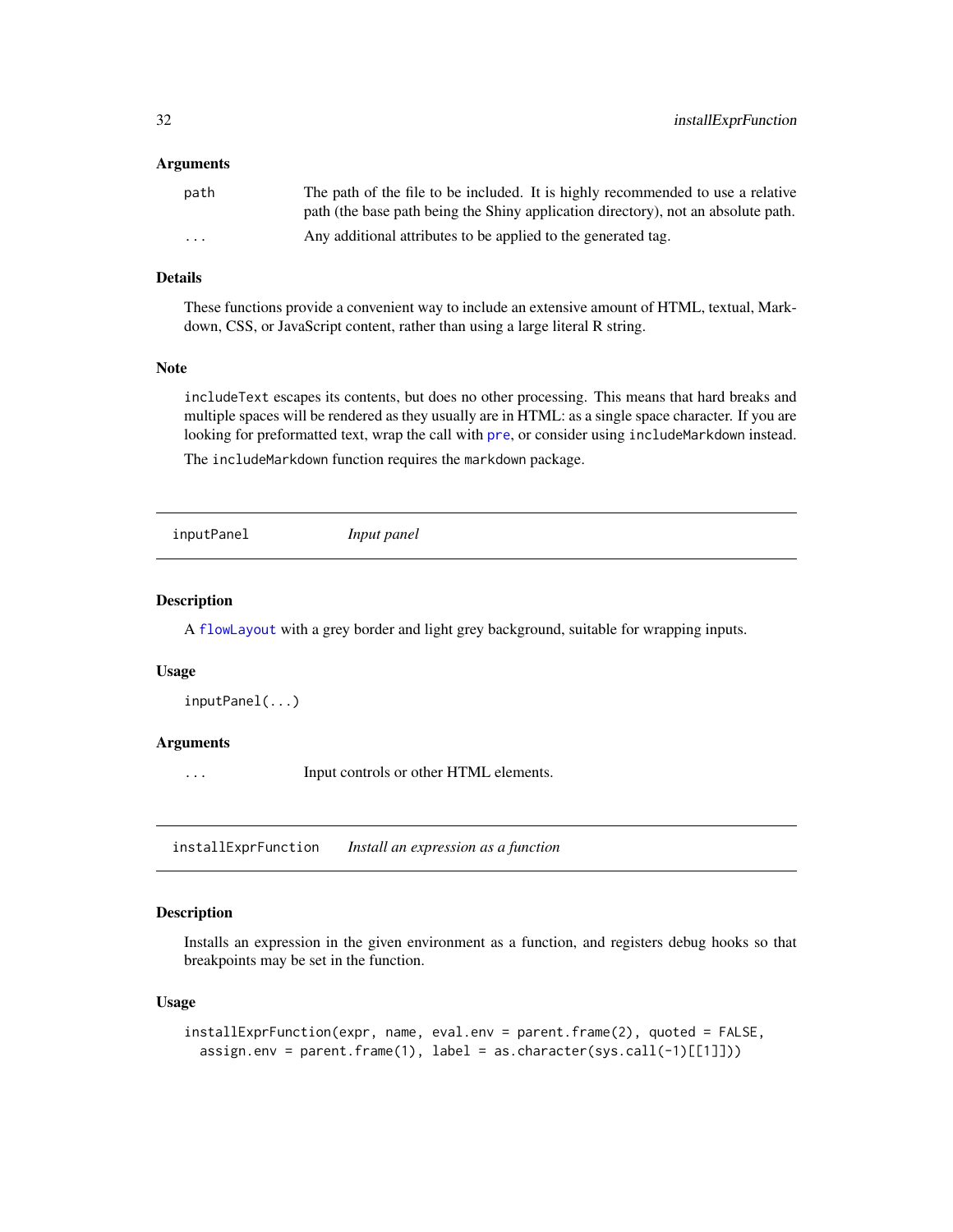#### <span id="page-32-0"></span>invalidateLater 33

#### **Arguments**

| expr       | A quoted or unquoted expression                                                                      |
|------------|------------------------------------------------------------------------------------------------------|
| name       | The name the function should be given                                                                |
| eval.env   | The desired environment for the function. Defaults to the calling environment<br>two steps back.     |
| quoted     | Is the expression quoted?                                                                            |
| assign.env | The environment in which the function should be assigned.                                            |
| label      | A label for the object to be shown in the debugger. Defaults to the name of the<br>calling function. |

#### Details

This function can replace exprToFunction as follows: we may use func <- exprToFunction(expr) if we do not want the debug hooks, or installExprFunction(expr, "func") if we do. Both approaches create a function named func in the current environment.

# See Also

Wraps [exprToFunction](#page-20-1); see that method's documentation for more documentation and examples.

invalidateLater *Scheduled Invalidation*

#### Description

Schedules the current reactive context to be invalidated in the given number of milliseconds.

#### Usage

```
invalidateLater(millis, session)
```
#### **Arguments**

| millis  | Approximate milliseconds to wait before invalidating the current reactive con-<br>text.                                                                                                                       |
|---------|---------------------------------------------------------------------------------------------------------------------------------------------------------------------------------------------------------------|
| session | A session object. This is needed to cancel any scheduled invalidations after a<br>user has ended the session. If NULL, then this invalidation will not be tied to any<br>session, and so it will still occur. |

#### Details

If this is placed within an observer or reactive expression, that object will be invalidated (and reexecute) after the interval has passed. The re-execution will reset the invalidation flag, so in a typical use case, the object will keep re-executing and waiting for the specified interval. It's possible to stop this cycle by adding conditional logic that prevents the invalidateLater from being run.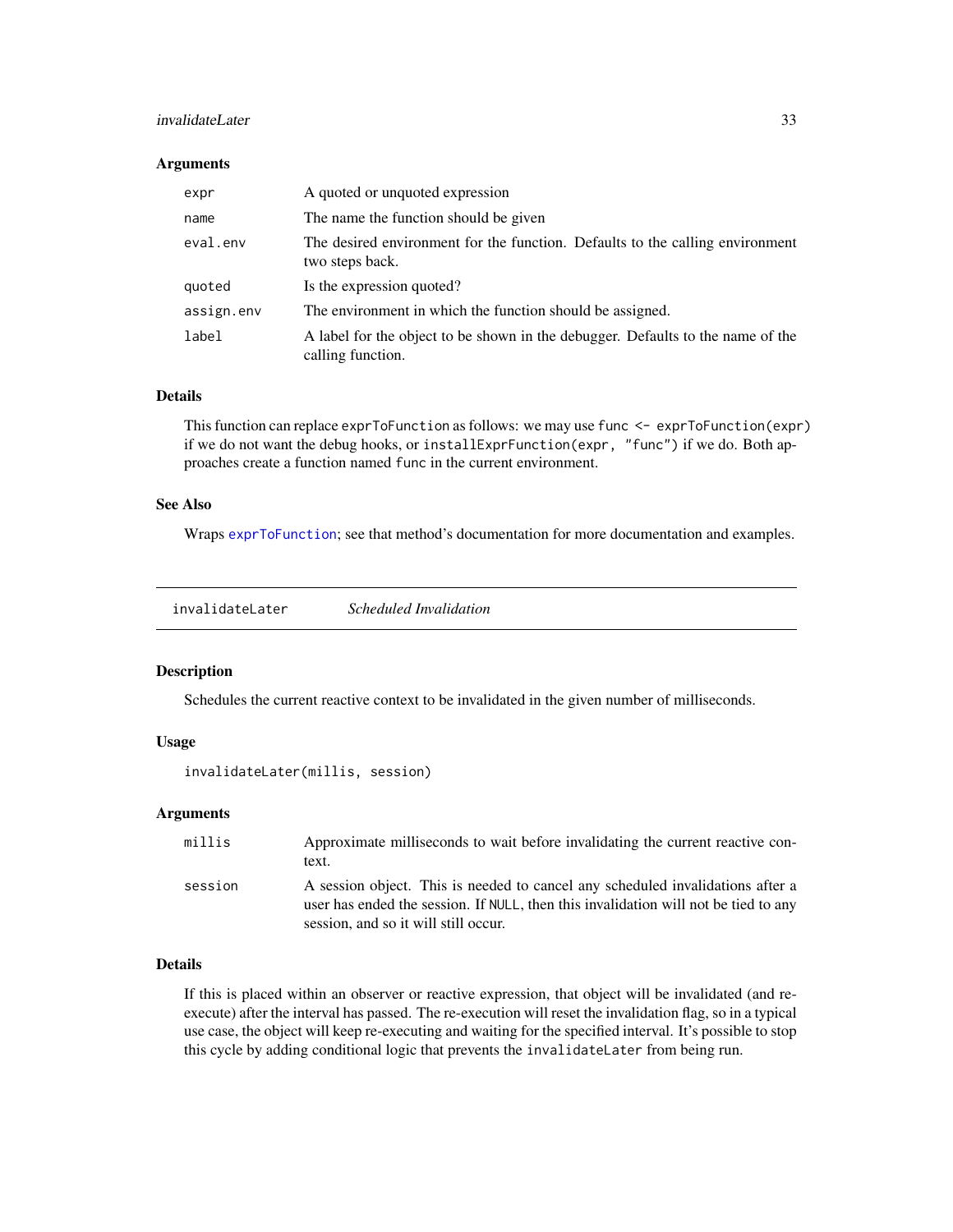# See Also

[reactiveTimer](#page-57-1) is a slightly less safe alternative.

# Examples

```
## Not run:
shinyServer(function(input, output, session) {
 observe({
    # Re-execute this reactive expression after 1000 milliseconds
    invalidateLater(1000, session)
   # Do something each time this is invalidated.
   # The isolate() makes this observer _not_ get invalidated and re-executed
   # when input$n changes.
   print(paste("The value of input$n is", isolate(input$n)))
 })
 # Generate a new histogram at timed intervals, but not when
 # input$n changes.
 output$plot <- renderPlot({
   # Re-execute this reactive expression after 2000 milliseconds
   invalidateLater(2000, session)
   hist(isolate(input$n))
 })
})
## End(Not run)
```
is.reactivevalues *Checks whether an object is a reactivevalues object*

# Description

Checks whether its argument is a reactivevalues object.

#### Usage

```
is.reactivevalues(x)
```
#### Arguments

x The object to test.

#### See Also

[reactiveValues](#page-58-1).

<span id="page-33-0"></span>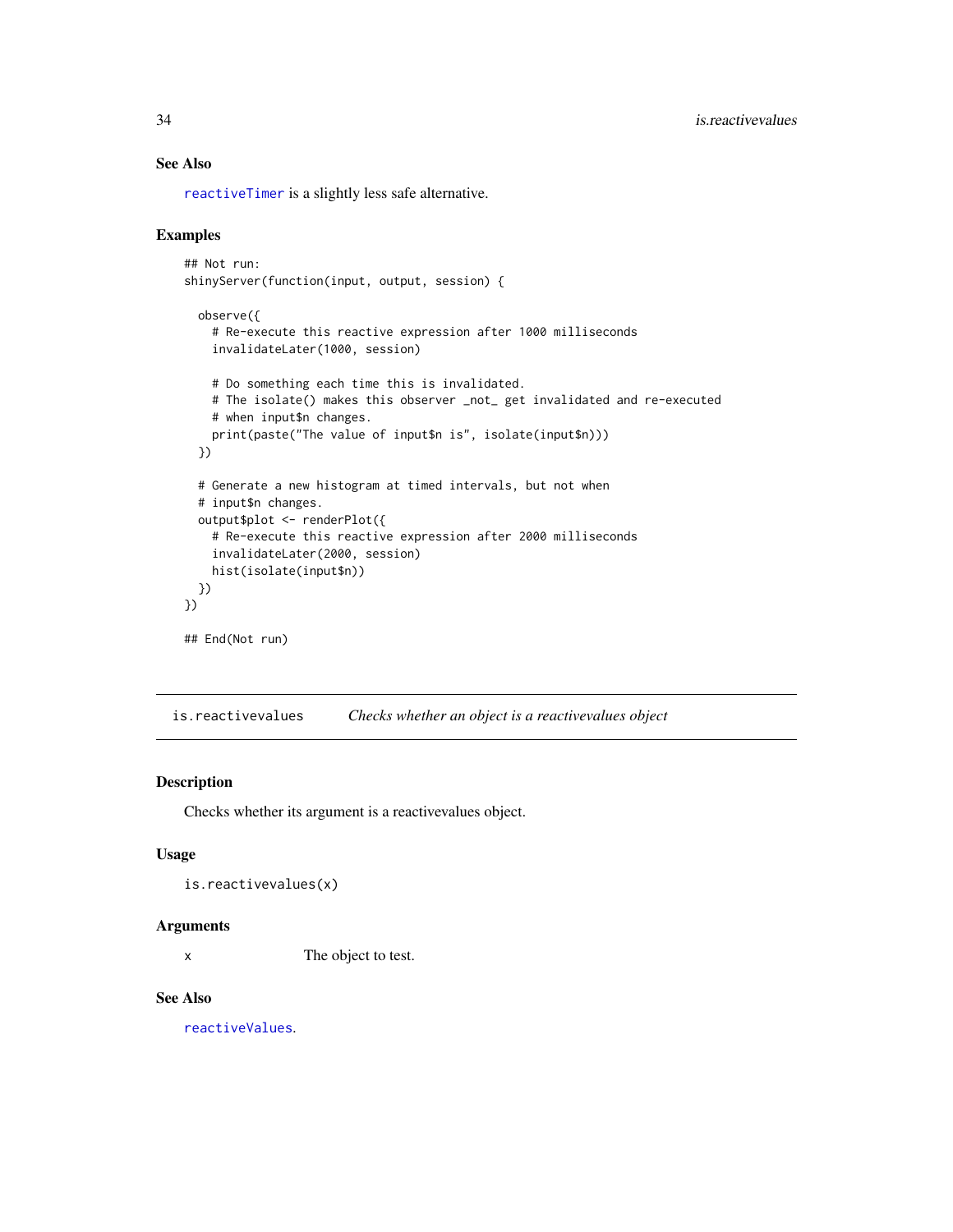<span id="page-34-0"></span>

Executes the given expression in a scope where reactive values or expression can be read, but they cannot cause the reactive scope of the caller to be re-evaluated when they change.

#### Usage

isolate(expr)

#### Arguments

expr An expression that can access reactive values or expressions.

#### Details

Ordinarily, the simple act of reading a reactive value causes a relationship to be established between the caller and the reactive value, where a change to the reactive value will cause the caller to reexecute. (The same applies for the act of getting a reactive expression's value.) The isolate function lets you read a reactive value or expression without establishing this relationship.

The expression given to isolate() is evaluated in the calling environment. This means that if you assign a variable inside the isolate(), its value will be visible outside of the isolate(). If you want to avoid this, you can use [local\(](#page-0-0)) inside the isolate().

This function can also be useful for calling reactive expression at the console, which can be useful for debugging. To do so, simply wrap the calls to the reactive expression with isolate().

```
## Not run:
observe({
 input$saveButton # Do take a dependency on input$saveButton
 # isolate a simple expression
 data <- get(isolate(input$dataset)) # No dependency on input$dataset
 writeToDatabase(data)
})
observe({
 input$saveButton # Do take a dependency on input$saveButton
 # isolate a whole block
 data <- isolate({
   a <- input$valueA # No dependency on input$valueA or input$valueB
   b <- input$valueB
   c(a=a, b=b)})
```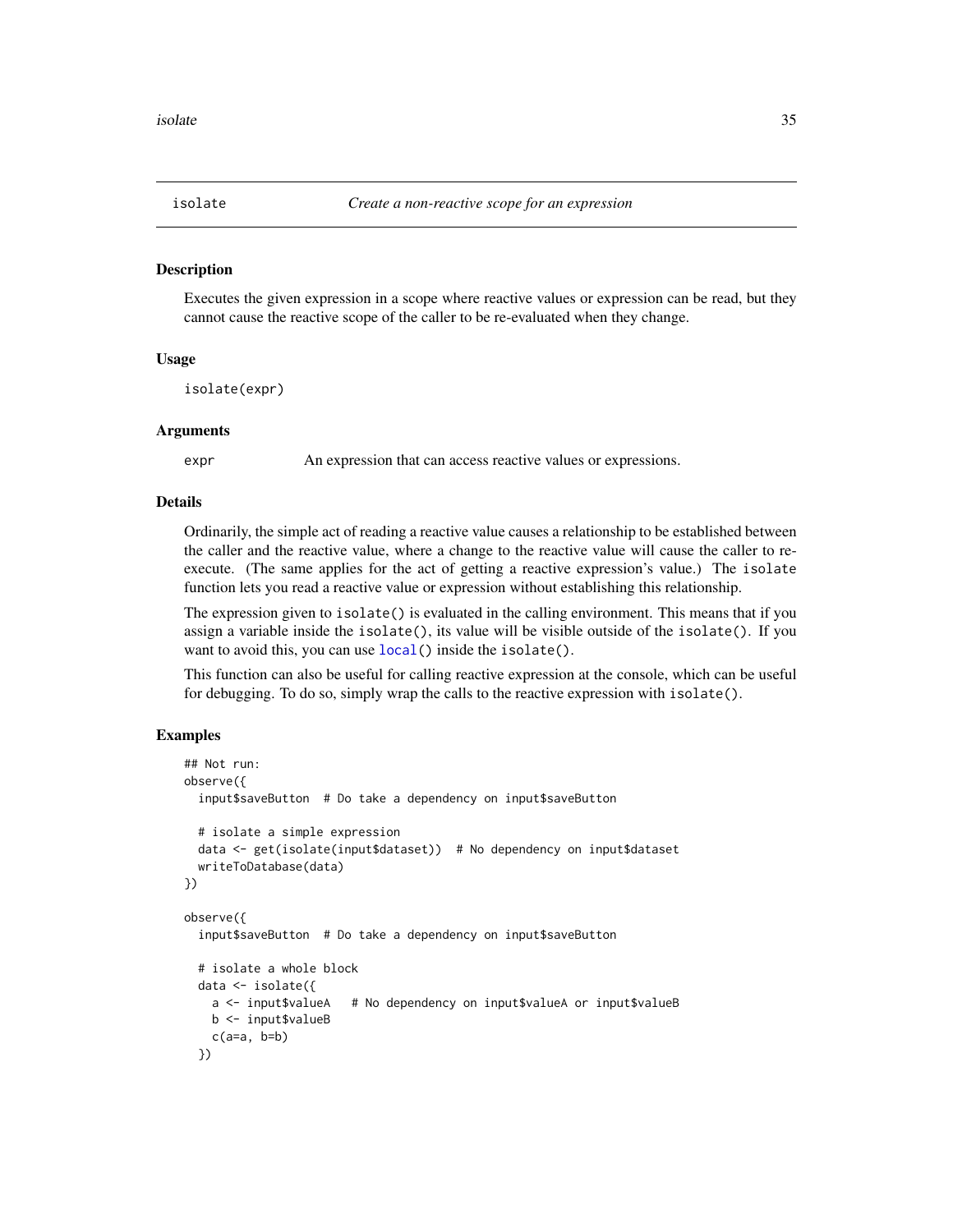```
writeToDatabase(data)
})
observe({
  x \le -1# x outside of isolate() is affected
  isolate(x < -2)print(x) # 2
  y \le -1# Use local() to avoid affecting calling environment
  isolate(local(y <- 2))
  print(y) # 1})
## End(Not run)
# Can also use isolate to call reactive expressions from the R console
values <- reactiveValues(A=1)
fun <- reactive({ as.character(values$A) })
isolate(fun())
# "1"
# isolate also works if the reactive expression accesses values from the
# input object, like input$x
```

|--|--|--|

These S3 methods are necessary to help Shiny applications and UI chunks embed themselves in knitr/rmarkdown documents.

# Usage

```
knit_print.shiny.appobj(x, ...)
```
knit\_print.shiny.render.function(x, ..., inline = FALSE)

# Arguments

| x                       | Object to knit_print                  |
|-------------------------|---------------------------------------|
| $\cdot$ $\cdot$ $\cdot$ | Additional knit_print arguments       |
| inline                  | Whether the object is printed inline. |

<span id="page-35-0"></span>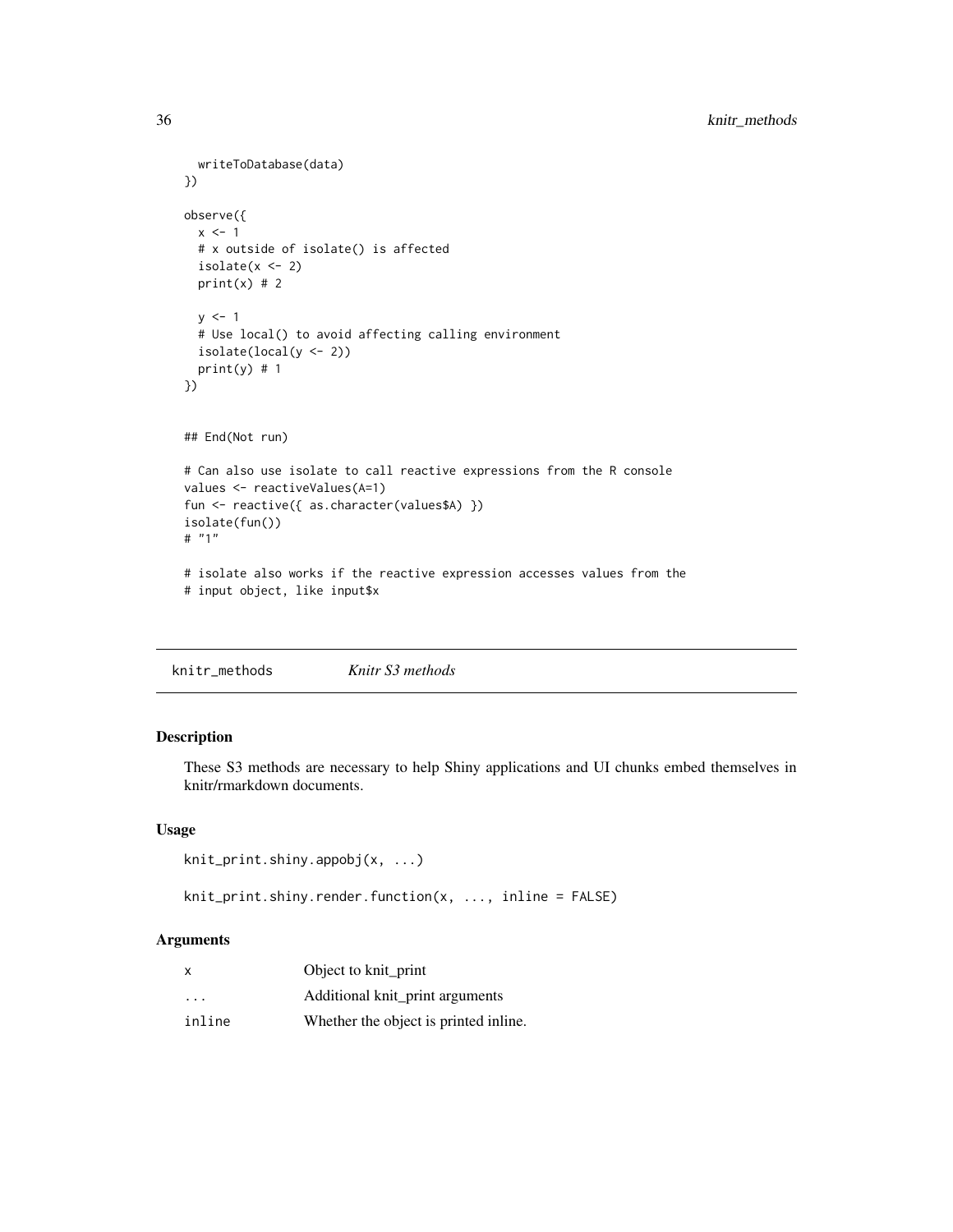These S3 methods are necessary to allow HTML tags to print themselves in knitr/rmarkdown documents.

# Usage

```
knit_print.shiny.tag(x, ...)
```
knit\_print.html(x, ...)

```
knit_print.shiny.tag.list(x, ...)
```
# Arguments

|          | Object to knit_print            |
|----------|---------------------------------|
| $\cdots$ | Additional knit_print arguments |

<span id="page-36-0"></span>

| mainPanel | Create a main panel |  |
|-----------|---------------------|--|
|           |                     |  |

# Description

Create a main panel containing output elements that can in turn be passed to [sidebarLayout](#page-83-0).

#### Usage

```
mainPanel(..., width = 8)
```
# Arguments

| $\cdots$ | Output elements to include in the main panel                                                                                                                         |
|----------|----------------------------------------------------------------------------------------------------------------------------------------------------------------------|
| width    | The width of the main panel. For fluid layouts this is out of 12 total units; for<br>fixed layouts it is out of whatever the width of the main panel's parent column |

# Value

A main panel that can be passed to [sidebarLayout](#page-83-0).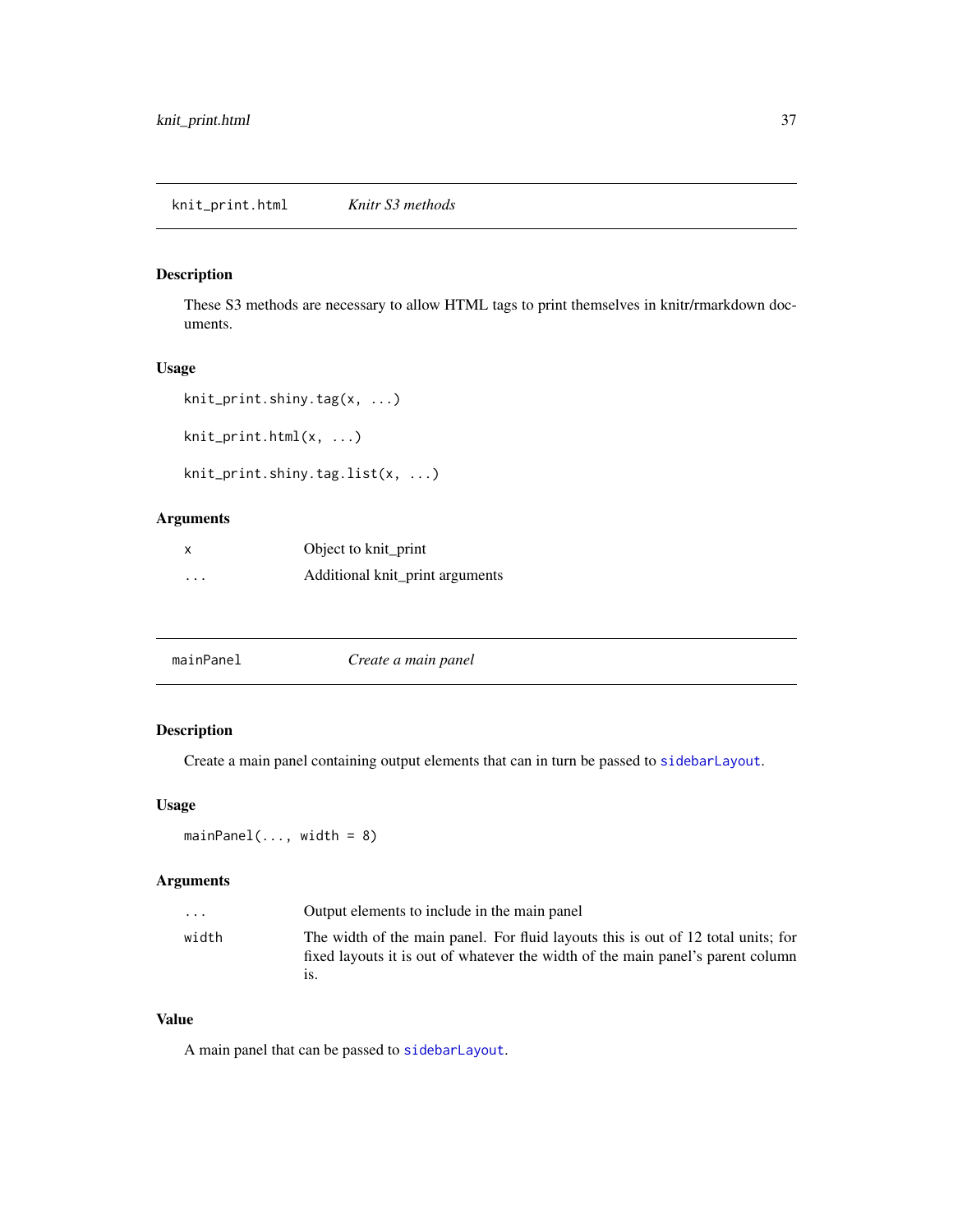# Examples

```
# Show the caption and plot of the requested variable against mpg
mainPanel(
  h3(textOutput("caption")),
  plotOutput("mpgPlot")
)
```
makeReactiveBinding *Make a reactive variable*

# Description

Turns a normal variable into a reactive variable, that is, one that has reactive semantics when assigned or read in the usual ways. The variable may already exist; if so, its value will be used as the initial value of the reactive variable (or NULL if the variable did not exist).

#### Usage

makeReactiveBinding(symbol, env = parent.frame())

# Arguments

| symbol | A character string indicating the name of the variable that should be made reac-<br>tive |
|--------|------------------------------------------------------------------------------------------|
| env    | The environment that will contain the reactive variable                                  |

#### Value

None.

# Examples

```
## Not run:
a < -10makeReactiveBinding("a")
b \leftarrow reactive(a \star -1)
observe(print(b()))
a < - 20
```
## End(Not run)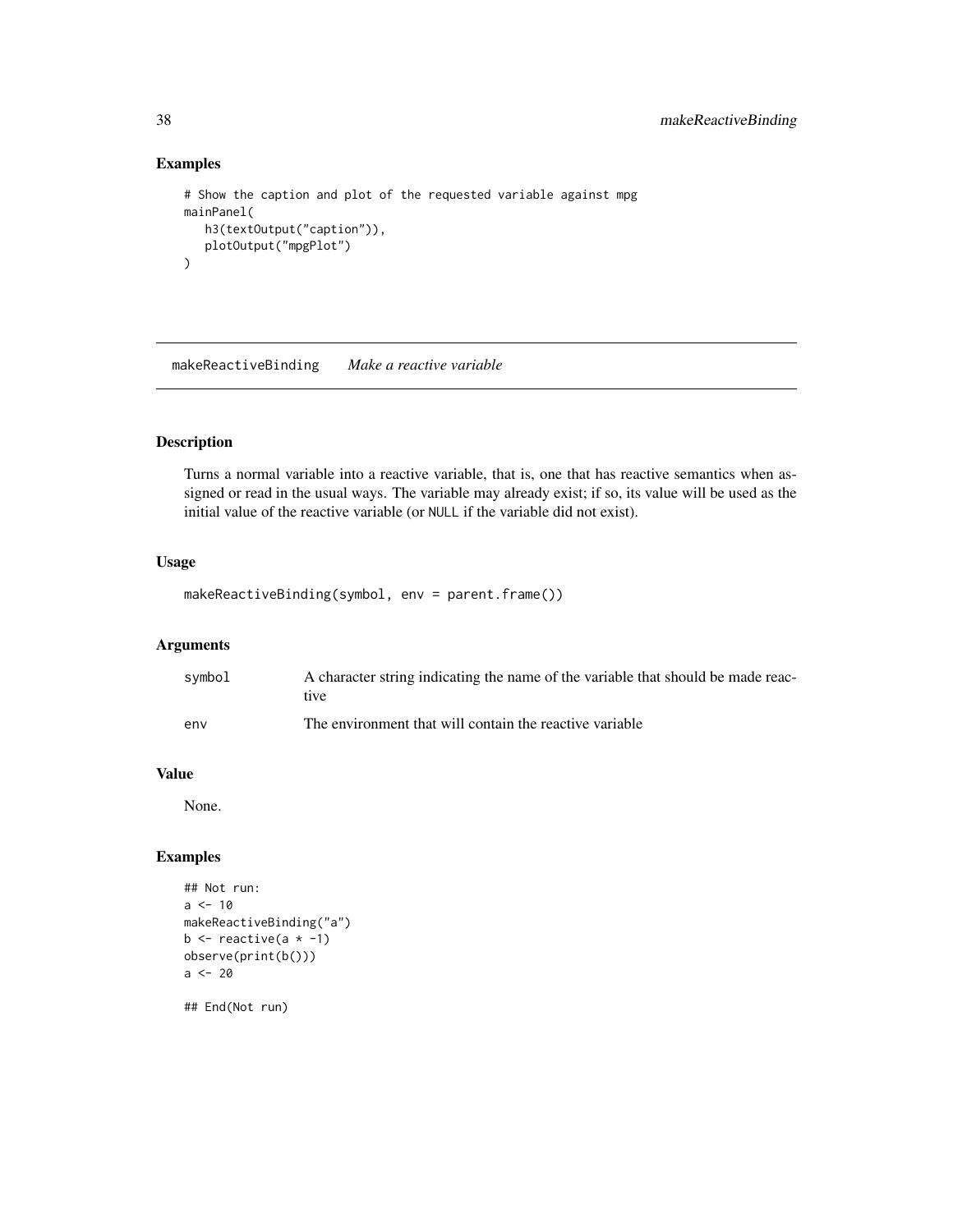markRenderFunction *Mark a function as a render function*

#### Description

Should be called by implementers of renderXXX functions in order to mark their return values as Shiny render functions, and to provide a hint to Shiny regarding what UI function is most commonly used with this type of render function. This can be used in R Markdown documents to create complete output widgets out of just the render function.

#### Usage

markRenderFunction(uiFunc, renderFunc)

#### Arguments

| uiFunc     | A function that renders Shiny UI. Must take a single argument: an output ID. |
|------------|------------------------------------------------------------------------------|
| renderFunc | A function that is suitable for assigning to a Shiny output slot.            |

# Value

The renderFunc function, with annotations.

maskReactiveContext *Evaluate an expression without a reactive context*

#### Description

Temporarily blocks the current reactive context and evaluates the given expression. Any attempt to directly access reactive values or expressions in expr will give the same results as doing it at the top-level (by default, an error).

#### Usage

```
maskReactiveContext(expr)
```
#### Arguments

expr An expression to evaluate.

#### Value

The value of expr.

#### See Also

[isolate](#page-34-0)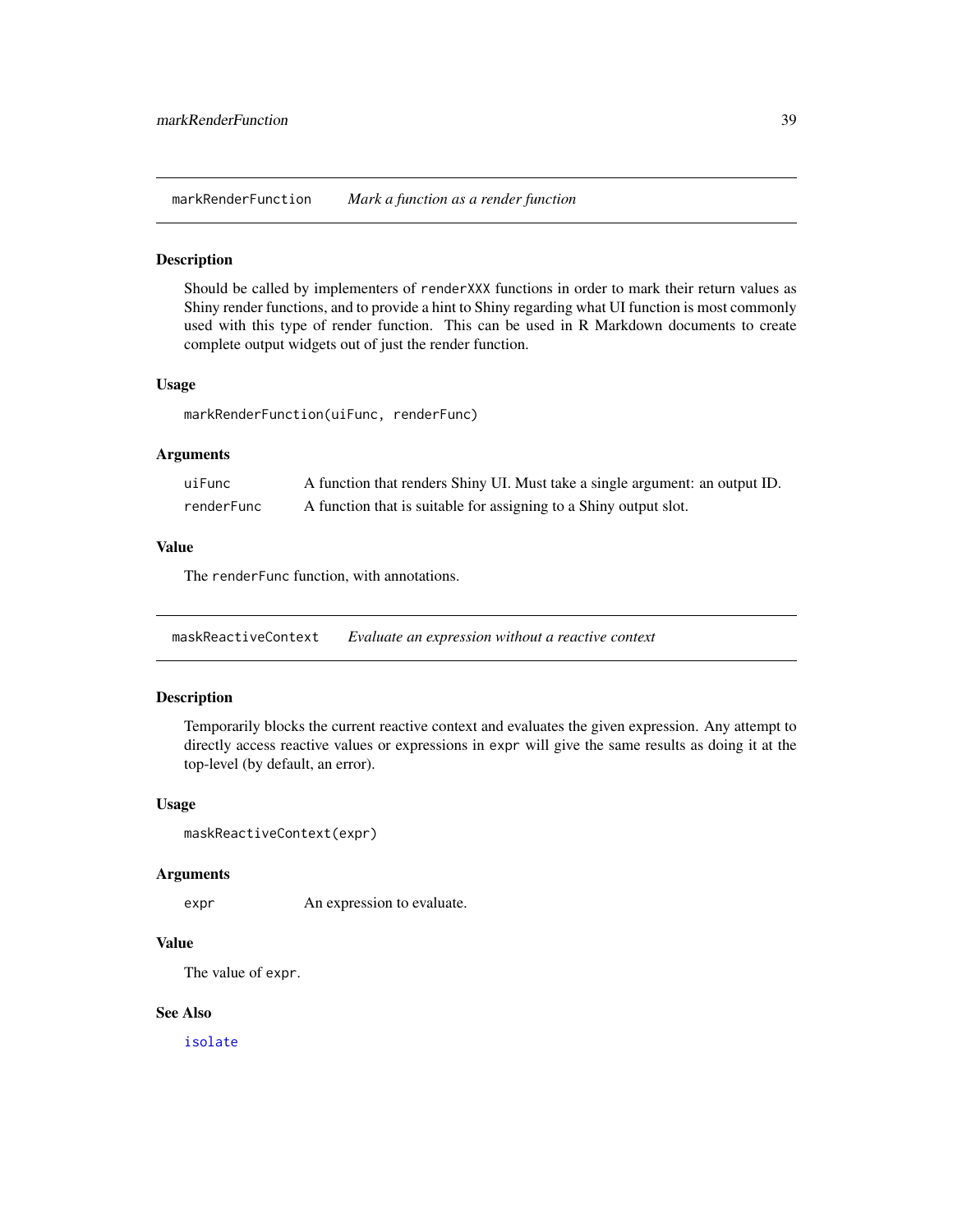Create a page that contains a top level navigation bar that can be used to toggle a set of [tabPanel](#page-90-0) elements.

# Usage

```
navbarPage(title, ..., id = NULL, header = NULL, footer = NULL,
  inverse = FALSE, collapsable = FALSE, fluid = TRUE, responsive = TRUE,
  theme = NULL, windowTitle = title)
```

```
navbarMenu(title, ..., icon = NULL)
```
# Arguments

| title       | The title to display in the navbar                                                                                                                                                         |
|-------------|--------------------------------------------------------------------------------------------------------------------------------------------------------------------------------------------|
| .           | tabPanel elements to include in the page                                                                                                                                                   |
| id          | If provided, you can use inputtid in your server logic to determine which of<br>the current tabs is active. The value will correspond to the value argument that<br>is passed to tabPanel. |
| header      | Tag of list of tags to display as a common header above all tabPanels.                                                                                                                     |
| footer      | Tag or list of tags to display as a common footer below all tabPanels                                                                                                                      |
| inverse     | TRUE to use a dark background and light text for the navigation bar                                                                                                                        |
| collapsable | TRUE to automatically collapse the navigation elements into a menu when the<br>width of the browser is less than 940 pixels (useful for viewing on smaller touch-<br>screen device)        |
| fluid       | TRUE to use a fluid layout. FALSE to use a fixed layout.                                                                                                                                   |
| responsive  | TRUE to use responsive layout (automatically adapt and resize page elements<br>based on the size of the viewing device)                                                                    |
| theme       | Alternative Bootstrap stylesheet (normally a css file within the www directory).<br>For example, to use the theme located at www/bootstrap.css you would use<br>theme = $"bootstrap.css".$ |
| windowTitle | The title that should be displayed by the browser window. Useful if title is not<br>a string.                                                                                              |
| icon        | Optional icon to appear on a navbarMenu tab.                                                                                                                                               |

#### Details

The navbarMenu function can be used to create an embedded menu within the navbar that in turns includes additional tabPanels (see example below).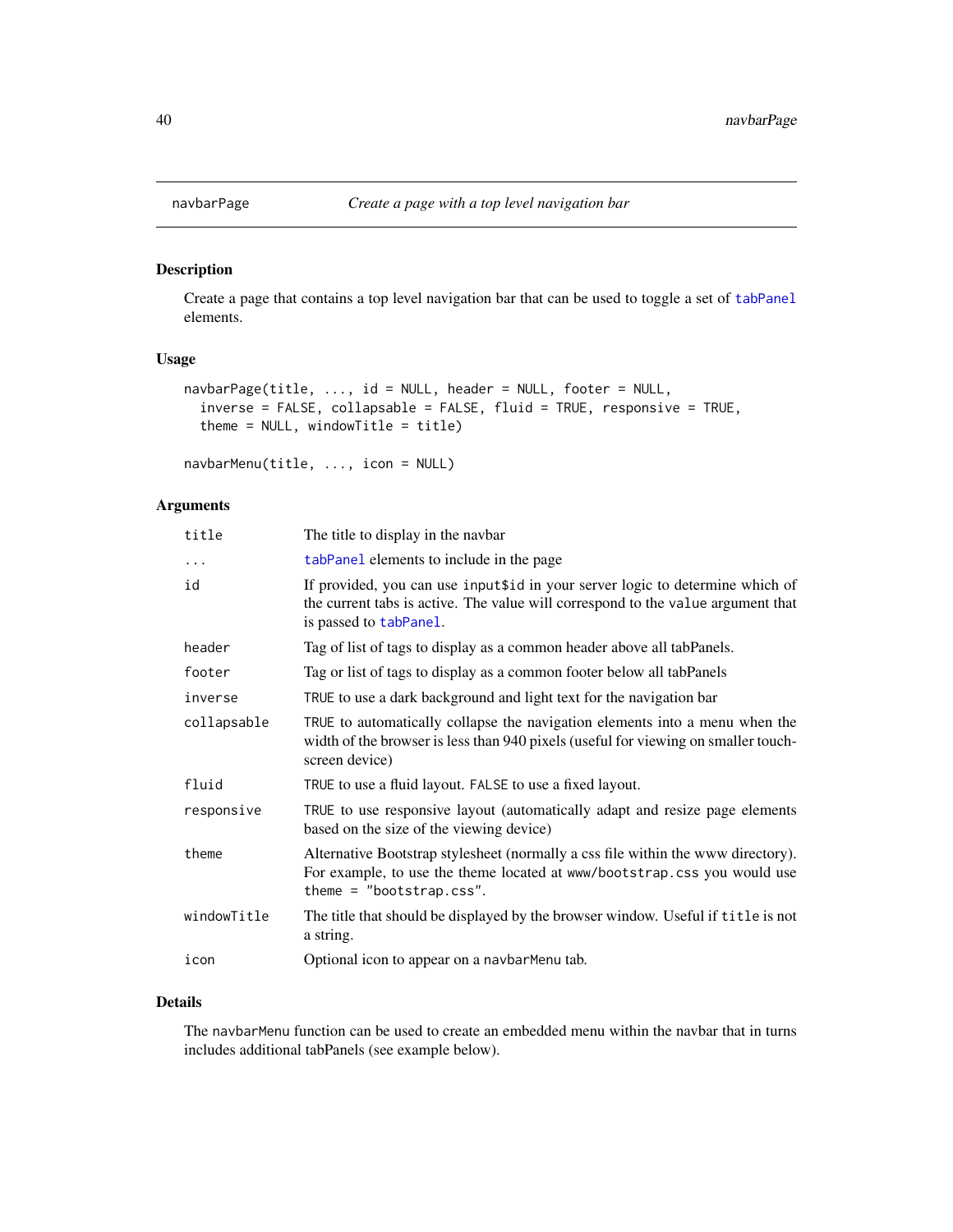#### navlistPanel 41

# Value

A UI defintion that can be passed to the [shinyUI](#page-82-0) function.

#### See Also

[tabPanel](#page-90-0), [tabsetPanel](#page-91-0)

#### Examples

```
shinyUI(navbarPage("App Title",
  tabPanel("Plot"),
  tabPanel("Summary"),
  tabPanel("Table")
))
shinyUI(navbarPage("App Title",
  tabPanel("Plot"),
  navbarMenu("More",
    tabPanel("Summary"),
    tabPanel("Table")
  )
))
```
navlistPanel *Create a navigation list panel*

# Description

Create a navigation list panel that provides a list of links on the left which navigate to a set of tabPanels displayed to the right.

### Usage

```
navlistPanel(..., id = NULL, selected = NULL, well = TRUE, fluid = TRUE,
 widths = c(4, 8))
```
#### Arguments

| $\ddots$ | tabPanel elements to include in the navlist                                                                                                                                                           |
|----------|-------------------------------------------------------------------------------------------------------------------------------------------------------------------------------------------------------|
| id       | If provided, you can use input \$10 in your server logic to determine which of the<br>current navlist items is active. The value will correspond to the value argument<br>that is passed to tabPanel. |
| selected | The value (or, if none was supplied, the title) of the navigation item that<br>should be selected by default. If NULL, the first navigation will be selected.                                         |
| well     | TRUE to place a well (gray rounded rectangle) around the navigation list.                                                                                                                             |
| fluid    | TRUE to use fluid layout; FALSE to use fixed layout.                                                                                                                                                  |
| widths   | Column withs of the navigation list and tabset content areas respectively.                                                                                                                            |
|          |                                                                                                                                                                                                       |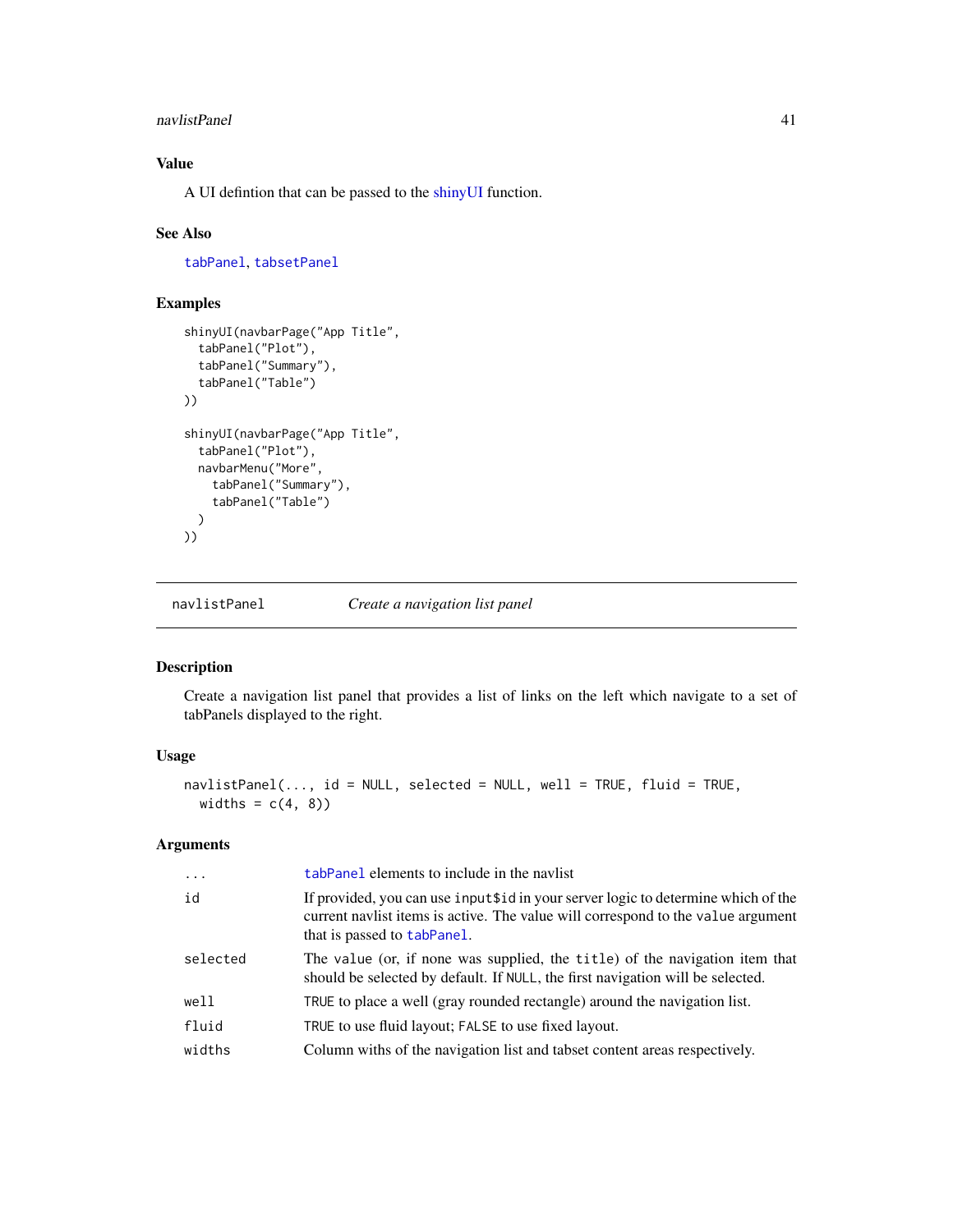# Details

You can include headers within the navlistPanel by including plain text elements in the list; you can include separators by including "——" (any number of dashes works).

# Examples

```
shinyUI(fluidPage(
```

```
titlePanel("Application Title"),
  navlistPanel(
    "Header",
    tabPanel("First"),
    tabPanel("Second"),
    "-----",
    tabPanel("Third")
  )
))
```
<span id="page-41-0"></span>numericInput *Create a numeric input control*

# Description

Create an input control for entry of numeric values

#### Usage

```
numericInput(inputId, label, value, min = NA, max = NA, step = NA)
```
# Arguments

| inputId | Input variable to assign the control's value to   |
|---------|---------------------------------------------------|
| label   | Display label for the control                     |
| value   | Initial value                                     |
| min     | Minimum allowed value                             |
| max     | Maximum allowed value                             |
| step    | Interval to use when stepping between min and max |

# Value

A numeric input control that can be added to a UI definition.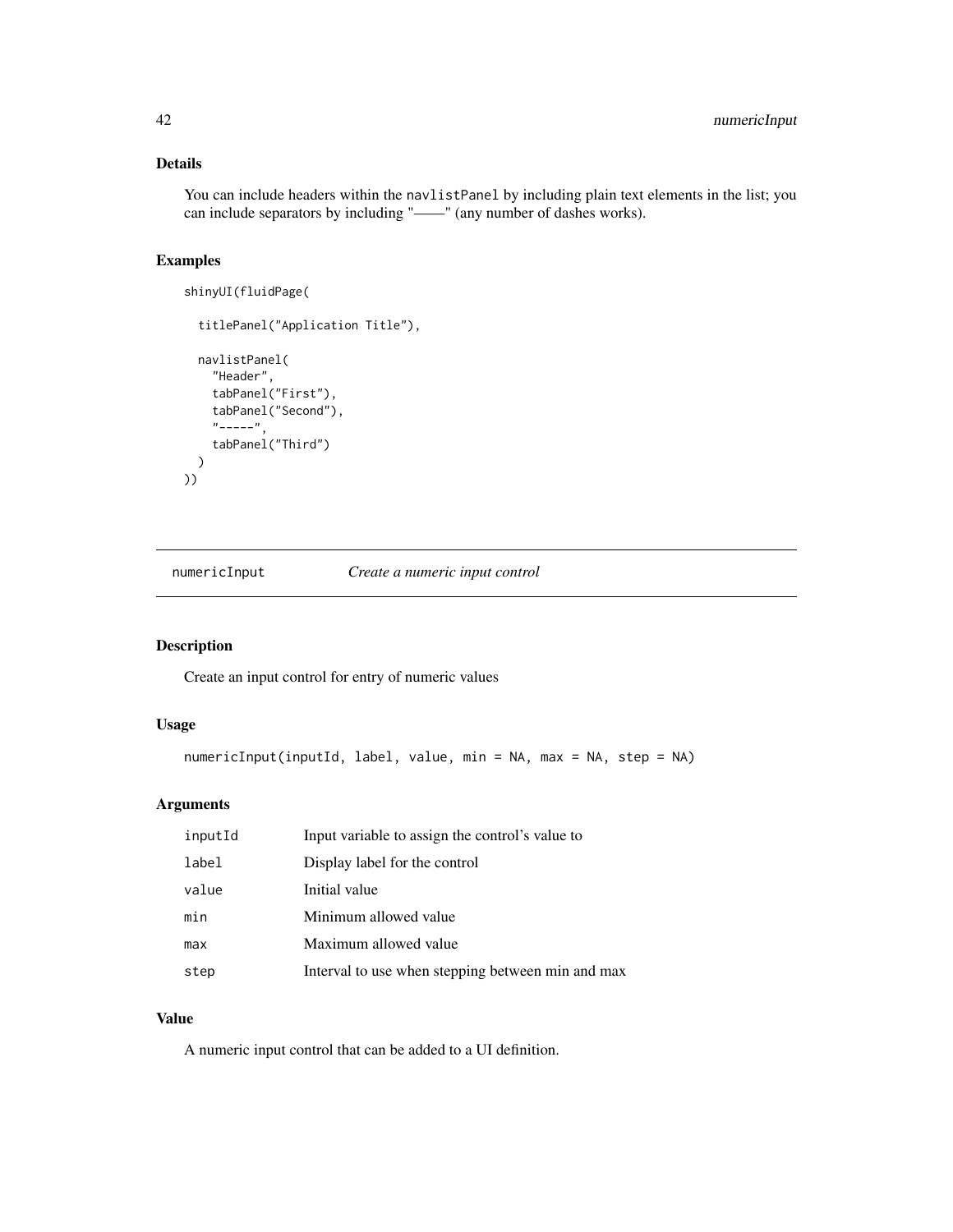#### observe 43

# See Also

#### [updateNumericInput](#page-100-0)

Other input.elements: [actionButton](#page-5-0), [actionLink](#page-5-1); [animationOptions](#page-85-0), [sliderInput](#page-85-1); [checkboxGroupInput](#page-9-0); [checkboxInput](#page-10-0); [dateInput](#page-14-0); [dateRangeInput](#page-15-0); [fileInput](#page-21-0); [radioButtons](#page-50-0); [selectInput](#page-75-0), [selectizeInput](#page-75-1); [submitButton](#page-88-0); [textInput](#page-93-0)

# Examples

```
numericInput("obs", "Observations:", 10,
            min = 1, max = 100
```
# observe *Create a reactive observer*

# Description

Creates an observer from the given expression.

#### Usage

```
observe(x, env = parent.frame(), quoted = FALSE, label = NULL,
  suspended = FALSE, priority = 0, domain = getDefaultReactiveDomain(),
  autoDestroy = TRUE)
```
#### Arguments

| x           | An expression (quoted or unquoted). Any return value will be ignored.                                                                                                                                                                                                      |
|-------------|----------------------------------------------------------------------------------------------------------------------------------------------------------------------------------------------------------------------------------------------------------------------------|
| env         | The parent environment for the reactive expression. By default, this is the calling<br>environment, the same as when defining an ordinary non-reactive expression.                                                                                                         |
| quoted      | Is the expression quoted? By default, this is FALSE. This is useful when you<br>want to use an expression that is stored in a variable; to do so, it must be quoted<br>with 'quote()'.                                                                                     |
| label       | A label for the observer, useful for debugging.                                                                                                                                                                                                                            |
| suspended   | If TRUE, start the observer in a suspended state. If FALSE (the default), start in a<br>non-suspended state.                                                                                                                                                               |
| priority    | An integer or numeric that controls the priority with which this observer should<br>be executed. An observer with a given priority level will always execute sooner<br>than all observers with a lower priority level. Positive, negative, and zero values<br>are allowed. |
| domain      | See domains.                                                                                                                                                                                                                                                               |
| autoDestroy | If TRUE (the default), the observer will be automatically destroyed when its do-<br>main (if any) ends.                                                                                                                                                                    |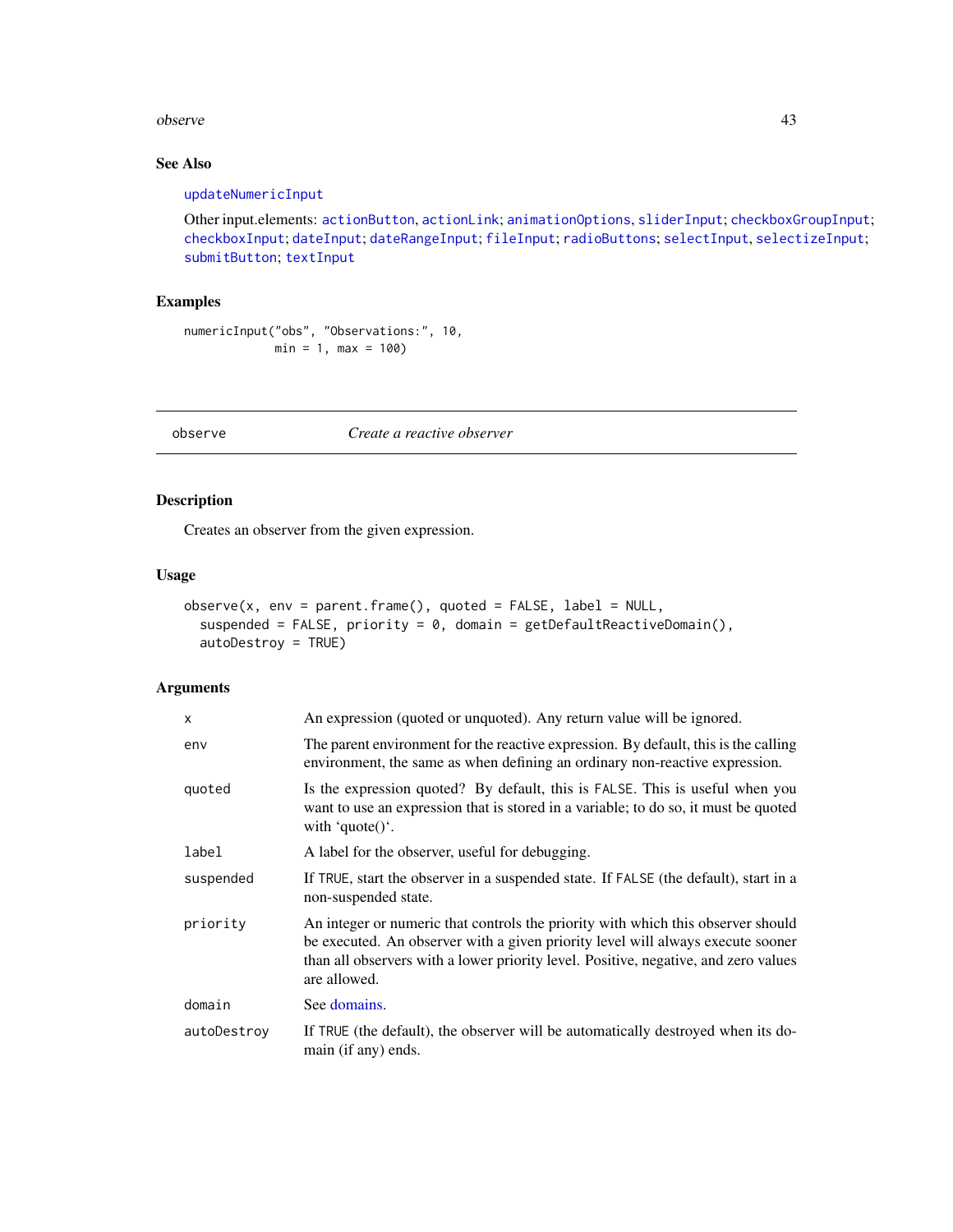#### Details

An observer is like a reactive expression in that it can read reactive values and call reactive expressions, and will automatically re-execute when those dependencies change. But unlike reactive expressions, it doesn't yield a result and can't be used as an input to other reactive expressions. Thus, observers are only useful for their side effects (for example, performing I/O).

Another contrast between reactive expressions and observers is their execution strategy. Reactive expressions use lazy evaluation; that is, when their dependencies change, they don't re-execute right away but rather wait until they are called by someone else. Indeed, if they are not called then they will never re-execute. In contrast, observers use eager evaluation; as soon as their dependencies change, they schedule themselves to re-execute.

Starting with Shiny 0.10.0, observers are automatically destroyed by default when the [domain](#page-17-0) that owns them ends (e.g. when a Shiny session ends).

#### Value

An observer reference class object. This object has the following methods:

- suspend() Causes this observer to stop scheduling flushes (re-executions) in response to invalidations. If the observer was invalidated prior to this call but it has not re-executed yet then that re-execution will still occur, because the flush is already scheduled.
- resume() Causes this observer to start re-executing in response to invalidations. If the observer was invalidated while suspended, then it will schedule itself for re-execution.
- destroy() Stops the observer from executing ever again, even if it is currently scheduled for reexecution.
- setPriority(priority =  $\theta$ ) Change this observer's priority. Note that if the observer is currently invalidated, then the change in priority will not take effect until the next invalidation– unless the observer is also currently suspended, in which case the priority change will be effective upon resume.
- setAutoDestroy(autoDestroy) Sets whether this observer should be automatically destroyed when its domain (if any) ends. If autoDestroy is TRUE and the domain already ended, then destroy() is called immediately."
- onInvalidate(callback) Register a callback function to run when this observer is invalidated. No arguments will be provided to the callback function when it is invoked.

```
values <- reactiveValues(A=1)
obsB <- observe({
 print(values$A + 1)
})
# Can use quoted expressions
obsC <- observe(quote({ print(values$A + 2) }), quoted = TRUE)
# To store expressions for later conversion to observe, use quote()
expr_q \leftarrow quote({\{ print(values\A + 3)\})
obsD <- observe(expr_q, quoted = TRUE)
```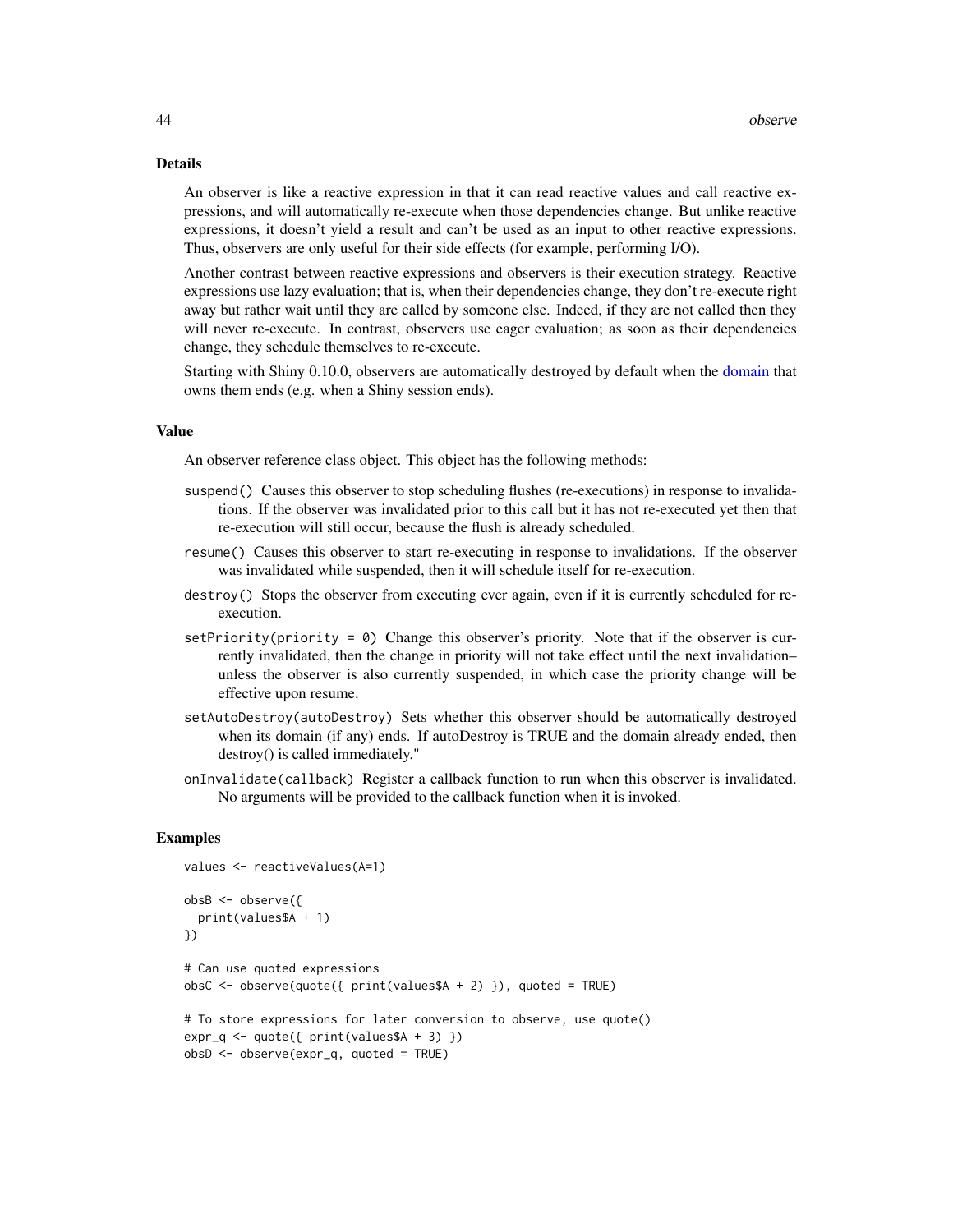# outputOptions 45

```
# In a normal Shiny app, the web client will trigger flush events. If you
# are at the console, you can force a flush with flushReact()
shiny:::flushReact()
```
outputOptions *Set options for an output object.*

# Description

These are the available options for an output object:

- suspendWhenHidden. When TRUE (the default), the output object will be suspended (not execute) when it is hidden on the web page. When FALSE, the output object will not suspend when hidden, and if it was already hidden and suspended, then it will resume immediately.
- priority. The priority level of the output object. Queued outputs with higher priority values will execute before those with lower values.

### Usage

```
outputOptions(x, name, ...)
```
# Arguments

|                         | A shinyoutput object (typically output).                  |
|-------------------------|-----------------------------------------------------------|
| name                    | The name of an output observer in the shinyoutput object. |
| $\cdot$ $\cdot$ $\cdot$ | Options to set for the output observer.                   |

# Examples

```
## Not run:
# Get the list of options for all observers within output
outputOptions(output)
# Disable suspend for output$myplot
outputOptions(output, "myplot", suspendWhenHidden = FALSE)
```

```
# Change priority for output$myplot
outputOptions(output, "myplot", priority = 10)
```

```
# Get the list of options for output$myplot
outputOptions(output, "myplot")
```
## End(Not run)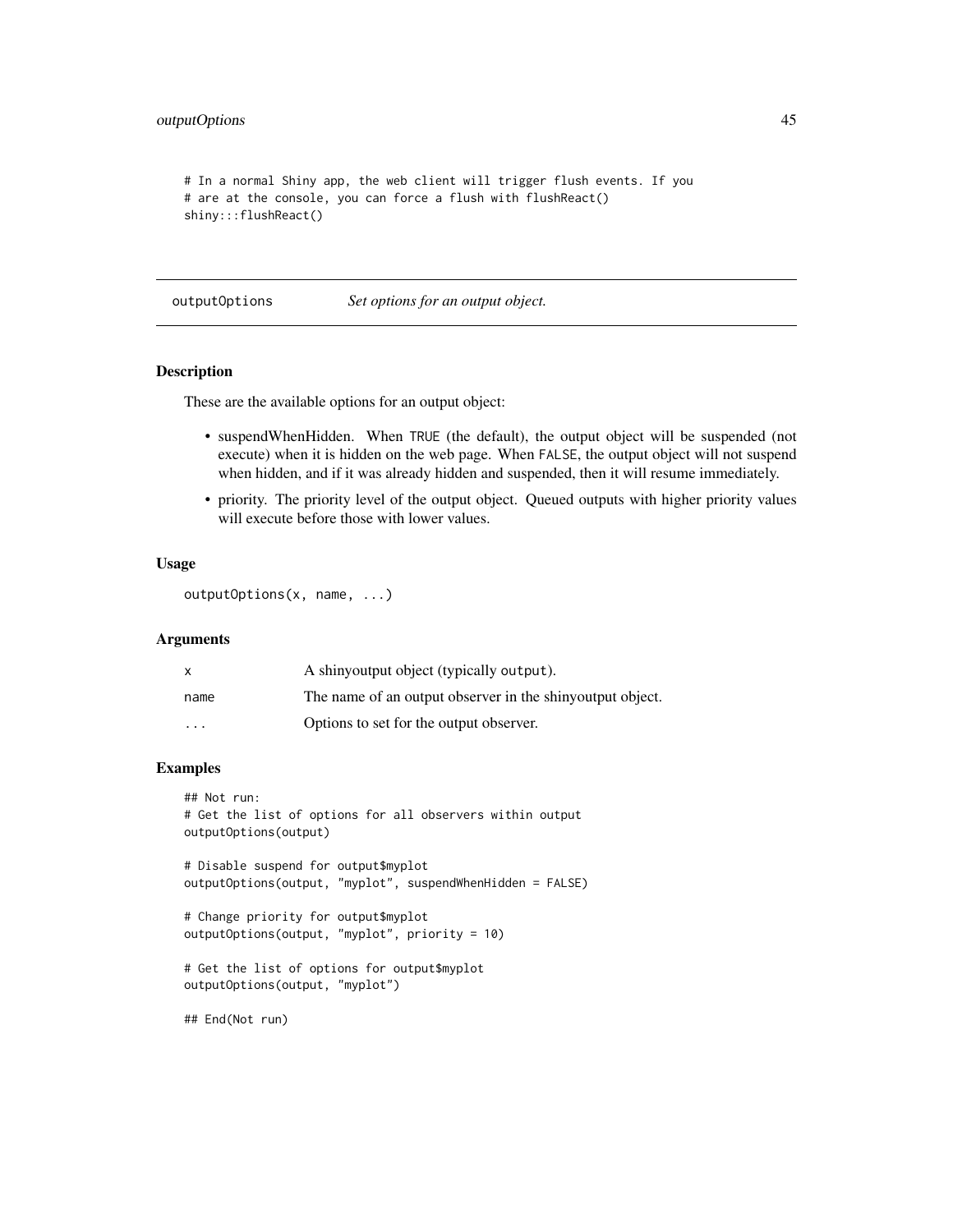Create a Shiny UI that contains a header with the application title, a sidebar for input controls, and a main area for output.

#### Usage

pageWithSidebar(headerPanel, sidebarPanel, mainPanel)

# Arguments

| headerPanel  | The headerPanel with the application title |
|--------------|--------------------------------------------|
| sidebarPanel | The sidebarPanel containing input controls |
| mainPanel    | The mainPanel containing outputs           |

# Value

A UI defintion that can be passed to the [shinyUI](#page-82-0) function

# Note

This function is deprecated. You should use [fluidPage](#page-24-0) along with [sidebarLayout](#page-83-0) to implement a page with a sidebar.

```
# Define UI
shinyUI(pageWithSidebar(
  # Application title
  headerPanel("Hello Shiny!"),
  # Sidebar with a slider input
  sidebarPanel(
    sliderInput("obs",
                "Number of observations:",
                min = 0.
                max = 1000,
                value = 500)
  ),
  # Show a plot of the generated distribution
  mainPanel(
    plotOutput("distPlot")
  \lambda))
```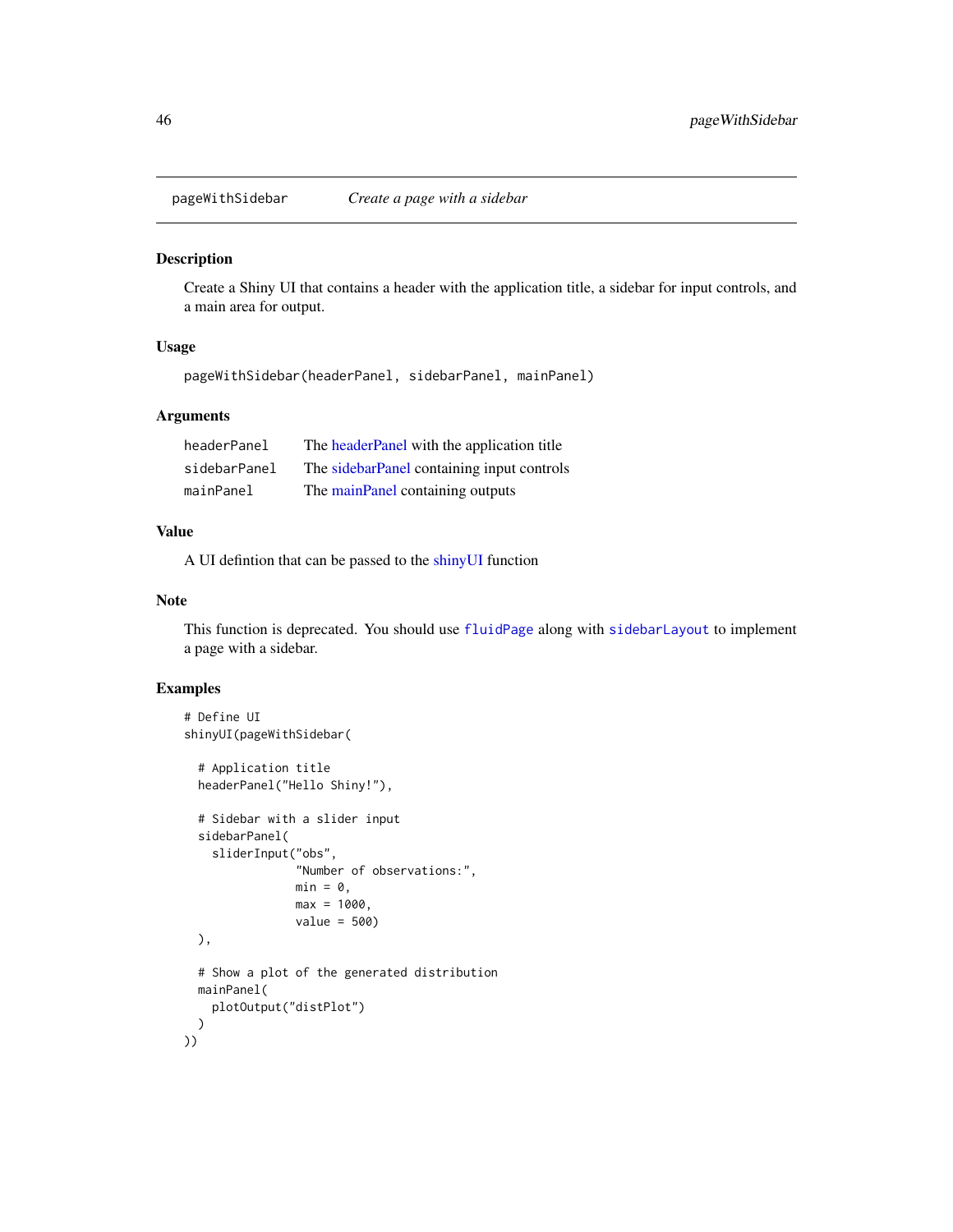parseQueryString *Parse a GET query string from a URL*

# Description

Returns a named character vector of key-value pairs.

# Usage

parseQueryString(str, nested = FALSE)

#### Arguments

| str    | The query string. It can have a leading "?" or not.                                                                                                                                                                                                                                                                                                                                                    |
|--------|--------------------------------------------------------------------------------------------------------------------------------------------------------------------------------------------------------------------------------------------------------------------------------------------------------------------------------------------------------------------------------------------------------|
| nested | Whether to parse the query string of as a nested list when it contains pairs of<br>square brackets []. For example, the query 'a[i1][j1]=x&b[i1][j1]=y&b[i2][j1]=z'<br>will be parsed as list( $a = list(i1 = list(j1 = 'x'))$ , $b = list(i1 = list(j1 = 'y'))$ , $i2 = li3$<br>'z'))) when nested = TRUE, and list('a[i1][j1]' = 'x', 'b[i1][j1]' = 'y', 'b[i2][j1]' = '!<br>when $nested = FALSE$ . |

```
parseQueryString("?foo=1&bar=b%20a%20r")
```

```
## Not run:
# Example of usage within a Shiny app
shinyServer(function(input, output, clientData) {
 output$queryText <- renderText({
   query <- parseQueryString(clientData$url_search)
   # Ways of accessing the values
   if (as.numeric(query$foo) == 1) {
     # Do something
    }
   if (query[["bar"]] == "targetstring") {
     # Do something else
    }
   # Return a string with key-value pairs
   paste(names(query), query, sep = "=", collapse=", ")
 })
})
## End(Not run)
```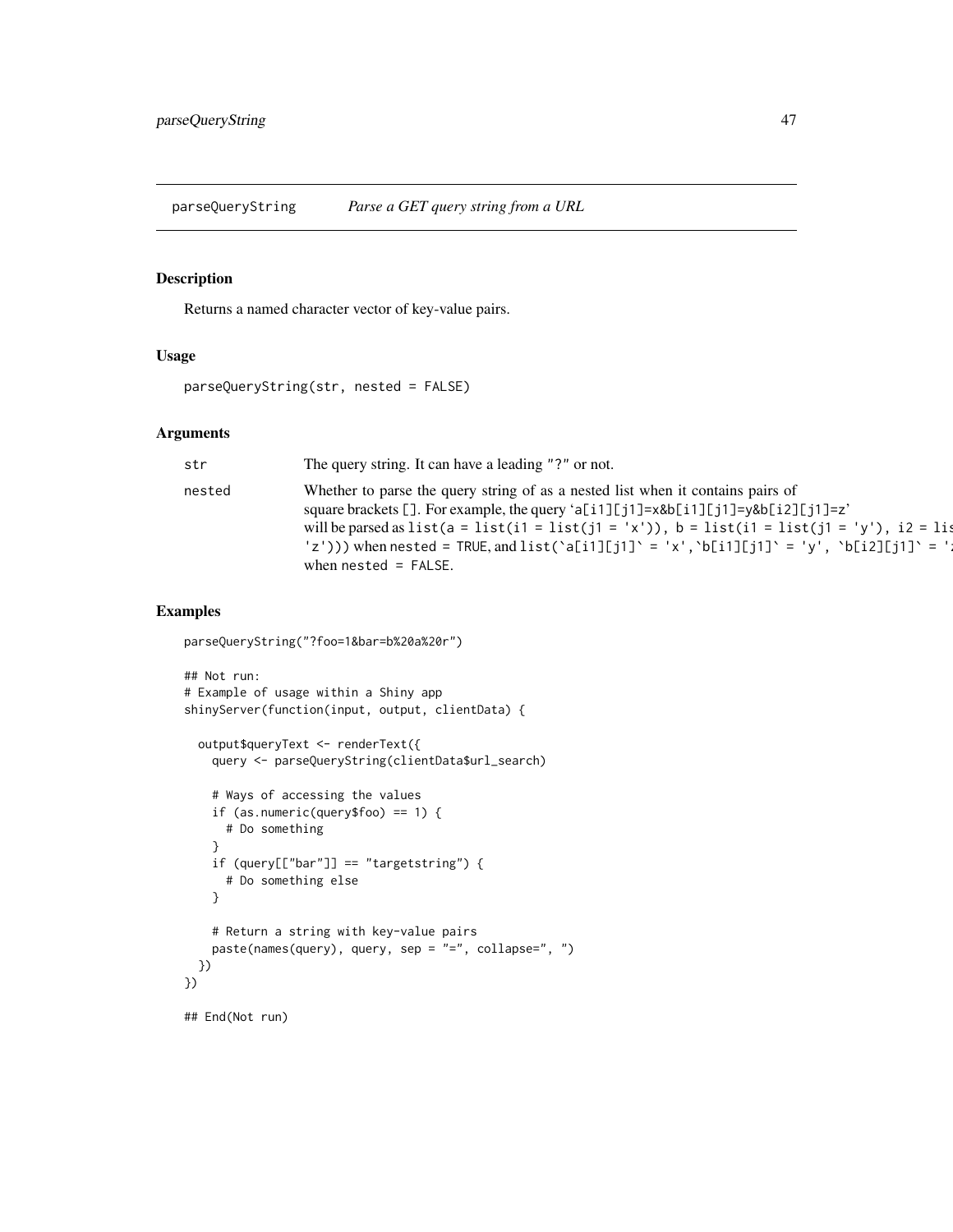Render a [renderPlot](#page-65-0) within an application page.

# Usage

```
plotOutput(outputId, width = "100%", height = "400px", clickId = NULL,
  hoverId = NULL, hoverDelay = 300, hoverDelayType = c("debounce",
  "throttle"), inline = FALSE)
```
# Arguments

| outputId       | output variable to read the plot from                                                                                                                                                                                                                                                                                                                                                                             |
|----------------|-------------------------------------------------------------------------------------------------------------------------------------------------------------------------------------------------------------------------------------------------------------------------------------------------------------------------------------------------------------------------------------------------------------------|
| width, height  | Plot width/height. Must be a valid CSS unit (like "100%", "400px", "auto") or<br>a number, which will be coerced to a string and have "px" appended. These two<br>arguments are ignored when inline = TRUE, in which case the width/height of<br>a plot must be specified in renderPlot().                                                                                                                        |
| clickId        | If not NULL, the plot will send coordinates to the server whenever it is clicked.<br>This information will be accessible on the input object using input \$clickId.<br>The value will be a named list or vector with x and y elements indicating the<br>mouse position in user units.                                                                                                                             |
| hoverId        | If not NULL, the plot will send coordinates to the server whenever the mouse<br>pauses on the plot for more than the number of milliseconds determined by<br>hoverTimeout. This information will be accessible on the input object using<br>input \$clickId. The value will be NULL if the user is not hovering, and a named<br>list or vector with x and y elements indicating the mouse position in user units. |
| hoverDelay     | The delay for hovering, in milliseconds.                                                                                                                                                                                                                                                                                                                                                                          |
| hoverDelayType | The type of algorithm for limiting the number of hover events. Use "throttle"<br>to limit the number of hover events to one every hover Delay milliseconds. Use<br>"debounce" to suspend events while the cursor is moving, and wait until the<br>cursor has been at rest for hoverDelay milliseconds before sending an event.                                                                                    |
| inline         | use an inline $(\text{span}() )$ or block container $(\text{div}() )$ for the output                                                                                                                                                                                                                                                                                                                              |

# Value

A plot output element that can be included in a panel

# Note

The arguments clickId and hoverId only work for R base [graphics](#page-0-0) (see the **graphics** package). They do not work for [grid](#page-0-0)-based graphics, such as ggplot2, lattice, and so on.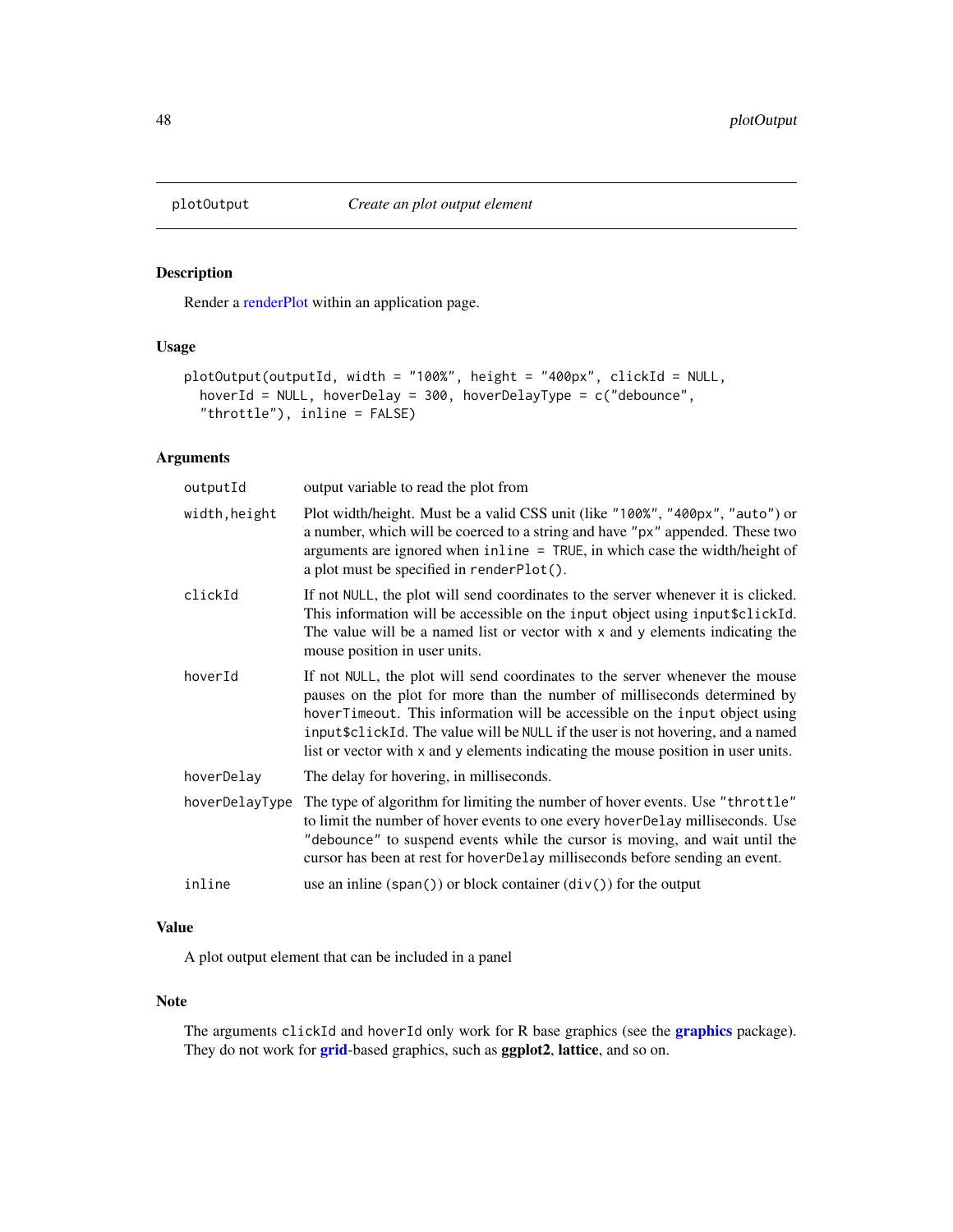#### plotPNG 49

#### Examples

```
# Show a plot of the generated distribution
mainPanel(
  plotOutput("distPlot")
)
```
plotPNG *Run a plotting function and save the output as a PNG*

# Description

This function returns the name of the PNG file that it generates. In essence, it calls png(), then func(), then dev.off(). So func must be a function that will generate a plot when used this way.

#### Usage

```
plotPNG(func, filename = tempfile(fileext = ".png"), width = 400,
  height = 400, res = 72, ...)
```
#### Arguments

| func     | A function that generates a plot.                                                                                                                                             |
|----------|-------------------------------------------------------------------------------------------------------------------------------------------------------------------------------|
| filename | The name of the output file. Defaults to a temp file with extension . png.                                                                                                    |
| width    | Width in pixels.                                                                                                                                                              |
| height   | Height in pixels.                                                                                                                                                             |
| res      | Resolution in pixels per inch. This value is passed to png. Note that this affects<br>the resolution of PNG rendering in R; it won't change the actual ppi of the<br>browser. |
| $\cdot$  | Arguments to be passed through to png. These can be used to set the width,<br>height, background color, etc.                                                                  |

#### Details

For output, it will try to use the following devices, in this order: quartz (via [png](#page-0-0)), then [CairoPNG](#page-0-0), and finally [png](#page-0-0). This is in order of quality of output. Notably, plain png output on Linux and Windows may not antialias some point shapes, resulting in poor quality output.

In some cases, Cairo() provides output that looks worse than png(). To disable Cairo output for an app, use options(shiny.usecairo=FALSE).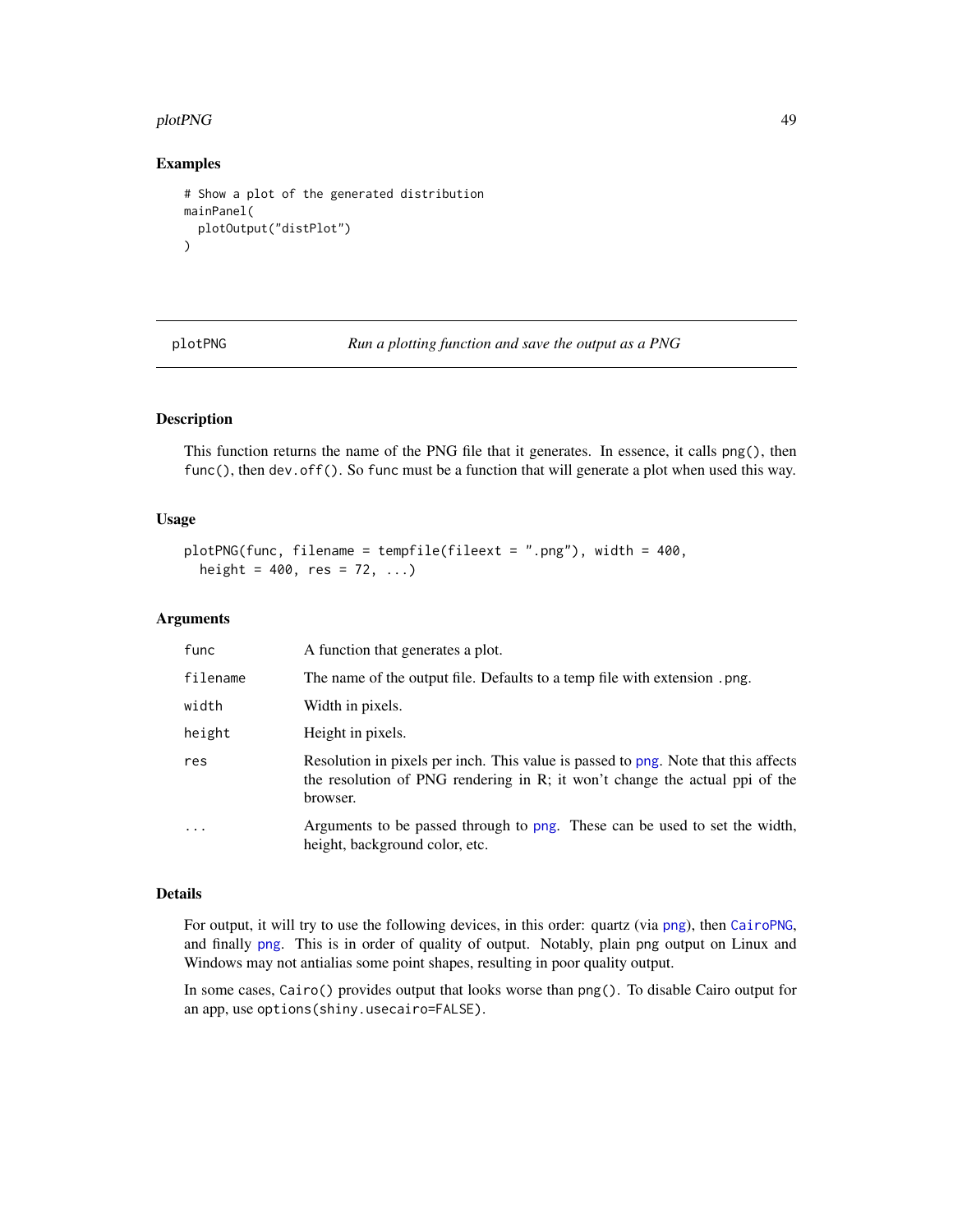Reports progress to the user during long-running operations.

#### Arguments

| session | The Shiny session object, as provided by shinyServer to the server function.                                                                                                                                                        |
|---------|-------------------------------------------------------------------------------------------------------------------------------------------------------------------------------------------------------------------------------------|
| min     | The value that represents the starting point of the progress bar. Must be less<br>tham max.                                                                                                                                         |
| max     | The value that represents the end of the progress bar. Must be greater than min.                                                                                                                                                    |
| message | A single-element character vector; the message to be displayed to the user, or<br>NULL to hide the current message (if any).                                                                                                        |
| detail  | A single-element character vector; the detail message to be displayed to the user,<br>or NULL to hide the current detail message (if any). The detail message will be<br>shown with a de-emphasized appearance relative to message. |
| value   | A numeric value at which to set the progress bar, relative to min and max. NULL<br>hides the progress bar, if it is currently visible.                                                                                              |
| amount  | Single-element numeric vector; the value at which to set the progress bar, rela-<br>tive to min and max. NULL hides the progress bar, if it is currently visible.                                                                   |
| amount  | For the inc() method, a numeric value to increment the progress bar.                                                                                                                                                                |

# Details

This package exposes two distinct programming APIs for working with progress. [withProgress](#page-112-0) and [setProgress](#page-112-1) together provide a simple function-based interface, while the Progress reference class provides an object-oriented API.

Instantiating a Progress object causes a progress panel to be created, and it will be displayed the first time the set method is called. Calling close will cause the progress panel to be removed.

# Methods

- $initialize(session, min = 0, max = 1)$  Creates a new progress panel (but does not display it).
- set(value = NULL, message = NULL, detail = NULL) Updates the progress panel. When called the first time, the progress panel is displayed.
- inc(amount = 0.1, message = NULL, detail = NULL) Like set, this updates the progress panel. The difference is that inc increases the progress bar by amount, instead of setting it to a specific value.
- close() Removes the progress panel. Future calls to set and close will be ignored.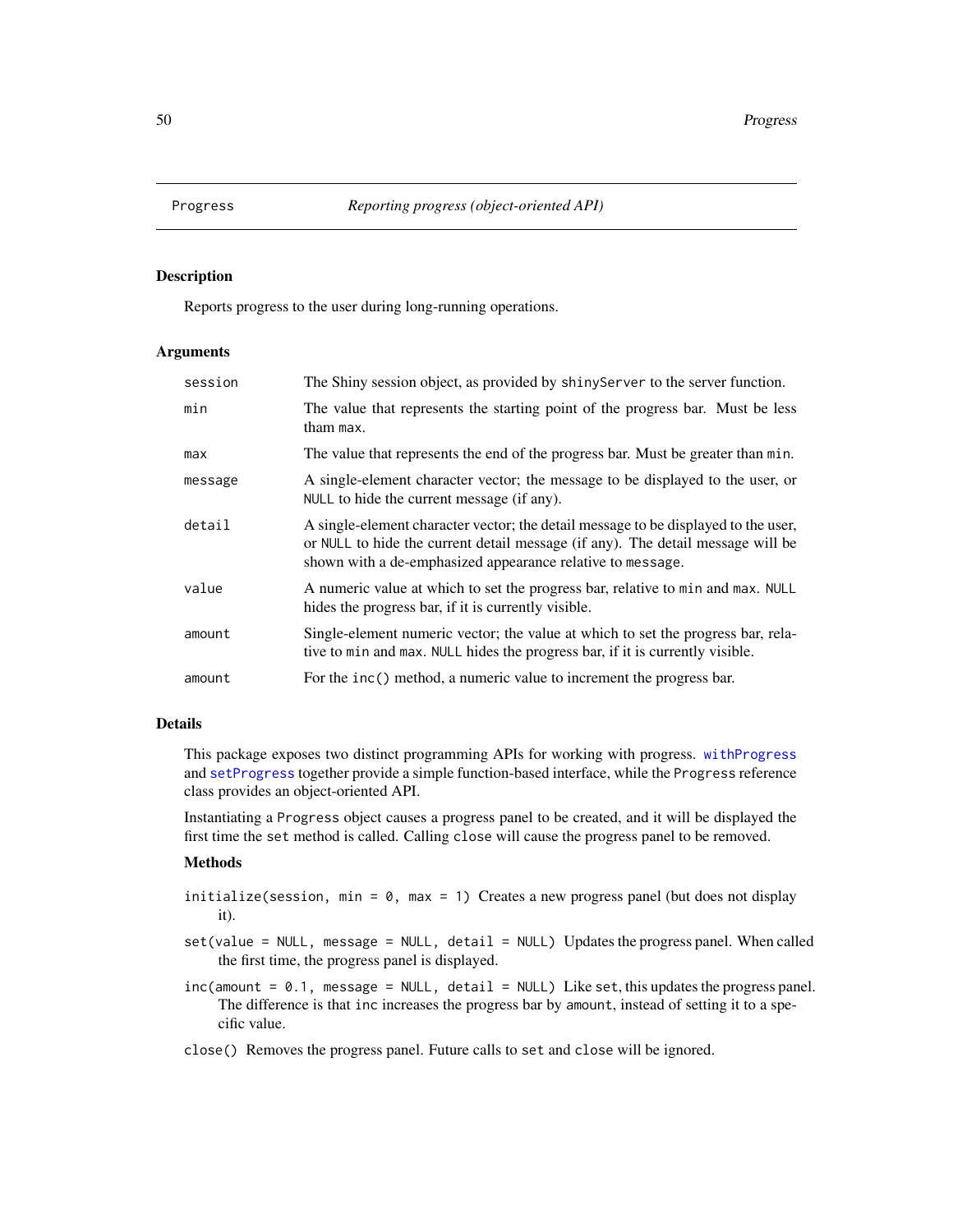# radioButtons 51

# See Also

[withProgress](#page-112-0)

# Examples

```
## Not run:
# server.R
shinyServer(function(input, output, session) {
  output$plot <- renderPlot({
   progress <- shiny::Progress$new(session, min=1, max=15)
   on.exit(progress$close())
    progress$set(message = 'Calculation in progress',
                 detail = 'This may take a while...')
    for (i in 1:15) {
      progress$set(value = i)
      Sys.sleep(0.5)
    }
   plot(cars)
 })
})
## End(Not run)
```
<span id="page-50-0"></span>

| radioButtons | Create radio buttons |  |
|--------------|----------------------|--|
|--------------|----------------------|--|

# Description

Create a set of radio buttons used to select an item from a list.

# Usage

```
radioButtons(inputId, label, choices, selected = NULL, inline = FALSE)
```
# Arguments

| inputId  | Input variable to assign the control's value to                                                                                    |
|----------|------------------------------------------------------------------------------------------------------------------------------------|
| label    | Display label for the control, or NULL                                                                                             |
| choices  | List of values to select from (if elements of the list are named then that name<br>rather than the value is displayed to the user) |
| selected | The initially selected value (if not specified then defaults to the first value)                                                   |
| inline   | If TRUE, render the choices in line ( <i>i.e.</i> horizontally)                                                                    |

# Value

A set of radio buttons that can be added to a UI definition.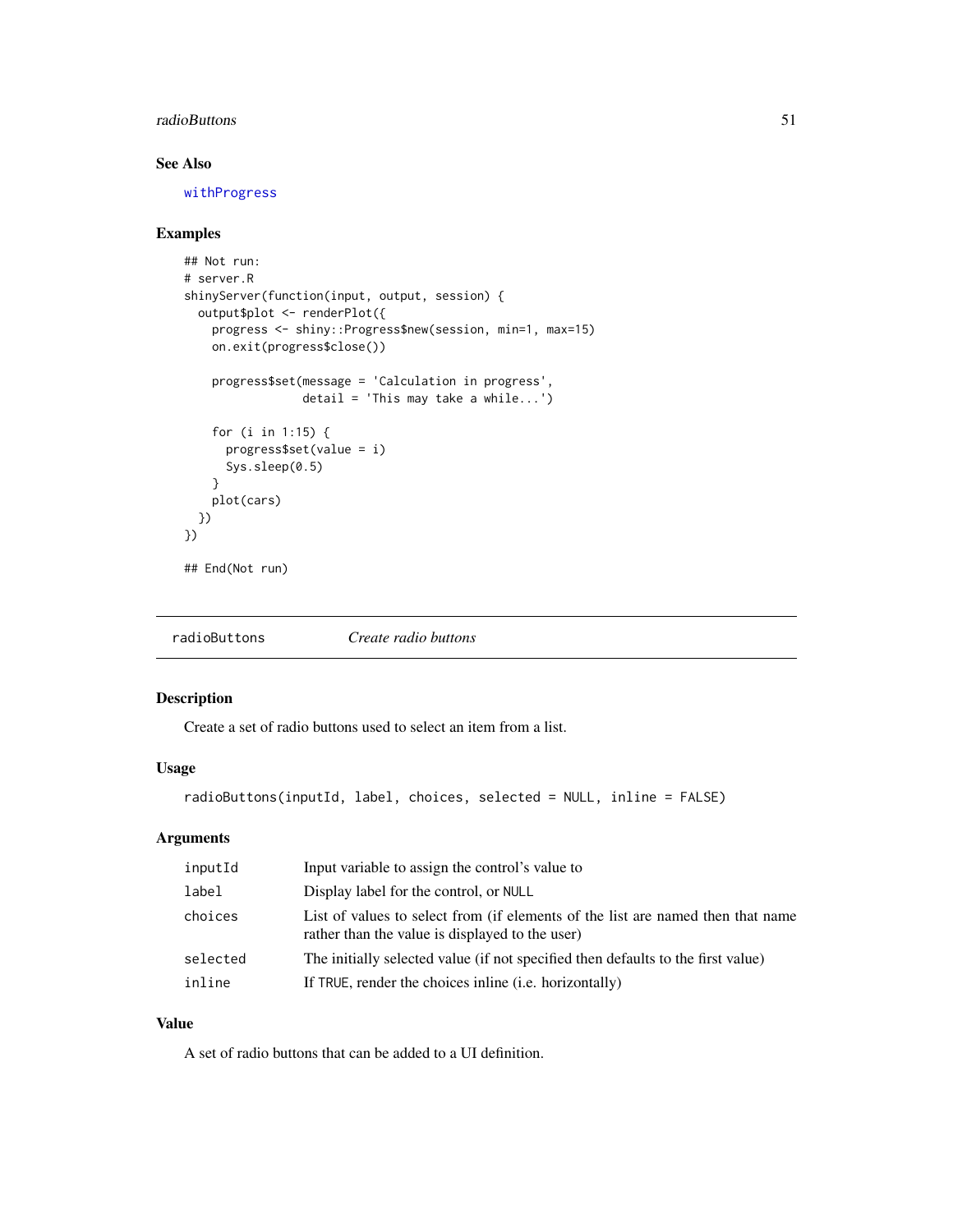52 reactive contract to the contract of the contract of the contract of the contract of the contract of the contract of the contract of the contract of the contract of the contract of the contract of the contract of the co

# See Also

#### [updateRadioButtons](#page-101-0)

Other input.elements: [actionButton](#page-5-0), [actionLink](#page-5-1); [animationOptions](#page-85-0), [sliderInput](#page-85-1); [checkboxGroupInput](#page-9-0); [checkboxInput](#page-10-0); [dateInput](#page-14-0); [dateRangeInput](#page-15-0); [fileInput](#page-21-0); [numericInput](#page-41-0); [selectInput](#page-75-0), [selectizeInput](#page-75-1); [submitButton](#page-88-0); [textInput](#page-93-0)

# Examples

```
radioButtons("dist", "Distribution type:",
             c("Normal" = "norm",
               "Uniform" = "unif",
               "Log-normal" = "lnorm",
               "Exponential" = "exp"))
```
<span id="page-51-0"></span>reactive *Create a reactive expression*

# Description

Wraps a normal expression to create a reactive expression. Conceptually, a reactive expression is a expression whose result will change over time.

# Usage

```
reactive(x, env = parent-frame(), quoted = FALSE, label = NULL,domain = getDefaultReactiveDomain())
```

```
is.reactive(x)
```
#### Arguments

| $\mathsf{x}$ | For reactive, an expression (quoted or unquoted). For is reactive, an object<br>to test.                                                                                               |
|--------------|----------------------------------------------------------------------------------------------------------------------------------------------------------------------------------------|
| env          | The parent environment for the reactive expression. By default, this is the calling<br>environment, the same as when defining an ordinary non-reactive expression.                     |
| quoted       | Is the expression quoted? By default, this is FALSE. This is useful when you<br>want to use an expression that is stored in a variable; to do so, it must be quoted<br>with 'quote()'. |
| label        | A label for the reactive expression, useful for debugging.                                                                                                                             |
| domain       | See domains.                                                                                                                                                                           |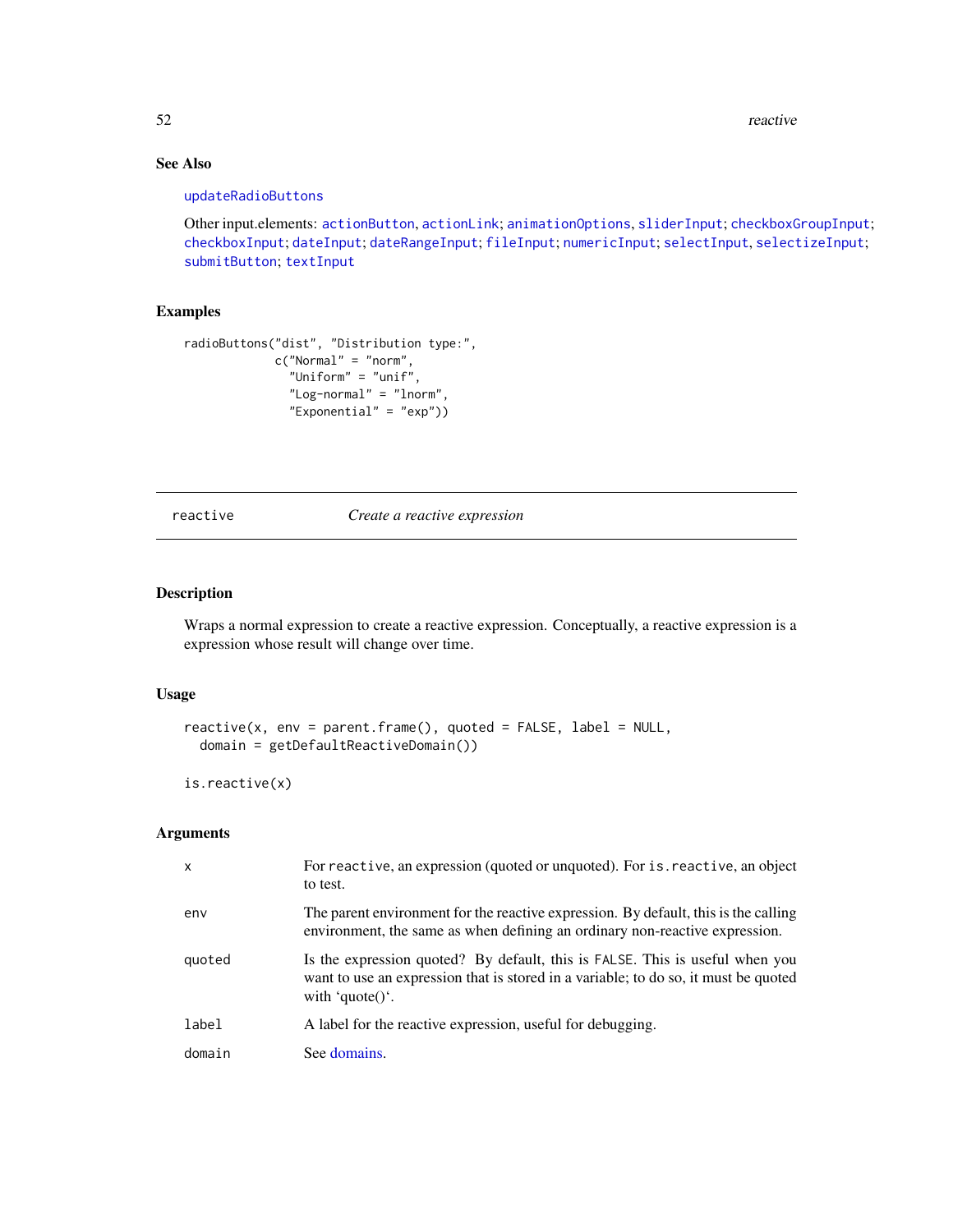# Details

Reactive expressions are expressions that can read reactive values and call other reactive expressions. Whenever a reactive value changes, any reactive expressions that depended on it are marked as "invalidated" and will automatically re-execute if necessary. If a reactive expression is marked as invalidated, any other reactive expressions that recently called it are also marked as invalidated. In this way, invalidations ripple through the expressions that depend on each other.

See the [Shiny tutorial](http://rstudio.github.com/shiny/tutorial/) for more information about reactive expressions.

# Value

a function, wrapped in a S3 class "reactive"

# Examples

```
values <- reactiveValues(A=1)
reactiveB <- reactive({
  values$A + 1
})
# Can use quoted expressions
reactiveC <- reactive(quote({ values$A + 2 }), quoted = TRUE)
# To store expressions for later conversion to reactive, use quote()
expr_q \leftarrow quote({\{ values\AA + 3 \}})reactiveD <- reactive(expr_q, quoted = TRUE)
# View the values from the R console with isolate()
isolate(reactiveB())
isolate(reactiveC())
isolate(reactiveD())
```
<span id="page-52-0"></span>reactiveFileReader *Reactive file reader*

# Description

Given a file path and read function, returns a reactive data source for the contents of the file.

#### Usage

```
reactiveFileReader(intervalMillis, session, filePath, readFunc, ...)
```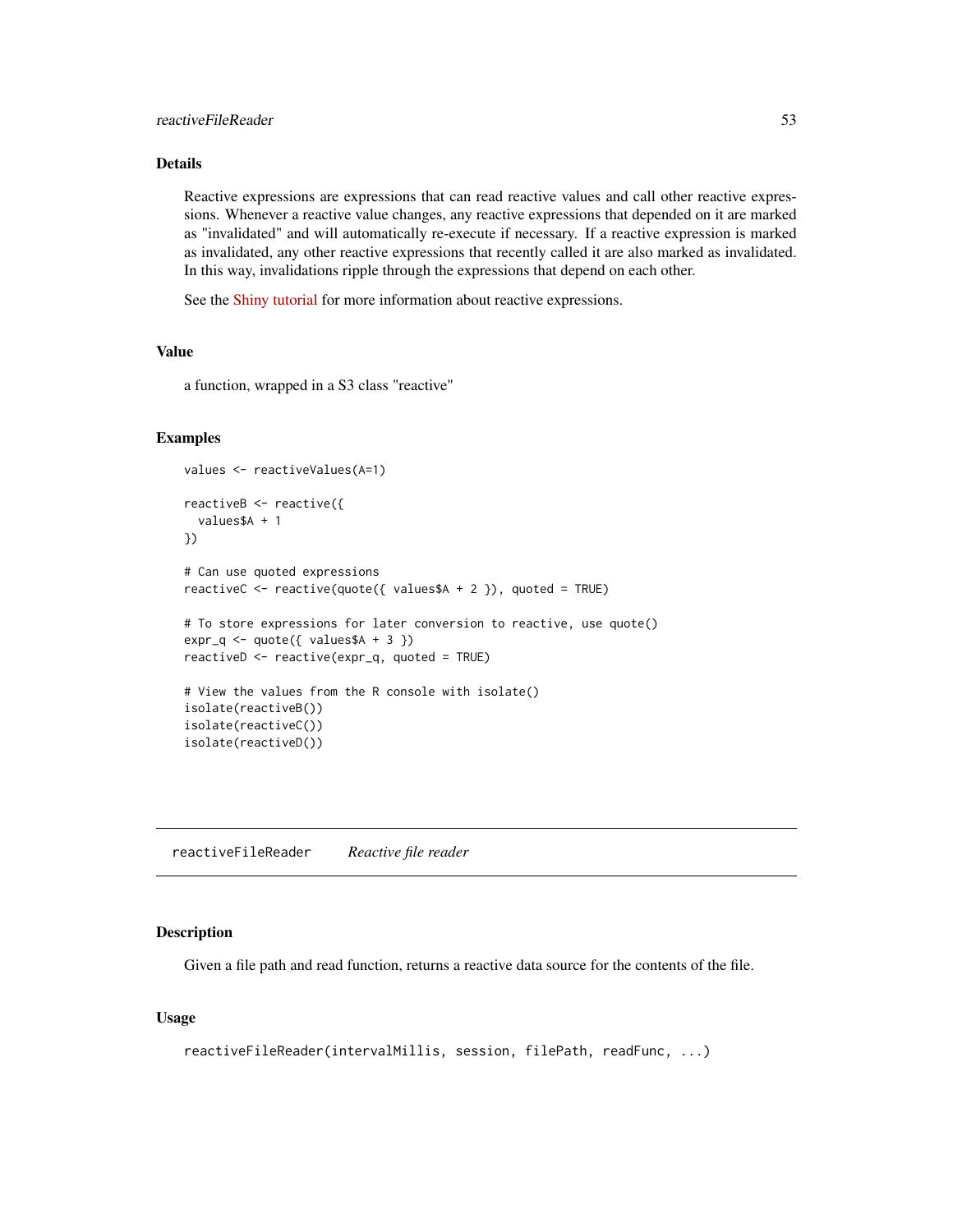#### Arguments

|          | intervalMillis Approximate number of milliseconds to wait between checks of the file's last<br>modified time. This can be a numeric value, or a function that returns a numeric<br>value.   |
|----------|---------------------------------------------------------------------------------------------------------------------------------------------------------------------------------------------|
| session  | The user session to associate this file reader with, or NULL if none. If non-null,<br>the reader will automatically stop when the session ends.                                             |
| filePath | The file path to poll against and to pass to readFunc. This can either be a single-<br>element character vector, or a function that returns one.                                            |
| readFunc | The function to use to read the file; must expect the first argument to be the file<br>path to read. The return value of this function is used as the value of the reactive<br>file reader. |
| $\ddots$ | Any additional arguments to pass to read Func whenever it is invoked.                                                                                                                       |

# Details

reactiveFileReader works by periodically checking the file's last modified time; if it has changed, then the file is re-read and any reactive dependents are invalidated.

The intervalMillis, filePath, and readFunc functions will each be executed in a reactive context; therefore, they may read reactive values and reactive expressions.

#### Value

A reactive expression that returns the contents of the file, and automatically invalidates when the file changes on disk (as determined by last modified time).

# See Also

#### [reactivePoll](#page-54-0)

```
## Not run:
# Per-session reactive file reader
shinyServer(function(input, output, session)) {
 fileData <- reactiveFileReader(1000, session, 'data.csv', read.csv)
 output$data <- renderTable({
   fileData()
 })
}
# Cross-session reactive file reader. In this example, all sessions share
# the same reader, so read.csv only gets executed once no matter how many
# user sessions are connected.
fileData <- reactiveFileReader(1000, session, 'data.csv', read.csv)
shinyServer(function(input, output, session)) {
 output$data <- renderTable({
   fileData()
 })
```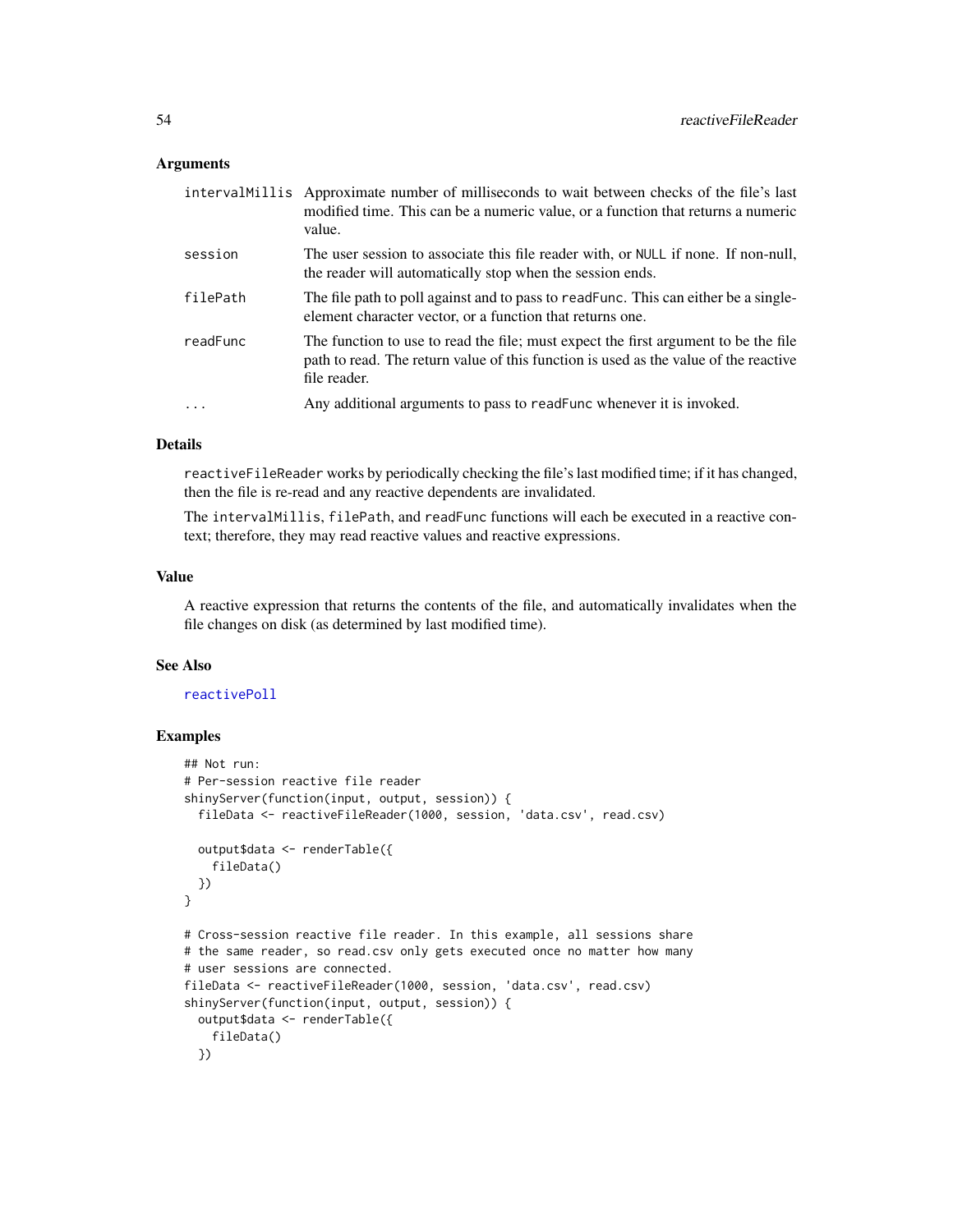#### reactivePlot 55

# } ## End(Not run)

reactivePlot *Plot output (deprecated)*

# Description

See [renderPlot](#page-65-0).

# Usage

```
reactivePlot(func, width = "auto", height = "auto", \ldots)
```
# Arguments

| A function.                 |
|-----------------------------|
| Width.                      |
| Height.                     |
| Other arguments to pass on. |
|                             |

<span id="page-54-0"></span>

| reactivePoll | Reactive polling |  |
|--------------|------------------|--|
|              |                  |  |

# Description

Used to create a reactive data source, which works by periodically polling a non-reactive data source.

# Usage

```
reactivePoll(intervalMillis, session, checkFunc, valueFunc)
```
# Arguments

|           | intervalMillis Approximate number of milliseconds to wait between calls to checkFunc. This<br>can be either a numeric value, or a function that returns a numeric value.                                                  |
|-----------|---------------------------------------------------------------------------------------------------------------------------------------------------------------------------------------------------------------------------|
| session   | The user session to associate this file reader with, or NULL if none. If non-null,<br>the reader will automatically stop when the session ends.                                                                           |
| checkFunc | A relatively cheap function whose values over time will be tested for equality;<br>inequality indicates that the underlying value has changed and needs to be inval-<br>idated and re-read using value Func. See Details. |
| valueFunc | A function that calculates the underlying value. See Details.                                                                                                                                                             |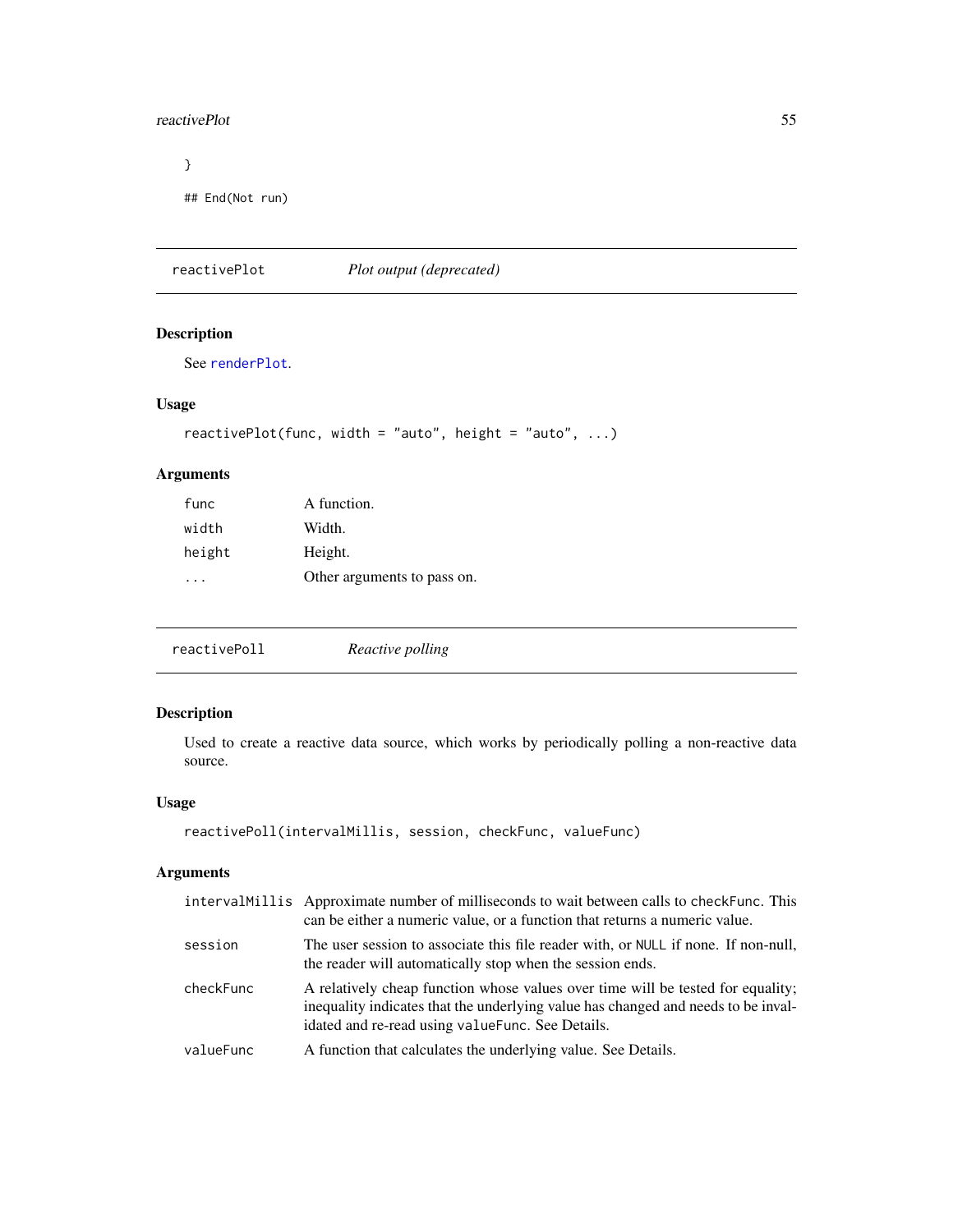#### Details

reactivePoll works by pairing a relatively cheap "check" function with a more expensive value retrieval function. The check function will be executed periodically and should always return a consistent value until the data changes. When the check function returns a different value, then the value retrieval function will be used to re-populate the data.

Note that the check function doesn't return TRUE or FALSE to indicate whether the underlying data has changed. Rather, the check function indicates change by returning a different value from the previous time it was called.

For example, reactivePoll is used to implement reactiveFileReader by pairing a check function that simply returns the last modified timestamp of a file, and a value retrieval function that actually reads the contents of the file.

As another example, one might read a relational database table reactively by using a check function that does SELECT MAX(timestamp) FROM table and a value retrieval function that does SELECT \* FROM table.

The intervalMillis, checkFunc, and valueFunc functions will be executed in a reactive context; therefore, they may read reactive values and reactive expressions.

# Value

A reactive expression that returns the result of valueFunc, and invalidates when checkFunc changes.

#### See Also

[reactiveFileReader](#page-52-0)

#### Examples

```
## Not run:
# Assume the existence of readTimestamp and readValue functions
shinyServer(function(input, output, session) {
 data <- reactivePoll(1000, session, readTimestamp, readValue)
 output$dataTable <- renderTable({
    data()
 })
})
## End(Not run)
```
reactivePrint *Print output (deprecated)*

#### **Description**

See [renderPrint](#page-66-0).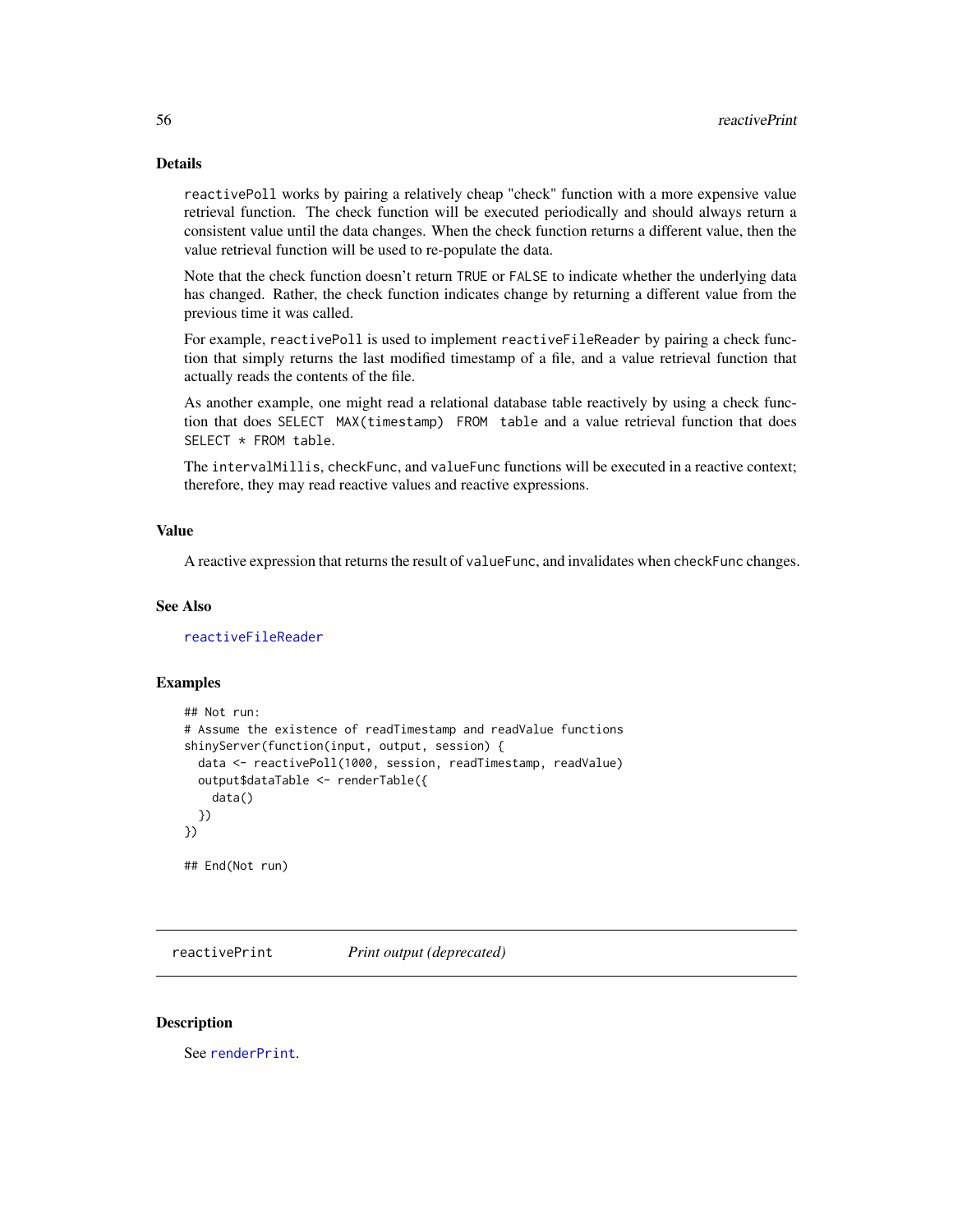# reactiveTable 57

# Usage

reactivePrint(func)

# Arguments

```
func A function.
```
reactiveTable *Table output (deprecated)*

# Description

See [renderTable](#page-68-0).

# Usage

reactiveTable(func, ...)

# Arguments

| func     | A function.                 |
|----------|-----------------------------|
| $\cdots$ | Other arguments to pass on. |

reactiveText *Text output (deprecated)*

# Description

See [renderText](#page-68-1).

# Usage

```
reactiveText(func)
```
# Arguments

func A function.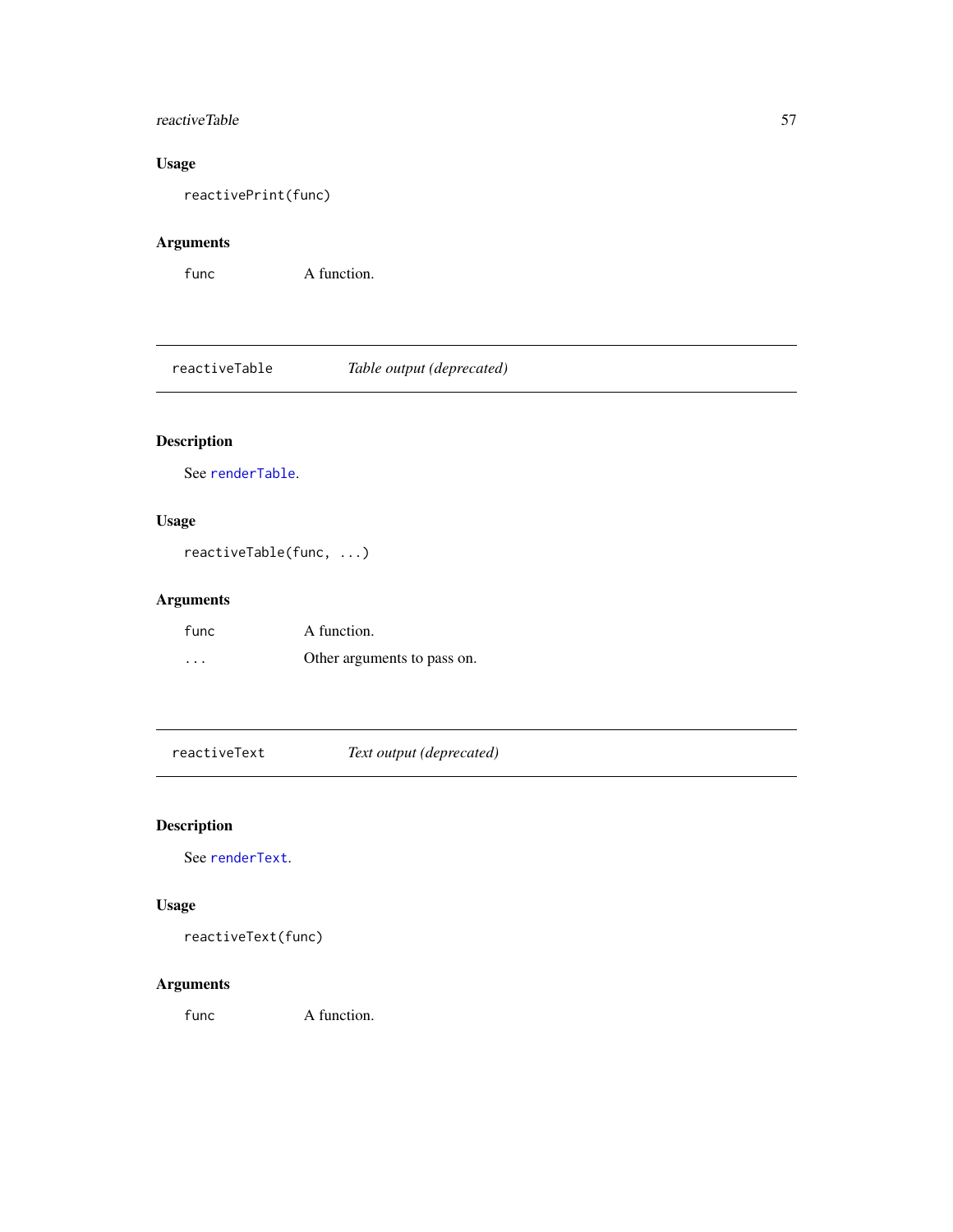reactiveTimer *Timer*

#### Description

Creates a reactive timer with the given interval. A reactive timer is like a reactive value, except reactive values are triggered when they are set, while reactive timers are triggered simply by the passage of time.

#### Usage

reactiveTimer(intervalMs = 1000, session)

# Arguments

| intervalMs | How often to fire, in milliseconds                                                                                                                                                                            |
|------------|---------------------------------------------------------------------------------------------------------------------------------------------------------------------------------------------------------------|
| session    | A session object. This is needed to cancel any scheduled invalidations after a<br>user has ended the session. If NULL, then this invalidation will not be tied to any<br>session, and so it will still occur. |

#### Details

[Reactive expressions](#page-51-0) and observers that want to be invalidated by the timer need to call the timer function that reactiveTimer returns, even if the current time value is not actually needed.

See [invalidateLater](#page-32-0) as a safer and simpler alternative.

#### Value

A no-parameter function that can be called from a reactive context, in order to cause that context to be invalidated the next time the timer interval elapses. Calling the returned function also happens to yield the current time (as in [Sys.time](#page-0-0)).

#### See Also

[invalidateLater](#page-32-0)

```
## Not run:
shinyServer(function(input, output, session) {
```

```
# Anything that calls autoInvalidate will automatically invalidate
# every 2 seconds.
autoInvalidate <- reactiveTimer(2000, session)
```

```
observe({
  # Invalidate and re-execute this reactive expression every time the
  # timer fires.
```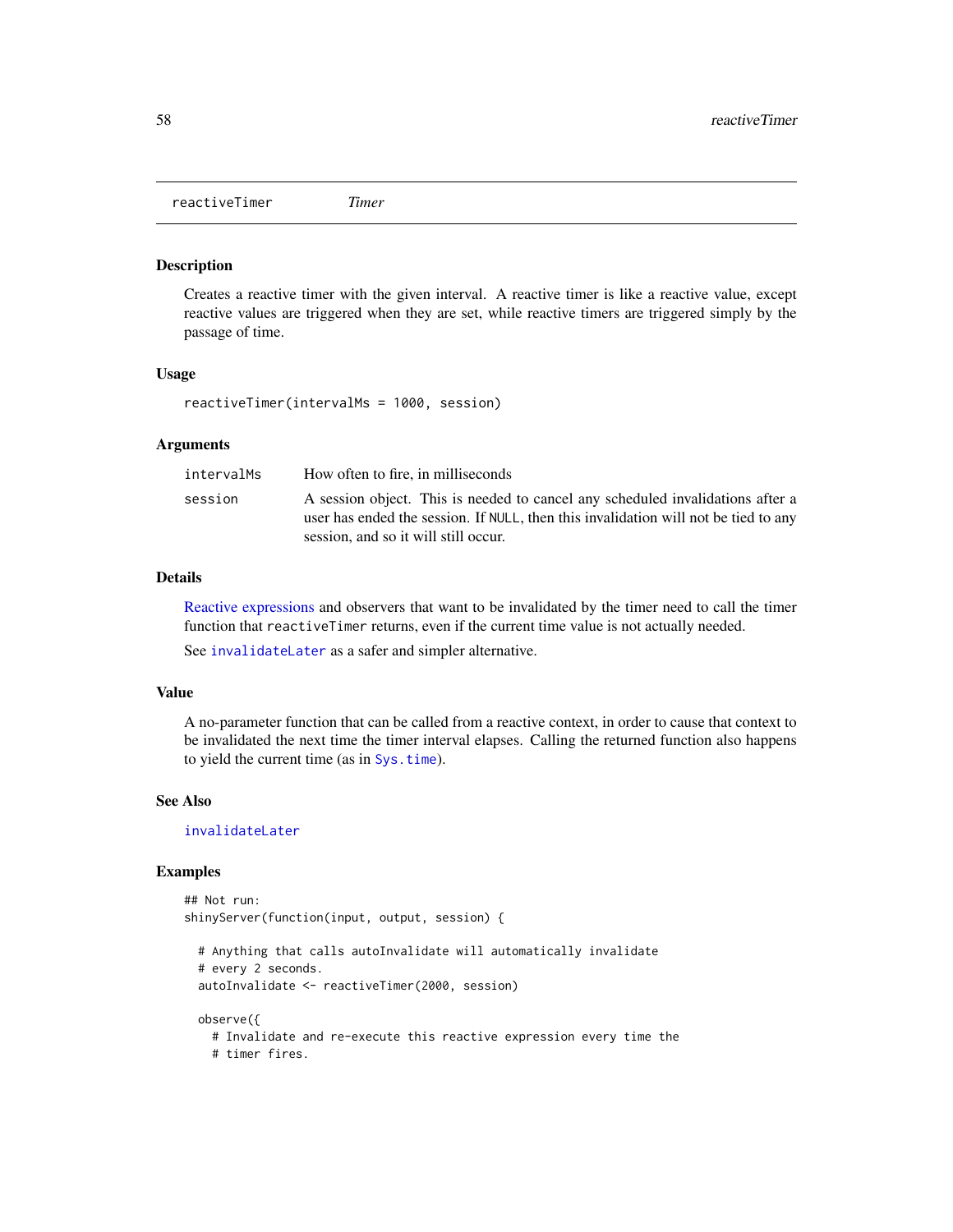#### reactiveUI 59

```
autoInvalidate()
   # Do something each time this is invalidated.
    # The isolate() makes this observer _not_ get invalidated and re-executed
   # when input$n changes.
   print(paste("The value of input$n is", isolate(input$n)))
 })
 # Generate a new histogram each time the timer fires, but not when
 # input$n changes.
 output$plot <- renderPlot({
   autoInvalidate()
   hist(isolate(input$n))
 })
})
## End(Not run)
```
reactiveUI *UI output (deprecated)*

#### Description

See [renderUI](#page-70-0).

# Usage

reactiveUI(func)

#### Arguments

func A function.

reactiveValues *Create an object for storing reactive values*

#### Description

This function returns an object for storing reactive values. It is similar to a list, but with special capabilities for reactive programming. When you read a value from it, the calling reactive expression takes a reactive dependency on that value, and when you write to it, it notifies any reactive functions that depend on that value.

#### Usage

reactiveValues(...)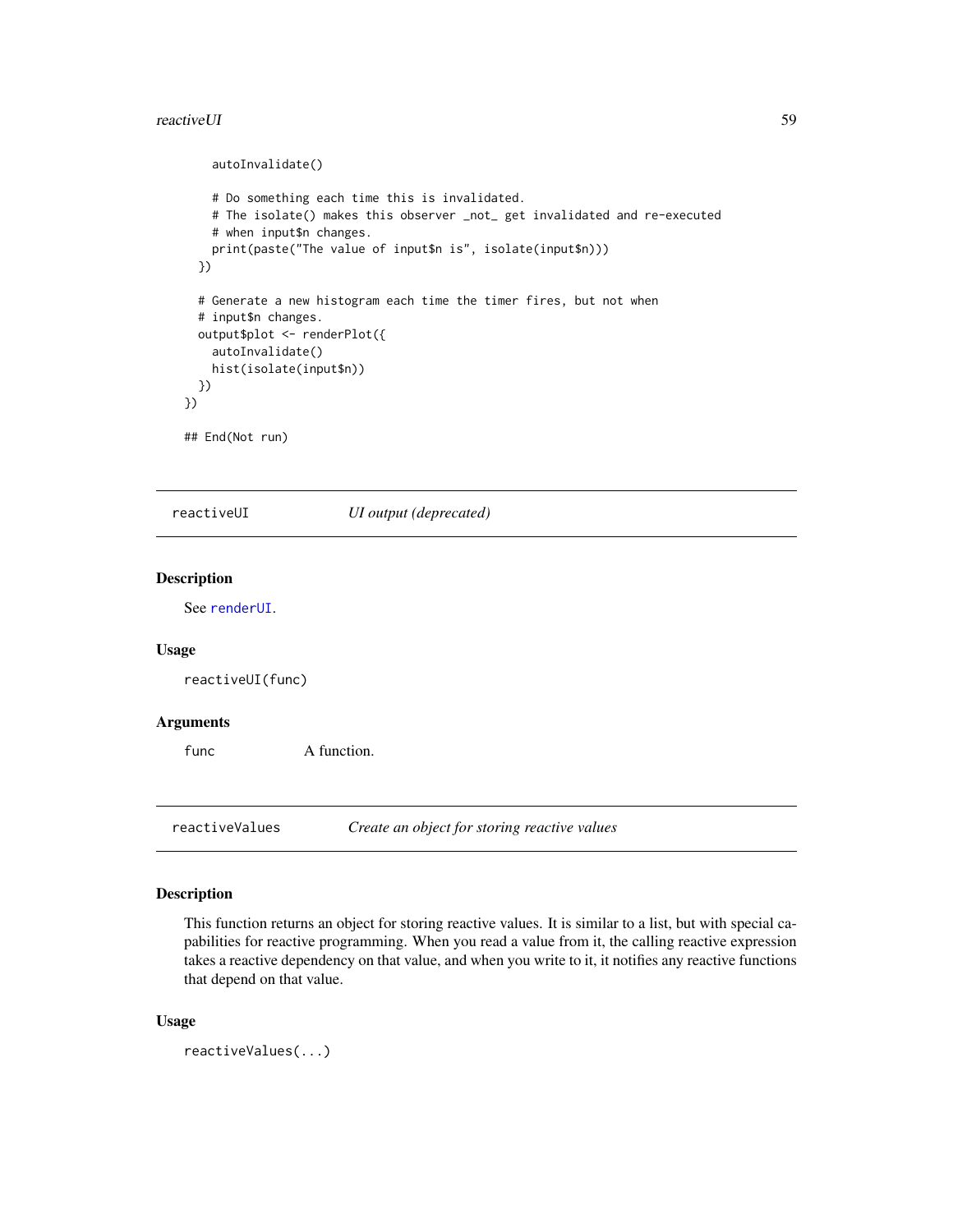#### Arguments

... Objects that will be added to the reactivevalues object. All of these objects must be named.

#### See Also

[isolate](#page-34-0) and [is.reactivevalues](#page-33-0).

# Examples

```
# Create the object with no values
values <- reactiveValues()
# Assign values to 'a' and 'b'
values$a <- 3
values[['b']] <- 4
## Not run:
# From within a reactive context, you can access values with:
values$a
values[['a']]
## End(Not run)
# If not in a reactive context (e.g., at the console), you can use isolate()
# to retrieve the value:
isolate(values$a)
isolate(values[['a']])
# Set values upon creation
values \le reactiveValues(a = 1, b = 2)
isolate(values$a)
```
reactiveValuesToList *Convert a reactivevalues object to a list*

# Description

This function does something similar to what you might [as.list](#page-0-0) to do. The difference is that the calling context will take dependencies on every object in the reactivevalues object. To avoid taking dependencies on all the objects, you can wrap the call with [isolate\(](#page-34-0)).

# Usage

```
reactiveValuesToList(x, all.names = FALSE)
```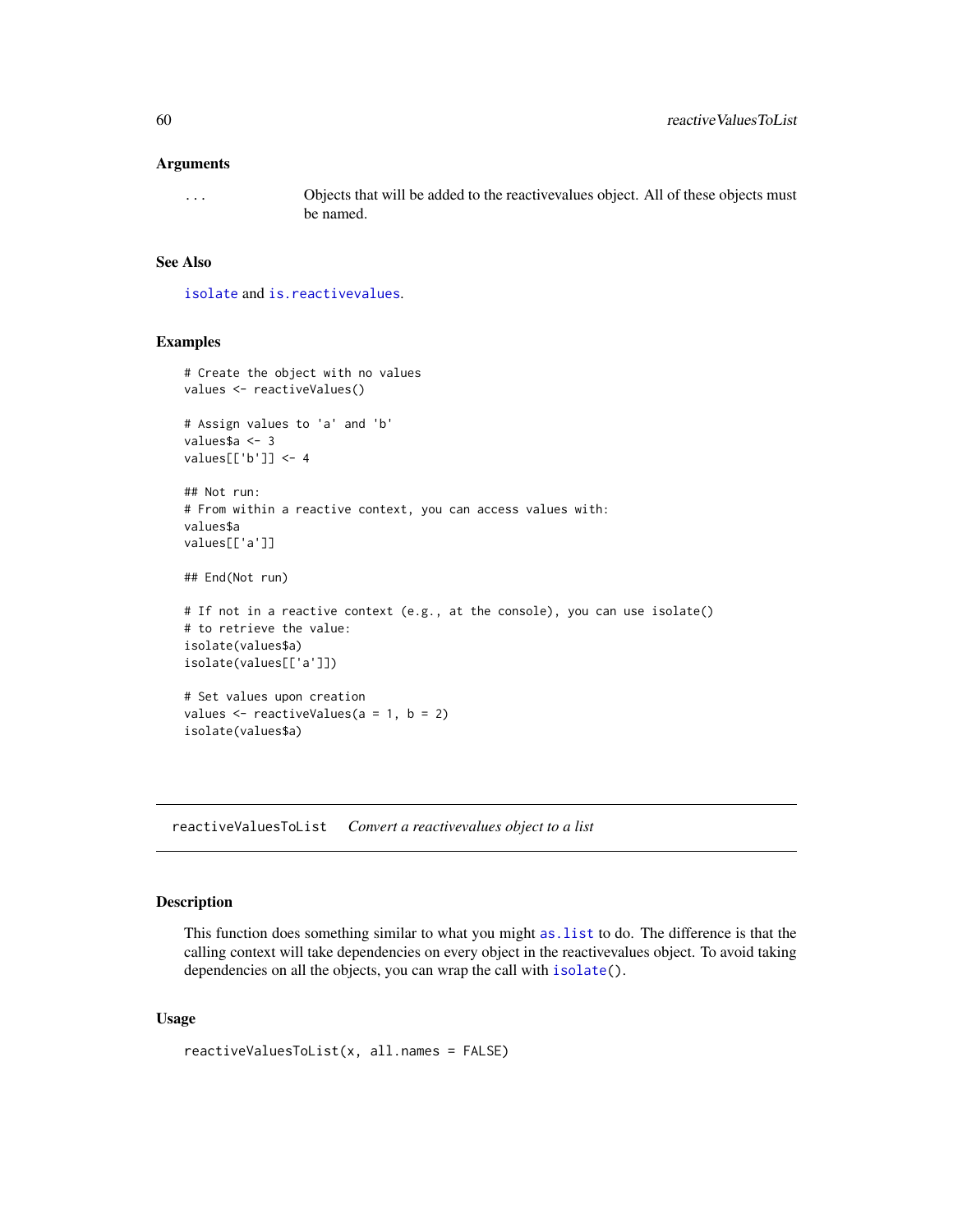# Arguments

|           | A reactive values object.                                                                           |
|-----------|-----------------------------------------------------------------------------------------------------|
| all.names | If TRUE, include objects with a leading dot. If FALSE (the default) don't include<br>those objects. |

# Examples

```
values <- reactiveValues(a = 1)
## Not run:
reactiveValuesToList(values)
## End(Not run)
# To get the objects without taking dependencies on them, use isolate().
# isolate() can also be used when calling from outside a reactive context (e.g.
# at the console)
isolate(reactiveValuesToList(values))
```
<span id="page-60-0"></span>registerInputHandler *Register an Input Handler*

# Description

Adds an input handler for data of this type. When called, Shiny will use the function provided to refine the data passed back from the client (after being deserialized by RJSONIO) before making it available in the input variable of the server.R file.

# Usage

```
registerInputHandler(type, fun, force = FALSE)
```
# Arguments

| type  | The type for which the handler should be added $-$ should be a single-element<br>character vector.                                                                                                                              |
|-------|---------------------------------------------------------------------------------------------------------------------------------------------------------------------------------------------------------------------------------|
| fun   | The handler function. This is the function that will be used to parse the data de-<br>livered from the client before it is available in the input variable. The function<br>will be called with the following three parameters: |
|       | 1. The value of this input as provided by the client, desertalized using RJSO-<br>NIO.                                                                                                                                          |
|       | 2. The shiny session in which the input exists.<br>3. The name of the input.                                                                                                                                                    |
| force | If TRUE, will overwrite any existing handler without warning. If FALSE, will<br>throw an error if this class already has a handler defined.                                                                                     |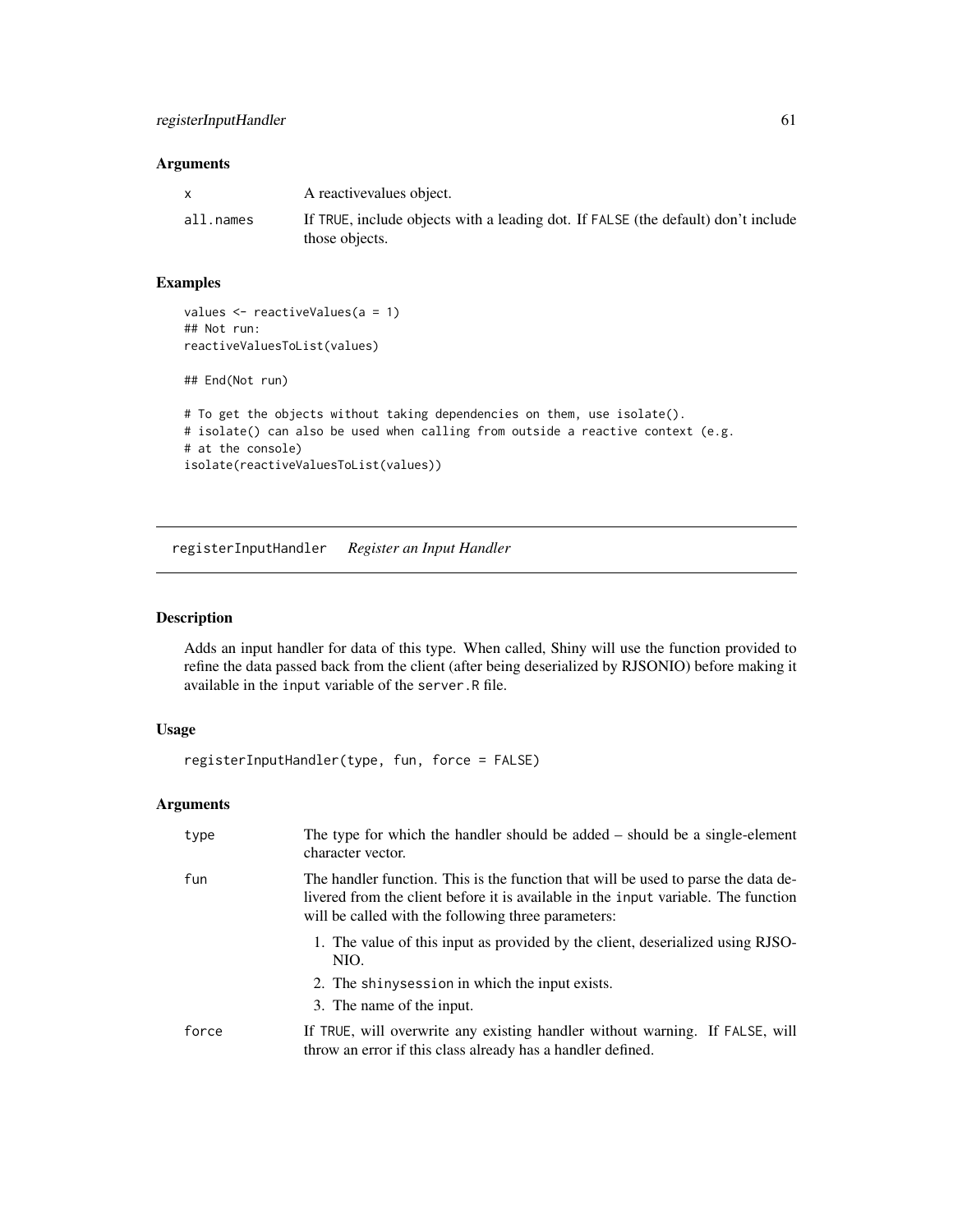# Details

This function will register the handler for the duration of the R process (unless Shiny is explicitly reloaded). For that reason, the type used should be very specific to this package to minimize the risk of colliding with another Shiny package which might use this data type name. We recommend the format of "packageName.widgetName".

Currently Shiny registers the following handlers: shiny.matrix, shiny.number, and shiny.date.

The type of a custom Shiny Input widget will be deduced using the getType() JavaScript function on the registered Shiny inputBinding.

#### See Also

[removeInputHandler](#page-61-0)

#### Examples

```
## Not run:
# Register an input handler which rounds a input number to the nearest integer
registerInputHandler("mypackage.validint", function(x, shinysession, name) {
  if (is.null(x)) return(NA)
  round(x)
})
## On the Javascript side, the associated input binding must have a corresponding getType method:
getType: function(el) {
  return "mypackage.validint";
}
```
## End(Not run)

<span id="page-61-0"></span>removeInputHandler *Deregister an Input Handler*

#### Description

Removes an Input Handler. Rather than using the previously specified handler for data of this type, the default RJSONIO serialization will be used.

#### Usage

```
removeInputHandler(type)
```
#### Arguments

type The type for which handlers should be removed.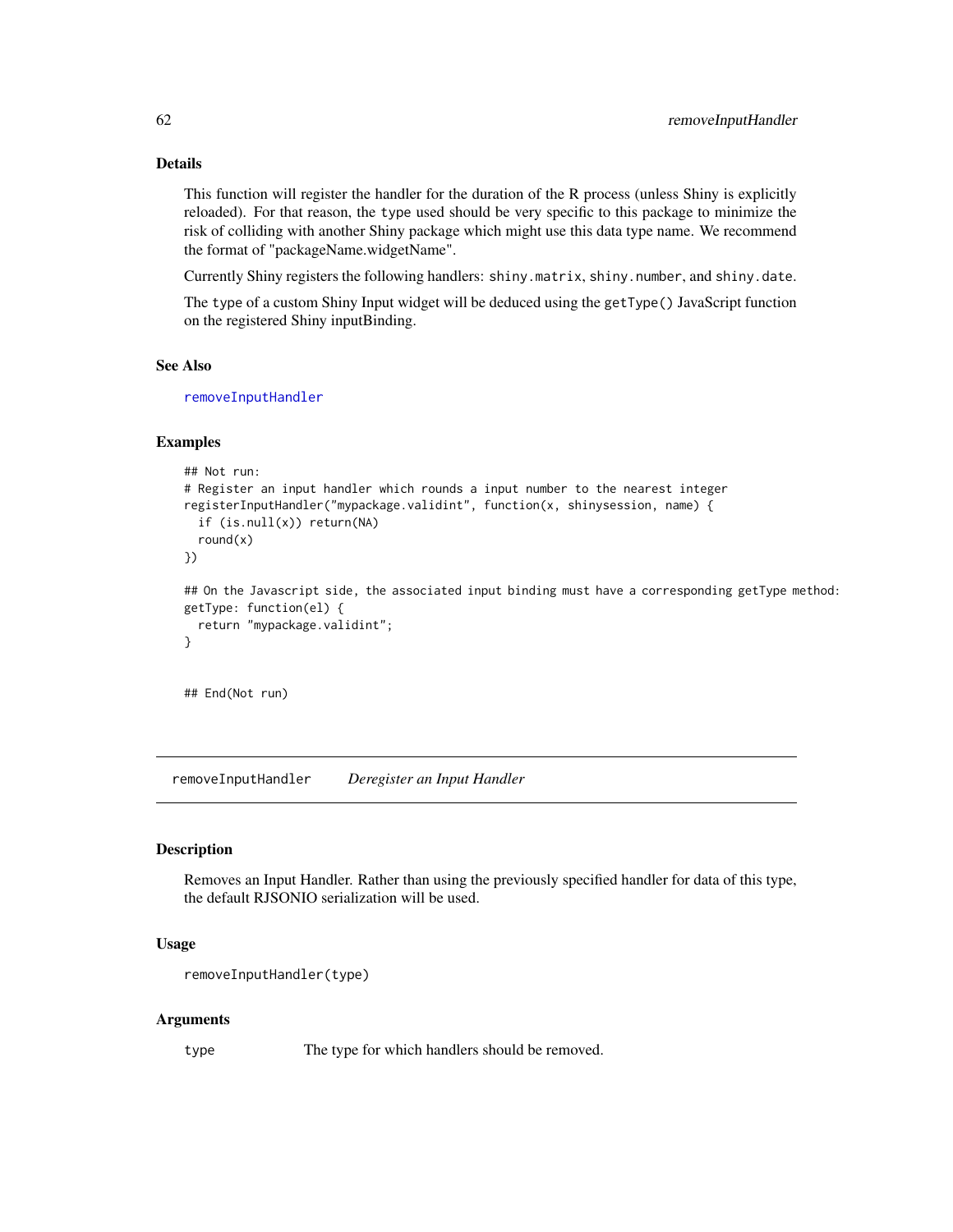#### renderDataTable 63

# Value

The handler previously associated with this type, if one existed. Otherwise, NULL.

#### See Also

[registerInputHandler](#page-60-0)

renderDataTable *Table output with the JavaScript library DataTables*

#### Description

Makes a reactive version of the given function that returns a data frame (or matrix), which will be rendered with the DataTables library. Paging, searching, filtering, and sorting can be done on the R side using Shiny as the server infrastructure.

#### Usage

```
renderDataTable(expr, options = NULL, searchDelay = 500,
 callback = "function(oTable) {}", env = parent.frame(), quoted = FALSE)
```
# Arguments

| expr        | An expression that returns a data frame or a matrix.                                                                                                                                                       |
|-------------|------------------------------------------------------------------------------------------------------------------------------------------------------------------------------------------------------------|
| options     | A list of initialization options to be passed to DataTables, or a function to return<br>such a list.                                                                                                       |
| searchDelay | The delay for searching, in milliseconds (to avoid too frequent search requests).                                                                                                                          |
| callback    | A JavaScript function to be applied to the DataTable object. This is useful for<br>DataTables plug-ins, which often require the DataTable instance to be available<br>(http://datatables.net/extensions/). |
| env         | The environment in which to evaluate expr.                                                                                                                                                                 |
| quoted      | Is expr a quoted expression (with $\text{quote}()$ )? This is useful if you want to save<br>an expression in a variable.                                                                                   |

#### Details

For the options argument, the character elements that have the class "AsIs" (usually returned from [I\(](#page-0-0))) will be evaluated in JavaScript. This is useful when the type of the option value is not supported in JSON, e.g., a JavaScript function, which can be obtained by evaluating a character string.

#### References

<http://datatables.net>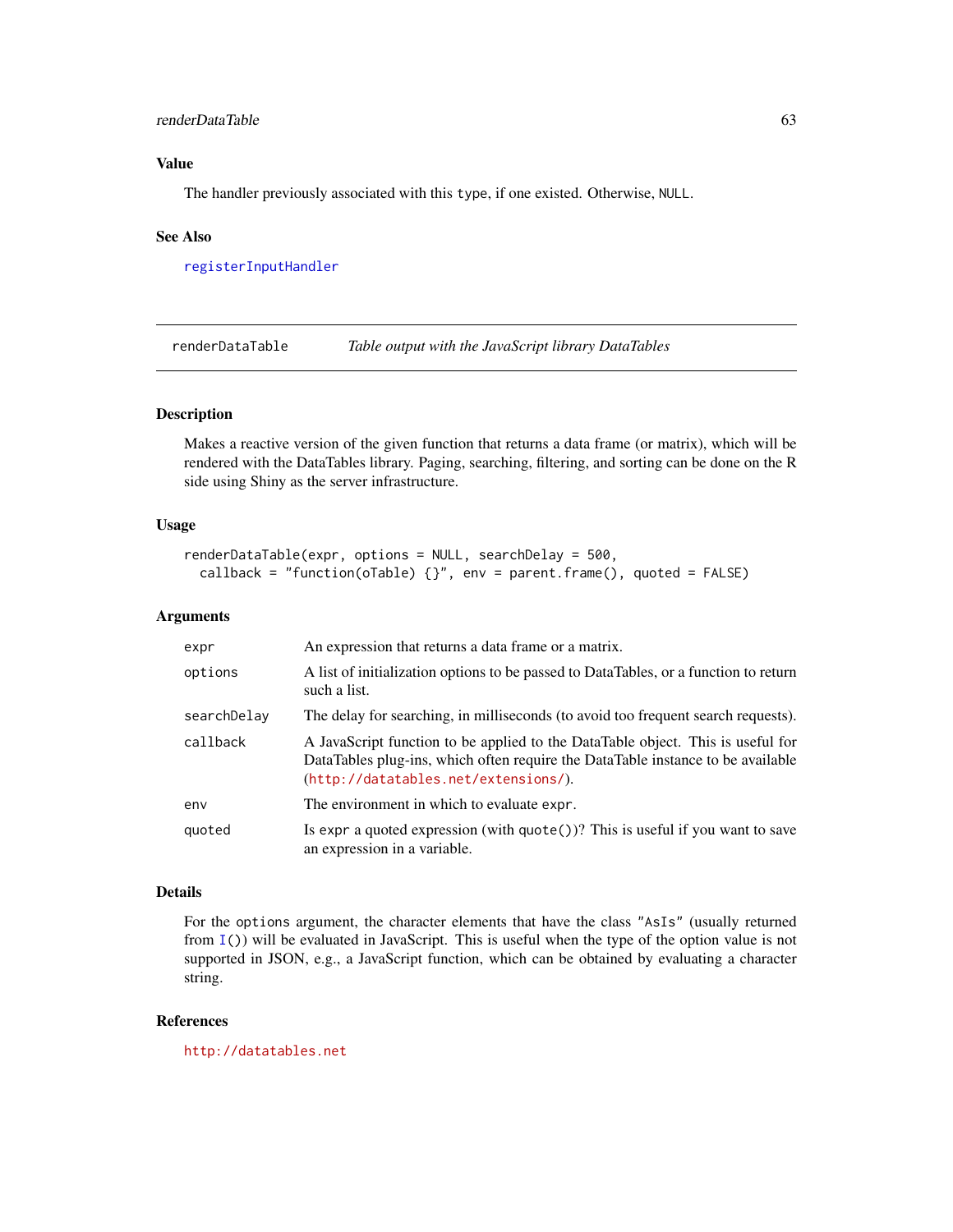#### Examples

```
# pass a callback function to DataTables using I()
renderDataTable(iris,
 options = list(
   pageLength = 5,
   initComplete = I("function(settings, json) {alert('Done.');}")
 )
)
```
renderImage *Image file output*

# Description

Renders a reactive image that is suitable for assigning to an output slot.

# Usage

```
renderImage(expr, env = parent.frame(), quoted = FALSE, deleteFile = TRUE)
```
#### Arguments

| expr       | An expression that returns a list.                                                                                                                                                                                                              |
|------------|-------------------------------------------------------------------------------------------------------------------------------------------------------------------------------------------------------------------------------------------------|
| env        | The environment in which to evaluate expr.                                                                                                                                                                                                      |
| quoted     | Is expr a quoted expression (with $\text{quote}()$ )? This is useful if you want to save<br>an expression in a variable.                                                                                                                        |
| deleteFile | Should the file in func()\$src be deleted after it is sent to the client browser?<br>Generally speaking, if the image is a temp file generated within func, then this<br>should be TRUE; if the image is not a temp file, this should be FALSE. |

#### Details

The expression expr must return a list containing the attributes for the img object on the client web page. For the image to display, properly, the list must have at least one entry, src, which is the path to the image file. It may also useful to have a contentType entry specifying the MIME type of the image. If one is not provided, renderImage will try to autodetect the type, based on the file extension.

Other elements such as width, height, class, and alt, can also be added to the list, and they will be used as attributes in the img object.

The corresponding HTML output tag should be div or img and have the CSS class name shiny-image-output.

# See Also

For more details on how the images are generated, and how to control the output, see [plotPNG](#page-48-0).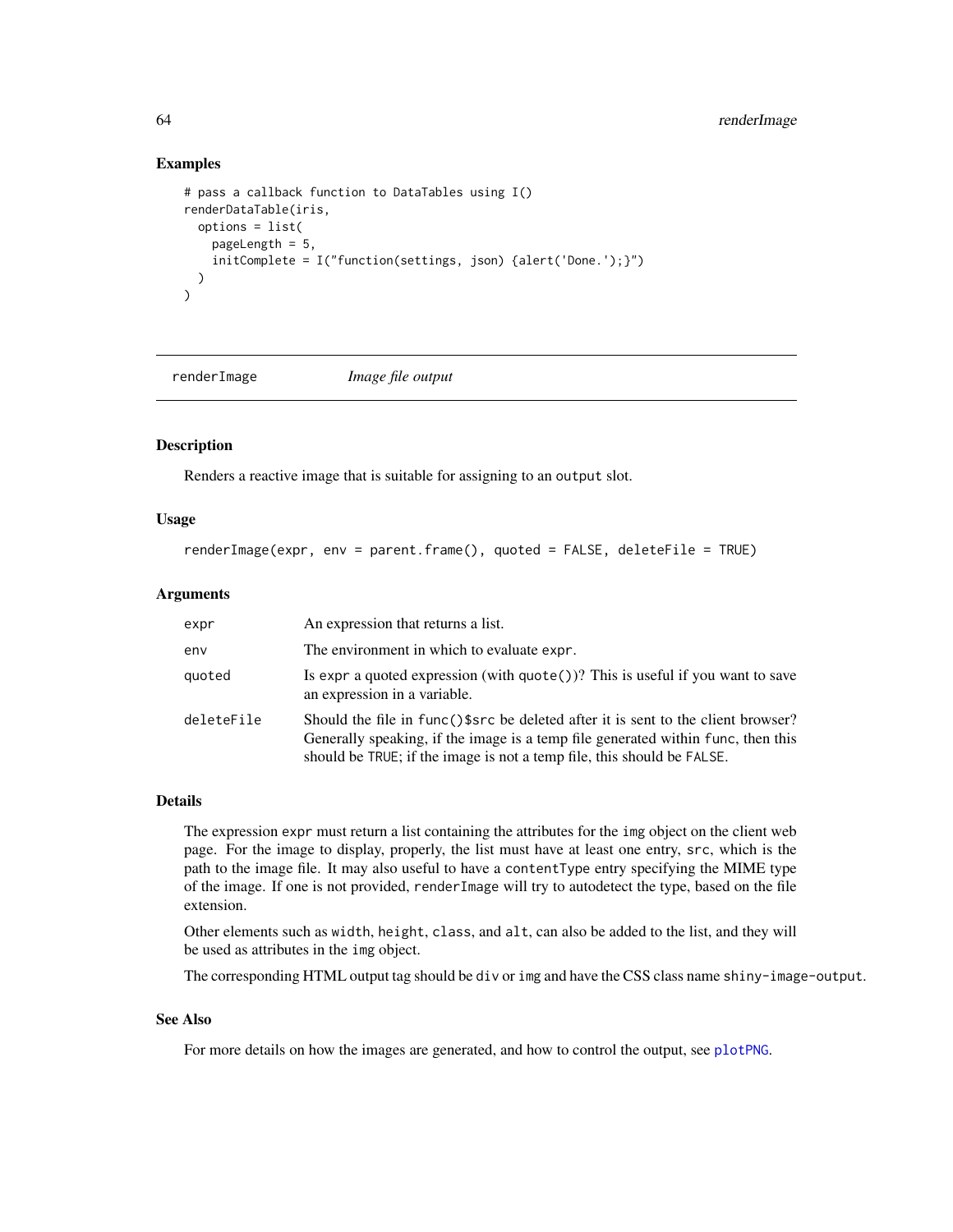# renderImage 65

```
## Not run:
shinyServer(function(input, output, clientData) {
 # A plot of fixed size
 output$plot1 <- renderImage({
    # A temp file to save the output. It will be deleted after renderImage
    # sends it, because deleteFile=TRUE.
   outfile <- tempfile(fileext='.png')
    # Generate a png
   png(outfile, width=400, height=400)
   hist(rnorm(input$n))
   dev.off()
    # Return a list
   list(src = outfile,
         alt = "This is alternate text")
 }, deleteFile = TRUE)
 # A dynamically-sized plot
 output$plot2 <- renderImage({
    # Read plot2's width and height. These are reactive values, so this
    # expression will re-run whenever these values change.
   width <- clientData$output_plot2_width
   height <- clientData$output_plot2_height
    # A temp file to save the output.
    outfile <- tempfile(fileext='.png')
    png(outfile, width=width, height=height)
   hist(rnorm(input$obs))
   dev.off()
    # Return a list containing the filename
   list(src = outfile,
        width = width,
        height = height,
        alt = "This is alternate text")
 }, deleteFile = TRUE)
 # Send a pre-rendered image, and don't delete the image after sending it
 output$plot3 <- renderImage({
    # When input$n is 1, filename is ./images/image1.jpeg
    filename <- normalizePath(file.path('./images',
                              paste('image', input$n, '.jpeg', sep='')))
    # Return a list containing the filename
   list(src = filename)
 }, deleteFile = FALSE)
})
```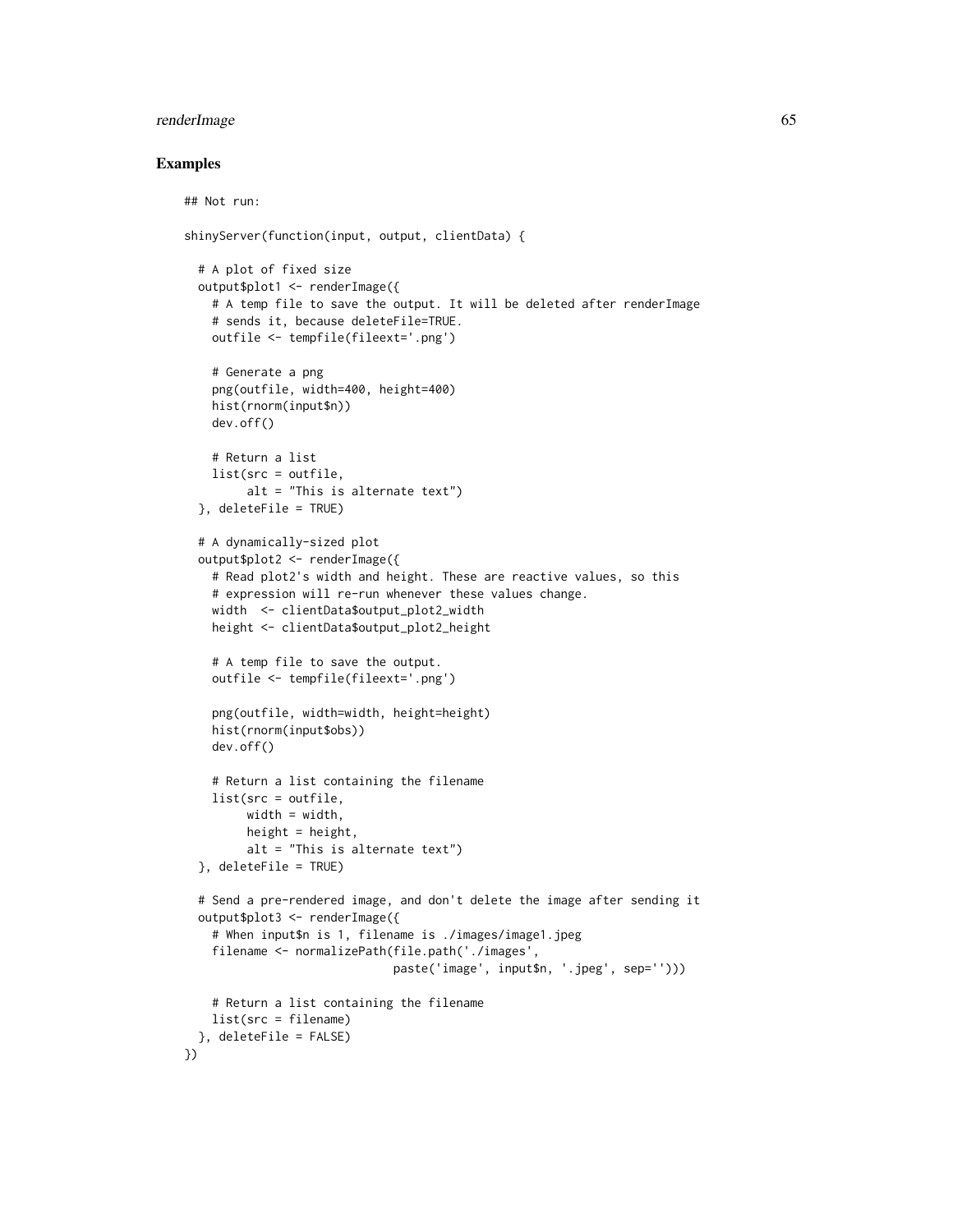## End(Not run)

<span id="page-65-0"></span>renderPlot *Plot Output*

# Description

Renders a reactive plot that is suitable for assigning to an output slot.

# Usage

```
renderPlot(expr, width = "auto", height = "auto", res = 72, ...,
 env = parent.frame(), quoted = FALSE, func = NULL)
```
# Arguments

| expr          | An expression that generates a plot.                                                                                                                                                                                                                                                                                                                                                                                               |
|---------------|------------------------------------------------------------------------------------------------------------------------------------------------------------------------------------------------------------------------------------------------------------------------------------------------------------------------------------------------------------------------------------------------------------------------------------|
| width, height | The width/height of the rendered plot, in pixels; or 'auto' to use the offset Nidth/offset Height<br>of the HTML element that is bound to this plot. You can also pass in a function<br>that returns the width/height in pixels or 'auto'; in the body of the function you<br>may reference reactive values and functions. When rendering an inline plot, you<br>must provide numeric values (in pixels) to both width and height. |
| res           | Resolution of resulting plot, in pixels per inch. This value is passed to png. Note<br>that this affects the resolution of PNG rendering in R; it won't change the actual<br>ppi of the browser.                                                                                                                                                                                                                                   |
| .             | Arguments to be passed through to png. These can be used to set the width,<br>height, background color, etc.                                                                                                                                                                                                                                                                                                                       |
| env           | The environment in which to evaluate expr.                                                                                                                                                                                                                                                                                                                                                                                         |
| quoted        | Is expr a quoted expression (with quote $()$ )? This is useful if you want to save<br>an expression in a variable.                                                                                                                                                                                                                                                                                                                 |
| func          | A function that generates a plot (deprecated; use expr instead).                                                                                                                                                                                                                                                                                                                                                                   |
|               |                                                                                                                                                                                                                                                                                                                                                                                                                                    |

# Details

The corresponding HTML output tag should be div or img and have the CSS class name shiny-plot-output.

#### See Also

For more details on how the plots are generated, and how to control the output, see [plotPNG](#page-48-0).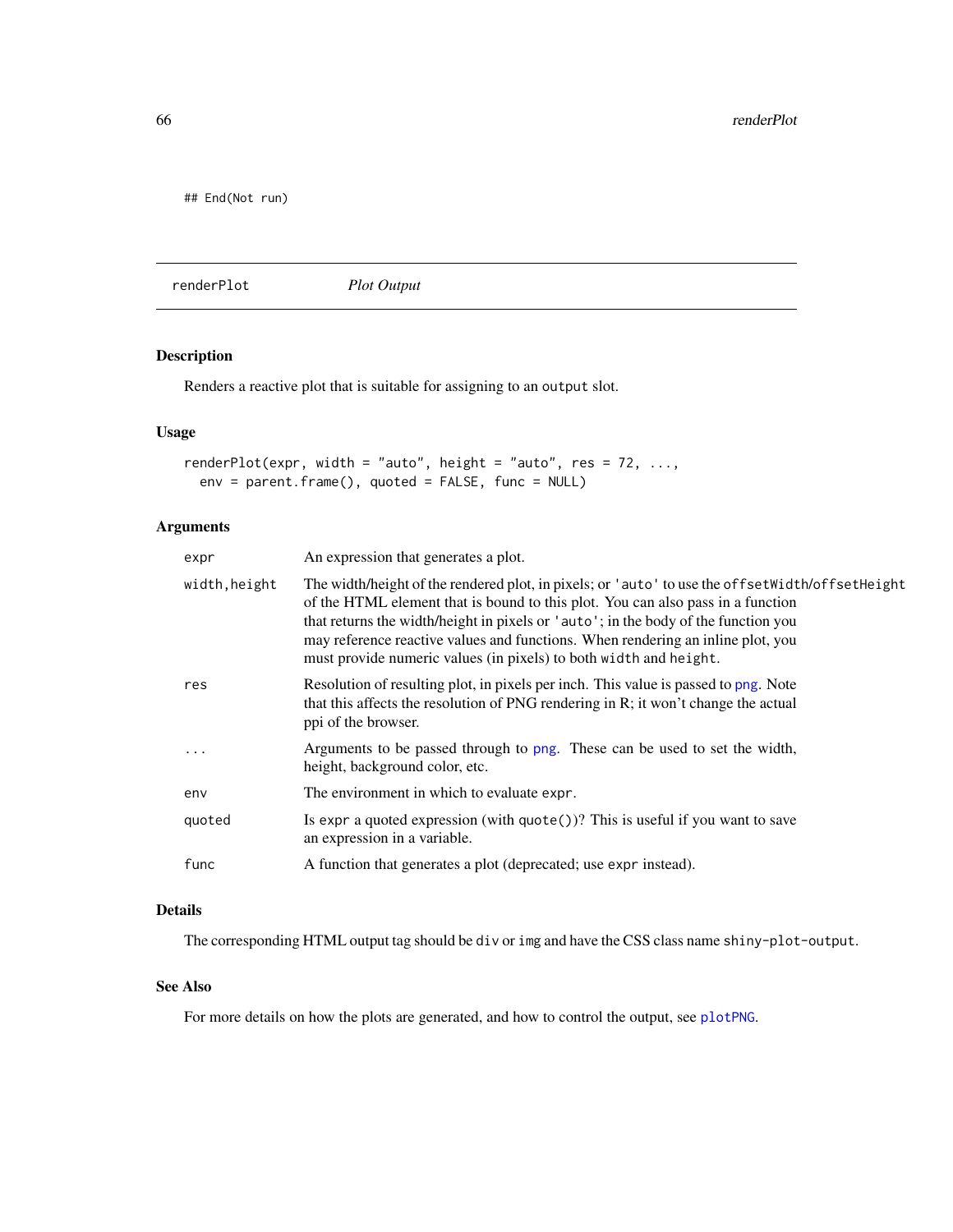<span id="page-66-0"></span>

Makes a reactive version of the given function that captures any printed output, and also captures its printable result (unless [invisible](#page-0-0)), into a string. The resulting function is suitable for assigning to an output slot.

#### Usage

```
renderPrint(expr, env = parent.frame(), quoted = FALSE, func = NULL,
 width = getOption("width"))
```
#### Arguments

| expr   | An expression that may print output and/or return a printable R object.                                |
|--------|--------------------------------------------------------------------------------------------------------|
| env    | The environment in which to evaluate expr.                                                             |
| quoted | Is expr a quoted expression (with $\text{quote}()$ )? This                                             |
| func   | A function that may print output and/or return a printable R object (deprecated;<br>use expr instead). |
| width  | The value for options ('width').                                                                       |

#### Details

The corresponding HTML output tag can be anything (though pre is recommended if you need a monospace font and whitespace preserved) and should have the CSS class name shiny-text-output.

The result of executing func will be printed inside a [capture.output](#page-0-0) call.

Note that unlike most other Shiny output functions, if the given function returns NULL then NULL will actually be visible in the output. To display nothing, make your function return [invisible\(](#page-0-0)).

#### See Also

[renderText](#page-68-1) for displaying the value returned from a function, instead of the printed output.

# Examples

```
isolate({
# renderPrint captures any print output, converts it to a string, and
# returns it
visFun <- renderPrint({ "foo" })
visFun()
# '[1] "foo"'
```
invisFun <- renderPrint({ invisible("foo") })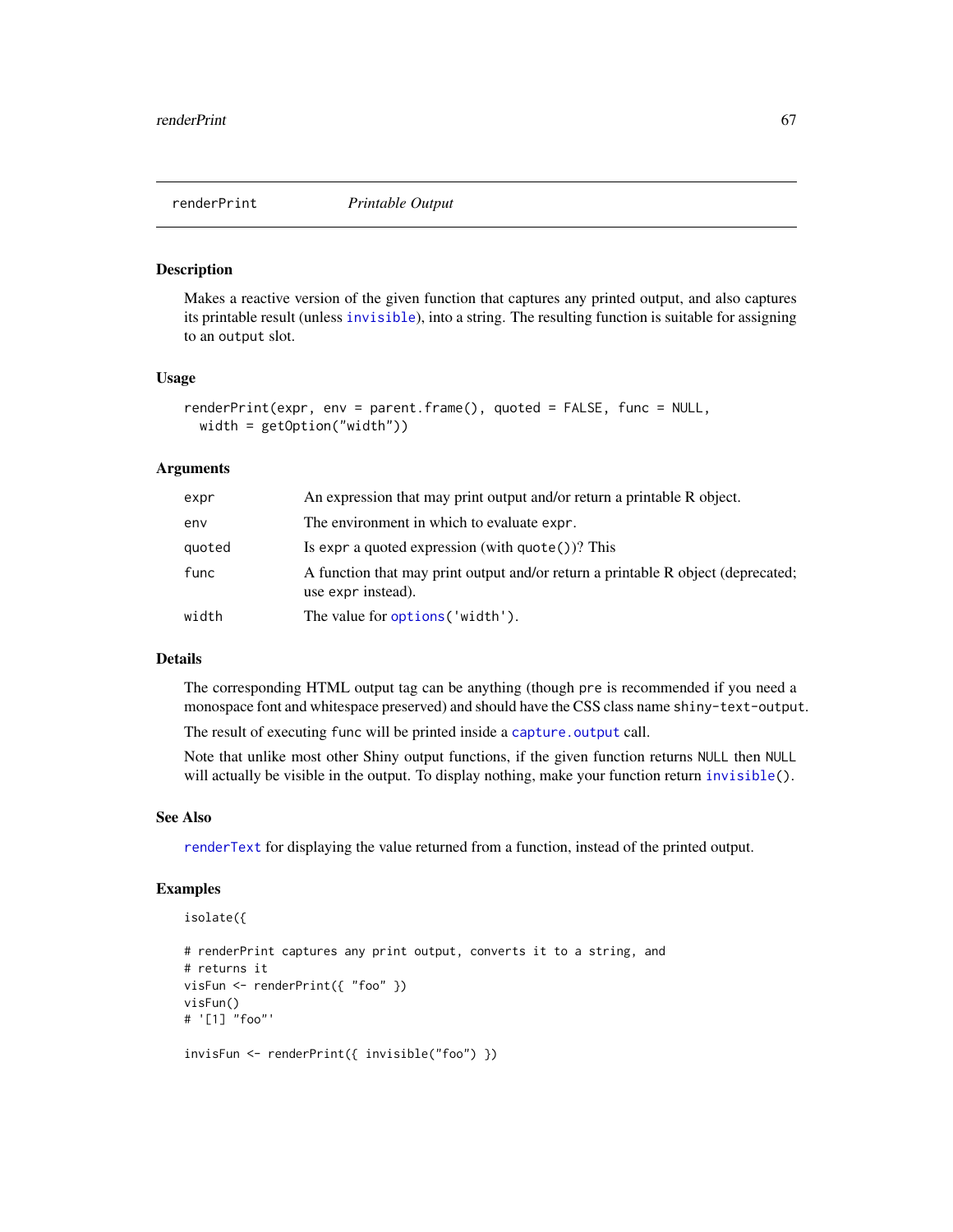```
invisFun()
# ''
multiprintFun <- renderPrint({
  print("foo");
  "bar"
})
multiprintFun()
# '[1] "foo"\n[1] "bar"'
nullFun <- renderPrint({ NULL })
nullFun()
# 'NULL'
invisNullFun <- renderPrint({ invisible(NULL) })
invisNullFun()
# ''
vecFun <- renderPrint({ 1:5 })
vecFun()
# '[1] 1 2 3 4 5'
# Contrast with renderText, which takes the value returned from the function
# and uses cat() to convert it to a string
visFun <- renderText({ "foo" })
visFun()
# 'foo'
invisFun <- renderText({ invisible("foo") })
invisFun()
# 'foo'
multiprintFun <- renderText({
  print("foo");
  "bar"
})
multiprintFun()
# 'bar'
nullFun <- renderText({ NULL })
nullFun()
# ''
invisNullFun <- renderText({ invisible(NULL) })
invisNullFun()
# ''
vecFun <- renderText({ 1:5 })
vecFun()
# '1 2 3 4 5'
})
```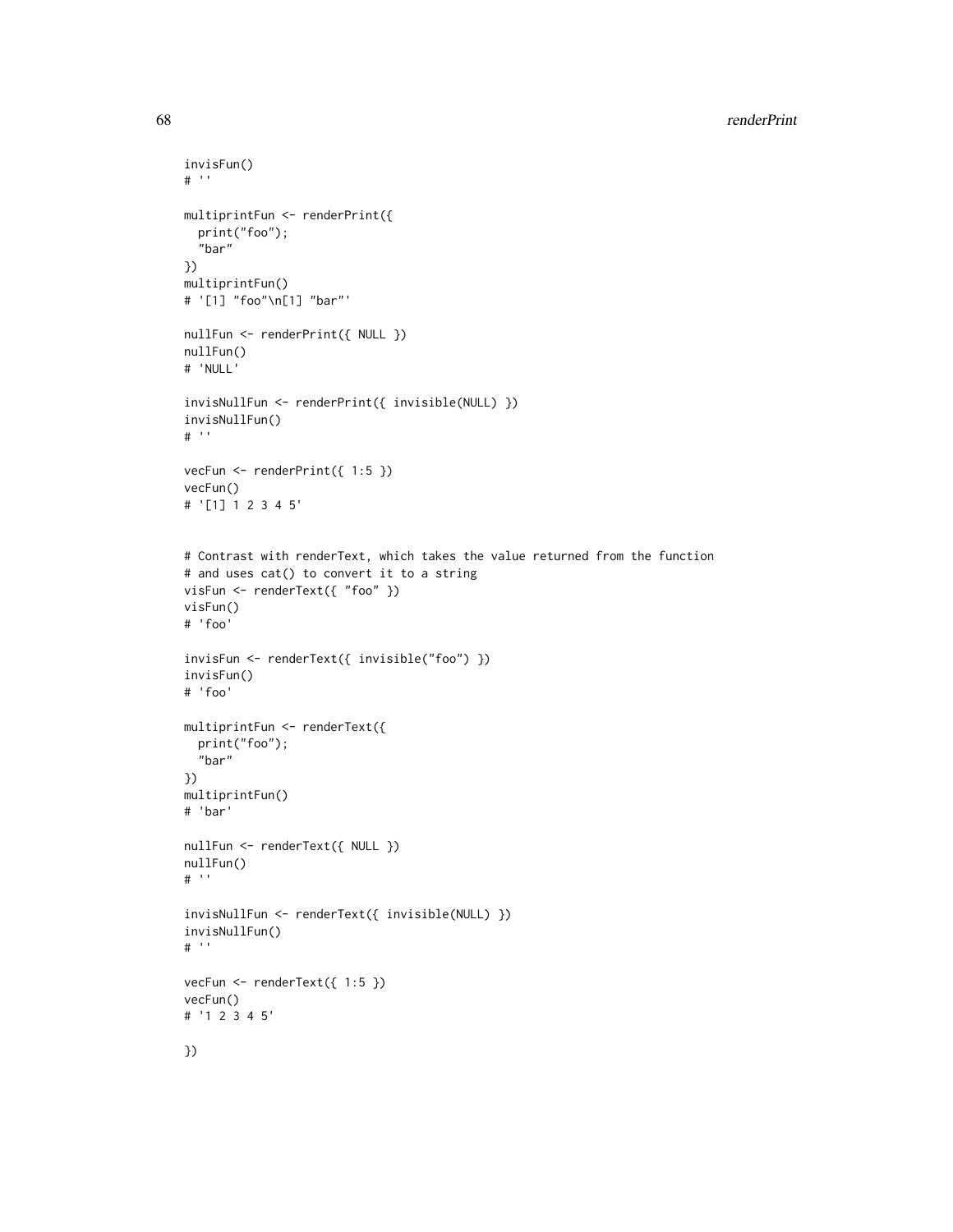<span id="page-68-0"></span>

Creates a reactive table that is suitable for assigning to an output slot.

#### Usage

```
renderTable(expr, ..., env = parent.frame(), quoted = FALSE, func = NULL)
```
# Arguments

| expr     | An expression that returns an R object that can be used with xtable.                                                     |
|----------|--------------------------------------------------------------------------------------------------------------------------|
| $\ddots$ | Arguments to be passed through to xtable and print. xtable.                                                              |
| env      | The environment in which to evaluate expr.                                                                               |
| quoted   | Is expr a quoted expression (with $\text{quote}()$ )? This is useful if you want to save<br>an expression in a variable. |
| func     | A function that returns an R object that can be used with xtable (deprecated;<br>use expr instead).                      |

# Details

The corresponding HTML output tag should be div and have the CSS class name shiny-html-output.

<span id="page-68-1"></span>

|--|

# Description

Makes a reactive version of the given function that also uses [cat](#page-0-0) to turn its result into a singleelement character vector.

#### Usage

```
renderText(expr, env = parent.frame(), quoted = FALSE, func = NULL)
```
# Arguments

| expr   | An expression that returns an R object that can be used as an argument to cat.                                       |
|--------|----------------------------------------------------------------------------------------------------------------------|
| env    | The environment in which to evaluate expr.                                                                           |
| quoted | Is expr a quoted expression (with $\eta$ uote())? This is useful if you want to save<br>an expression in a variable. |
| func   | A function that returns an R object that can be used as an argument to cat. (deprecated;<br>use expr instead).       |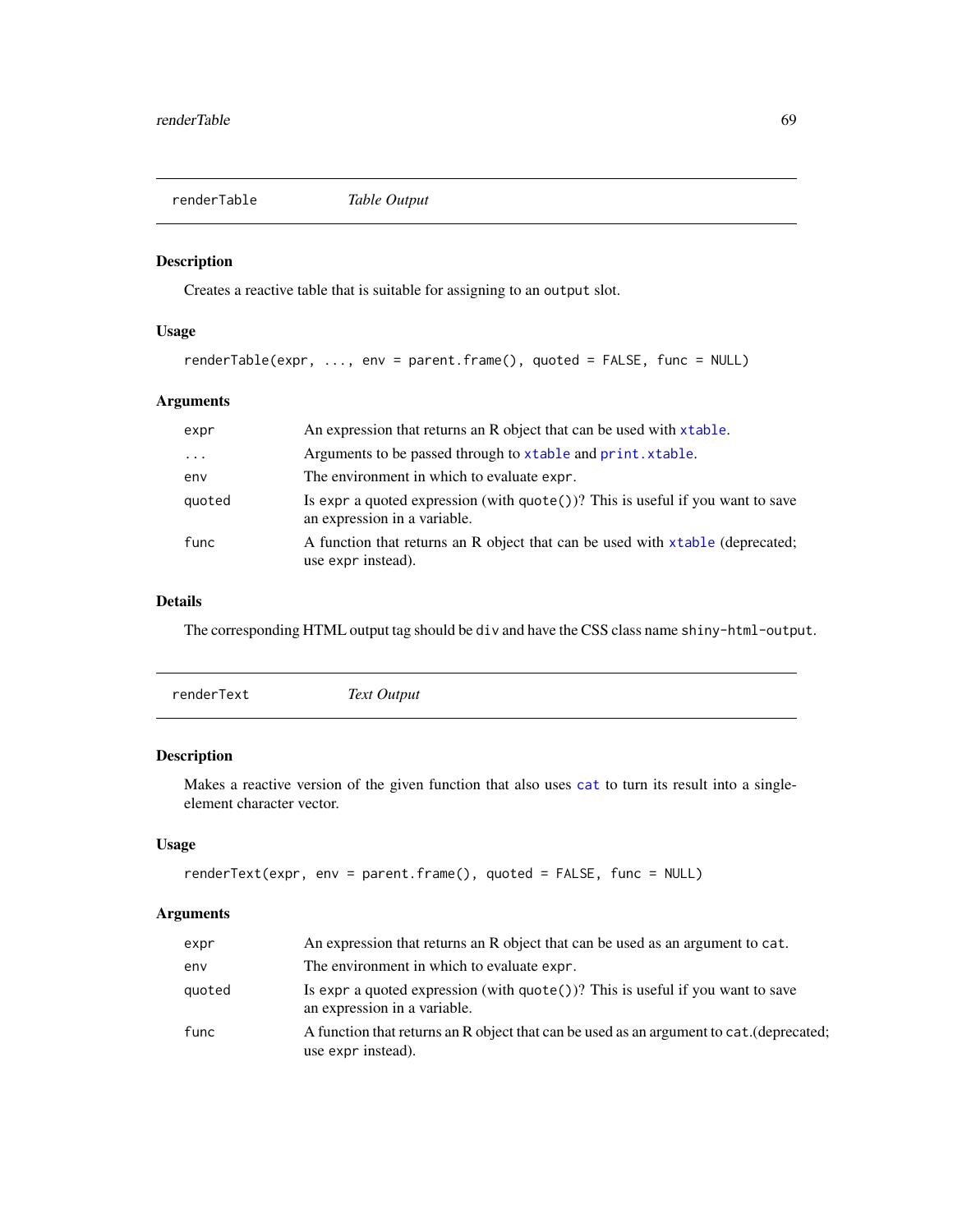# Details

The corresponding HTML output tag can be anything (though pre is recommended if you need a monospace font and whitespace preserved) and should have the CSS class name shiny-text-output.

The result of executing func will passed to cat, inside a [capture.output](#page-0-0) call.

#### See Also

[renderPrint](#page-66-0) for capturing the print output of a function, rather than the returned text value.

```
isolate({
# renderPrint captures any print output, converts it to a string, and
# returns it
visFun <- renderPrint({ "foo" })
visFun()
# '[1] "foo"'
invisFun <- renderPrint({ invisible("foo") })
invisFun()
# ''
multiprintFun <- renderPrint({
  print("foo");
  "bar"
})
multiprintFun()
# '[1] "foo"\n[1] "bar"'
nullFun <- renderPrint({ NULL })
nullFun()
# 'NULL'
invisNullFun <- renderPrint({ invisible(NULL) })
invisNullFun()
# ''
vecFun \leq renderPrint({ 1:5 })
vecFun()
# '[1] 1 2 3 4 5'
# Contrast with renderText, which takes the value returned from the function
# and uses cat() to convert it to a string
visFun <- renderText({ "foo" })
visFun()
# 'foo'
invisFun <- renderText({ invisible("foo") })
invisFun()
```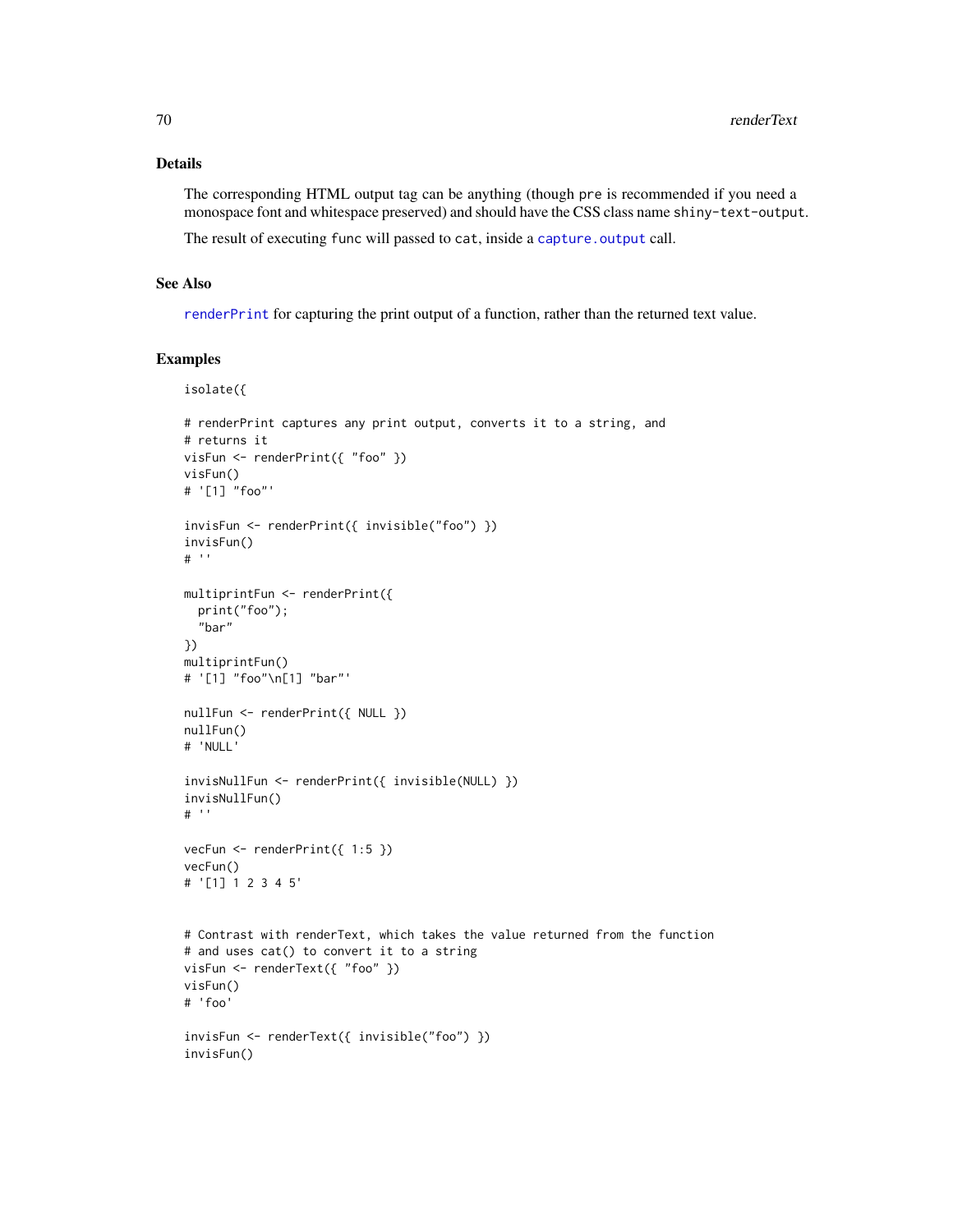#### render UI aan de gewone in 1992 was de gewone in 1992 was de gewone in 1992 was de gewone in 1992 was de gewone

```
# 'foo'
multiprintFun <- renderText({
 print("foo");
  "bar"
})
multiprintFun()
# 'bar'
nullFun <- renderText({ NULL })
nullFun()
# ''
invisNullFun <- renderText({ invisible(NULL) })
invisNullFun()
# ''
vecFun <- renderText({ 1:5 })
vecFun()
# '1 2 3 4 5'
})
```
<span id="page-70-0"></span>renderUI *UI Output*

### Description

Experimental feature. Makes a reactive version of a function that generates HTML using the Shiny UI library.

# Usage

```
renderUI(expr, env = parent.frame(), quoted = FALSE, func = NULL)
```
# Arguments

| expr   | An expression that returns a Shiny tag object, HTML, or a list of such objects.                                          |
|--------|--------------------------------------------------------------------------------------------------------------------------|
| env    | The environment in which to evaluate expr.                                                                               |
| quoted | Is expr a quoted expression (with $\text{quote}()$ )? This is useful if you want to save<br>an expression in a variable. |
| func   | A function that returns a Shiny tag object, HTML, or a list of such objects (depre-<br>cated; use expr instead).         |

# Details

The corresponding HTML output tag should be div and have the CSS class name shiny-html-output (or use [uiOutput](#page-28-0)).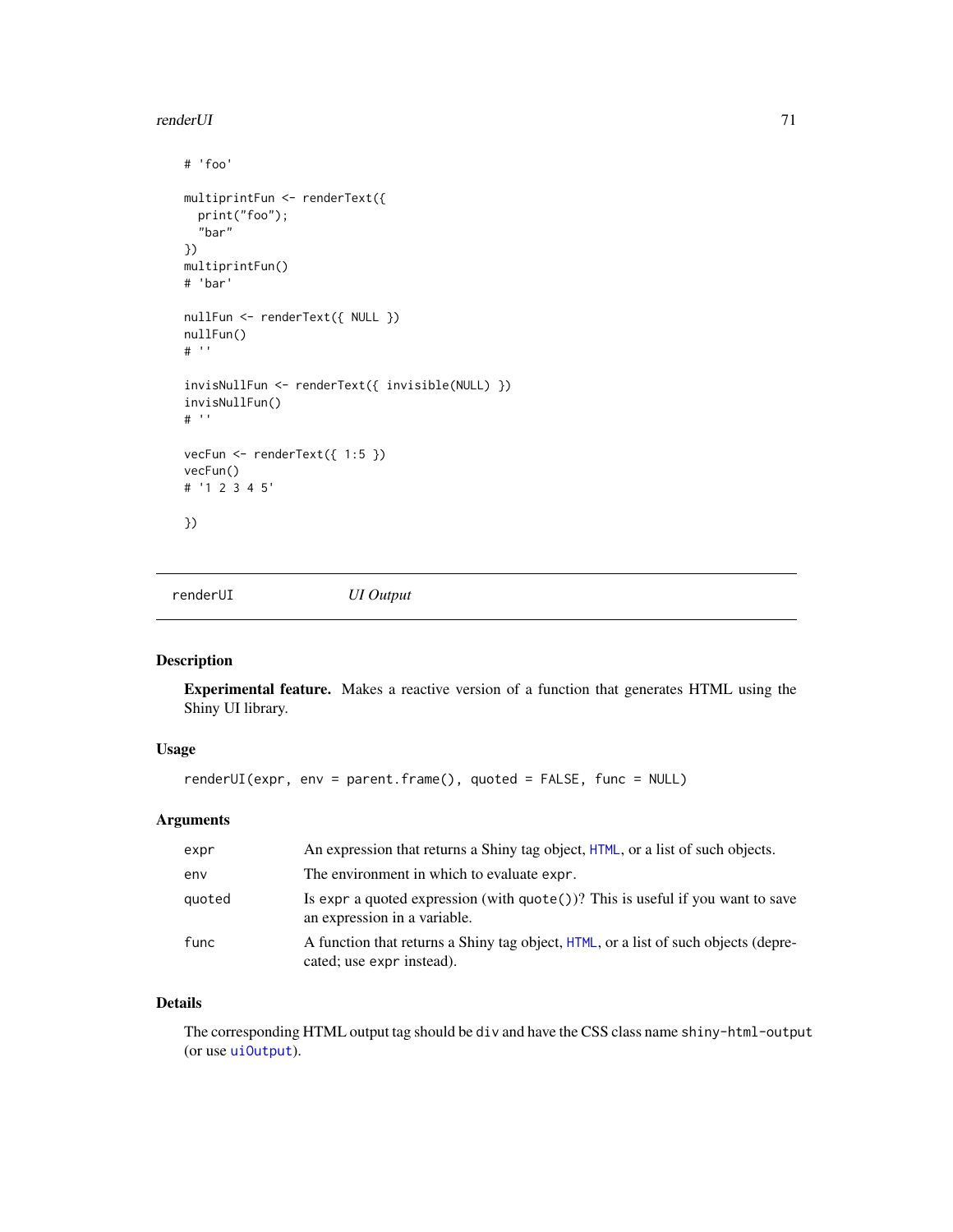# See Also

conditionalPanel

#### Examples

```
## Not run:
 output$moreControls <- renderUI({
   list(
   )
 })
## End(Not run)
```
repeatable *Make a random number generator repeatable*

# Description

Given a function that generates random data, returns a wrapped version of that function that always uses the same seed when called. The seed to use can be passed in explicitly if desired; otherwise, a random number is used.

# Usage

```
repeatable(rngfunc, seed = runif(1, 0, .Machine$integer.max))
```
# Arguments

| rngfunc | The function that is affected by the R session's seed.       |
|---------|--------------------------------------------------------------|
| seed    | The seed to set every time the resulting function is called. |

# Value

A repeatable version of the function that was passed in.

# Note

When called, the returned function attempts to preserve the R session's current seed by snapshotting and restoring [.Random.seed](#page-0-0).

```
rnormA <- repeatable(rnorm)
rnormB <- repeatable(rnorm)
rnormA(3) # [1] 1.8285879 -0.7468041 -0.4639111
rnormA(3) # [1] 1.8285879 -0.7468041 -0.4639111
rnormA(5) # [1] 1.8285879 -0.7468041 -0.4639111 -1.6510126 -1.4686924
rnormB(5) # [1] -0.7946034 0.2568374 -0.6567597 1.2451387 -0.8375699
```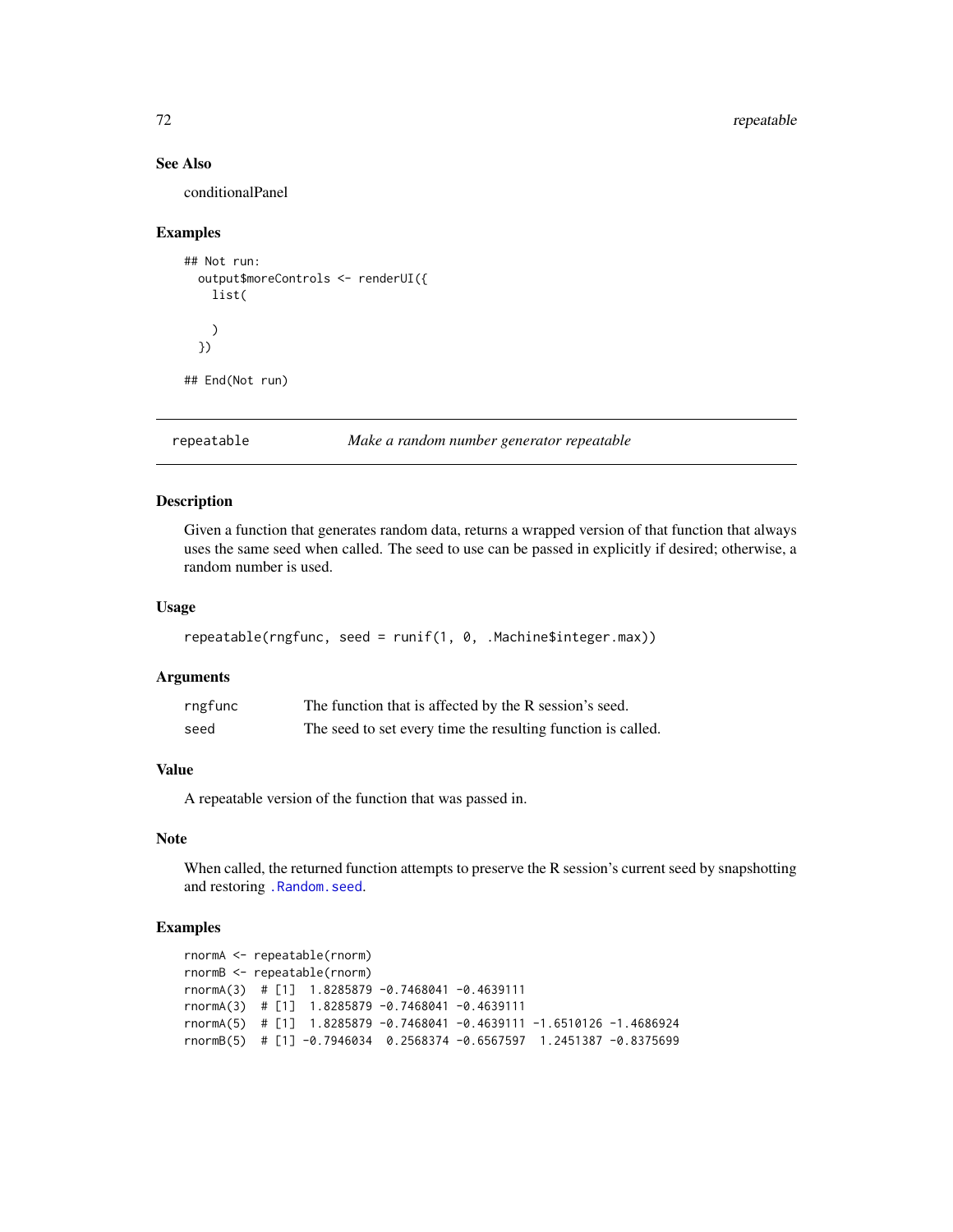<span id="page-72-0"></span>

Runs a Shiny application. This function normally does not return; interrupt R to stop the application (usually by pressing Ctrl+C or Esc).

#### Usage

```
runApp(appDir = getwd(), port = NULL,launch.browser = getOption("shiny.launch.browser", interactive()),
 host = getOption("shiny.host", "127.0.0.1"), workerId = "",quiet = FALSE, display.mode = c("auto", "normal", "showcase"))
```
## Arguments

| appDir         | The directory of the application. Should contain server. R, plus, either ui. R<br>or a www directory that contains the file index.html. Defaults to the working<br>directory.                                                                                                                                                                                              |
|----------------|----------------------------------------------------------------------------------------------------------------------------------------------------------------------------------------------------------------------------------------------------------------------------------------------------------------------------------------------------------------------------|
| port           | The TCP port that the application should listen on. Defaults to choosing a ran-<br>dom port.                                                                                                                                                                                                                                                                               |
| launch.browser | If true, the system's default web browser will be launched automatically after<br>the app is started. Defaults to true in interactive sessions only. This value of this<br>parameter can also be a function to call with the application's URL.                                                                                                                            |
| host           | The IPv4 address that the application should listen on. Defaults to the shiny. host<br>option, if set, or "127.0.0.1" if not. See Details.                                                                                                                                                                                                                                 |
| workerId       | Can generally be ignored. Exists to help some editions of Shiny Server Pro route<br>requests to the correct process.                                                                                                                                                                                                                                                       |
| quiet          | Should Shiny status messages be shown? Defaults to FALSE.                                                                                                                                                                                                                                                                                                                  |
| display.mode   | The mode in which to display the application. If set to the value "showcase",<br>shows application code and metadata from a DESCRIPTION file in the application<br>directory alongside the application. If set to "normal", displays the application<br>normally. Defaults to "auto", which displays the application in the mode given<br>in its DESCRIPTION file, if any. |

#### Details

The host parameter was introduced in Shiny 0.9.0. Its default value of "127.0.0.1" means that, contrary to previous versions of Shiny, only the current machine can access locally hosted Shiny apps. To allow other clients to connect, use the value "0.0.0.0" instead (which was the value that was hard-coded into Shiny in 0.8.0 and earlier).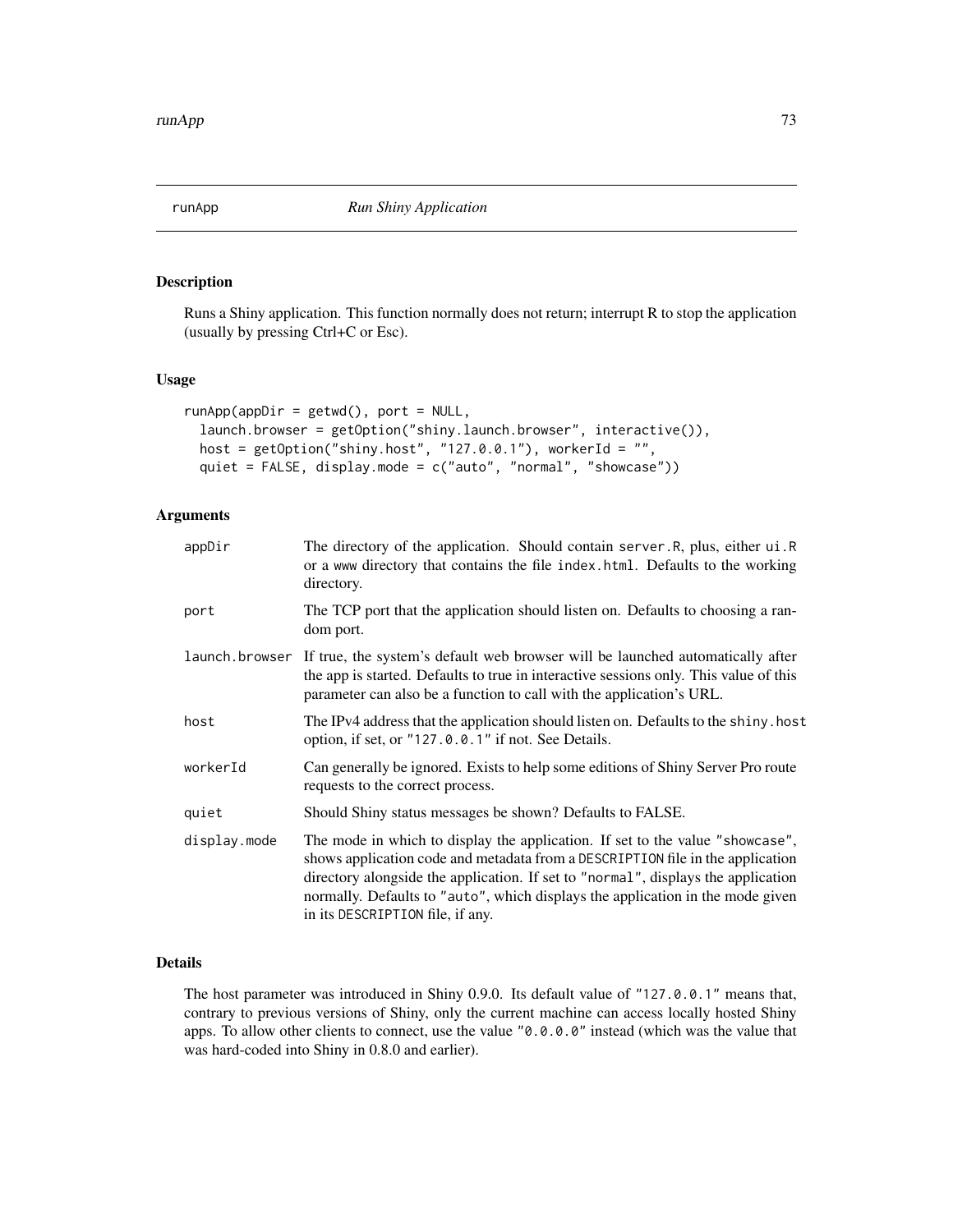## Examples

```
## Not run:
# Start app in the current working directory
runApp()
# Start app in a subdirectory called myapp
runApp("myapp")
## End(Not run)
# Apps can be run without a server.r and ui.r file
runApp(list(
 ui = bootstrapPage(
   numericInput('n', 'Number of obs', 100),
   plotOutput('plot')
 ),
 server = function(input, output) {
   output$plot <- renderPlot({ hist(runif(input$n)) })
 }
))
```
#### runExample *Run Shiny Example Applications*

## Description

Launch Shiny example applications, and optionally, your system's web browser.

## Usage

```
runExample(example = NA, port = NULL,
 launch.browser = getOption("shiny.launch.browser", interactive()),
 host = getOption("shiny.host", "127.0.0.1"), display.mode = c("auto",
  "normal", "showcase"))
```

| example      | The name of the example to run, or NA (the default) to list the available examples.                                                                                 |
|--------------|---------------------------------------------------------------------------------------------------------------------------------------------------------------------|
| port         | The TCP port that the application should listen on. Defaults to choosing a ran-<br>dom port.                                                                        |
|              | launch browser If true, the system's default web browser will be launched automatically after<br>the app is started. Defaults to true in interactive sessions only. |
| host         | The IPv4 address that the application should listen on. Defaults to the shiny. host<br>option, if set, or "127.0.0.1" if not.                                       |
| display.mode | The mode in which to display the example. Defaults to showcase, but may be<br>set to normal to see the example without code or commentary.                          |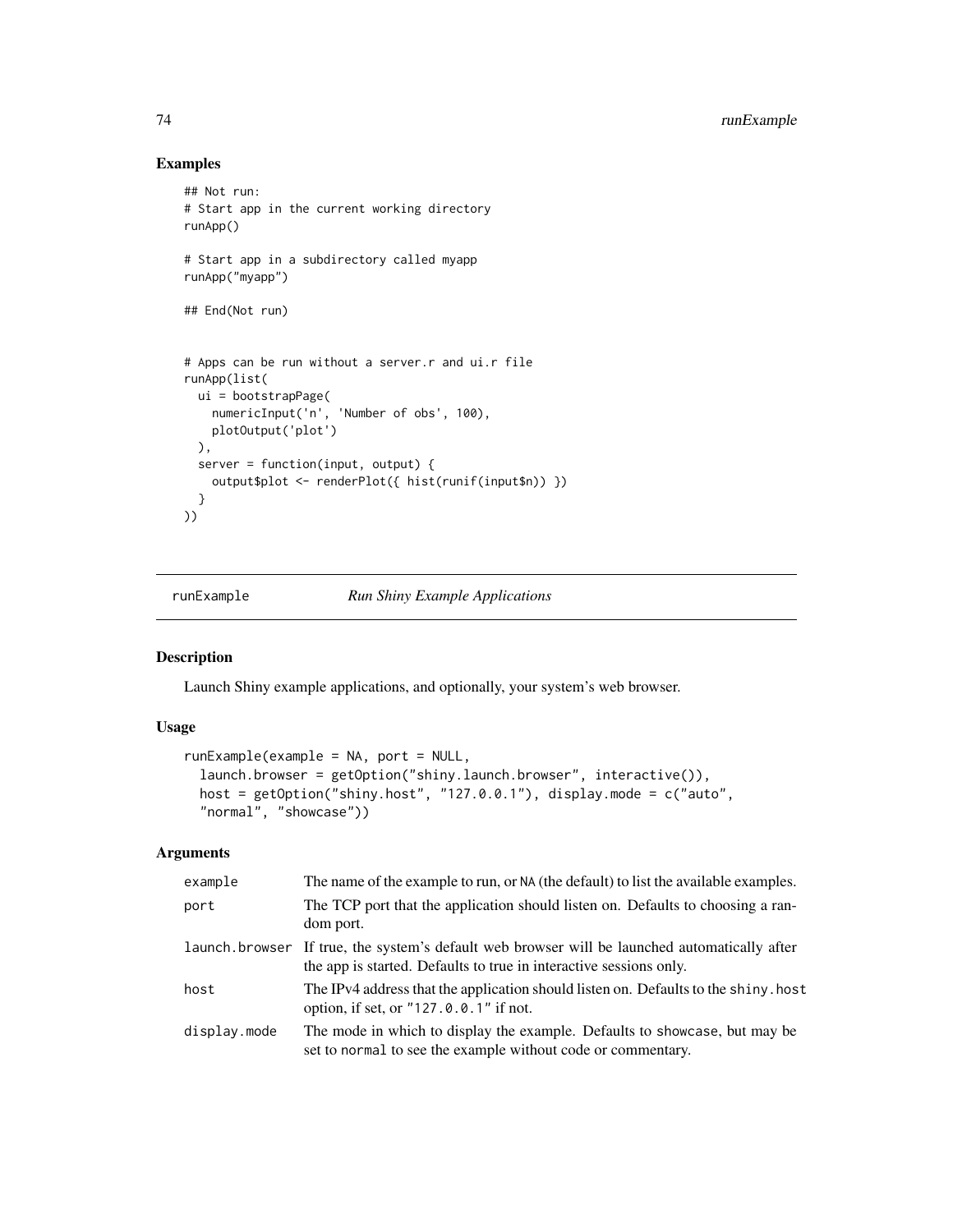#### runUrl 75

## Examples

```
# List all available examples
runExample()
# Run one of the examples
runExample("01_hello")
# Print the directory containing the code for all examples
system.file("examples", package="shiny")
```
runUrl *Run a Shiny application from a URL*

## Description

runUrl() downloads and launches a Shiny application that is hosted at a downloadable URL. The Shiny application must be saved in a .zip, .tar, or .tar.gz file. The Shiny application files must be contained in the root directory or a subdirectory in the archive. For example, the files might be myapp/server.r and myapp/ui.r. The functions runGitHub() and runGist() are based on runUrl(), using URL's from GitHub (<https://github.com>) and GitHub gists ([https://gist.](https://gist.github.com) [github.com](https://gist.github.com)), respectively.

#### Usage

```
runUr1(url, filetype = NULL, subdir = NULL, ...)runGist(gist, ...)
runGitHub(repo, username = getOption("github.user"), ref = "master",
```

```
Arguments
```
 $subdir = NULL, ...$ 

| url      | URL of the application.                                                                                                                                                                                |
|----------|--------------------------------------------------------------------------------------------------------------------------------------------------------------------------------------------------------|
| filetype | The file type (".zip", ".tar", or ".tar.gz". Defaults to the file extension<br>taken from the url.                                                                                                     |
| subdir   | A subdirectory in the repository that contains the app. By default, this function<br>will run an app from the top level of the repo, but you can use a path such as<br>""inst/shinyapp".               |
| $\cdots$ | Other arguments to be passed to runApp(), such as port and launch. browser.                                                                                                                            |
| gist     | The identifier of the gist. For example, if the gist is https://gist.github.com/jcheng5/3239667,<br>then $3239667$ , '3239667', and 'https://gist.github.com/jcheng5/3239667'<br>are all valid values. |
| repo     | Name of the repository.                                                                                                                                                                                |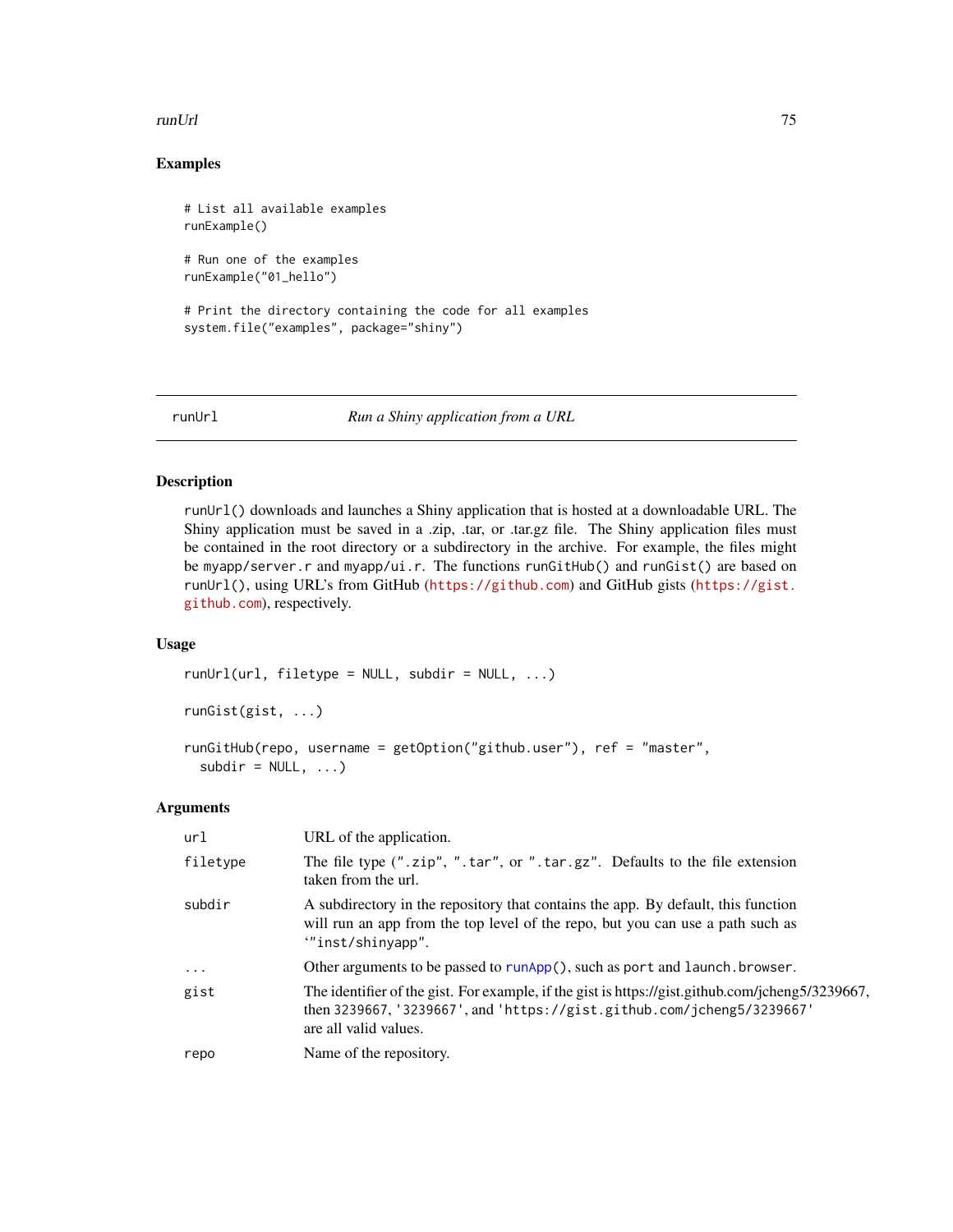76 selectInput

| username | GitHub username. If repo is of the form "username/repo", username will be<br>taken from repo. |
|----------|-----------------------------------------------------------------------------------------------|
| ref      | Desired git reference. Could be a commit, tag, or branch name. Defaults to<br>"master".       |

## Examples

```
runUrl('https://github.com/rstudio/shiny_example/archive/master.tar.gz')
```

```
# Can run an app from a subdirectory in the archive
runUrl("https://github.com/rstudio/shiny_example/archive/master.zip",
subdir = "inst/shinyapp/")
```

```
runGist(3239667)
runGist("https://gist.github.com/jcheng5/3239667")
```

```
# Old URL format without username
runGist("https://gist.github.com/3239667")
```

```
runGitHub("shiny_example", "rstudio")
# or runGitHub("rstudio/shiny_example")
```

```
# Can run an app from a subdirectory in the repo
runGitHub("shiny_example", "rstudio", subdir = "inst/shinyapp/")
```
<span id="page-75-0"></span>selectInput *Create a select list input control*

#### <span id="page-75-1"></span>Description

Create a select list that can be used to choose a single or multiple items from a list of values.

#### Usage

```
selectInput(inputId, label, choices, selected = NULL, multiple = FALSE,
  selectize = TRUE, width = NULL)
```

```
selectizeInput(inputId, ..., options = NULL, width = NULL)
```

| inputId | Input variable to assign the control's value to                                 |
|---------|---------------------------------------------------------------------------------|
| label   | Display label for the control, or NULL                                          |
| choices | List of values to select from. If elements of the list are named then that name |
|         | rather than the value is displayed to the user.                                 |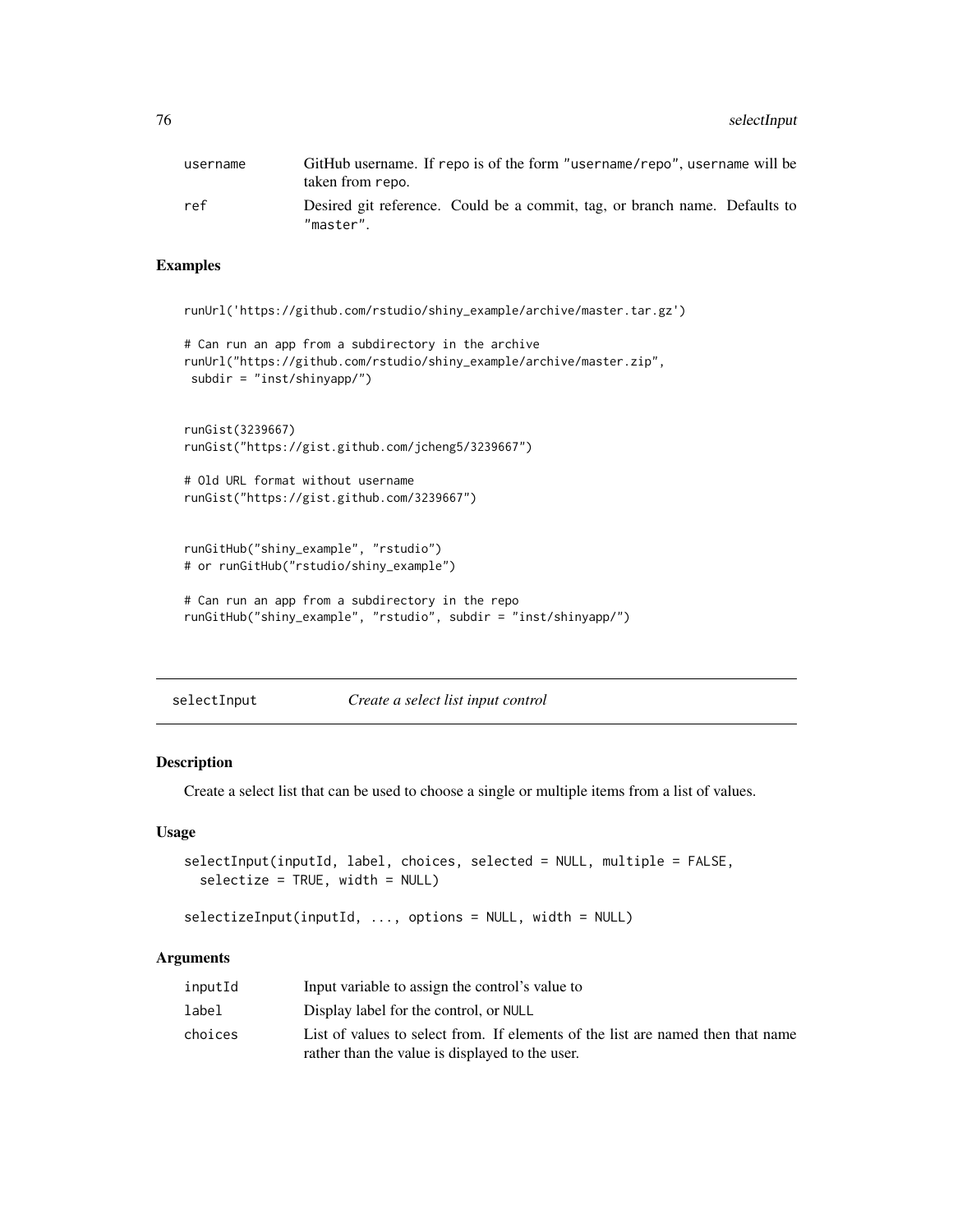#### selectInput 77

| selected  | The initially selected value (or multiple values if multiple $=$ TRUE). If not<br>specified then defaults to the first value for single-select lists and no values for<br>multiple select lists.                   |
|-----------|--------------------------------------------------------------------------------------------------------------------------------------------------------------------------------------------------------------------|
| multiple  | Is selection of multiple items allowed?                                                                                                                                                                            |
| selectize | Whether to use <b>selectize</b> , js or not.                                                                                                                                                                       |
| width     | The width of the input, e.g. '400px', or '100%'; see validateCssUnit.                                                                                                                                              |
| $\cdot$   | Arguments passed to selectInput().                                                                                                                                                                                 |
| options   | A list of options. See the documentation of <b>selectize</b> , is for possible options<br>(character option values inside $I()$ will be treated as literal JavaScript code; see<br>renderDataTable() for details). |

## Details

By default, selectInput() and selectizeInput() use the JavaScript library selectize.js ([https:](https://github.com/brianreavis/selectize.js) [//github.com/brianreavis/selectize.js](https://github.com/brianreavis/selectize.js)) to instead of the basic select input element. To use the standard HTML select input element, use selectInput() with selectize=FALSE.

## Value

A select list control that can be added to a UI definition.

## Note

The selectize input created from selectizeInput() allows deletion of the selected option even in a single select input, which will return an empty string as its value. This is the default behavior of selectize.js. However, the selectize input created from selectInput(..., selectize = TRUE) will ignore the empty string value when it is a single choice input and the empty string is not in the choices argument. This is to keep compatibility with selectInput $(..., \text{ selective} = \text{FALSE}).$ 

## See Also

#### [updateSelectInput](#page-102-0)

Other input.elements: [actionButton](#page-5-0), [actionLink](#page-5-1); [animationOptions](#page-85-0), [sliderInput](#page-85-1); [checkboxGroupInput](#page-9-0); [checkboxInput](#page-10-0); [dateInput](#page-14-0); [dateRangeInput](#page-15-0); [fileInput](#page-21-0); [numericInput](#page-41-0); [radioButtons](#page-50-0); [submitButton](#page-88-0); [textInput](#page-93-0)

```
selectInput("variable", "Variable:",
            c("Cylinders" = "cyl",
              "Transmission" = "am",
              "Gears" = "gear"))
```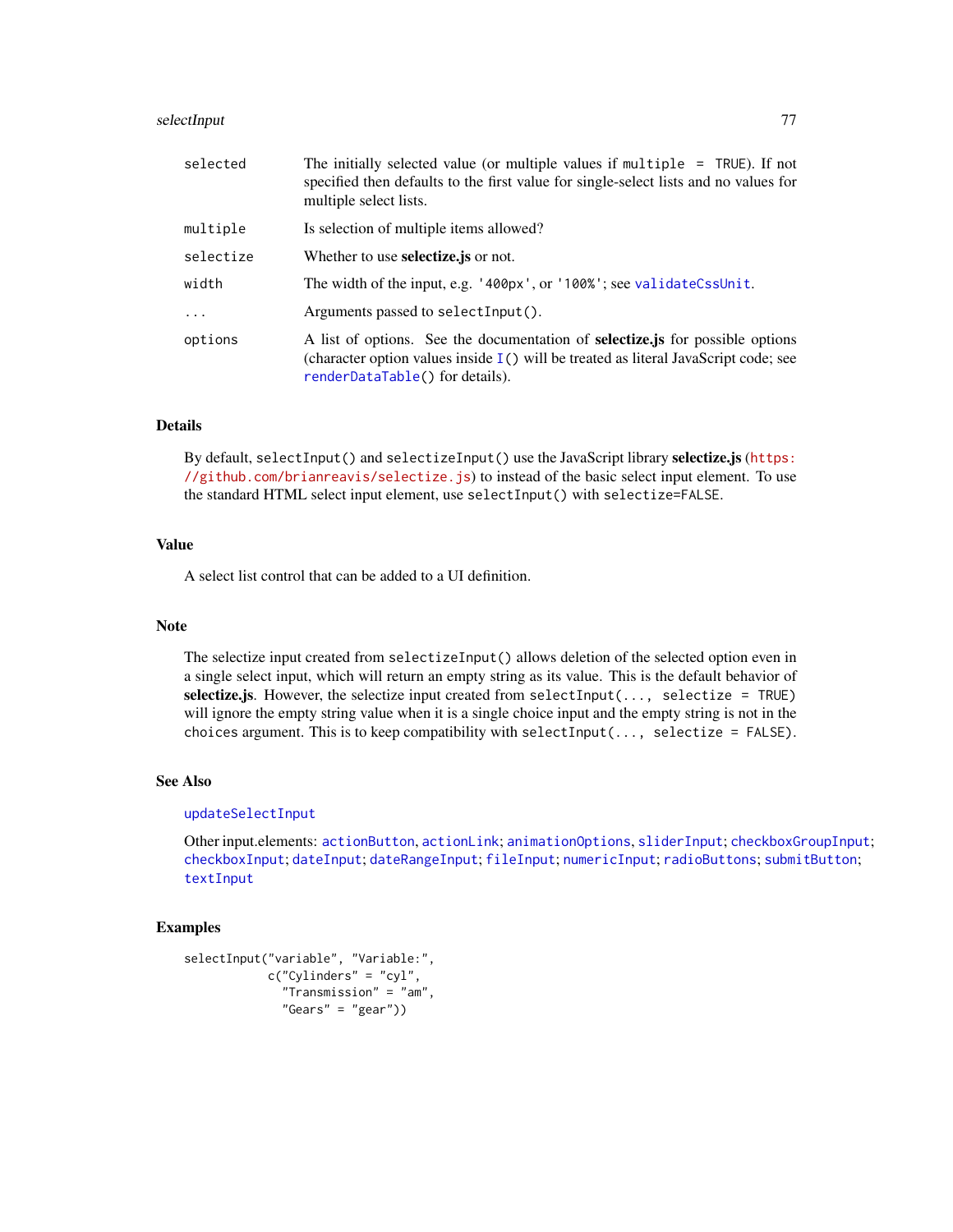This function returns the information about the current Shiny Server, such as its version, and whether it is the open source edition or professional edition. If the app is not served through the Shiny Server, this function just returns list(shinyServer = FALSE).

#### Usage

```
serverInfo()
```
## Details

This function will only return meaningful data when using Shiny Server version 1.2.2 or later.

#### Value

A list of the Shiny Server information.

session *Session object*

#### **Description**

Shiny server functions can optionally include session as a parameter (e.g. function(input, output, session)). The session object is an environment that can be used to access information and functionality relating to the session. The following list describes the items available in the environment; they can be accessed using the \$ operator (for example, session\$clientData\$url\_search).

#### Value

clientData A [reactiveValues](#page-58-0) object that contains information about the client. • allowDataUriScheme is a logical value that indicates whether the browser is able to handle URIs that use the data: scheme. • pixelratio reports the "device pixel ratio" from the web browser, or 1 if none is reported. The value is 2 for Apple Retina displays. • singletons - for internal use • url\_protocol, url\_hostname, url\_port, url\_pathname, url\_search, and url\_hash\_initial can be used to get the components of the URL that was requested by the browser to load the Shiny app page. These values are from the browser's perspective, so neither HTTP proxies nor Shiny Server will affect these values. The url\_search value may be used with [parseQueryString](#page-46-0) to access query string parameters.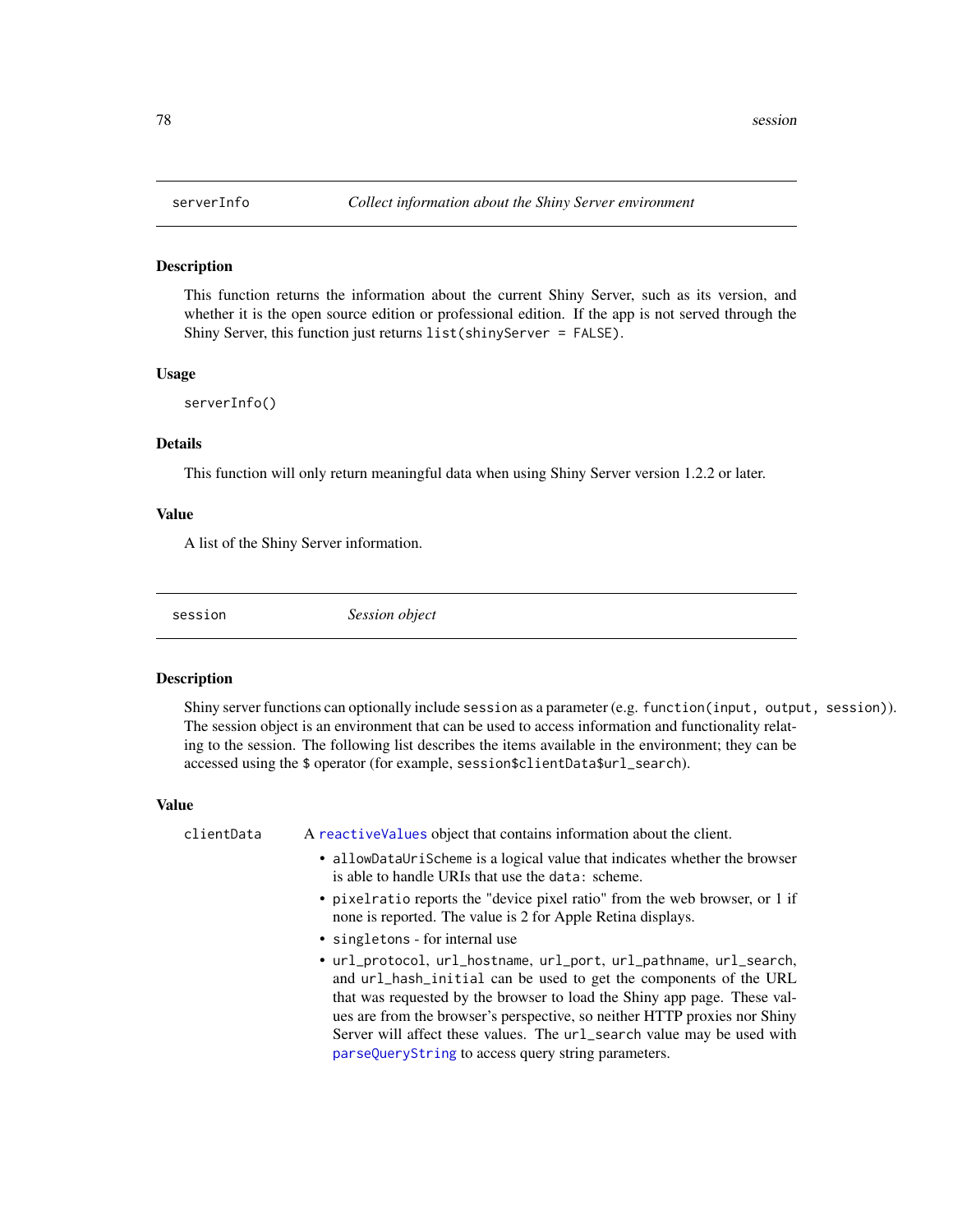#### session 79

|                                 | clientData also contains information about each output. output_outputId_width<br>and output_outputId_height give the dimensions (using offsetWidth and<br>offsetHeight) of the DOM element that is bound to outputId, and output_outputId_hidden<br>is a logical that indicates whether the element is hidden. These values may be<br>NULL if the output is not bound.                                                                                                                                                                                                               |
|---------------------------------|--------------------------------------------------------------------------------------------------------------------------------------------------------------------------------------------------------------------------------------------------------------------------------------------------------------------------------------------------------------------------------------------------------------------------------------------------------------------------------------------------------------------------------------------------------------------------------------|
| input                           | The session's input object (the same as is passed into the Shiny server function<br>as an argument).                                                                                                                                                                                                                                                                                                                                                                                                                                                                                 |
| isClosed()<br>onEnded(callback) | A function that returns TRUE if the client has disconnected.                                                                                                                                                                                                                                                                                                                                                                                                                                                                                                                         |
|                                 | Synonym for onSessionEnded.                                                                                                                                                                                                                                                                                                                                                                                                                                                                                                                                                          |
| onFlush(func, once=TRUE)        |                                                                                                                                                                                                                                                                                                                                                                                                                                                                                                                                                                                      |
|                                 | Registers a function to be called before the next time (if once=TRUE) or every<br>time (if once=FALSE) Shiny flushes the reactive system. Returns a function that<br>can be called with no arguments to cancel the registration.                                                                                                                                                                                                                                                                                                                                                     |
|                                 | onFlushed(func, once=TRUE)                                                                                                                                                                                                                                                                                                                                                                                                                                                                                                                                                           |
|                                 | Registers a function to be called after the next time (if once=TRUE) or every time<br>(if once=FALSE) Shiny flushes the reactive system. Returns a function that can<br>be called with no arguments to cancel the registration.                                                                                                                                                                                                                                                                                                                                                      |
| onSessionEnded(callback)        |                                                                                                                                                                                                                                                                                                                                                                                                                                                                                                                                                                                      |
|                                 | Registers a function to be called after the client has disconnected. Returns a<br>function that can be called with no arguments to cancel the registration.                                                                                                                                                                                                                                                                                                                                                                                                                          |
| output                          | The session's output object (the same as is passed into the Shiny server function<br>as an argument).                                                                                                                                                                                                                                                                                                                                                                                                                                                                                |
| reactlog                        | For internal use.                                                                                                                                                                                                                                                                                                                                                                                                                                                                                                                                                                    |
|                                 | registerDataObj(name, data, filterFunc)                                                                                                                                                                                                                                                                                                                                                                                                                                                                                                                                              |
|                                 | Publishes any R object as a URL endpoint that is unique to this session. name<br>must be a single element character vector; it will be used to form part of the<br>URL. filterFunc must be a function that takes two arguments: data (the value<br>that was passed into registerDataObj) and req (an environment that imple-<br>ments the Rook specification for HTTP requests). filterFunc will be called<br>with these values whenever an HTTP request is made to the URL endpoint. The<br>return value of filterFunc should be a Rook-style response.                             |
| request                         | An environment that implements the Rook specification for HTTP requests.<br>This is the request that was used to initiate the websocket connection (as op-<br>posed to the request that downloaded the web page for the app).                                                                                                                                                                                                                                                                                                                                                        |
|                                 | sendCustomMessage(type, message)                                                                                                                                                                                                                                                                                                                                                                                                                                                                                                                                                     |
|                                 | Sends a custom message to the web page. type must be a single-element char-<br>acter vector giving the type of message, while message can be any RJSONIO-<br>encodable value. Custom messages have no meaning to Shiny itself; they are<br>used soley to convey information to custom JavaScript logic in the browser. You<br>can do this by adding JavaScript code to the browser that calls Shiny. addCustomMessageHandler(type,<br>as the page loads; the function you provide to addCustomMessageHandler will<br>be invoked each time sendCustomMessage is called on the server. |
|                                 | sendInputMessage(inputId, message)                                                                                                                                                                                                                                                                                                                                                                                                                                                                                                                                                   |
|                                 | Sends a message to an input on the session's client web page; if the input is<br>present and bound on the page at the time the message is received, then the                                                                                                                                                                                                                                                                                                                                                                                                                         |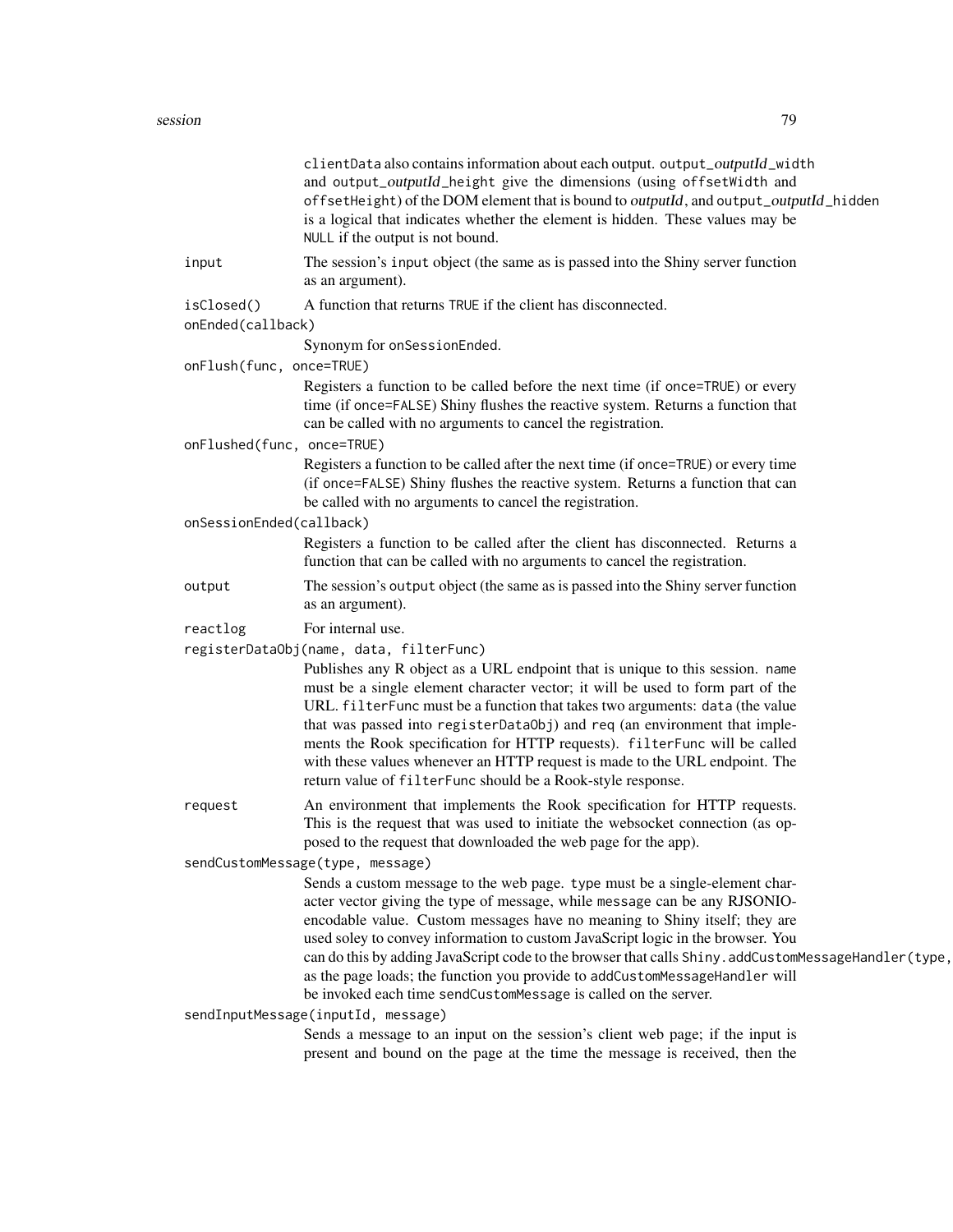input binding object's receiveMessage(el, message) method will be called. sendInputMessage should generally not be called directly from Shiny apps, but through friendlier wrapper functions like [updateTextInput](#page-106-0).

shinyApp *Create a Shiny app object*

## Description

These functions create Shiny app objects from either an explicit UI/server pair (shinyApp), or by passing the path of a directory that contains a Shiny app (shinyAppDir). You generally shouldn't need to use these functions to create/run applications; they are intended for interoperability purposes, such as embedding Shiny apps inside a knitr document.

#### Usage

```
\sinh(yApp(ui = NULL, server = NULL, onStart = NULL, options = list(),uiPattern = ''/")
shinyAppDir(appDir, options = list())
as.shiny.appobj(x)
## S3 method for class 'shiny.appobj'
as.shiny.appobj(x)
## S3 method for class 'list'
as.shiny.appobj(x)
## S3 method for class 'character'
as.shiny.appobj(x)
is.shiny.appobj(x)
## S3 method for class 'shiny.appobj'
print(x, \ldots)## S3 method for class 'shiny.appobj'
\text{as.}\,\text{tags}(x, \ldots)
```

| ui     | The UI definition of the app (for example, a call to fluid Page() with nested |
|--------|-------------------------------------------------------------------------------|
|        | controls)                                                                     |
| server | A server function                                                             |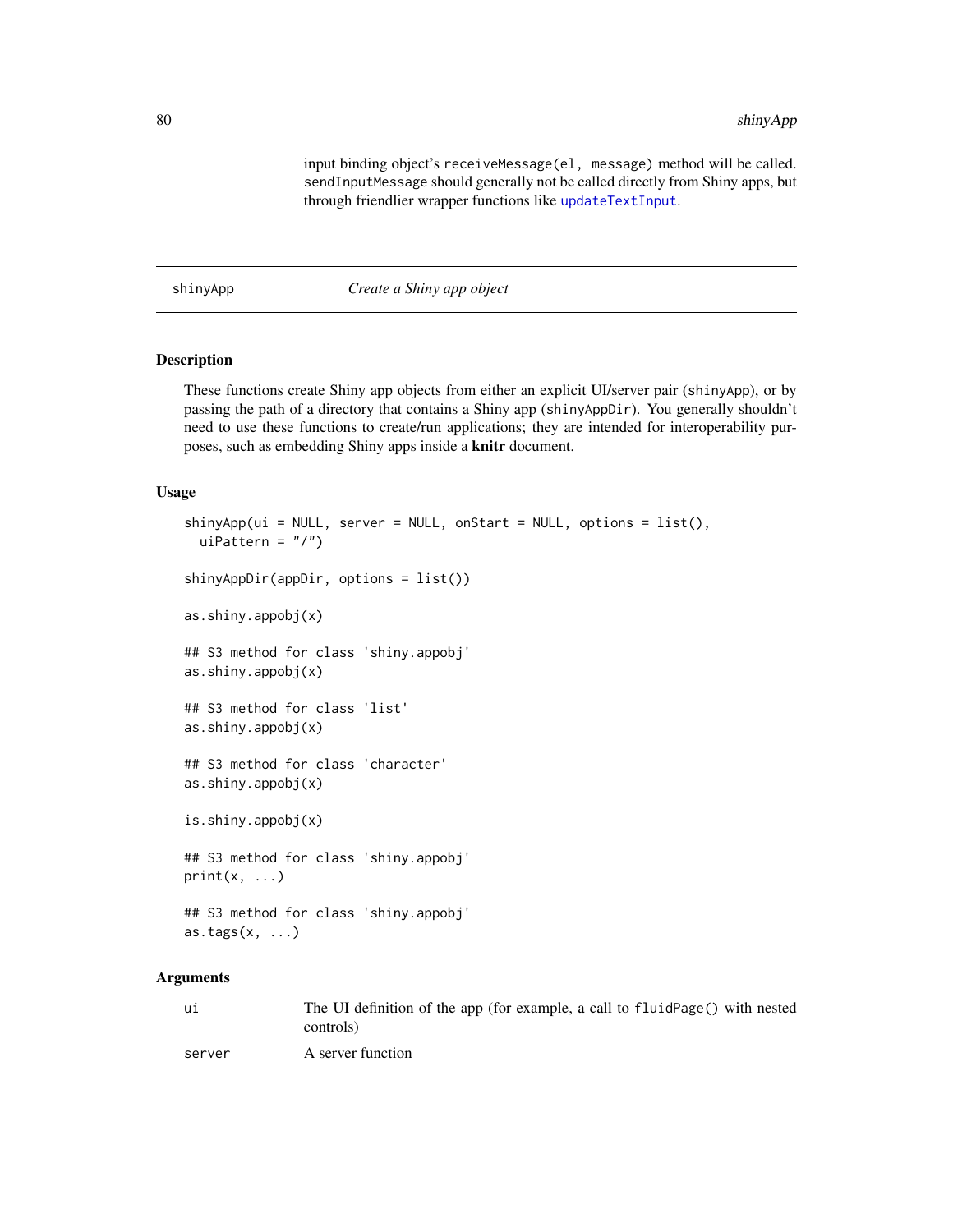| onStart   | A function that will be called before the app is actually run. This is only needed<br>for shinyAppObj, since in the shinyAppDir case, a global. R file can be used<br>for this purpose.                                                                            |
|-----------|--------------------------------------------------------------------------------------------------------------------------------------------------------------------------------------------------------------------------------------------------------------------|
| options   | Named options that should be passed to the 'runApp' call. You can also specify<br>width and height parameters which provide a hint to the embedding environ-<br>ment about the ideal height/width for the app.                                                     |
| uiPattern | A regular expression that will be applied to each GET request to determine whether<br>the ui should be used to handle the request. Note that the entire request path<br>must match the regular expression in order for the match to be considered suc-<br>cessful. |
| appDir    | Path to directory that contains a Shiny app (i.e. a server. R file and either ui. R or<br>www/index.html)                                                                                                                                                          |
| X         | Object to convert to a Shiny app.                                                                                                                                                                                                                                  |
| $\cdot$   | Additional parameters to be passed to print.                                                                                                                                                                                                                       |

## Value

An object that represents the app. Printing the object will run the app.

## Examples

```
shinyApp(
 ui = fluidPage(
   numericInput("n", "n", 1),
   plotOutput("plot")
  ),
  server = function(input, output) {
   output$plot <- renderPlot( plot(head(cars, input$n)) )
  },
  options=list(launch.browser = rstudio::viewer)
\mathcal{L}shinyAppDir(system.file("examples/01_hello", package="shiny"))
```

| shinyDeprecated |  | Print message for deprecated functions in Shiny |
|-----------------|--|-------------------------------------------------|
|                 |  |                                                 |

## Description

To disable these messages, use options(shiny.deprecation.messages=FALSE).

## Usage

```
shinyDeprecated(new = NULL, msg = NULL,
 old = as.character(sys.call(sys.parent()))[1L])
```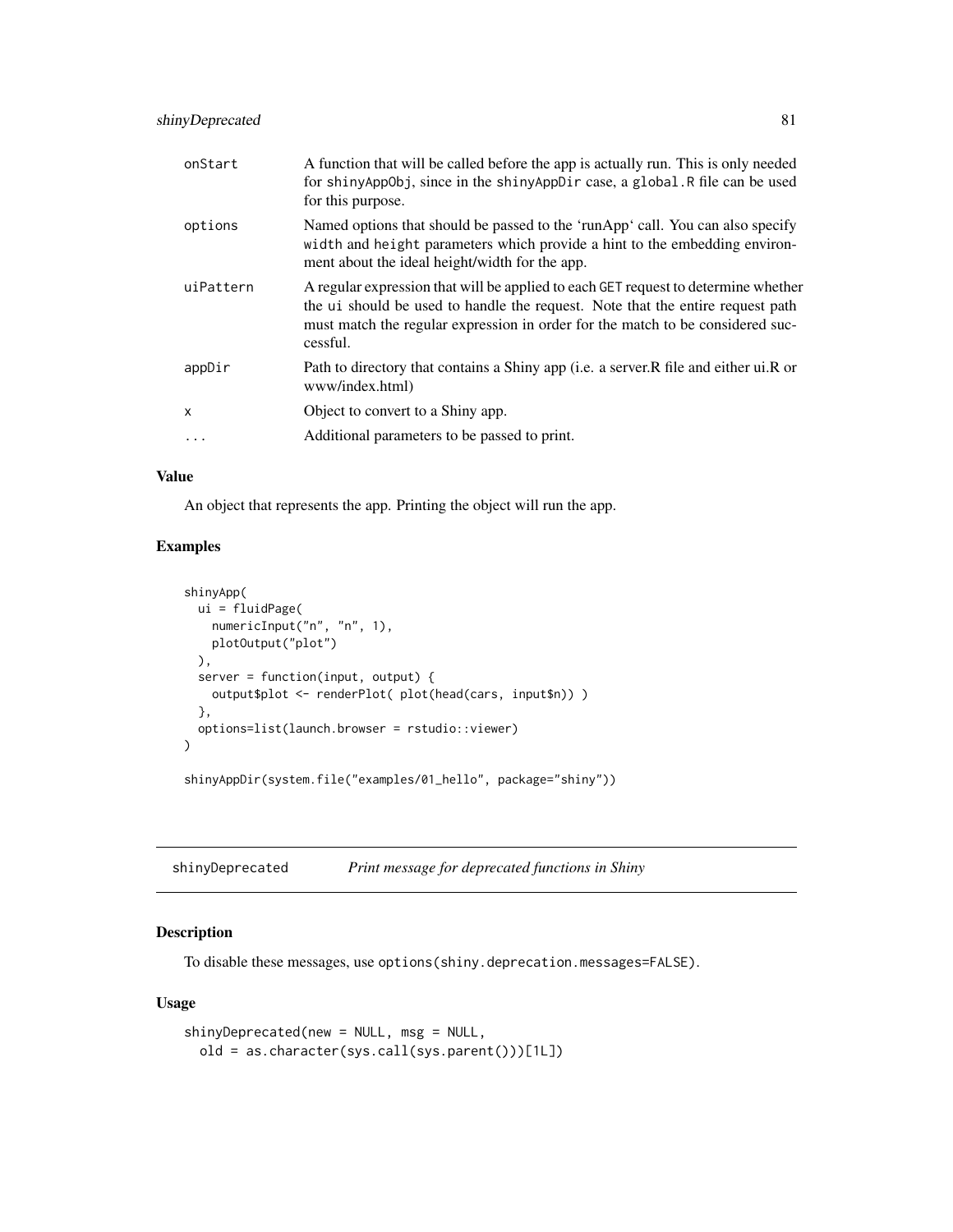#### Arguments

| new | Name of replacement function.                                      |
|-----|--------------------------------------------------------------------|
| msg | Message to print. If used, this will override the default message. |
| old | Name of deprecated function.                                       |

#### shinyServer *Define Server Functionality*

#### Description

Defines the server-side logic of the Shiny application. This generally involves creating functions that map user inputs to various kinds of output.

#### Usage

shinyServer(func)

## Arguments

func The server function for this application. See the details section for more information.

## Details

Call shinyServer from your application's server.R file, passing in a "server function" that provides the server-side logic of your application.

The server function will be called when each client (web browser) first loads the Shiny application's page. It must take an input and an output parameter. Any return value will be ignored. It also takes an optional session parameter, which is used when greater control is needed.

See the [tutorial](http://rstudio.github.com/shiny/tutorial/) for more on how to write a server function.

```
## Not run:
# A very simple Shiny app that takes a message from the user
# and outputs an uppercase version of it.
shinyServer(function(input, output, session) {
 output$uppercase <- renderText({
    toupper(input$message)
 })
})
## End(Not run)
```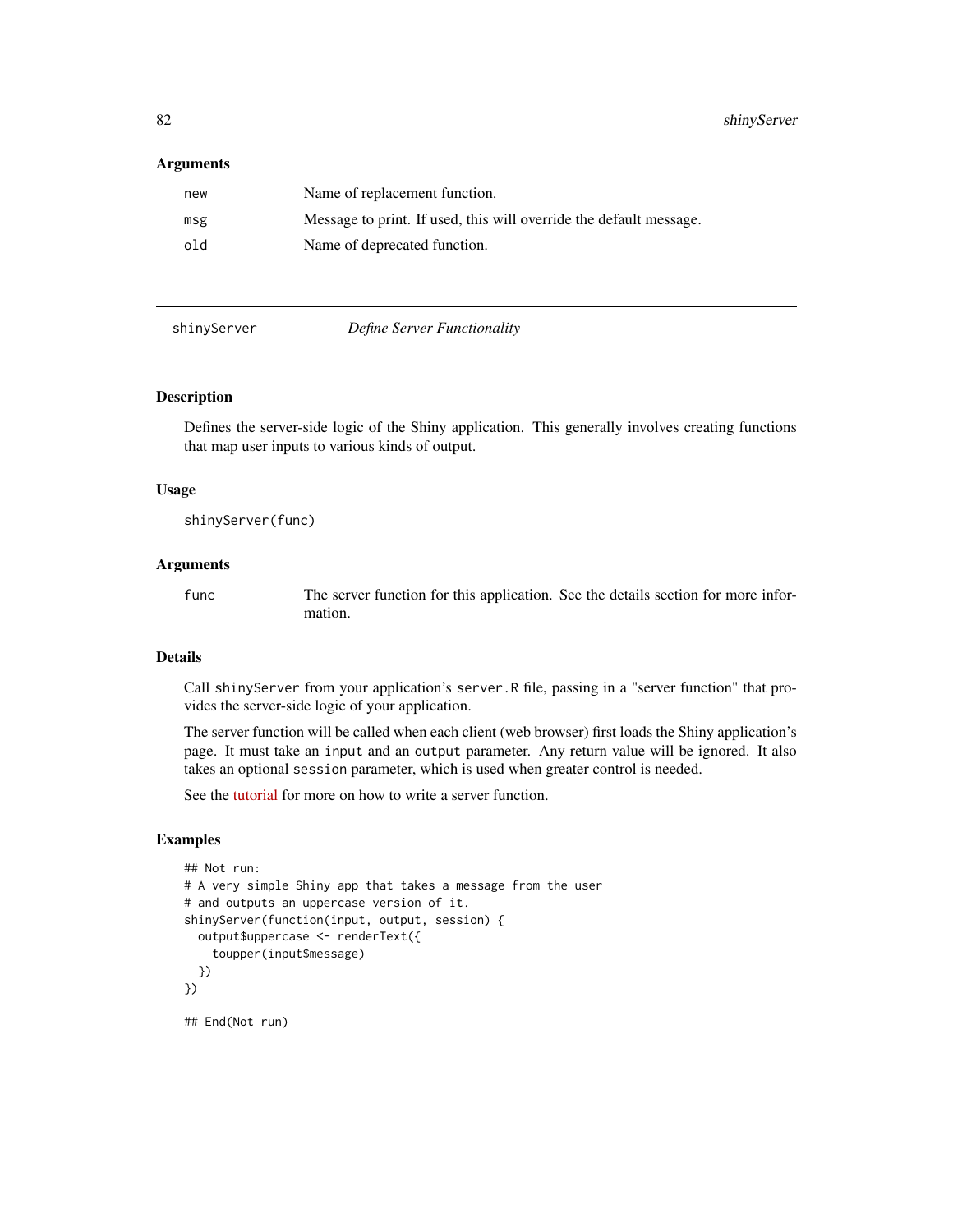Historically this function was used in ui.R files to register a user interface with Shiny. It is no longer required; simply ensure that the last expression to be returned from ui.R is a user interface. This function is kept for backwards compatibility with older applications. It returns the value that is passed to it.

#### Usage

shinyUI(ui)

#### Arguments

ui A user interace definition

## Value

The user interface definition, without modifications or side effects.

| showReactLog | Reactive Log Visualizer |  |
|--------------|-------------------------|--|
|--------------|-------------------------|--|

#### Description

Provides an interactive browser-based tool for visualizing reactive dependencies and execution in your application.

#### Usage

showReactLog()

## Details

To use the reactive log visualizer, start with a fresh R session and run the command options(shiny.reactlog=TRUE); then launch your application in the usual way (e.g. using [runApp](#page-72-0)). At any time you can hit Ctrl+F3 (or for Mac users, Command+F3) in your web browser to launch the reactive log visualization.

The reactive log visualization only includes reactive activity up until the time the report was loaded. If you want to see more recent activity, refresh the browser.

Note that Shiny does not distinguish between reactive dependencies that "belong" to one Shiny user session versus another, so the visualization will include all reactive activity that has taken place in the process, not just for a particular application or session.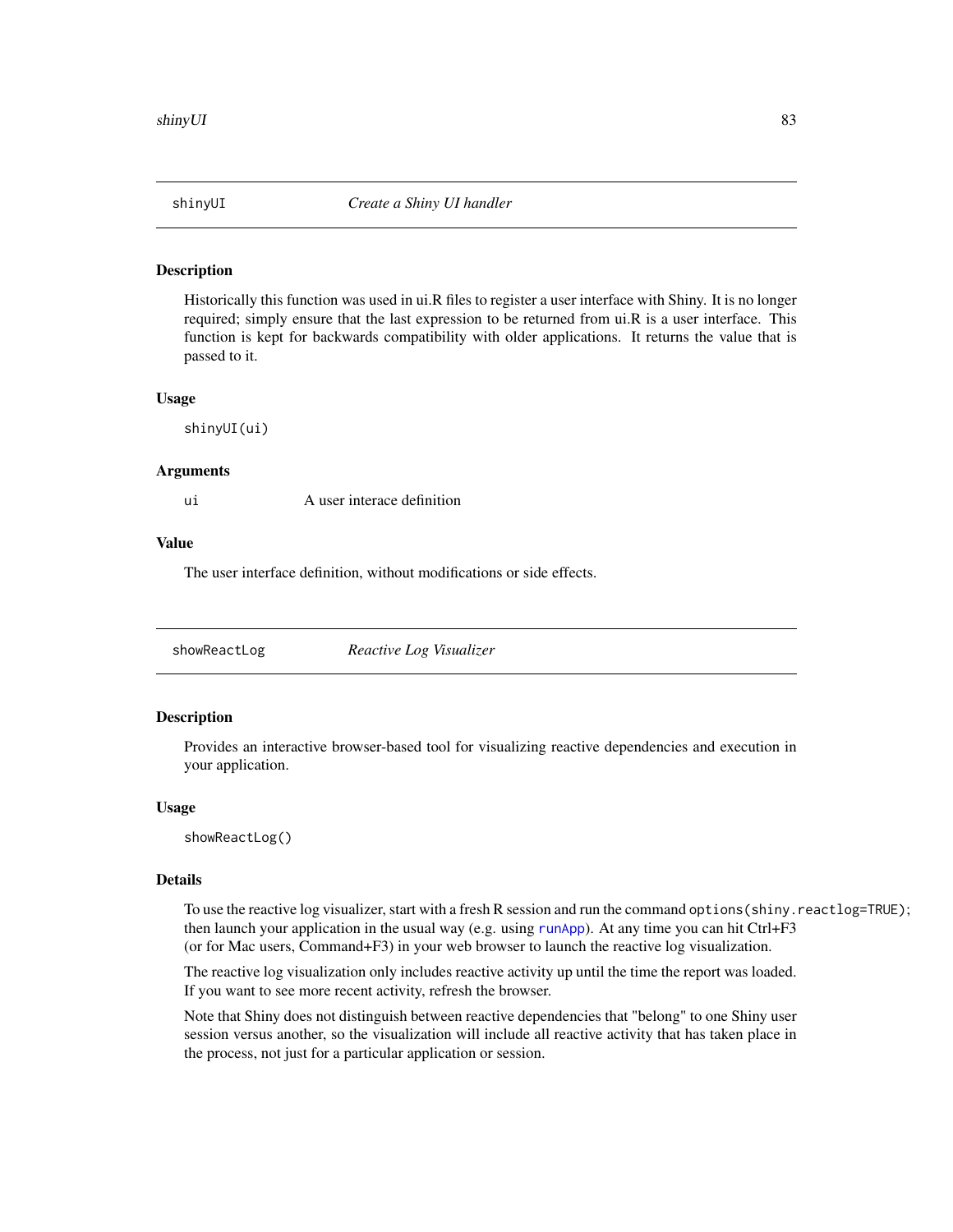As an alternative to pressing Ctrl/Command+F3–for example, if you are using reactives outside of the context of a Shiny application–you can run the showReactLog function, which will generate the reactive log visualization as a static HTML file and launch it in your default browser. In this case, refreshing your browser will not load new activity into the report; you will need to call showReactLog() explicitly.

For security and performance reasons, do not enable shiny. reactlog in production environments. When the option is enabled, it's possible for any user of your app to see at least some of the source code of your reactive expressions and observers.

<span id="page-83-0"></span>sidebarLayout *Layout a sidebar and main area*

### Description

Create a layout with a sidebar and main area. The sidebar is displayed with a distinct background color and typically contains input controls. The main area occupies 2/3 of the horizontal width and typically contains outputs.

#### Usage

```
sidebarLayout(sidebarPanel, mainPanel, position = c("left", "right"),
  fluid = TRUE)
```
## Arguments

| sidebarPanel | The sidebarPanel containing input controls                                |
|--------------|---------------------------------------------------------------------------|
| mainPanel    | The mainPanel containing outputs                                          |
| position     | The position of the sidebar relative to the main area ("left" or "right") |
| fluid        | TRUE to use fluid layout; FALSE to use fixed layout.                      |

```
# Define UI
shinyUI(fluidPage(
```

```
# Application title
titlePanel("Hello Shiny!"),
```

```
sidebarLayout(
```

```
# Sidebar with a slider input
sidebarPanel(
 sliderInput("obs",
              "Number of observations:",
              min = 0.
              max = 1000,
              value = 500)
```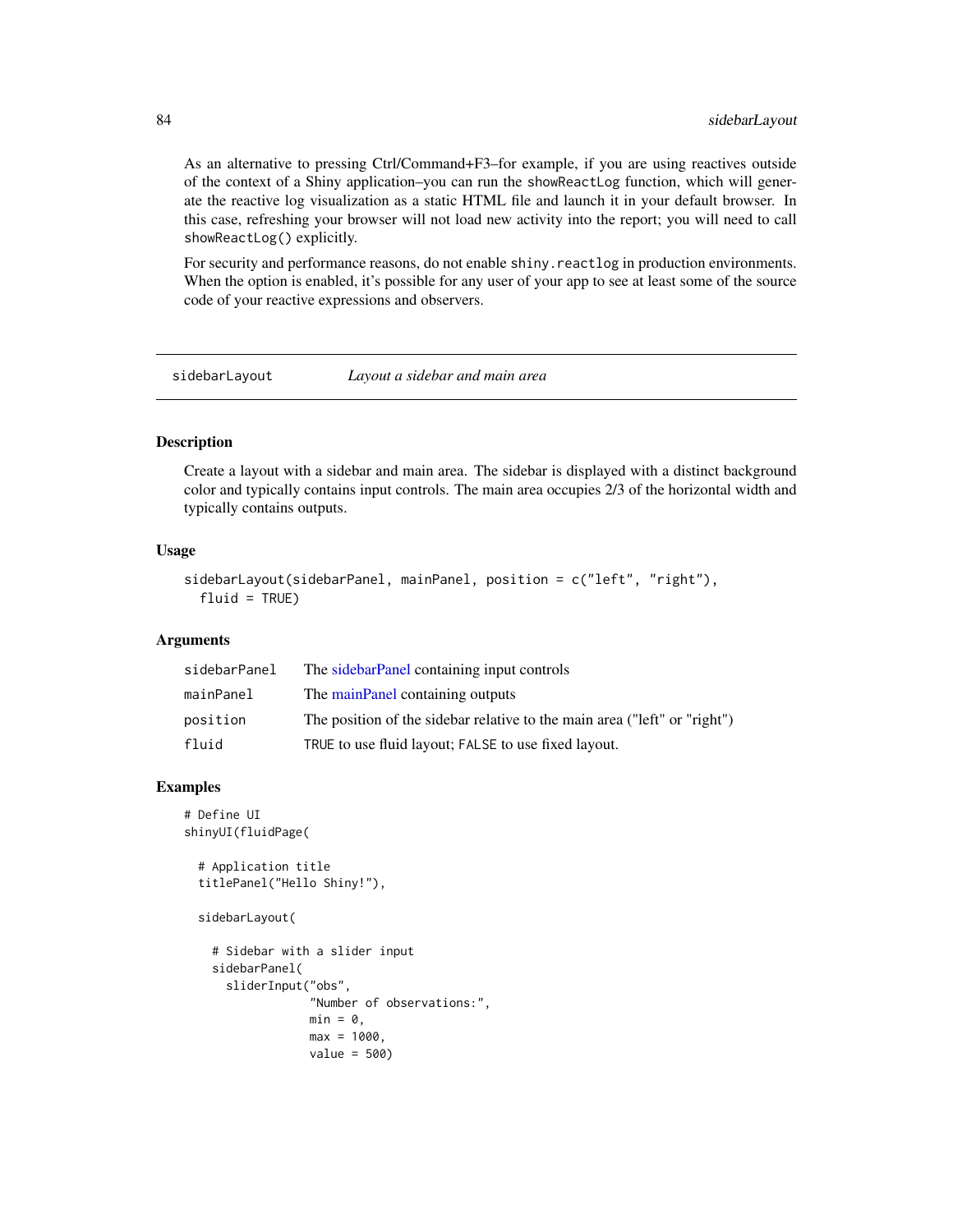#### sidebarPanel 85

```
),
    # Show a plot of the generated distribution
    mainPanel(
     plotOutput("distPlot")
    )
 )
))
```
<span id="page-84-0"></span>sidebarPanel *Create a sidebar panel*

## Description

Create a sidebar panel containing input controls that can in turn be passed to [sidebarLayout](#page-83-0).

#### Usage

 $sidebarPanel(..., width = 4)$ 

## Arguments

| $\cdot$ $\cdot$ $\cdot$ | UI elements to include on the sidebar                                                |
|-------------------------|--------------------------------------------------------------------------------------|
| width                   | The width of the sidebar. For fluid layouts this is out of 12 total units; for fixed |
|                         | layouts it is out of whatever the width of the sidebar's parent column is.           |

## Value

A sidebar that can be passed to [sidebarLayout](#page-83-0)

```
# Sidebar with controls to select a dataset and specify
# the number of observations to view
sidebarPanel(
  selectInput("dataset", "Choose a dataset:",
              choices = c("rock", "pressure", "cars")),
  numericInput("obs", "Observations:", 10)
)
```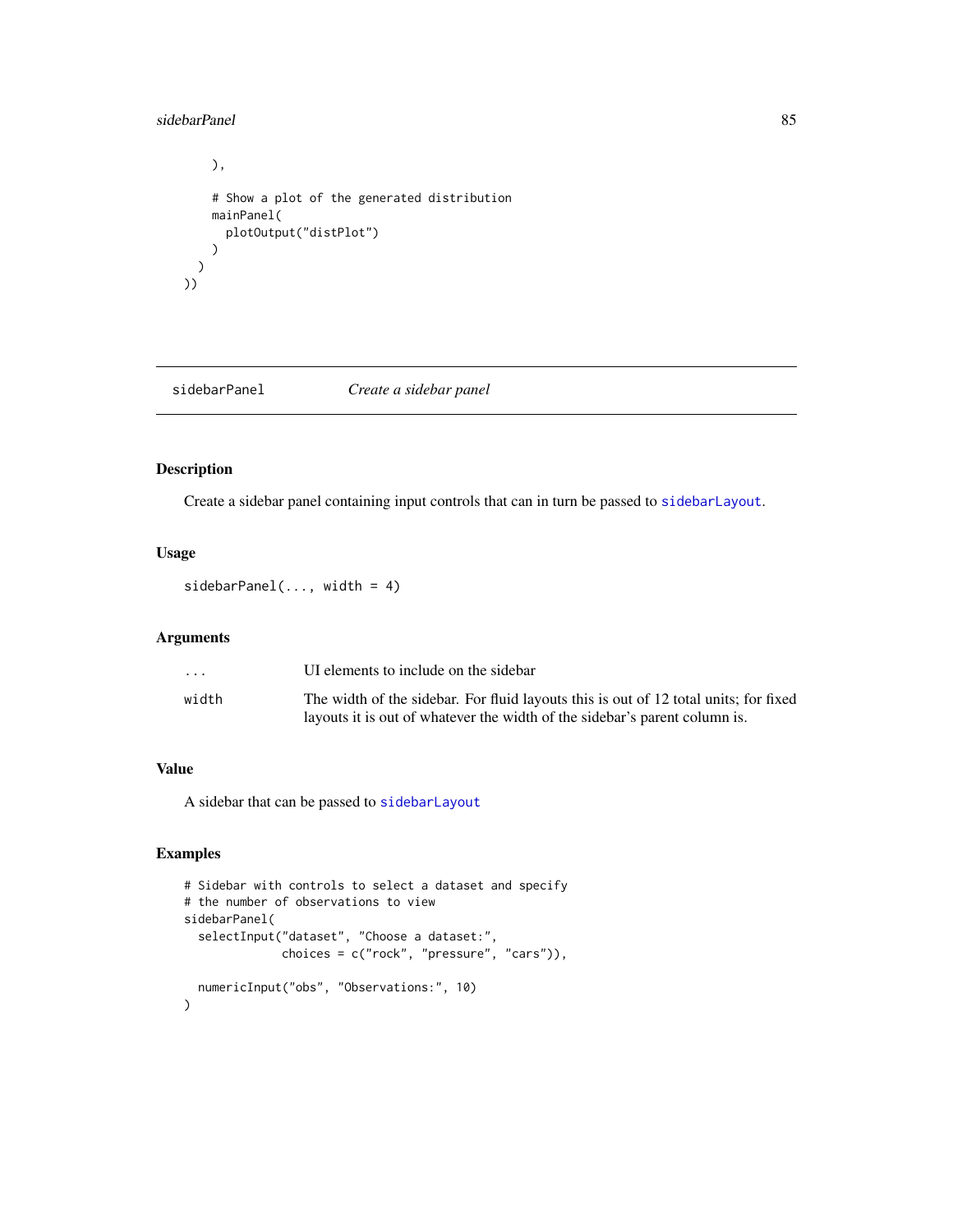Use singleton to wrap contents (tag, text, HTML, or lists) that should be included in the generated document only once, yet may appear in the document-generating code more than once. Only the first appearance of the content (in document order) will be used.

#### Usage

```
singleton(x, value = TRUE)
```
is.singleton(x)

#### Arguments

|       | A tag, text, HTML, or list.               |
|-------|-------------------------------------------|
| value | Whether the object should be a singleton. |

<span id="page-85-1"></span>sliderInput *Slider Input Widget*

## <span id="page-85-0"></span>Description

Constructs a slider widget to select a numeric value from a range.

## Usage

```
sliderInput(inputId, label, min, max, value, step = NULL, round = FALSE,
  format = "#, ##0. #####", locale = "us", ticks = TRUE, animate = FALSE,
 width = NULL)
animationOptions(interval = 1000, loop = FALSE, playButton = NULL,
```
# pauseButton = NULL)

| inputId | Specifies the input slot that will be used to access the value.                                                                                                                                                                                    |
|---------|----------------------------------------------------------------------------------------------------------------------------------------------------------------------------------------------------------------------------------------------------|
| label   | A descriptive label to be displayed with the widget, or NULL.                                                                                                                                                                                      |
| min     | The minimum value (inclusive) that can be selected.                                                                                                                                                                                                |
| max     | The maximum value (inclusive) that can be selected.                                                                                                                                                                                                |
| value   | The initial value of the slider. A numeric vector of length one will create a<br>regular slider; a numeric vector of length two will create a double-ended range<br>slider. A warning will be issued if the value doesn't fit between min and max. |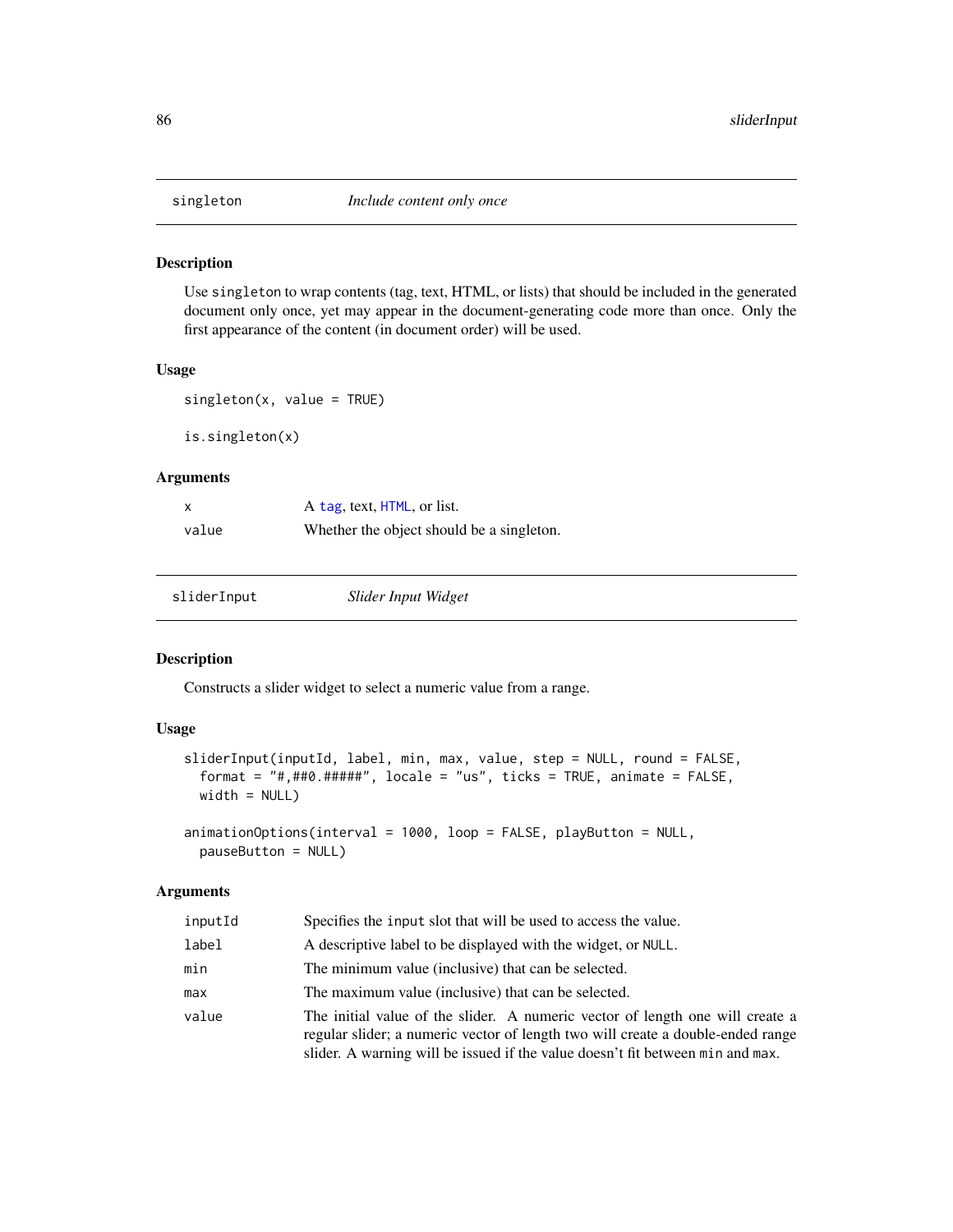| step        | Specifies the interval between each selectable value on the slider (NULL means<br>no restriction).                                                                                                                                                                                               |
|-------------|--------------------------------------------------------------------------------------------------------------------------------------------------------------------------------------------------------------------------------------------------------------------------------------------------|
| round       | TRUE to round all values to the nearest integer; FALSE if no rounding is desired;<br>or an integer to round to that number of digits (for example, 1 will round to the<br>nearest 10, and -2 will round to the nearest .01). Any rounding will be applied<br>after snapping to the nearest step. |
| format      | Customize format values in slider labels. See https://code.google.com/p/<br>jquery-numberformatter/for syntax details.                                                                                                                                                                           |
| locale      | The locale to be used when applying format. See details.                                                                                                                                                                                                                                         |
| ticks       | FALSE to hide tick marks, TRUE to show them according to some simple heuris-<br>tics.                                                                                                                                                                                                            |
| animate     | TRUE to show simple animation controls with default settings; FALSE not to; or a<br>custom settings list, such as those created using animation Options.                                                                                                                                         |
| width       | The width of the input, e.g. '400px', or '100%'; see validateCssUnit.                                                                                                                                                                                                                            |
| interval    | The interval, in milliseconds, between each animation step.                                                                                                                                                                                                                                      |
| loop        | TRUE to automatically restart the animation when it reaches the end.                                                                                                                                                                                                                             |
| playButton  | Specifies the appearance of the play button. Valid values are a one-element<br>character vector (for a simple text label), an HTML tag or list of tags (using tag<br>and friends), or raw HTML (using HTML).                                                                                     |
| pauseButton | Similar to playButton, but for the pause button.                                                                                                                                                                                                                                                 |

## Details

Valid values for locale are:

| <b>Arab Emirates</b> | "ae"     |
|----------------------|----------|
| Australia            | "au"     |
| Austria              | "at"     |
| <b>Brazil</b>        | "br"     |
| Canada               | "ca"     |
| China                | "cn"     |
| Czech                | "cz"     |
| Denmark              | "dk"     |
| Egypt                | "eg"     |
| Finland              | "fi"     |
| France               | "fr"     |
| Germany              | "de"     |
| Greece               | "gr"     |
| Great Britain        | "gb"     |
| Hong Kong            | "hk"     |
| India                | "in"     |
| Israel               | "i1"     |
| Japan                | " $jp$ " |
| Russia               | "ru"     |
| South Korea          | "kr"     |
| Spain                | "es"     |
|                      |          |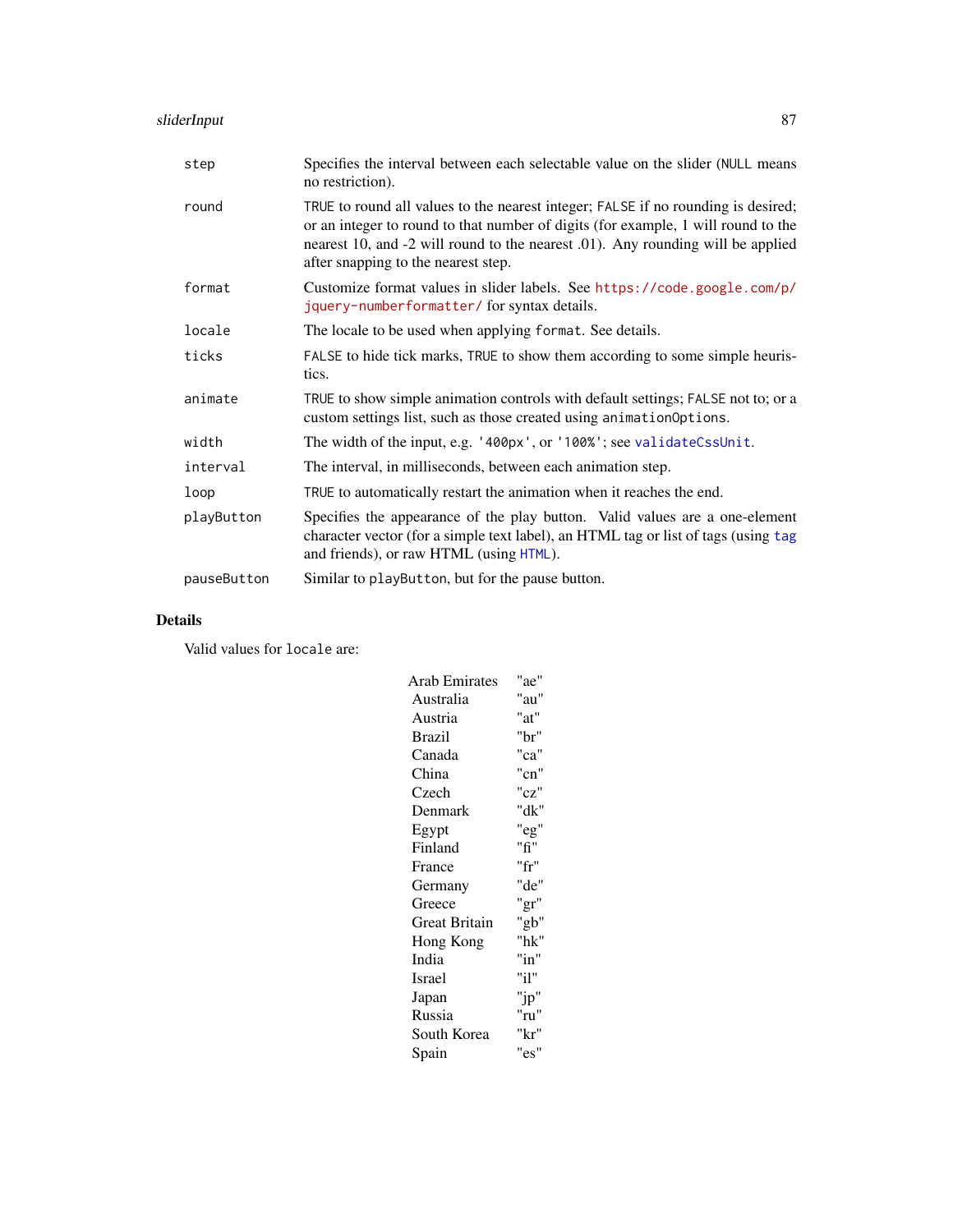## 88 splitLayout

| Sweden               | "se"       |
|----------------------|------------|
| Switzerland          | "ch"       |
| Taiwan               | $"$ tw $"$ |
| Thailand             | "th"       |
| <b>United States</b> | "צוו"      |
| Vietnam              | "vn"       |

#### See Also

[updateSliderInput](#page-104-0)

Other input.elements: [actionButton](#page-5-0), [actionLink](#page-5-1); [checkboxGroupInput](#page-9-0); [checkboxInput](#page-10-0); [dateInput](#page-14-0); [dateRangeInput](#page-15-0); [fileInput](#page-21-0); [numericInput](#page-41-0); [radioButtons](#page-50-0); [selectInput](#page-75-0), [selectizeInput](#page-75-1); [submitButton](#page-88-0); [textInput](#page-93-0)

splitLayout *Split layout*

## Description

Lays out elements horizontally, dividing the available horizontal space into equal parts (by default).

## Usage

```
splitLayout(..., cellWidths = NULL, cells = list())
```
## Arguments

| $\cdots$   | Unnamed arguments will become child elements of the layout. Named argu-<br>ments will become HTML attributes on the outermost tag.                                                                                        |
|------------|---------------------------------------------------------------------------------------------------------------------------------------------------------------------------------------------------------------------------|
| cellWidths | Character or numeric vector indicating the widths of the individual cells. Recy-<br>cling will be used if needed. Character values will be interpreted as CSS lengths<br>(see validateCssUnit), numeric values as pixels. |
| cellArgs   | Any additional attributes that should be used for each cell of the layout.                                                                                                                                                |

```
# Equal sizing
splitLayout(
  plotOutput("plot1"),
  plotOutput("plot2")
\mathcal{L}# Custom widths
splitLayout(cellWidths = c("25%", "75%"),
  plotOutput("plot1"),
  plotOutput("plot2")
```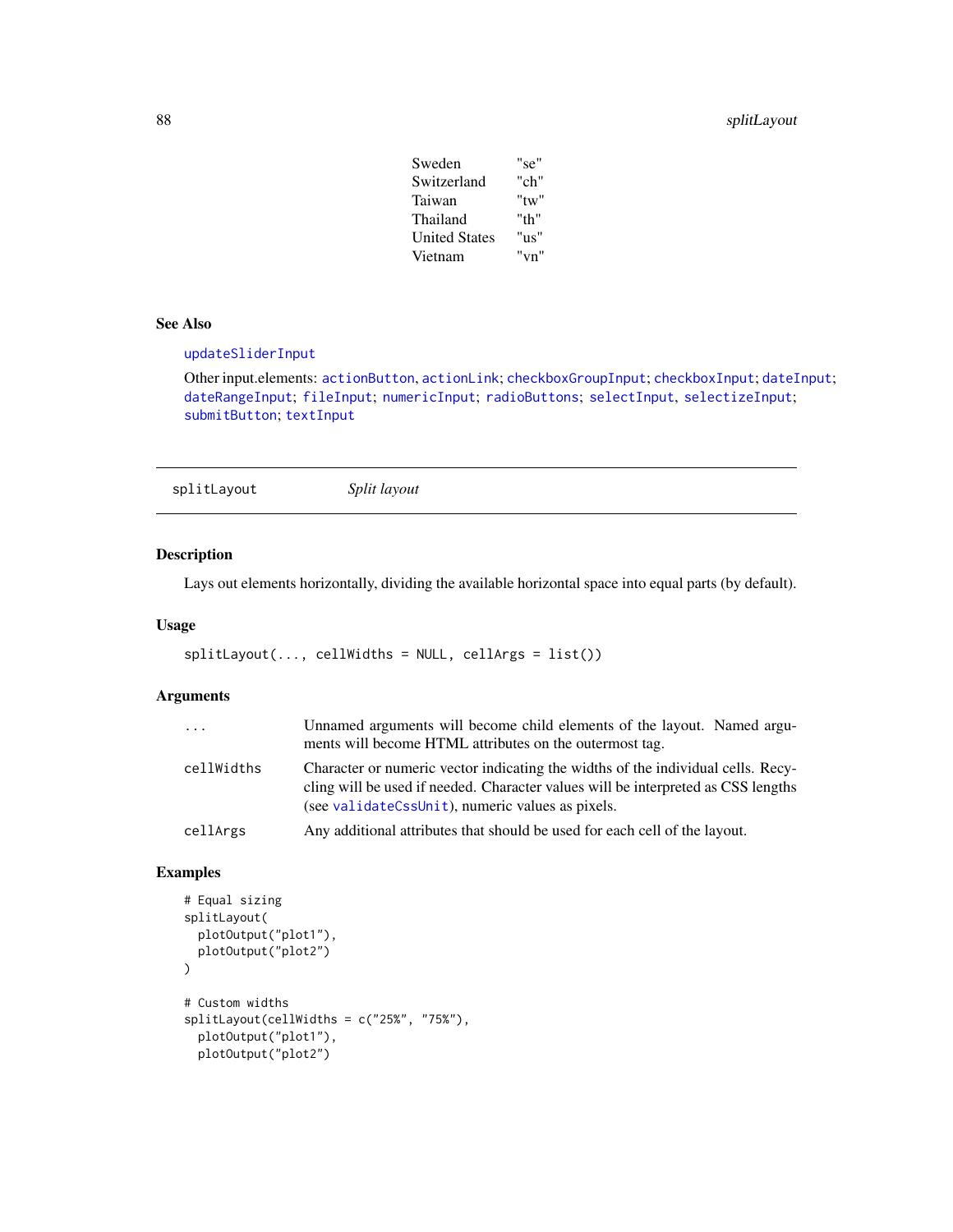#### stopApp 89 and 80 stop App 89 and 80 stop App 89 and 80 stop App 89 and 80 stop App 89 and 80 stop App 89 and 80 stop App 89 and 80 stop App 89 and 80 stop App 80 stop App 80 stop App 80 stop App 80 stop App 80 stop App 80

```
)
# All cells at 300 pixels wide, with cell padding
# and a border around everything
splitLayout(
  style = "border: 1px solid silver;",
  cellWidths = 300,
  cellArgs = list(style = "padding: 6px"),
  plotOutput("plot1"),
  plotOutput("plot2"),
  plotOutput("plot3")
\overline{\phantom{0}}
```
stopApp *Stop the currently running Shiny app*

## Description

Stops the currently running Shiny app, returning control to the caller of [runApp](#page-72-0).

#### Usage

stopApp(returnValue = NULL)

## Arguments

returnValue The value that should be returned from [runApp](#page-72-0).

<span id="page-88-0"></span>submitButton *Create a submit button*

## Description

Create a submit button for an input form. Forms that include a submit button do not automatically update their outputs when inputs change, rather they wait until the user explicitly clicks the submit button.

## Usage

submitButton(text = "Apply Changes", icon = NULL)

| text | Button caption                                |
|------|-----------------------------------------------|
| icon | Optional <i>i</i> con to appear on the button |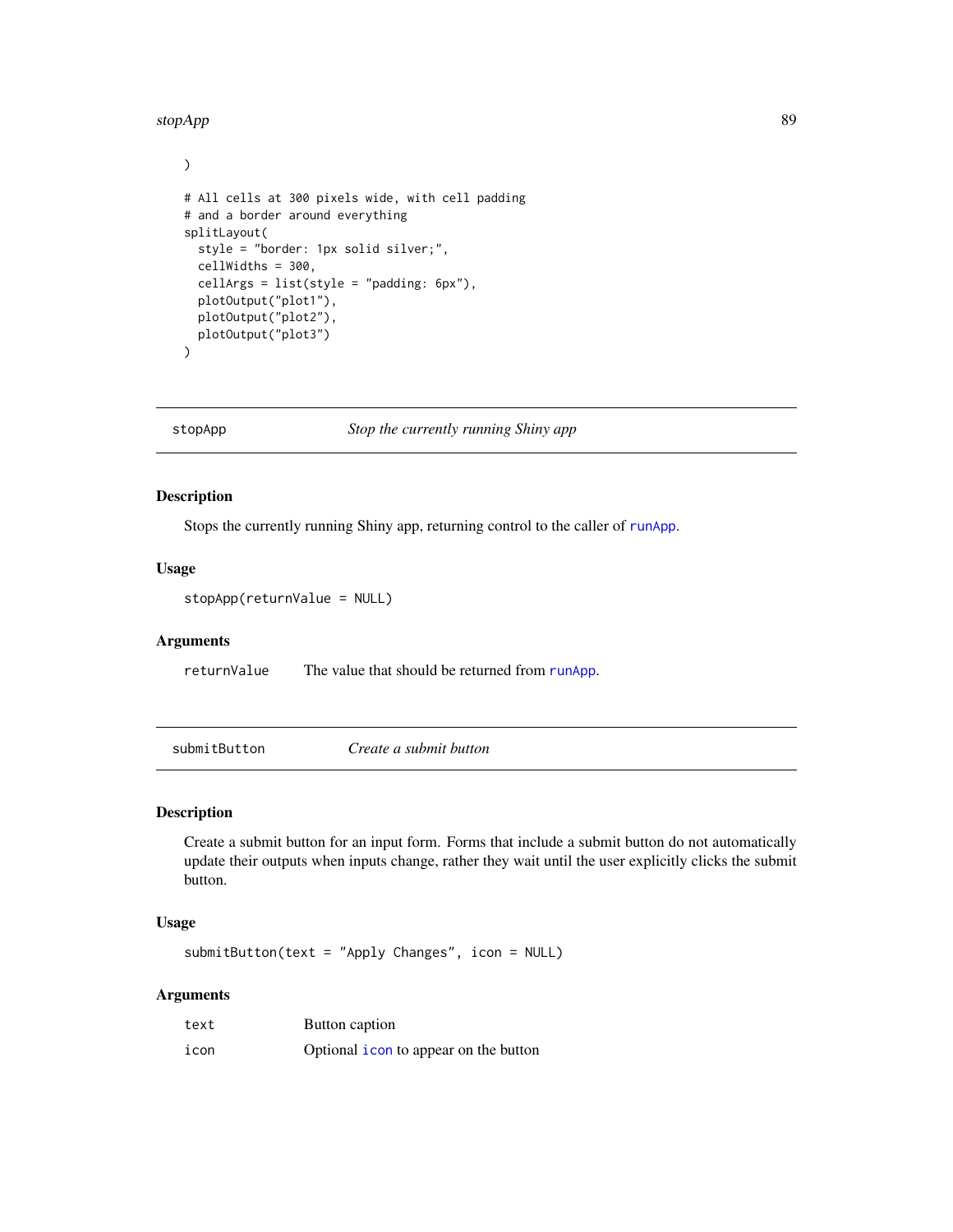## Value

A submit button that can be added to a UI definition.

## See Also

Other input.elements: [actionButton](#page-5-0), [actionLink](#page-5-1); [animationOptions](#page-85-0), [sliderInput](#page-85-1); [checkboxGroupInput](#page-9-0); [checkboxInput](#page-10-0); [dateInput](#page-14-0); [dateRangeInput](#page-15-0); [fileInput](#page-21-0); [numericInput](#page-41-0); [radioButtons](#page-50-0); [selectInput](#page-75-0), [selectizeInput](#page-75-1); [textInput](#page-93-0)

## Examples

```
submitButton("Update View")
submitButton("Update View", icon("refresh"))
```
tableOutput *Create a table output element*

## Description

Render a [renderTable](#page-68-0) within an application page.

## Usage

```
tableOutput(outputId)
```

```
dataTableOutput(outputId)
```
#### Arguments

outputId output variable to read the table from

## Value

A table output element that can be included in a panel

```
mainPanel(
  tableOutput("view")
\mathcal{L}
```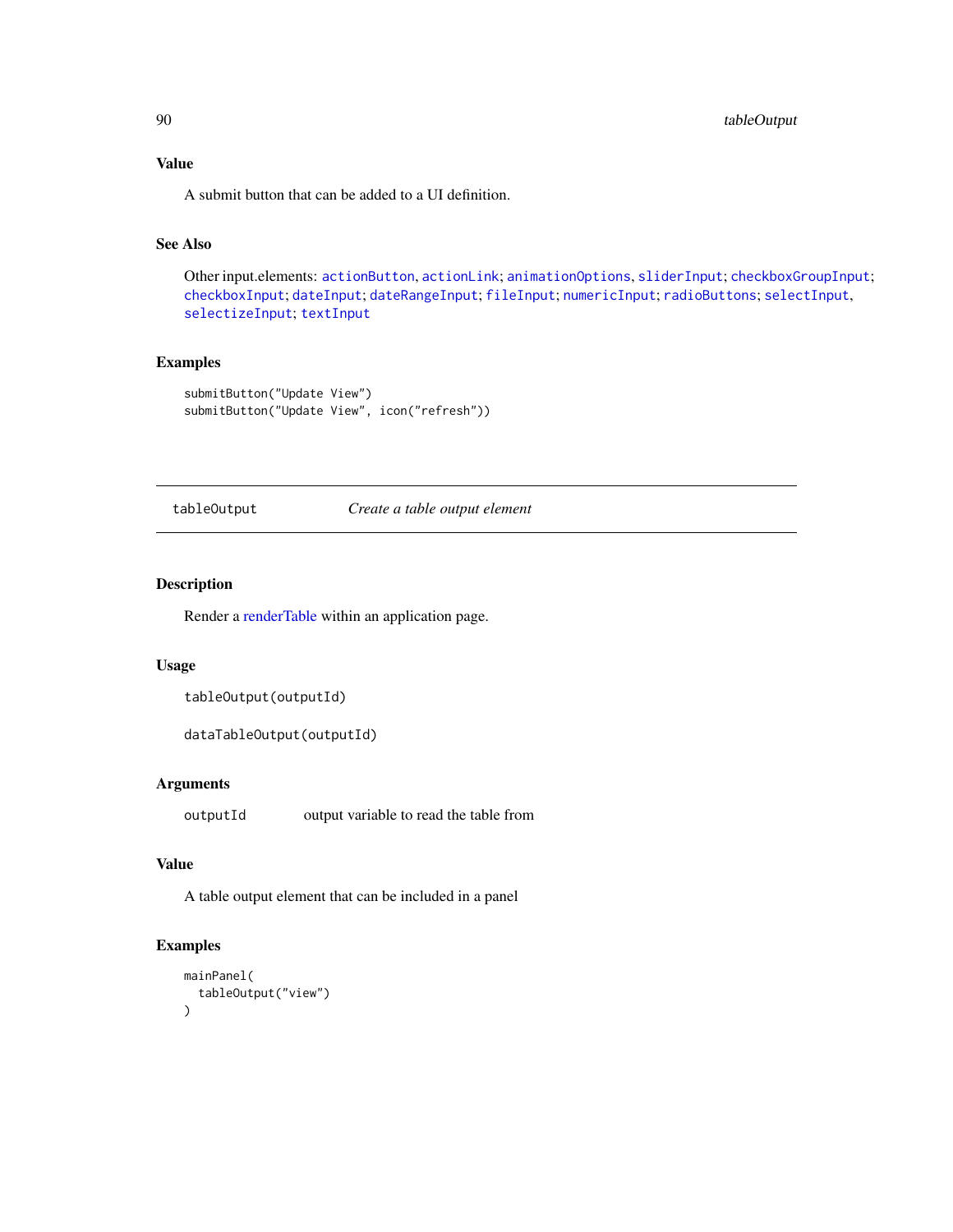<span id="page-90-0"></span>

Create a tab panel that can be included within a [tabsetPanel](#page-91-0).

#### Usage

tabPanel(title, ..., value = NULL, icon = NULL)

#### Arguments

| title    | Display title for tab                                                                                                                                    |
|----------|----------------------------------------------------------------------------------------------------------------------------------------------------------|
| $\cdots$ | UI elements to include within the tab                                                                                                                    |
| value    | The value that should be sent when tabset Panel reports that this tab is selected.<br>If omitted and tabset Panel has an id, then the title will be used |
| icon     | Optional icon to appear on the tab. This attribute is only valid when using a<br>tabPanel within a navbarPage.                                           |

## Value

A tab that can be passed to [tabsetPanel](#page-91-0)

### See Also

[tabsetPanel](#page-91-0)

```
# Show a tabset that includes a plot, summary, and
# table view of the generated distribution
mainPanel(
  tabsetPanel(
    tabPanel("Plot", plotOutput("plot")),
    tabPanel("Summary", verbatimTextOutput("summary")),
    tabPanel("Table", tableOutput("table"))
 )
\mathcal{L}
```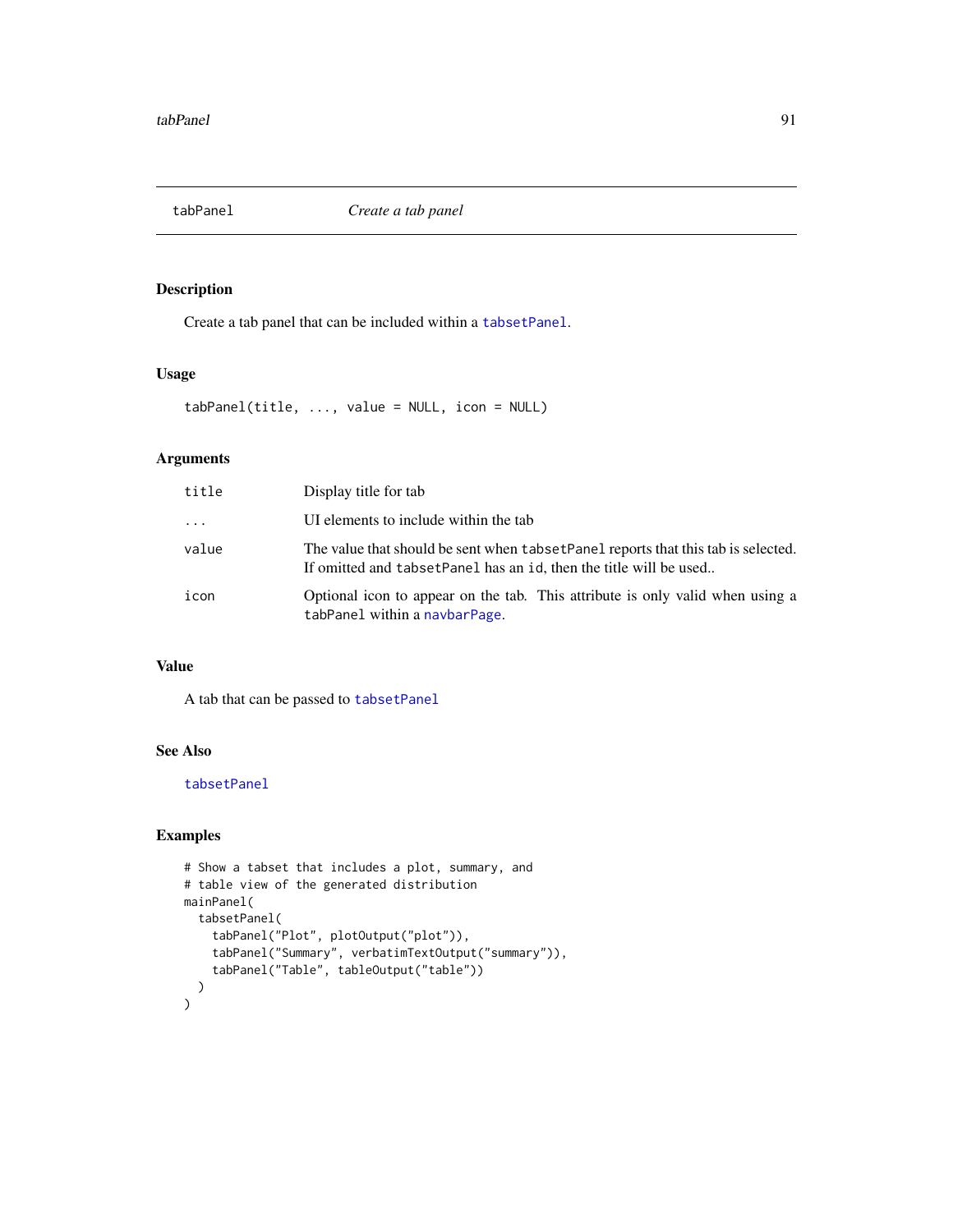<span id="page-91-0"></span>

Create a tabset that contains [tabPanel](#page-90-0) elements. Tabsets are useful for dividing output into multiple independently viewable sections.

#### Usage

```
tabsetPanel(..., id = NULL, selected = NULL, type = c("tabs", "pills"),position = c("above", "below", "left", "right"))
```
## Arguments

| $\ddots$ . | tabPanel elements to include in the tabset                                                                                                                                                                |
|------------|-----------------------------------------------------------------------------------------------------------------------------------------------------------------------------------------------------------|
| id         | If provided, you can use inputtid in your server logic to determine which of<br>the current tabs is active. The value will correspond to the value argument that<br>is passed to tabPanel.                |
| selected   | The value (or, if none was supplied, the title) of the tab that should be selected<br>by default. If NULL, the first tab will be selected.                                                                |
| type       | Use "tabs" for the standard look; Use "pills" for a more plain look where tabs<br>are selected using a background fill color.                                                                             |
| position   | The position of the tabs relative to the content. Valid values are "above", "be-<br>low", "left", and "right" (defaults to "above"). Note that the position argument<br>is not valid when type is "pill". |

#### Value

A tabset that can be passed to [mainPanel](#page-36-0)

## See Also

[tabPanel](#page-90-0), [updateTabsetPanel](#page-105-0)

```
# Show a tabset that includes a plot, summary, and
# table view of the generated distribution
mainPanel(
  tabsetPanel(
    tabPanel("Plot", plotOutput("plot")),
    tabPanel("Summary", verbatimTextOutput("summary")),
    tabPanel("Table", tableOutput("table"))
  )
\mathcal{L}
```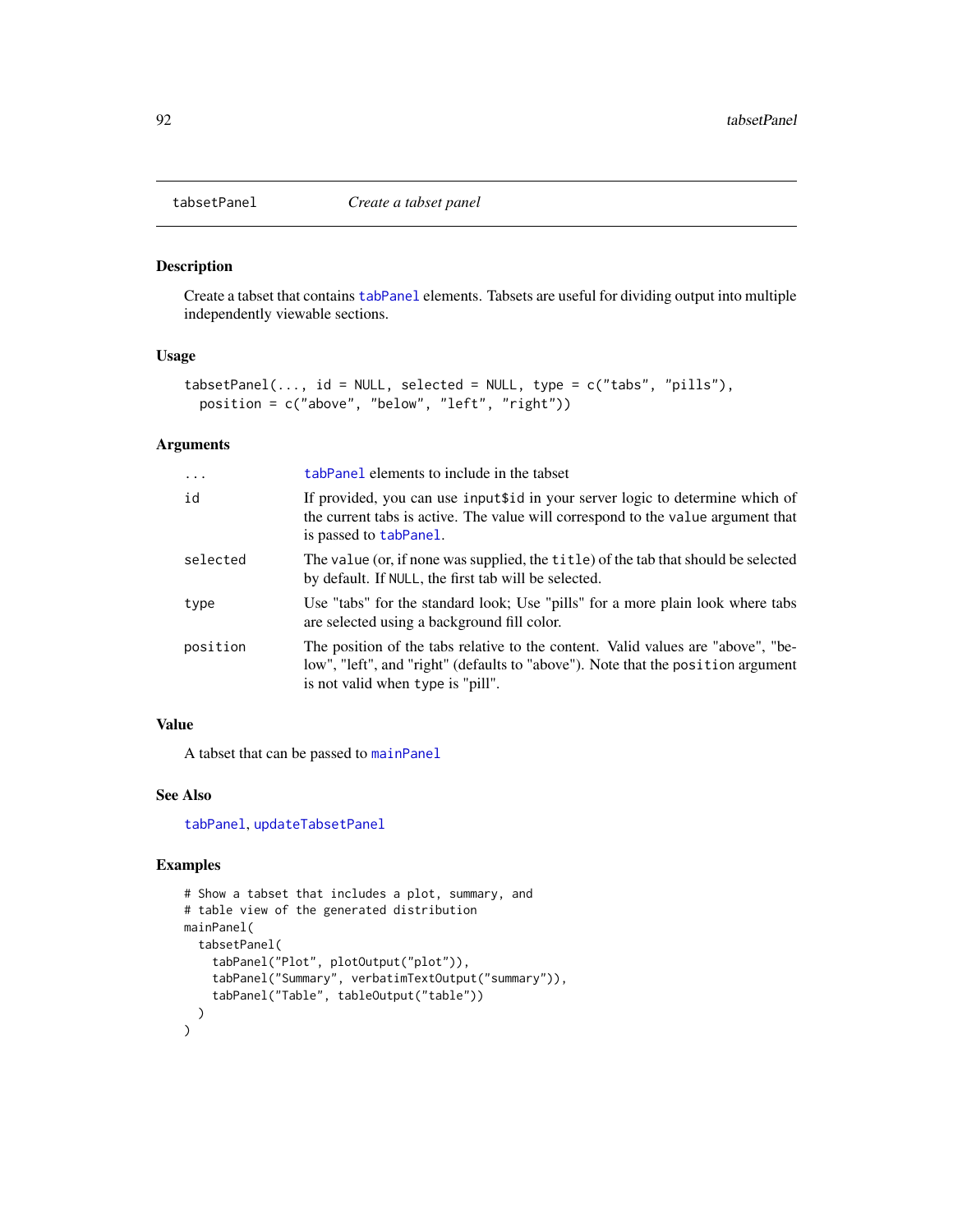<span id="page-92-0"></span>tag() creates an HTML tag definition. Note that all of the valid HTML5 tags are already defined in the [tags](#page-8-0) environment so these functions should only be used to generate additional tags. tagAppendChild() and tagList() are for supporting package authors who wish to create their own sets of tags; see the contents of bootstrap.R for examples.

## Usage

```
tagList(...)
tagAppendAttributes(tag, ...)
tagAppendChild(tag, child)
tagAppendChildren(tag, ..., list = NULL)
tagSetChildren(tag, ..., list = NULL)
tag(`_tag_name`, varArgs)
```
## Arguments

| _tag_name | HTML tag name                                                                                                                                                                                                                                                                                                            |
|-----------|--------------------------------------------------------------------------------------------------------------------------------------------------------------------------------------------------------------------------------------------------------------------------------------------------------------------------|
| varArgs   | List of attributes and children of the element. Named list items become at-<br>tributes, and unnamed list items become children. Valid children are tags, single-<br>character character vectors (which become text nodes), and raw HTML (see<br>HTML). You can also pass lists that contain tags, text nodes, and HTML. |
| tag       | A tag to append child elements to.                                                                                                                                                                                                                                                                                       |
| child     | A child element to append to a parent tag.                                                                                                                                                                                                                                                                               |
| .         | Unnamed items that comprise this list of tags.                                                                                                                                                                                                                                                                           |
| list      | An optional list of elements. Can be used with or instead of the  items.                                                                                                                                                                                                                                                 |
|           |                                                                                                                                                                                                                                                                                                                          |

### Value

An HTML tag object that can be rendered as HTML using [as.character\(](#page-0-0)).

```
tagList(tags$h1("Title"),
       tags$h2("Header text"),
       tags$p("Text here"))
```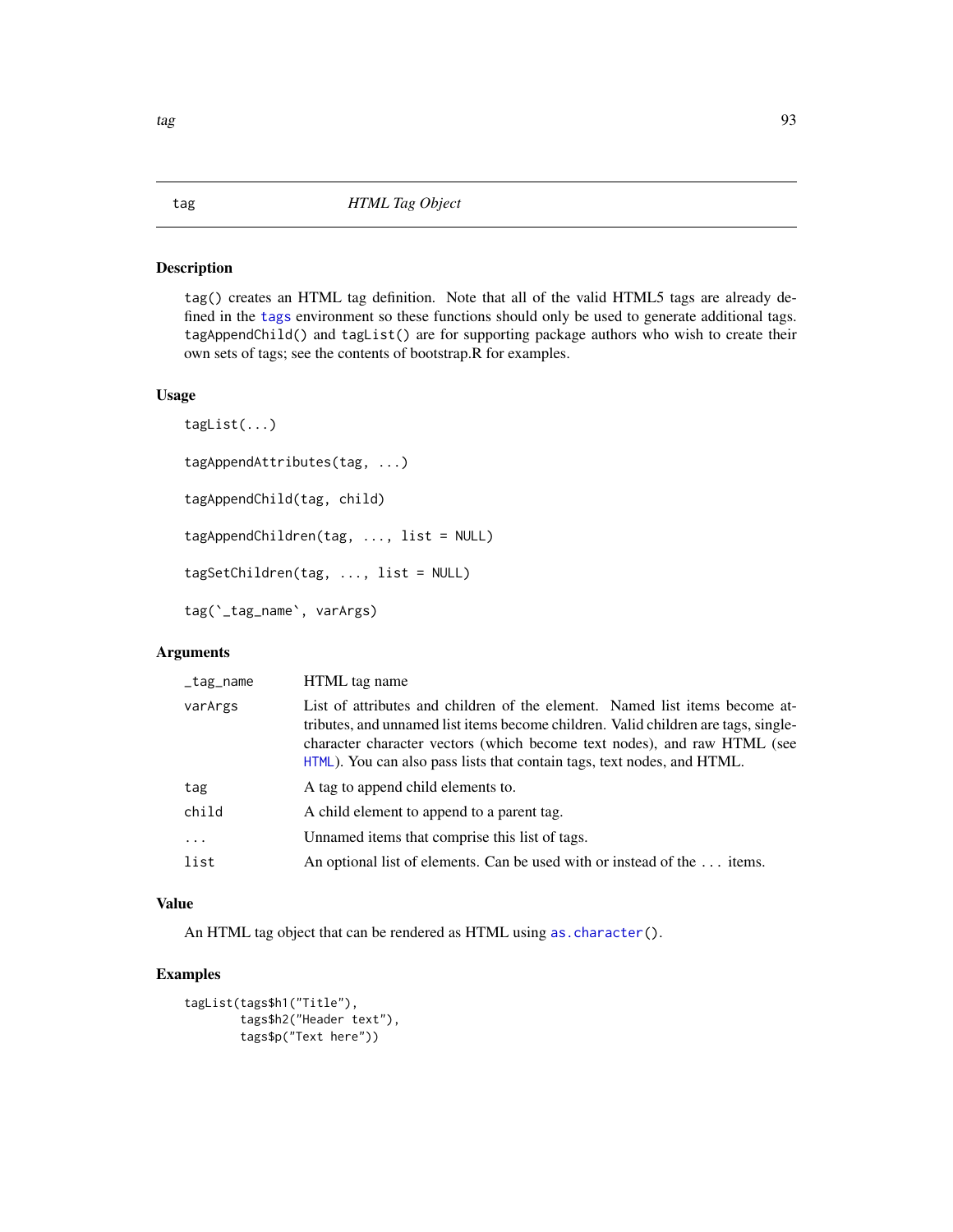#### 94 textInput

```
# Can also convert a regular list to a tagList (internal data structure isn't
# exactly the same, but when rendered to HTML, the output is the same).
x <- list(tags$h1("Title"),
         tags$h2("Header text"),
          tags$p("Text here"))
tagList(x)
```
<span id="page-93-0"></span>textInput *Create a text input control*

## Description

Create an input control for entry of unstructured text values

#### Usage

```
textInput(inputId, label, value = "")
```
## Arguments

| inputId | Input variable to assign the control's value to |
|---------|-------------------------------------------------|
| label   | Display label for the control                   |
| value   | Initial value                                   |

## Value

A text input control that can be added to a UI definition.

#### See Also

[updateTextInput](#page-106-0)

Other input.elements: [actionButton](#page-5-0), [actionLink](#page-5-1); [animationOptions](#page-85-0), [sliderInput](#page-85-1); [checkboxGroupInput](#page-9-0); [checkboxInput](#page-10-0); [dateInput](#page-14-0); [dateRangeInput](#page-15-0); [fileInput](#page-21-0); [numericInput](#page-41-0); [radioButtons](#page-50-0); [selectInput](#page-75-0), [selectizeInput](#page-75-1); [submitButton](#page-88-0)

```
textInput("caption", "Caption:", "Data Summary")
```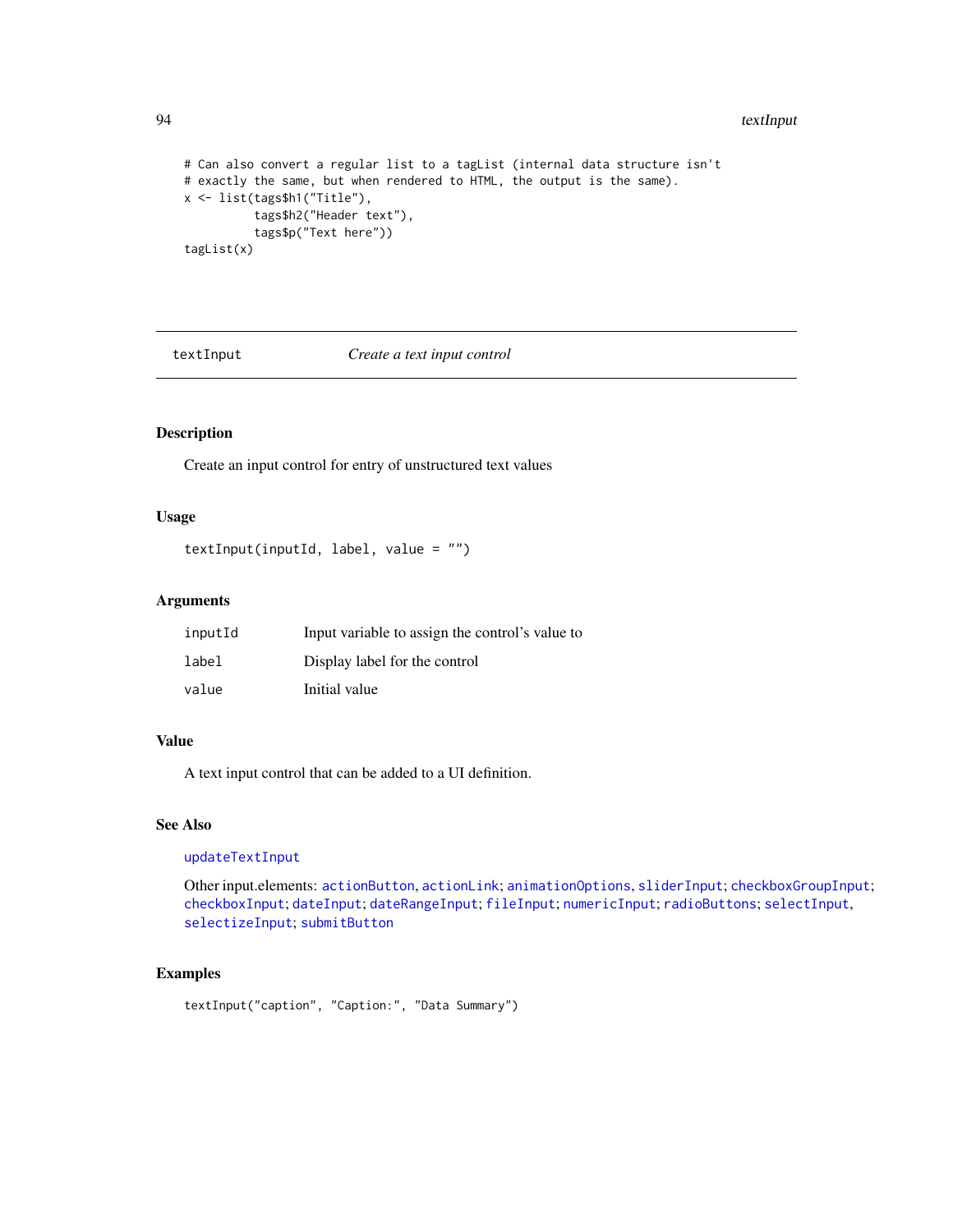Render a reactive output variable as text within an application page. The text will be included within an HTML div tag by default.

## Usage

```
textOutput(outputId, container = if (inline) span else div, inline = FALSE)
```
## Arguments

| outputId  | output variable to read the value from                                               |
|-----------|--------------------------------------------------------------------------------------|
| container | a function to generate an HTML element to contain the text                           |
| inline    | use an inline $(\text{span}() )$ or block container $(\text{div}() )$ for the output |

## Details

Text is HTML-escaped prior to rendering. This element is often used to display [renderText](#page-68-1) output variables.

#### Value

A text output element that can be included in a panel

## Examples

```
h3(textOutput("caption"))
```
titlePanel *Create a panel containing an application title.*

## Description

Create a panel containing an application title.

## Usage

```
titlePanel(title, windowTitle = title)
```

| title       | An application title to display                           |
|-------------|-----------------------------------------------------------|
| windowTitle | The title that should be displayed by the browser window. |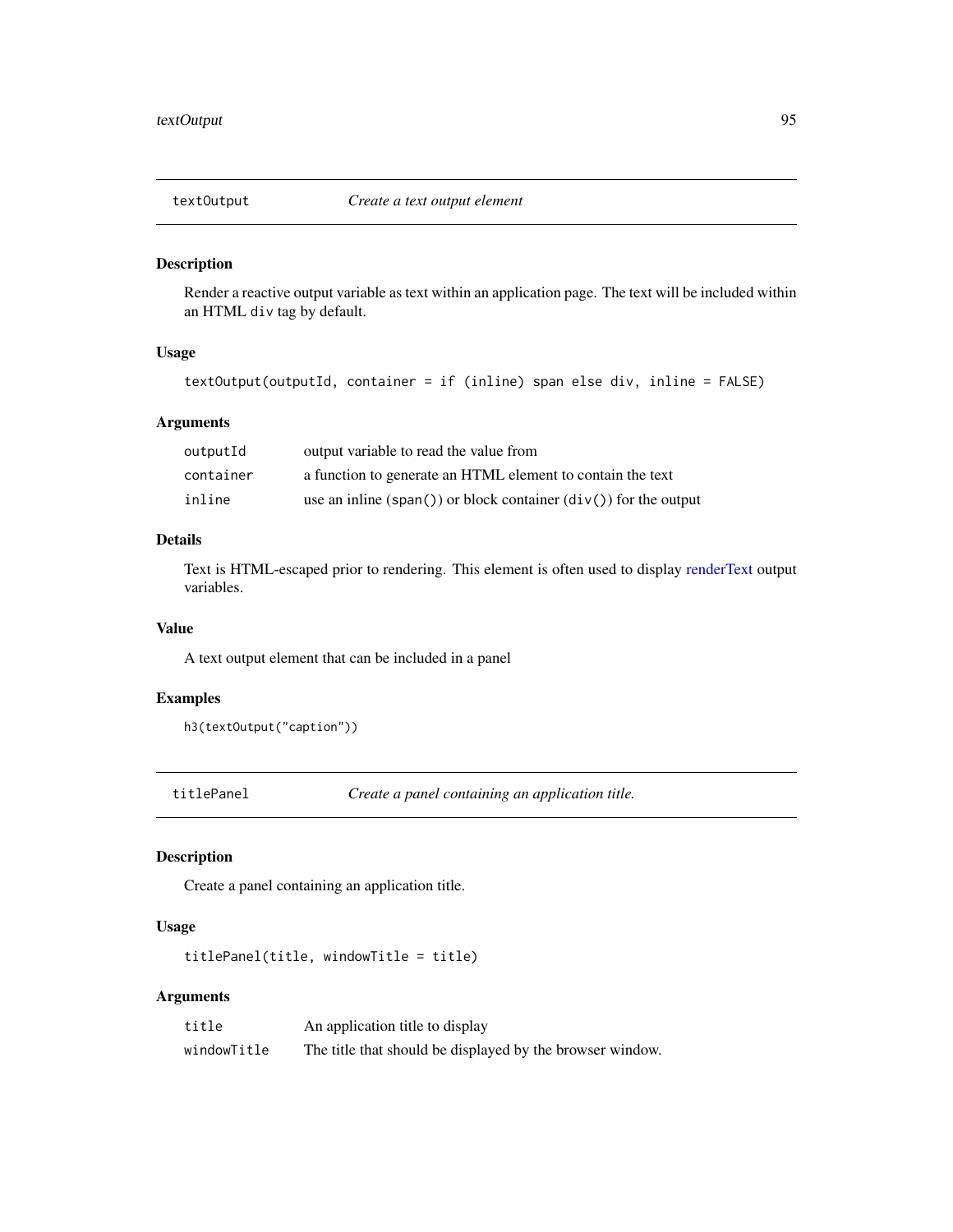## Details

Calling this function has the side effect of including a title tag within the head. You can also specify a page title explicitly using the 'title' parameter of the top-level page function.

#### Examples

```
titlePanel("Hello Shiny!")
```
updateCheckboxGroupInput

*Change the value of a checkbox group input on the client*

## Description

Change the value of a checkbox group input on the client

#### Usage

```
updateCheckboxGroupInput(session, inputId, label = NULL, choices = NULL,
  selected = NULL, inline = FALSE)
```
#### Arguments

| session  | The session object passed to function given to shinyServer.                                                                                |
|----------|--------------------------------------------------------------------------------------------------------------------------------------------|
| inputId  | The id of the input object.                                                                                                                |
| label    | The label to set for the input object.                                                                                                     |
| choices  | List of values to show checkboxes for. If elements of the list are named then that<br>name rather than the value is displayed to the user. |
| selected | The values that should be initially selected, if any.                                                                                      |
| inline   | If TRUE, render the choices in line ( <i>i.e.</i> horizontally)                                                                            |

#### Details

The input updater functions send a message to the client, telling it to change the settings of an input object. The messages are collected and sent after all the observers (including outputs) have finished running.

The syntax of these functions is similar to the functions that created the inputs in the first place. For example, [numericInput\(](#page-41-0)) and updateNumericInput() take a similar set of arguments.

Any arguments with NULL values will be ignored; they will not result in any changes to the input object on the client.

#### See Also

[checkboxGroupInput](#page-9-0)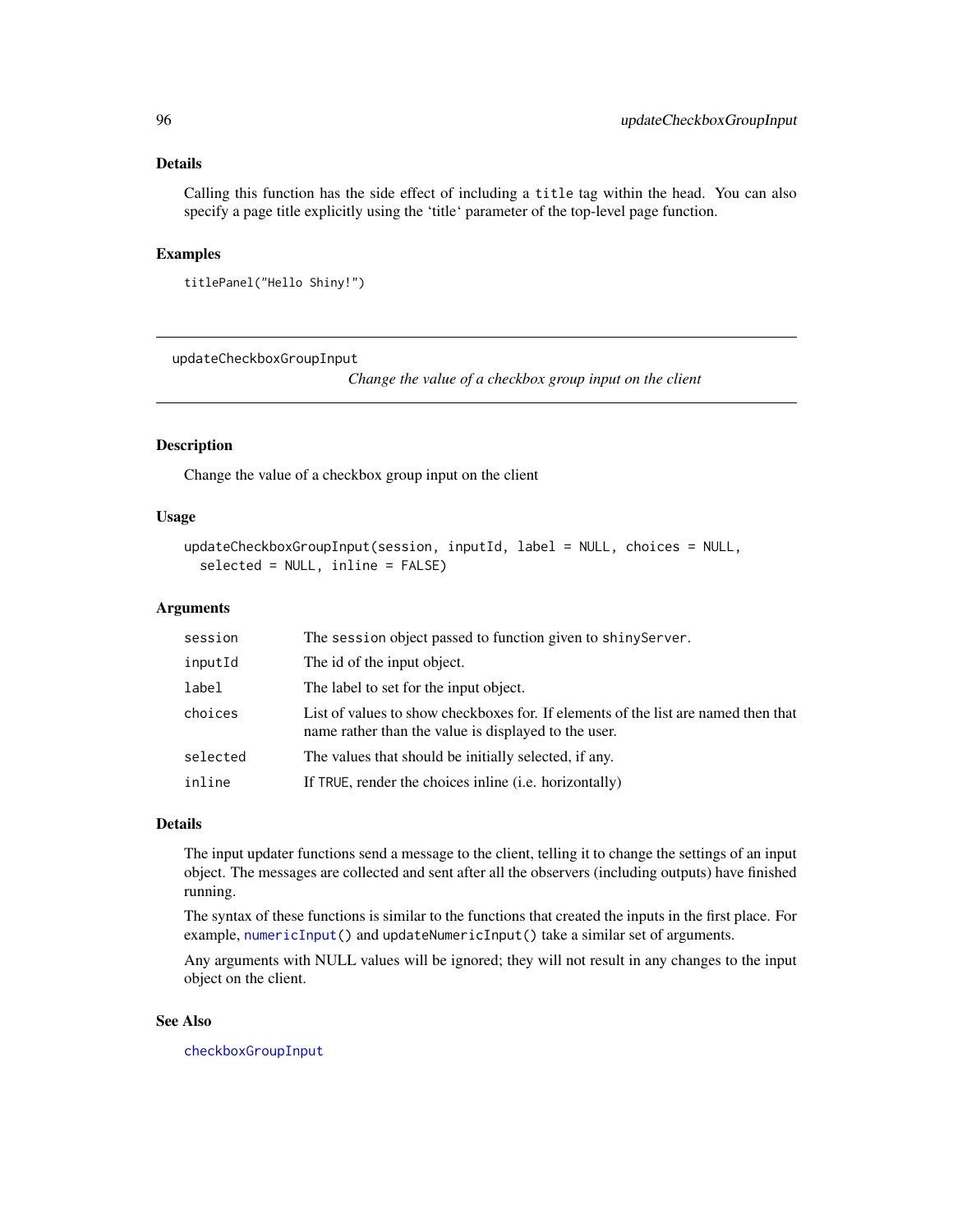## updateCheckboxInput 97

#### Examples

```
## Not run:
shinyServer(function(input, output, session) {
 observe({
   # We'll use the input$controller variable multiple times, so save it as x
   # for convenience.
   x <- input$controller
   # Create a list of new options, where the name of the items is something
    # like 'option label x 1', and the values are 'option-x-1'.
   cb_options <- list()
   cb_options[[sprintf("option label %d 1", x)]] <- sprintf("option-%d-1", x)
   cb_options[[sprintf("option label %d 2", x)]] <- sprintf("option-%d-2", x)
    # Change values for input$inCheckboxGroup
   updateCheckboxGroupInput(session, "inCheckboxGroup", choices = cb_options)
    # Can also set the label and select items
   updateCheckboxGroupInput(session, "inCheckboxGroup2",
     label = paste("checkboxgroup label", x),
     choices = cb_options,
     selected = sprintf("option-%d-2", x)
   )
 })
})
## End(Not run)
```
updateCheckboxInput *Change the value of a checkbox input on the client*

#### Description

Change the value of a checkbox input on the client

#### Usage

```
updateCheckboxInput(session, inputId, label = NULL, value = NULL)
```

| session | The session object passed to function given to shinyServer. |
|---------|-------------------------------------------------------------|
| inputId | The id of the input object.                                 |
| label   | The label to set for the input object.                      |
| value   | The value to set for the input object.                      |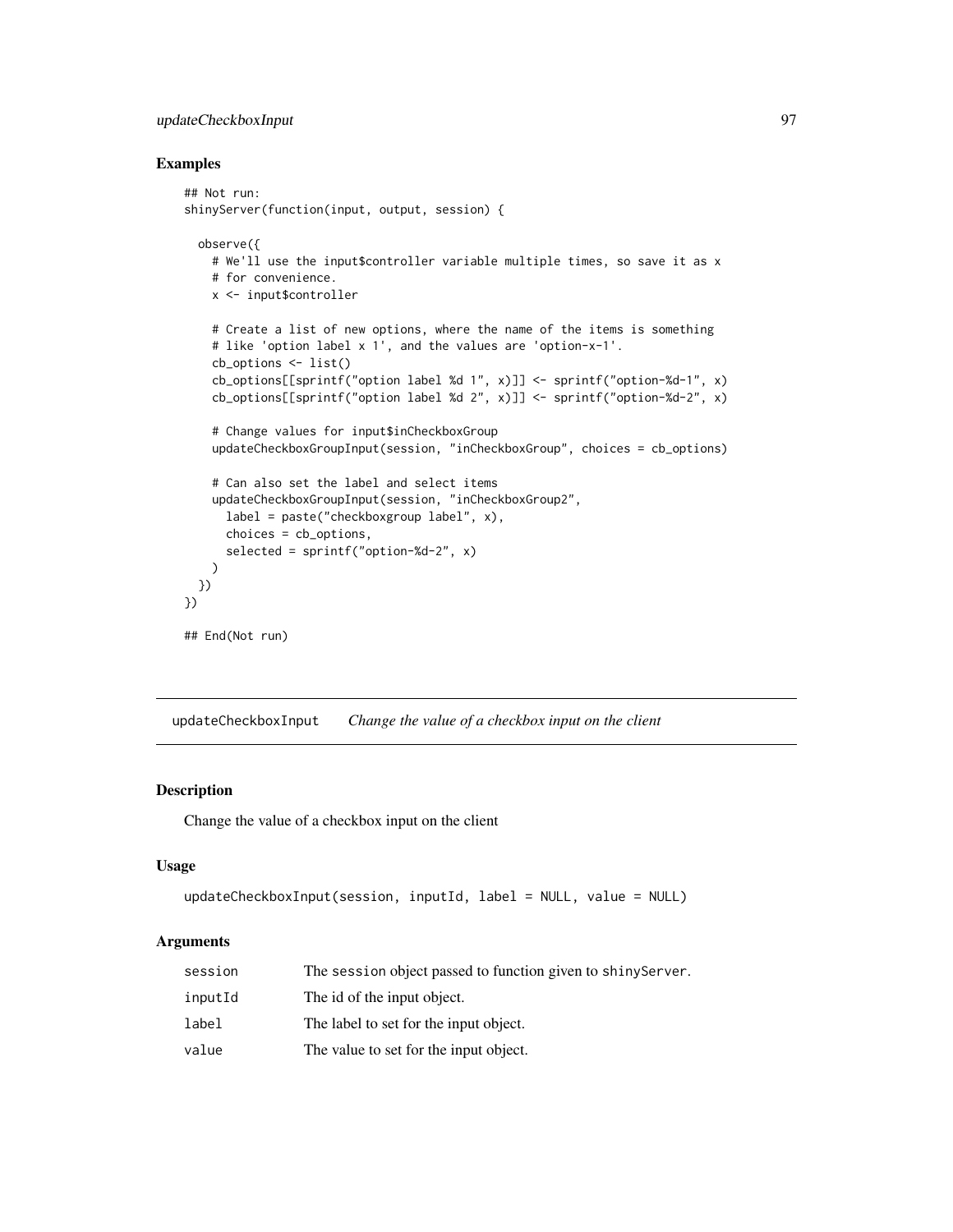## Details

The input updater functions send a message to the client, telling it to change the settings of an input object. The messages are collected and sent after all the observers (including outputs) have finished running.

The syntax of these functions is similar to the functions that created the inputs in the first place. For example, [numericInput\(](#page-41-0)) and updateNumericInput() take a similar set of arguments.

Any arguments with NULL values will be ignored; they will not result in any changes to the input object on the client.

## See Also

[checkboxInput](#page-10-0)

#### Examples

```
## Not run:
shinyServer(function(input, output, session) {
```

```
observe({
   # TRUE if input$controller is even, FALSE otherwise.
   x_even <- input$controller %% 2 == 0
   updateCheckboxInput(session, "inCheckbox", value = x_even)
 })
})
## End(Not run)
```
updateDateInput *Change the value of a date input on the client*

#### Description

Change the value of a date input on the client

#### Usage

```
updateDateInput(session, inputId, label = NULL, value = NULL, min = NULL,
 max = NULL
```

| session | The session object passed to function given to shiny Server.                    |
|---------|---------------------------------------------------------------------------------|
| inputId | The id of the input object.                                                     |
| label   | The label to set for the input object.                                          |
| value   | The desired date value. Either a Date object, or a string in yyyy-mm-dd format. |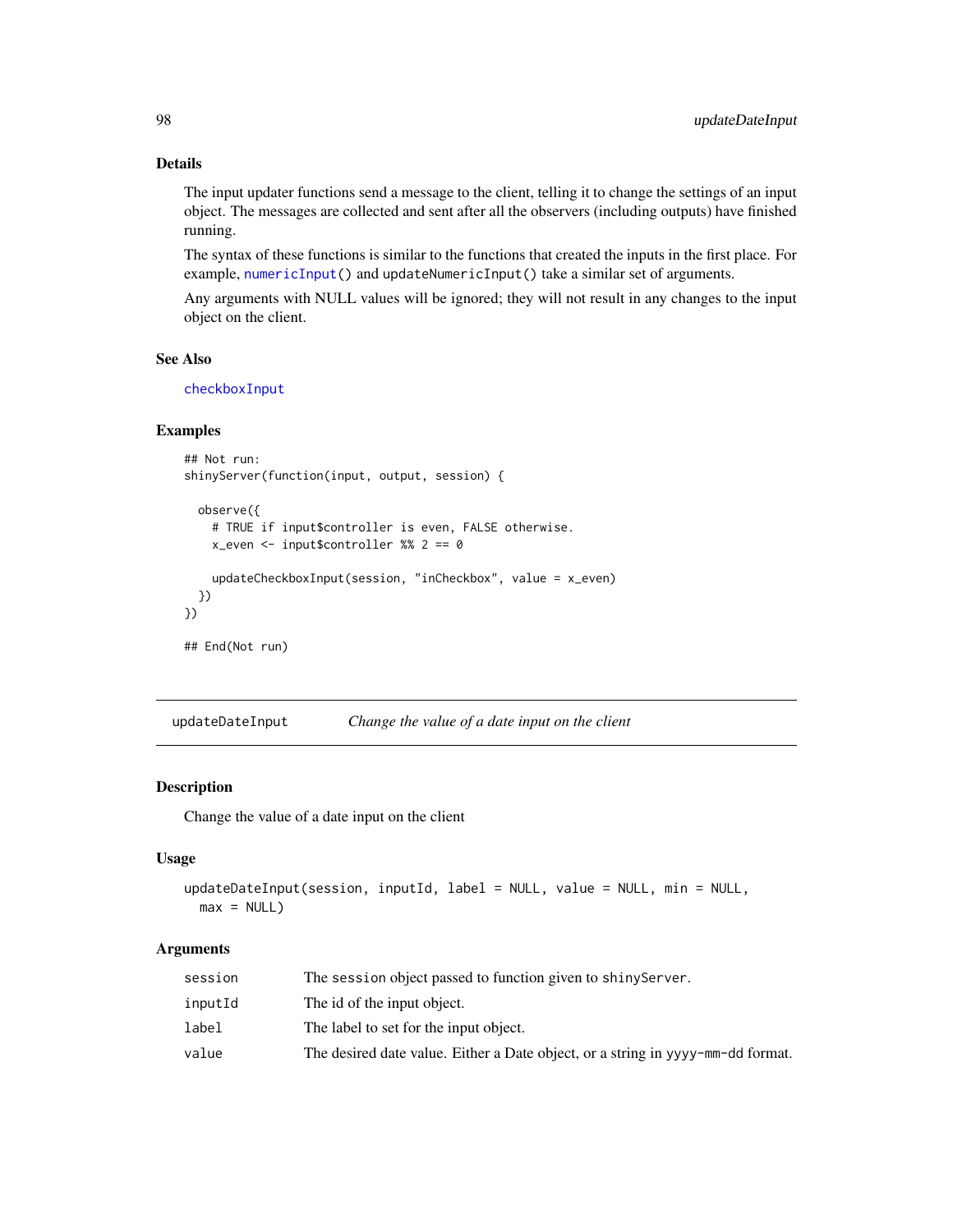| min | format. | The minimum allowed date. Either a Date object, or a string in yyyy-mm-dd |
|-----|---------|---------------------------------------------------------------------------|
| max | format. | The maximum allowed date. Either a Date object, or a string in yyvy-mm-dd |

#### Details

The input updater functions send a message to the client, telling it to change the settings of an input object. The messages are collected and sent after all the observers (including outputs) have finished running.

The syntax of these functions is similar to the functions that created the inputs in the first place. For example, [numericInput\(](#page-41-0)) and updateNumericInput() take a similar set of arguments.

Any arguments with NULL values will be ignored; they will not result in any changes to the input object on the client.

### See Also

#### [dateInput](#page-14-0)

## Examples

```
## Not run:
shinyServer(function(input, output, session) {
 observe({
   # We'll use the input$controller variable multiple times, so save it as x
   # for convenience.
   x <- input$controller
   updateDateInput(session, "inDate",
     label = paste("Date label", x),
     value = paste("2013-04-", x, sep=""),
      min = paste("2013-04-", x-1, sep=""),
      max = paste("2013-04-", x+1, sep="")
   )
 })
})
## End(Not run)
```
updateDateRangeInput *Change the start and end values of a date range input on the client*

## Description

Change the start and end values of a date range input on the client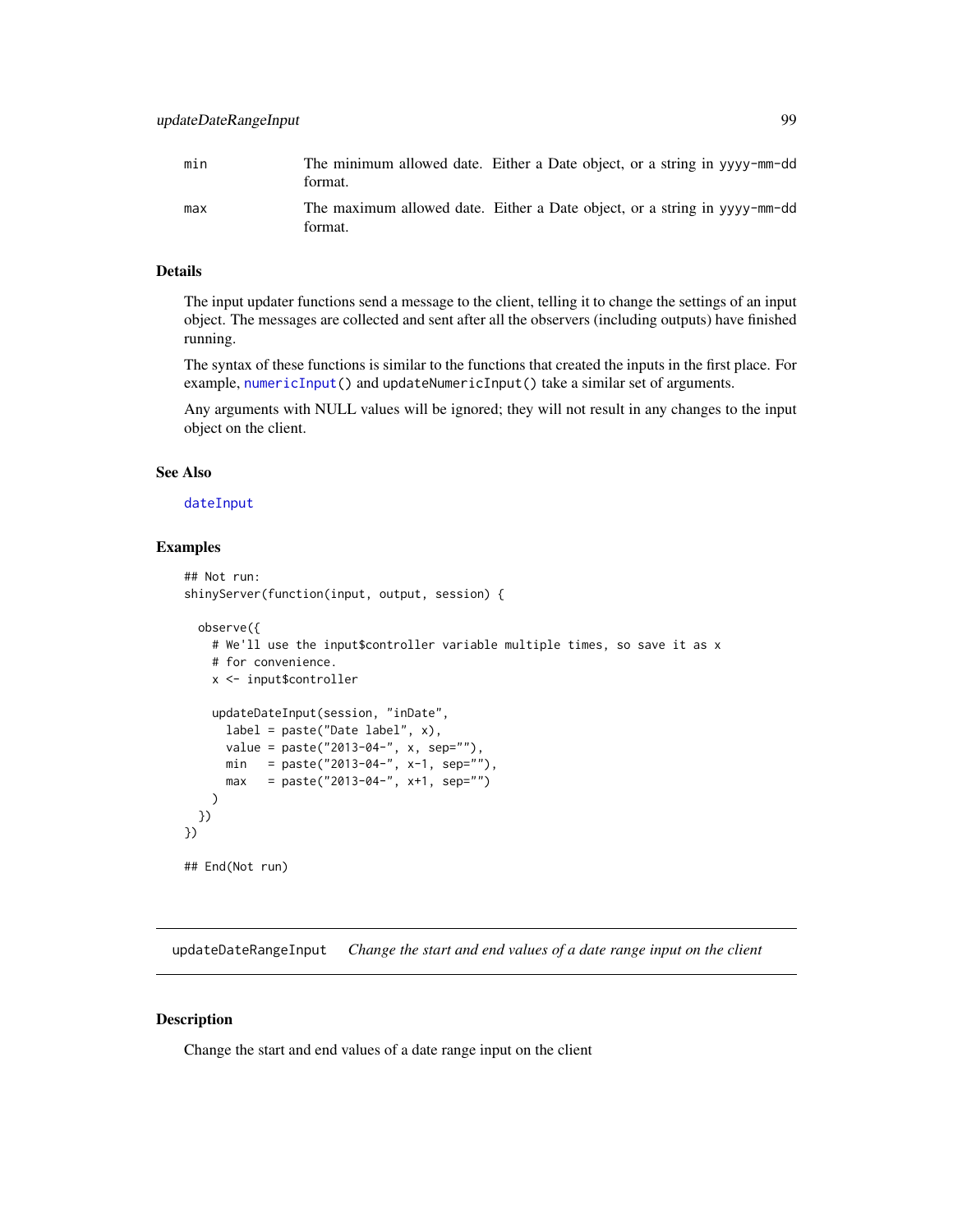#### Usage

```
updateDateRangeInput(session, inputId, label = NULL, start = NULL,
 end = NULL, min = NULL, max = NULL)
```
#### Arguments

| session | The session object passed to function given to shinyServer.                          |
|---------|--------------------------------------------------------------------------------------|
| inputId | The id of the input object.                                                          |
| label   | The label to set for the input object.                                               |
| start   | The start date. Either a Date object, or a string in yyyy-mm-dd format.              |
| end     | The end date. Either a Date object, or a string in yyyy-mm-dd format.                |
| min     | The minimum allowed date. Either a Date object, or a string in yyyy-mm-dd<br>format. |
| max     | The maximum allowed date. Either a Date object, or a string in yyyy-mm-dd<br>format. |

## Details

The input updater functions send a message to the client, telling it to change the settings of an input object. The messages are collected and sent after all the observers (including outputs) have finished running.

The syntax of these functions is similar to the functions that created the inputs in the first place. For example, [numericInput\(](#page-41-0)) and updateNumericInput() take a similar set of arguments.

Any arguments with NULL values will be ignored; they will not result in any changes to the input object on the client.

## See Also

#### [dateRangeInput](#page-15-0)

```
## Not run:
shinyServer(function(input, output, session) {
 observe({
   # We'll use the input$controller variable multiple times, so save it as x
    # for convenience.
    x <- input$controller
   updateDateRangeInput(session, "inDateRange",
     label = paste("Date range label", x),
     start = paste("2013-01-", x, sep=""))
     end = paste("2013-12-", x, sep=""))
 })
})
## End(Not run)
```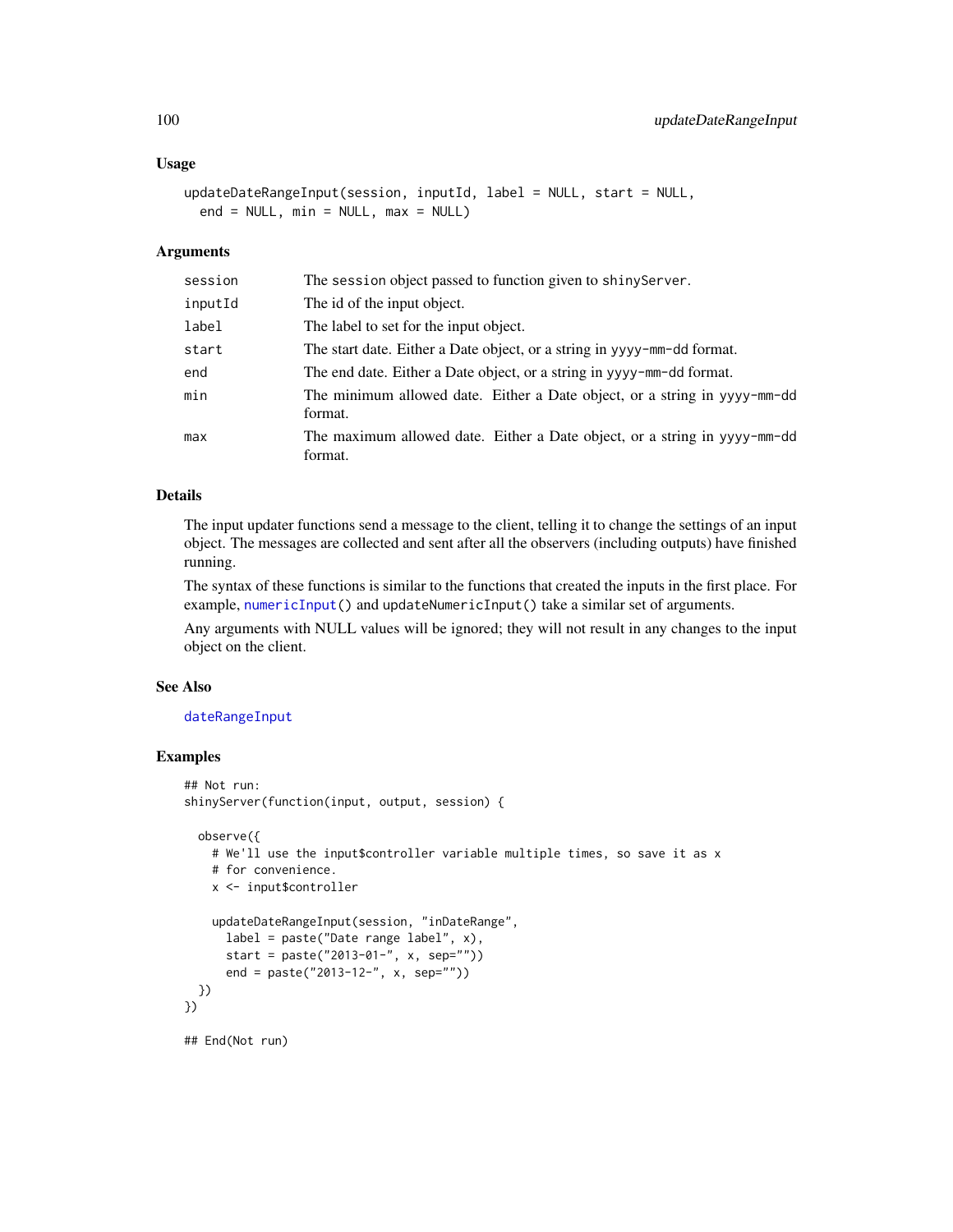updateNumericInput *Change the value of a number input on the client*

## Description

Change the value of a number input on the client

#### Usage

```
updateNumericInput(session, inputId, label = NULL, value = NULL,
 min = NULL, max = NULL, step = NULL)
```
#### Arguments

| session | The session object passed to function given to shiny Server. |
|---------|--------------------------------------------------------------|
| inputId | The id of the input object.                                  |
| label   | The label to set for the input object.                       |
| value   | The value to set for the input object.                       |
| min     | Minimum value.                                               |
| max     | Maximum value.                                               |
| step    | Step size.                                                   |
|         |                                                              |

## Details

The input updater functions send a message to the client, telling it to change the settings of an input object. The messages are collected and sent after all the observers (including outputs) have finished running.

The syntax of these functions is similar to the functions that created the inputs in the first place. For example, [numericInput\(](#page-41-0)) and updateNumericInput() take a similar set of arguments.

Any arguments with NULL values will be ignored; they will not result in any changes to the input object on the client.

#### See Also

### [numericInput](#page-41-0)

```
## Not run:
shinyServer(function(input, output, session) {
 observe({
```

```
# We'll use the input$controller variable multiple times, so save it as x
```

```
# for convenience.
```

```
x <- input$controller
```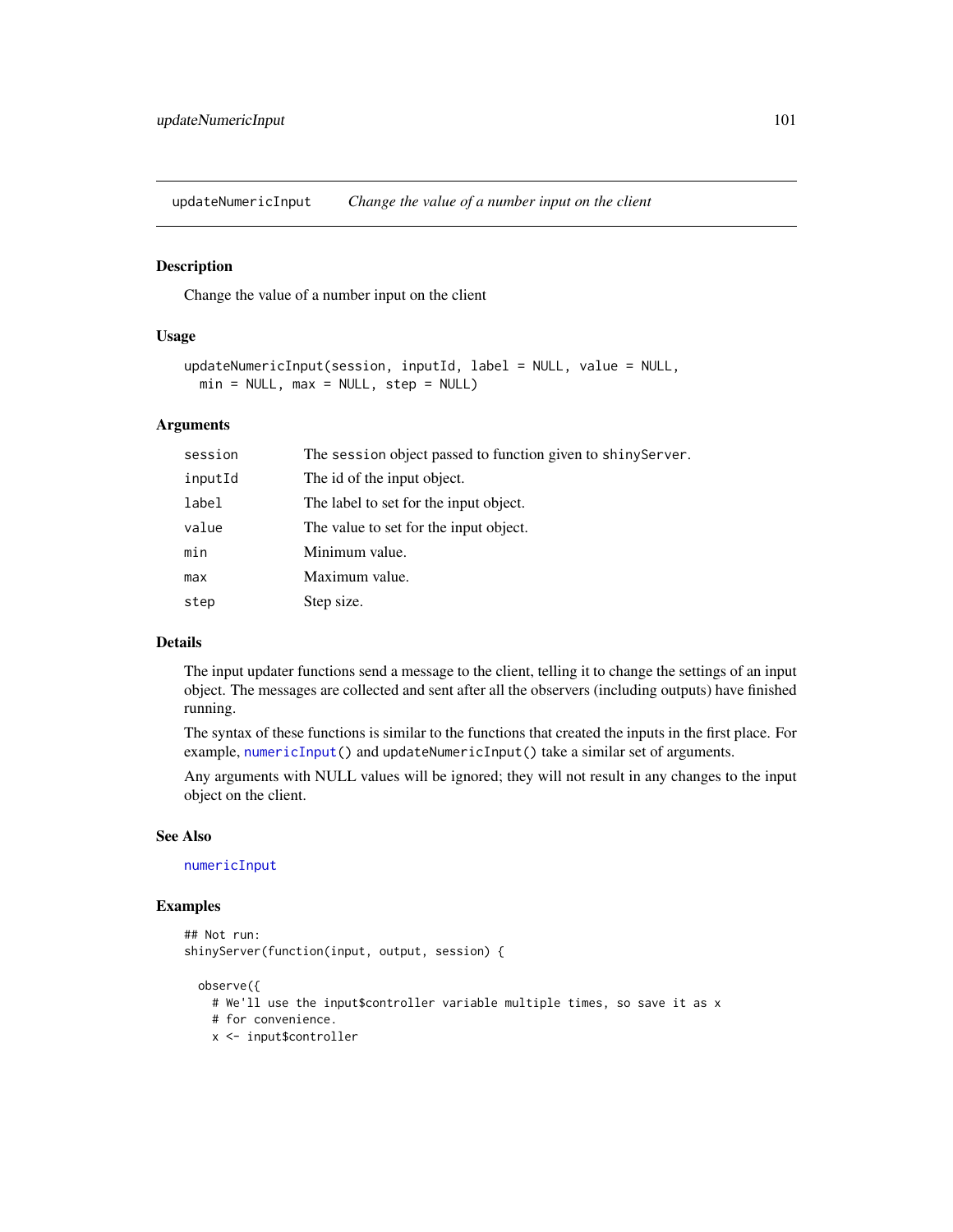```
updateNumericInput(session, "inNumber", value = x)
    updateNumericInput(session, "inNumber2",
      label = paste("Number label ", x),
      value = x, min = x-10, max = x+10, step = 5)
  })
})
## End(Not run)
```
updateRadioButtons *Change the value of a radio input on the client*

## Description

Change the value of a radio input on the client

#### Usage

```
updateRadioButtons(session, inputId, label = NULL, choices = NULL,
  selected = NULL, inline = FALSE)
```
## Arguments

| session  | The session object passed to function given to shinyServer.                                                                        |
|----------|------------------------------------------------------------------------------------------------------------------------------------|
| inputId  | The id of the input object.                                                                                                        |
| label    | The label to set for the input object.                                                                                             |
| choices  | List of values to select from (if elements of the list are named then that name<br>rather than the value is displayed to the user) |
| selected | The initially selected value (if not specified then defaults to the first value)                                                   |
| inline   | If TRUE, render the choices inline (i.e. horizontally)                                                                             |

#### Details

The input updater functions send a message to the client, telling it to change the settings of an input object. The messages are collected and sent after all the observers (including outputs) have finished running.

The syntax of these functions is similar to the functions that created the inputs in the first place. For example, [numericInput\(](#page-41-0)) and updateNumericInput() take a similar set of arguments.

Any arguments with NULL values will be ignored; they will not result in any changes to the input object on the client.

## See Also

[radioButtons](#page-50-0)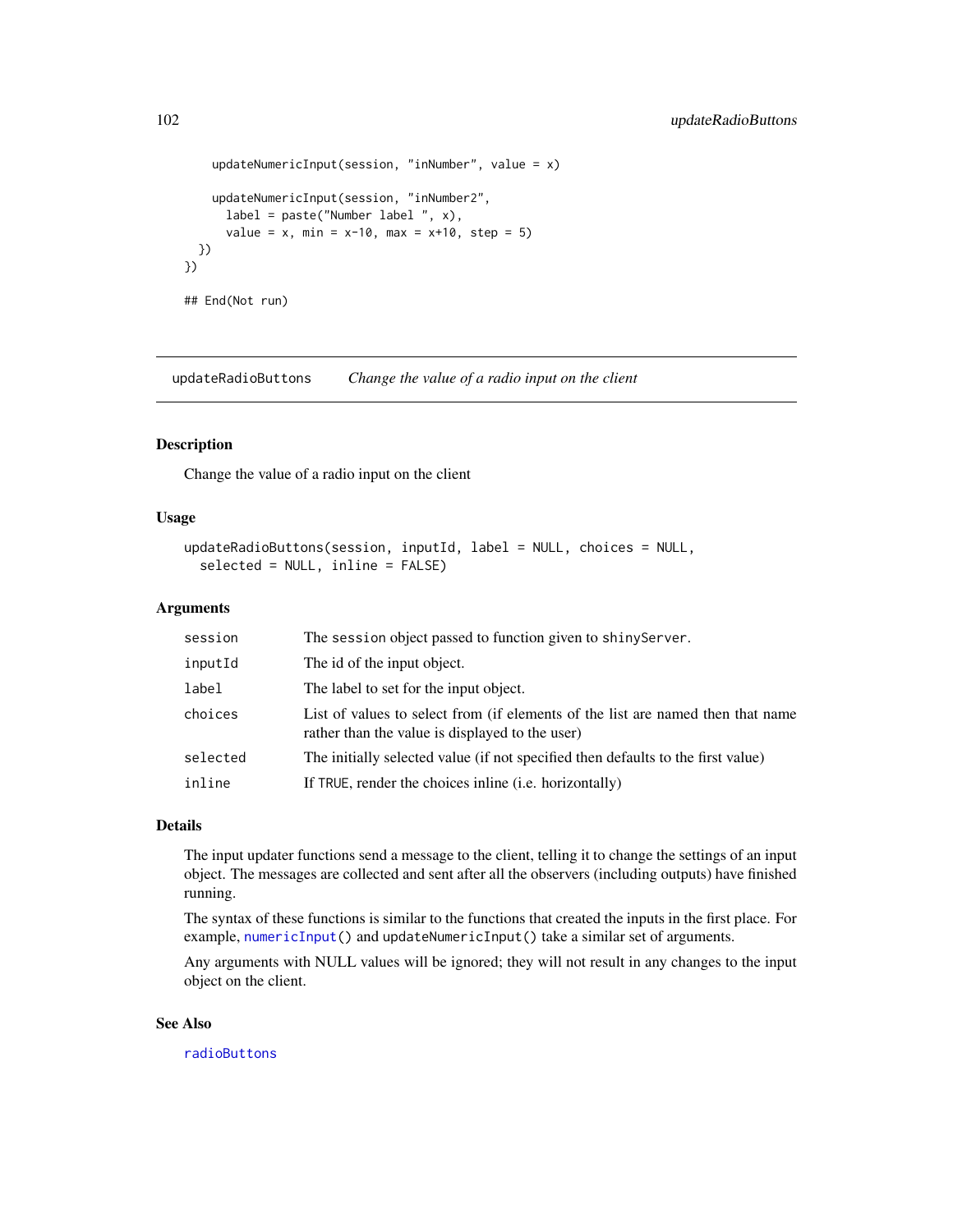## updateSelectInput 103

#### Examples

```
## Not run:
shinyServer(function(input, output, session) {
 observe({
   # We'll use the input$controller variable multiple times, so save it as x
   # for convenience.
   x <- input$controller
   r_options <- list()
   r_options[[sprintf("option label %d 1", x)]] <- sprintf("option-%d-1", x)
   r_options[[sprintf("option label %d 2", x)]] <- sprintf("option-%d-2", x)
    # Change values for input$inRadio
   updateRadioButtons(session, "inRadio", choices = r_options)
   # Can also set the label and select an item
   updateRadioButtons(session, "inRadio2",
     label = paste("Radio label", x),
     choices = r_options,
     selected = sprintf("option-%d-2", x)
   )
 })
})
## End(Not run)
```
<span id="page-102-0"></span>updateSelectInput *Change the value of a select input on the client*

## Description

Change the value of a select input on the client

#### Usage

```
updateSelectInput(session, inputId, label = NULL, choices = NULL,
  selected = NULL)
```

```
updateSelectizeInput(session, inputId, label = NULL, choices = NULL,
  selected = NULL, options = list(), server = FALSE)
```

| session | The session object passed to function given to shiny Server. |
|---------|--------------------------------------------------------------|
| inputId | The id of the input object.                                  |
| label   | The label to set for the input object.                       |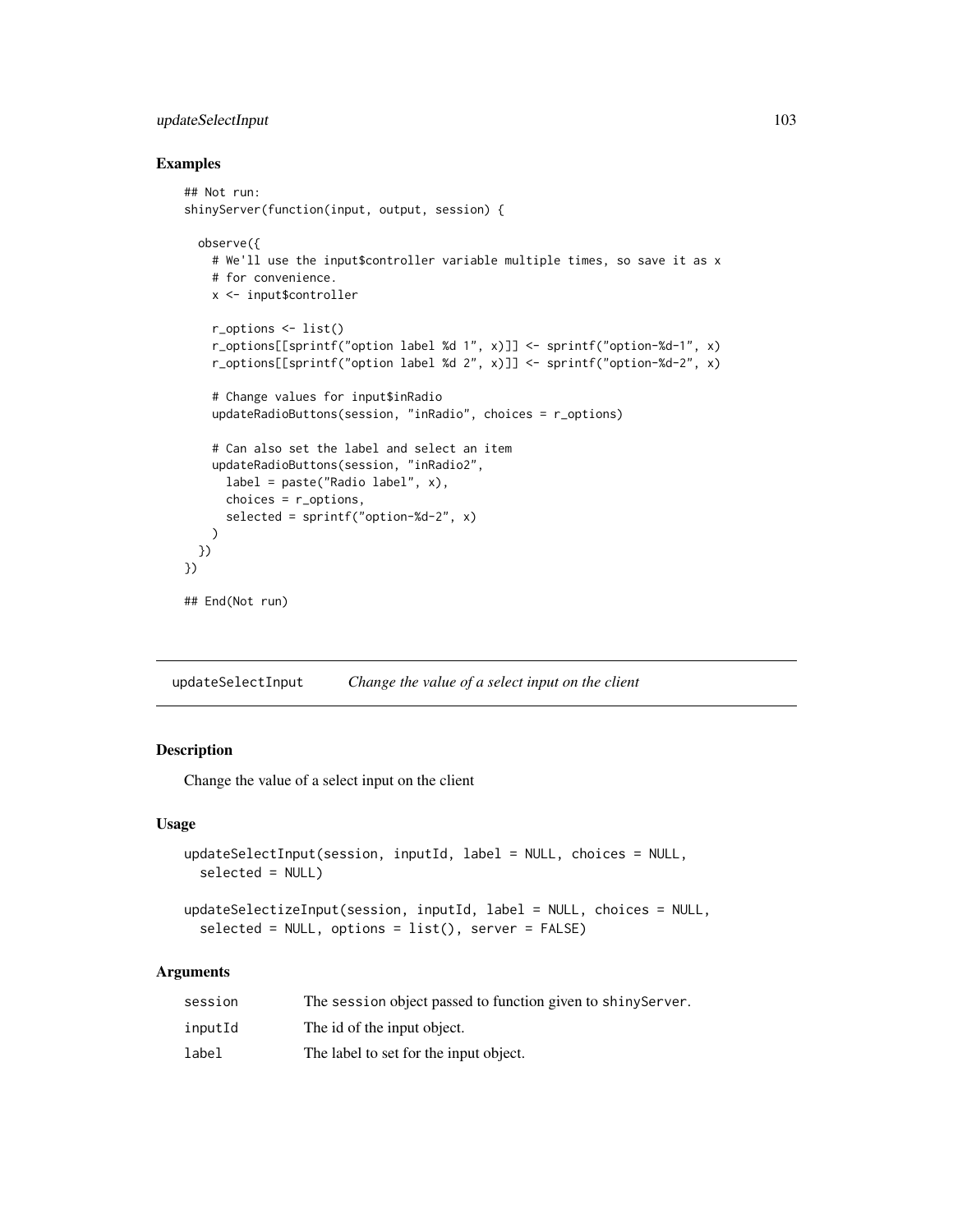| choices  | List of values to select from. If elements of the list are named then that name<br>rather than the value is displayed to the user.                                                                                               |
|----------|----------------------------------------------------------------------------------------------------------------------------------------------------------------------------------------------------------------------------------|
| selected | The initially selected value (or multiple values if multiple $=$ TRUE). If not<br>specified then defaults to the first value for single-select lists and no values for<br>multiple select lists.                                 |
| options  | A list of options. See the documentation of <b>selectize</b> , is for possible options<br>(character option values inside $I()$ will be treated as literal JavaScript code; see<br>renderDataTable() for details).               |
| server   | whether to store choices on the server side, and load the select options dynam-<br>ically on searching, instead of writing all choices into the page at once (i.e.,<br>only use the client-side version of <b>selectize</b> .js) |

## Details

The input updater functions send a message to the client, telling it to change the settings of an input object. The messages are collected and sent after all the observers (including outputs) have finished running.

The syntax of these functions is similar to the functions that created the inputs in the first place. For example, [numericInput\(](#page-41-0)) and updateNumericInput() take a similar set of arguments.

Any arguments with NULL values will be ignored; they will not result in any changes to the input object on the client.

#### See Also

[selectInput](#page-75-0)

```
## Not run:
shinyServer(function(input, output, session) {
 observe({
   # We'll use the input$controller variable multiple times, so save it as x
   # for convenience.
   x <- input$controller
   # Create a list of new options, where the name of the items is something
   # like 'option label x 1', and the values are 'option-x-1'.
   s_options <- list()
   s_options[[sprintf("option label %d 1", x)]] <- sprintf("option-%d-1", x)
   s_options[[sprintf("option label %d 2", x)]] <- sprintf("option-%d-2", x)
   # Change values for input$inSelect
   updateSelectInput(session, "inSelect", choices = s_options)
   # Can also set the label and select an item (or more than one if it's a
   # multi-select)
   updateSelectInput(session, "inSelect2",
     label = paste("Select label", x),
```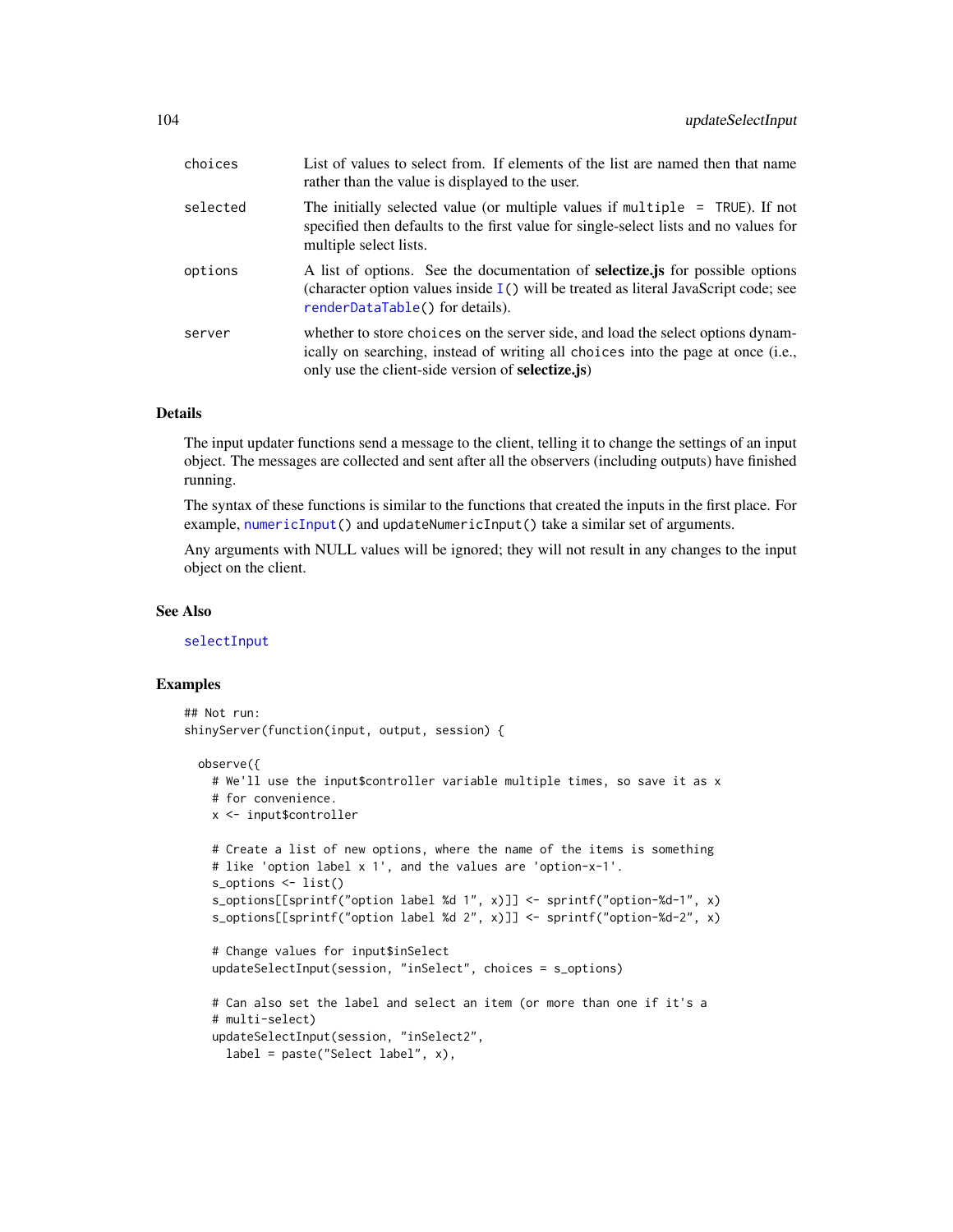## updateSliderInput 105

```
choices = s_options,
      selected = sprintf("option-%d-2", x)
   )
 })
})
## End(Not run)
```
<span id="page-104-0"></span>updateSliderInput *Change the value of a slider input on the client*

## Description

Change the value of a slider input on the client

#### Usage

```
updateSliderInput(session, inputId, label = NULL, value = NULL)
```
## Arguments

| session | The session object passed to function given to shiny Server. |
|---------|--------------------------------------------------------------|
| inputId | The id of the input object.                                  |
| label   | The label to set for the input object.                       |
| value   | The value to set for the input object.                       |

## Details

The input updater functions send a message to the client, telling it to change the settings of an input object. The messages are collected and sent after all the observers (including outputs) have finished running.

The syntax of these functions is similar to the functions that created the inputs in the first place. For example, [numericInput\(](#page-41-0)) and updateNumericInput() take a similar set of arguments.

Any arguments with NULL values will be ignored; they will not result in any changes to the input object on the client.

## See Also

[sliderInput](#page-85-1)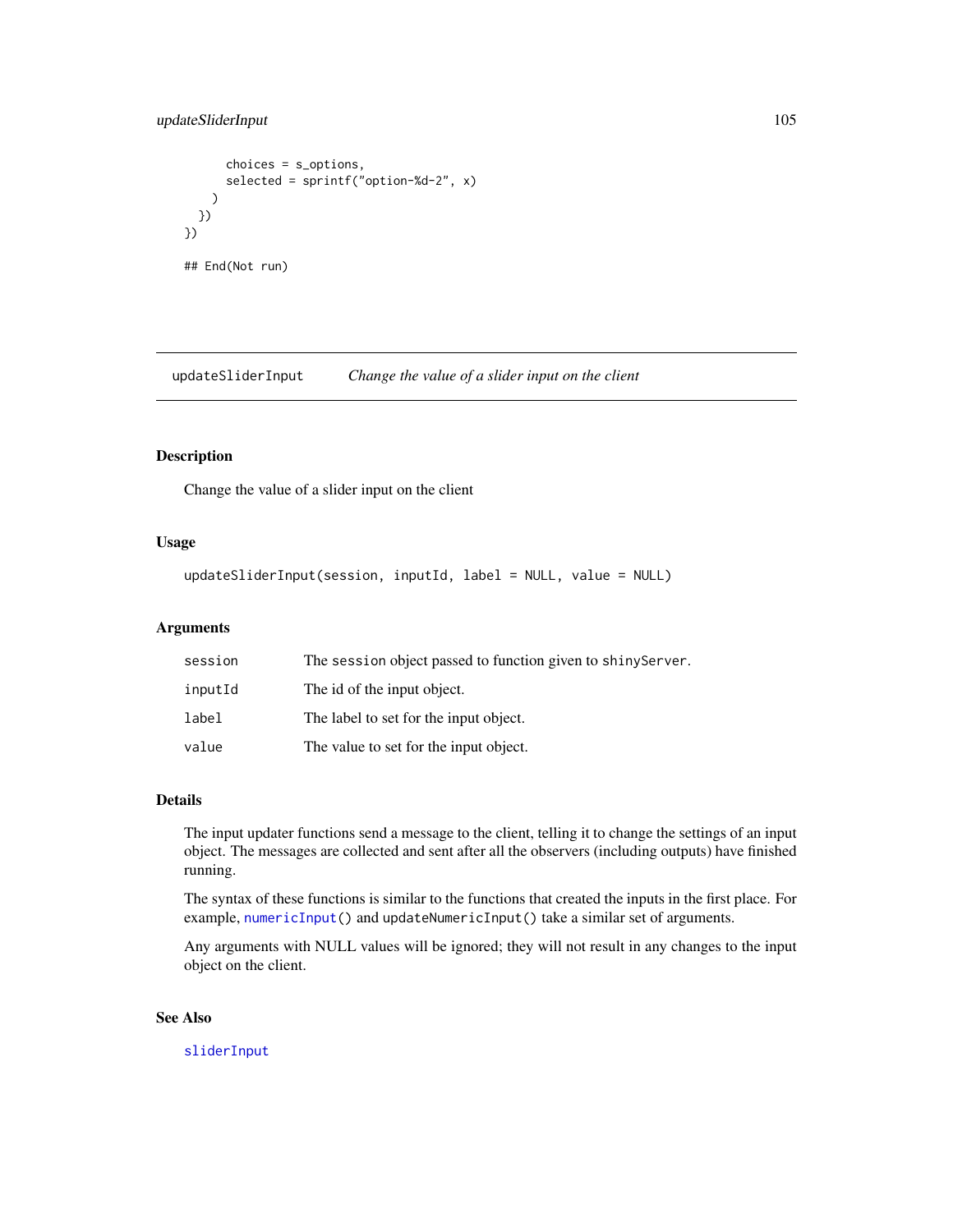## Examples

```
## Not run:
shinyServer(function(input, output, session) {
 observe({
   # We'll use the input$controller variable multiple times, so save it as x
   # for convenience.
   x <- input$controller
   # Similar to number and text. only label and value can be set for slider
   updateSliderInput(session, "inSlider",
     label = paste("Slider label", x),
     value = x)# For sliders that pick out a range, pass in a vector of 2 values.
   updateSliderInput(session, "inSlider2", value = c(x-1, x+1))
    # An NA means to not change that value (the low or high one)
    updateSliderInput(session, "inSlider3", value = c(NA, x+2))
 })
})
## End(Not run)
```
<span id="page-105-0"></span>updateTabsetPanel *Change the selected tab on the client*

## Description

Change the selected tab on the client

## Usage

```
updateTabsetPanel(session, inputId, selected = NULL)
```
#### Arguments

| session  | The session object passed to function given to shiny Server.   |
|----------|----------------------------------------------------------------|
| inputId  | The id of the tabsetPanel, navlistPanel, or navbarPage object. |
| selected | The name of the tab to make active.                            |

## See Also

[tabsetPanel](#page-91-0), [navlistPanel](#page-40-0), [navbarPage](#page-39-0)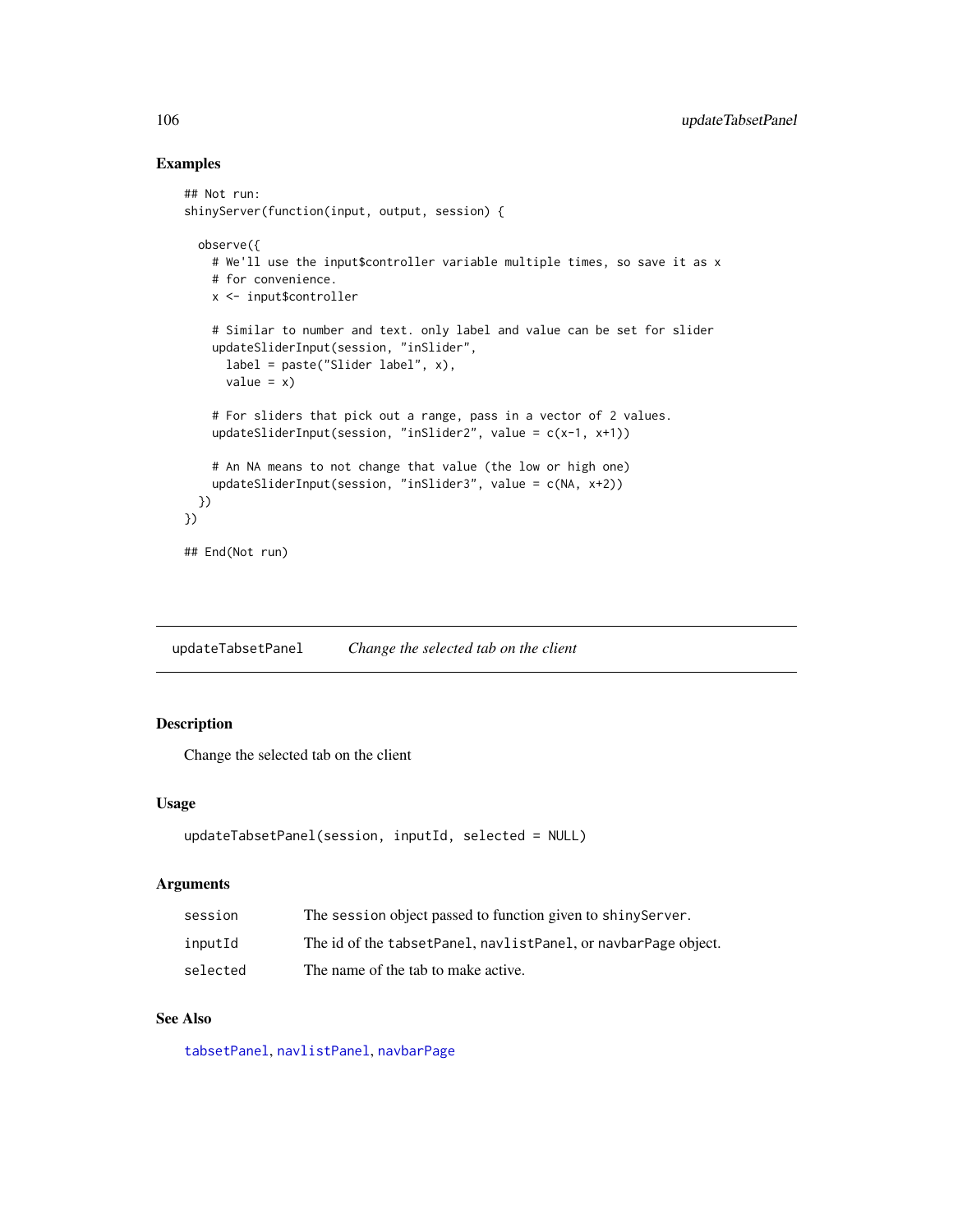## updateTextInput 107

#### Examples

```
## Not run:
shinyServer(function(input, output, session) {
 observe({
    # TRUE if input$controller is even, FALSE otherwise.
   x_even <- input$controller %% 2 == 0
   # Change the selected tab.
    # Note that the tabset container must have been created with an 'id' argument
    if (x_even) {
     updateTabsetPanel(session, "inTabset", selected = "panel2")
    } else {
     updateTabsetPanel(session, "inTabset", selected = "panel1")
    }
 })
})
## End(Not run)
```
<span id="page-106-0"></span>updateTextInput *Change the value of a text input on the client*

## Description

Change the value of a text input on the client

#### Usage

```
updateTextInput(session, inputId, label = NULL, value = NULL)
```
#### **Arguments**

| session | The session object passed to function given to shiny Server. |
|---------|--------------------------------------------------------------|
| inputId | The id of the input object.                                  |
| label   | The label to set for the input object.                       |
| value   | The value to set for the input object.                       |

## Details

The input updater functions send a message to the client, telling it to change the settings of an input object. The messages are collected and sent after all the observers (including outputs) have finished running.

The syntax of these functions is similar to the functions that created the inputs in the first place. For example, [numericInput\(](#page-41-0)) and updateNumericInput() take a similar set of arguments.

Any arguments with NULL values will be ignored; they will not result in any changes to the input object on the client.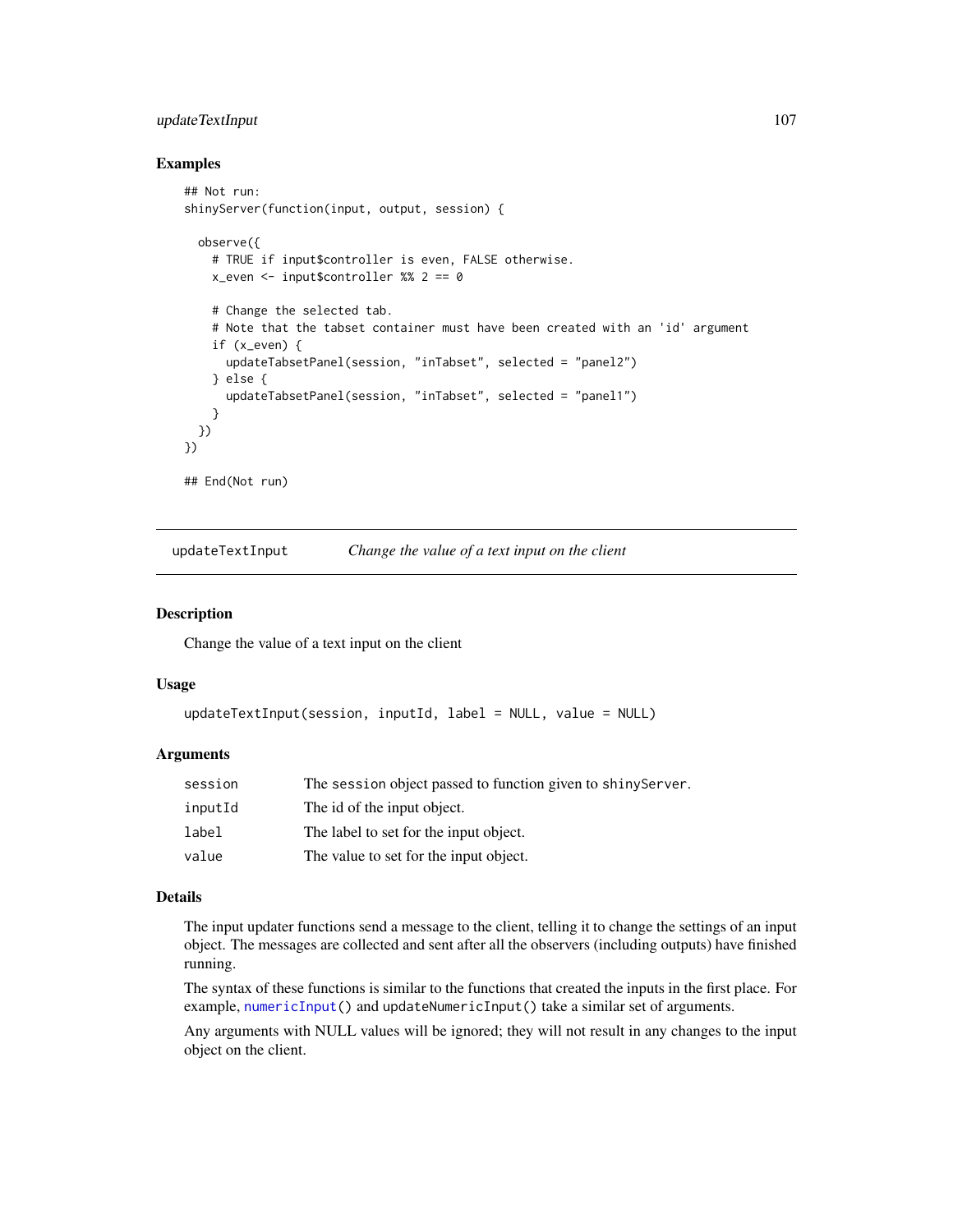108 validate values of the contract of the contract of the contract of the contract of the contract of the contract of the contract of the contract of the contract of the contract of the contract of the contract of the con

## See Also

[textInput](#page-93-0)

## Examples

```
## Not run:
shinyServer(function(input, output, session) {
  observe({
    # We'll use the input$controller variable multiple times, so save it as x
    # for convenience.
   x <- input$controller
    # This will change the value of input$inText, based on x
    updateTextInput(session, "inText", value = paste("New text", x))
    # Can also set the label, this time for input$inText2
   updateTextInput(session, "inText2",
      label = packet("New label", x),value = paste("New text", x))
  })
})
## End(Not run)
```
validate *Validate input values and other conditions*

## Description

For an output rendering function (e.g. [renderPlot\(](#page-65-0))), you may need to check that certain input values are available and valid before you can render the output. validate gives you a convenient mechanism for doing so.

#### Usage

```
validate(..., errorClass = character(0))
```
need(expr, message = paste(label, "must be provided"), label)

| .          | A list of tests. Each test should equal NULL for success, FALSE for silent failure,<br>or a string for failure with an error message. |
|------------|---------------------------------------------------------------------------------------------------------------------------------------|
| errorClass | A CSS class to apply. The actual CSS string will have shiny-output-error-<br>prepended to this value.                                 |
| expr       | An expression to test. The condition will pass if the expression meets the con-<br>ditions spelled out in Details.                    |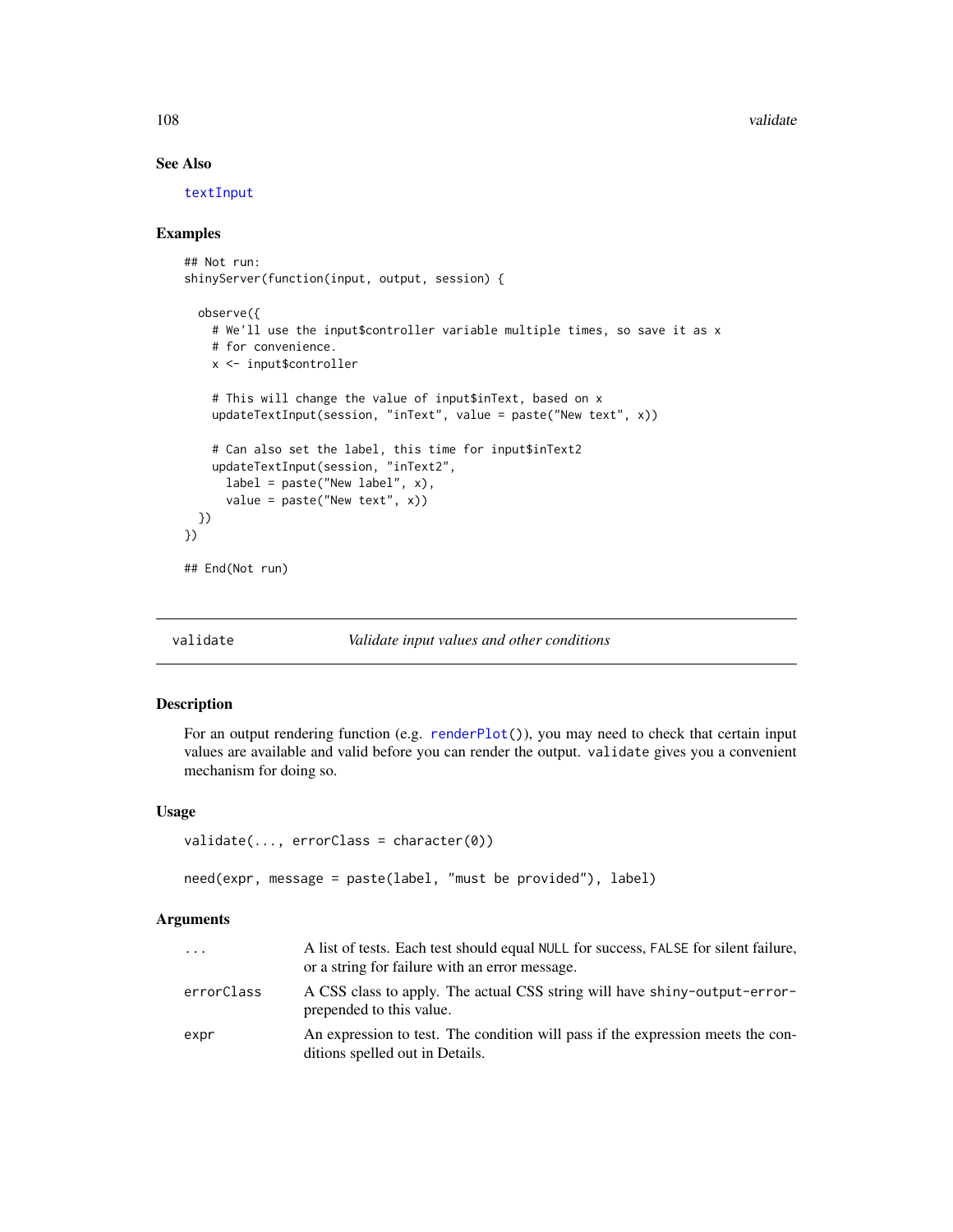#### <span id="page-108-0"></span>validate the contract of the contract of the contract of the contract of the contract of the contract of the contract of the contract of the contract of the contract of the contract of the contract of the contract of the c

| message | A message to convey to the user if the validation condition is not met. If no<br>message is provided, one will be created using label. To fail with no message,<br>use FALSE for the message. |
|---------|-----------------------------------------------------------------------------------------------------------------------------------------------------------------------------------------------|
| label   | A human-readable name for the field that may be missing. This parameter is not<br>needed if message is provided, but must be provided otherwise.                                              |

#### Details

The validate function takes any number of (unnamed) arguments, each of which represents a condition to test. If any of the conditions represent failure, then a special type of error is signaled which stops execution. If this error is not handled by application-specific code, it is displayed to the user by Shiny.

An easy way to provide arguments to validate is to use the need function, which takes an expression and a string; if the expression is considered a failure, then the string will be used as the error message. The need function considers its expression to be a failure if it is any of the following:

- FALSE
- NULL
- $\bullet$  ""
- An empty atomic vector
- An atomic vector that contains only missing values
- A logical vector that contains all FALSE or missing values
- An object of class "try-error"
- A value that represents an unclicked [actionButton](#page-5-0)

If any of these values happen to be valid, you can explicitly turn them to logical values. For example, if you allow NA but not NULL, you can use the condition !is.null(input\$foo), because  $!is.null(NA) == TRUE.$ 

If you need validation logic that differs significantly from need, you can create other validation test functions. A passing test should return NULL. A failing test should return an error message as a single-element character vector, or if the failure should happen silently, FALSE.

Because validation failure is signaled as an error, you can use validate in reactive expressions, and validation failures will automatically propagate to outputs that use the reactive expression. In other words, if reactive expression a needs input\$x, and two outputs use a (and thus depend indirectly on input\$x), it's not necessary for the outputs to validate input\$x explicitly, as long as a does validate it.

```
# in ui.R
fluidPage(
 checkboxGroupInput('in1', 'Check some letters', choices = head(LETTERS)),
 selectizeInput('in2', 'Select a state', choices = state.name),
 plotOutput('plot')
\lambda
```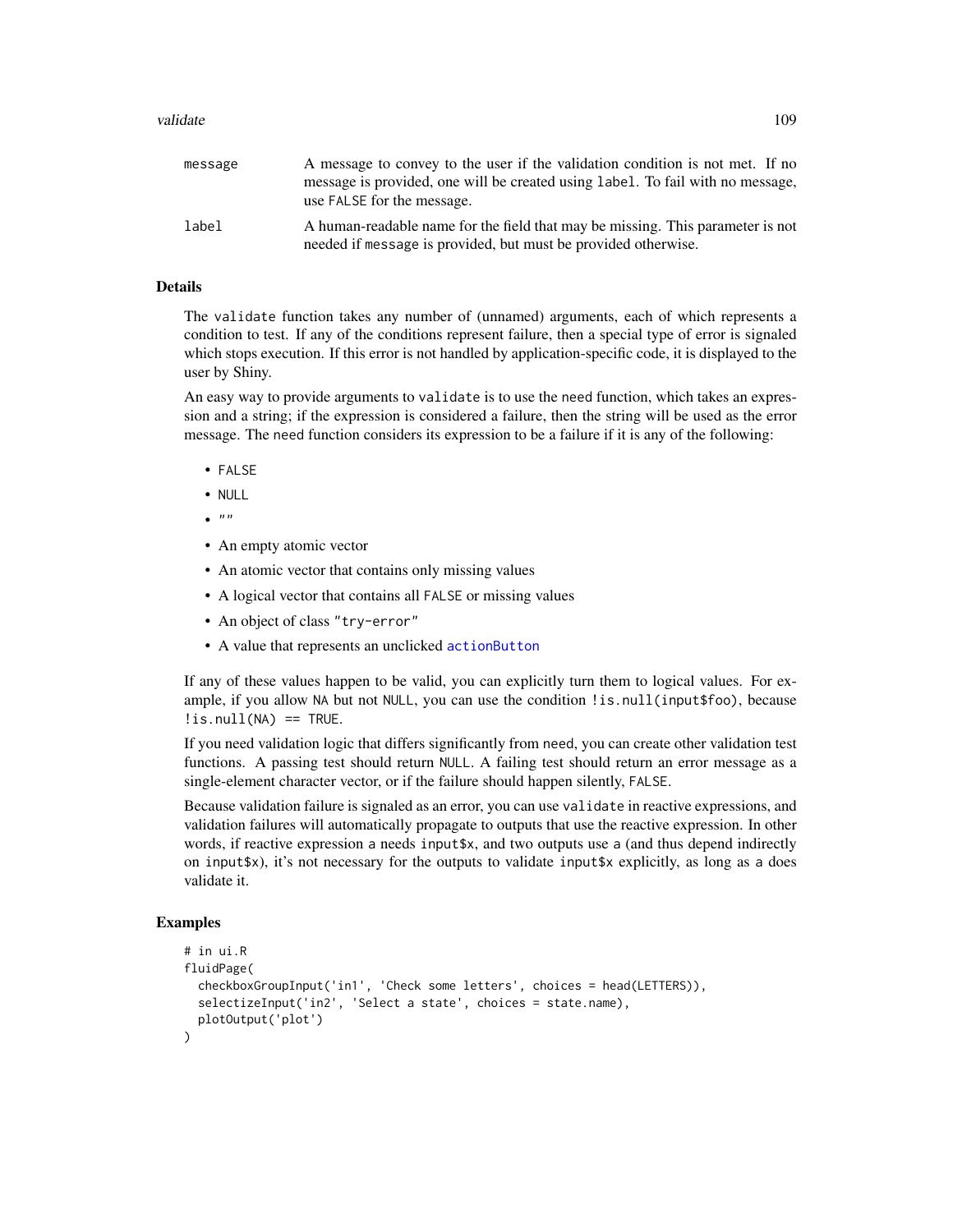```
# in server.R
function(input, output) {
 output$plot <- renderPlot({
   validate(
     need(input$in1, 'Check at least one letter!'),
     need(input$in2 == '', 'Please choose a state.')
   )
   plot(1:10, main = paste(c(inputsin1, inputsin2), collapse = ', '))})
}
```
validateCssUnit *Validate proper CSS formatting of a unit*

#### Description

Checks that the argument is valid for use as a CSS unit of length.

#### Usage

validateCssUnit(x)

#### Arguments

x The unit to validate. Will be treated as a number of pixels if a unit is not specified.

## Details

NULL and NA are returned unchanged.

Single element numeric vectors are returned as a character vector with the number plus a suffix of "px".

Single element character vectors must be "auto" or "inherit", or a number. If the number has a suffix, it must be valid: px, %, em, pt, in, cm, mm, ex, or pc. If the number has no suffix, the suffix "px" is appended.

Any other value will cause an error to be thrown.

# Value

A properly formatted CSS unit of length, if possible. Otherwise, will throw an error.

```
validateCssUnit("10%")
validateCssUnit(400) #treated as '400px'
```
<span id="page-109-0"></span>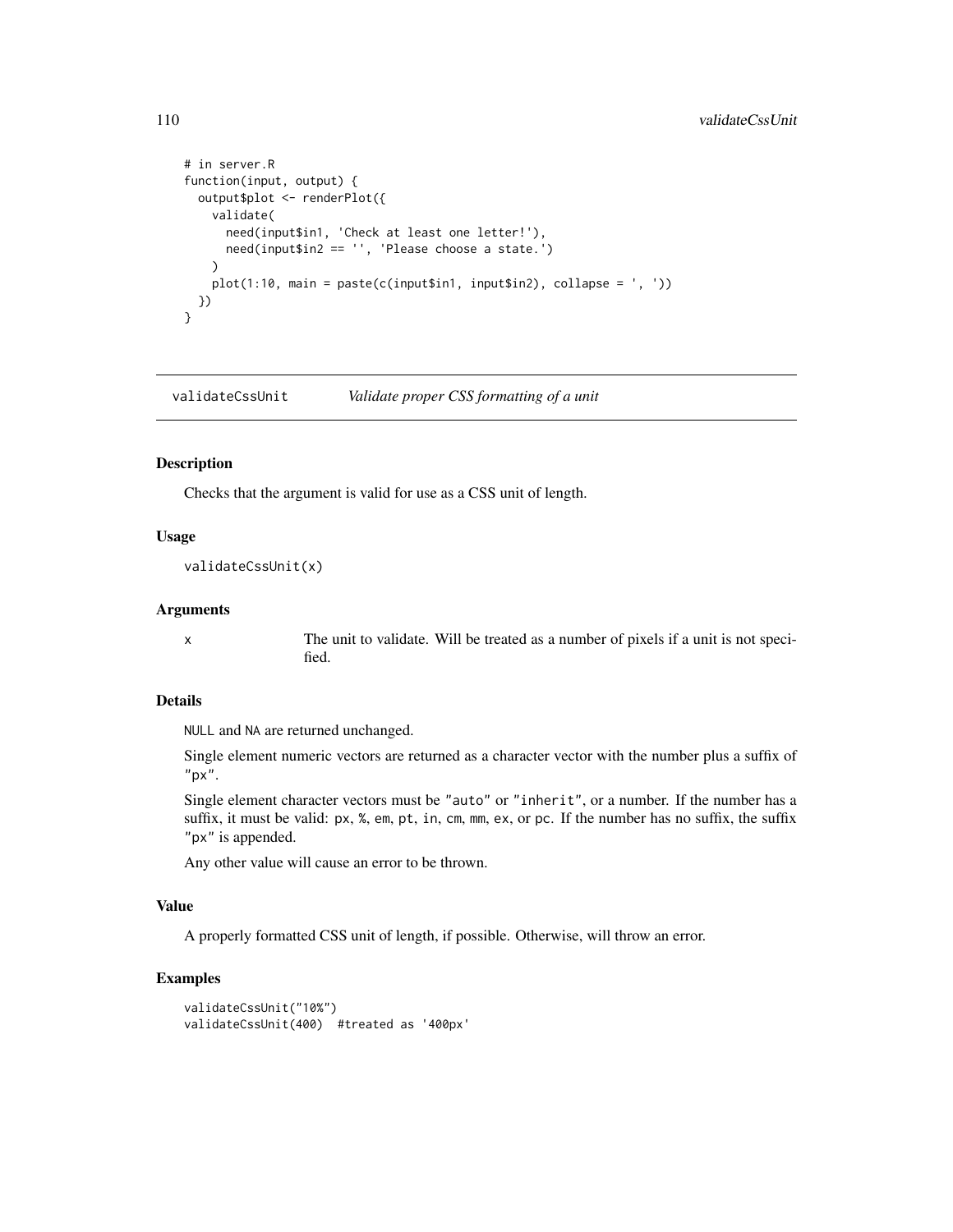<span id="page-110-0"></span>verbatimTextOutput *Create a verbatim text output element*

#### Description

Render a reactive output variable as verbatim text within an application page. The text will be included within an HTML pre tag.

# Usage

```
verbatimTextOutput(outputId)
```
#### Arguments

outputId output variable to read the value from

# Details

Text is HTML-escaped prior to rendering. This element is often used with the [renderPrint](#page-66-0) function to preserve fixed-width formatting of printed objects.

# Value

A verbatim text output element that can be included in a panel

#### Examples

```
mainPanel(
  h4("Summary"),
  verbatimTextOutput("summary"),
  h4("Observations"),
  tableOutput("view")
)
```
verticalLayout *Lay out UI elements vertically*

# Description

Create a container that includes one or more rows of content (each element passed to the container will appear on it's own line in the UI)

#### Usage

verticalLayout(..., fluid = TRUE)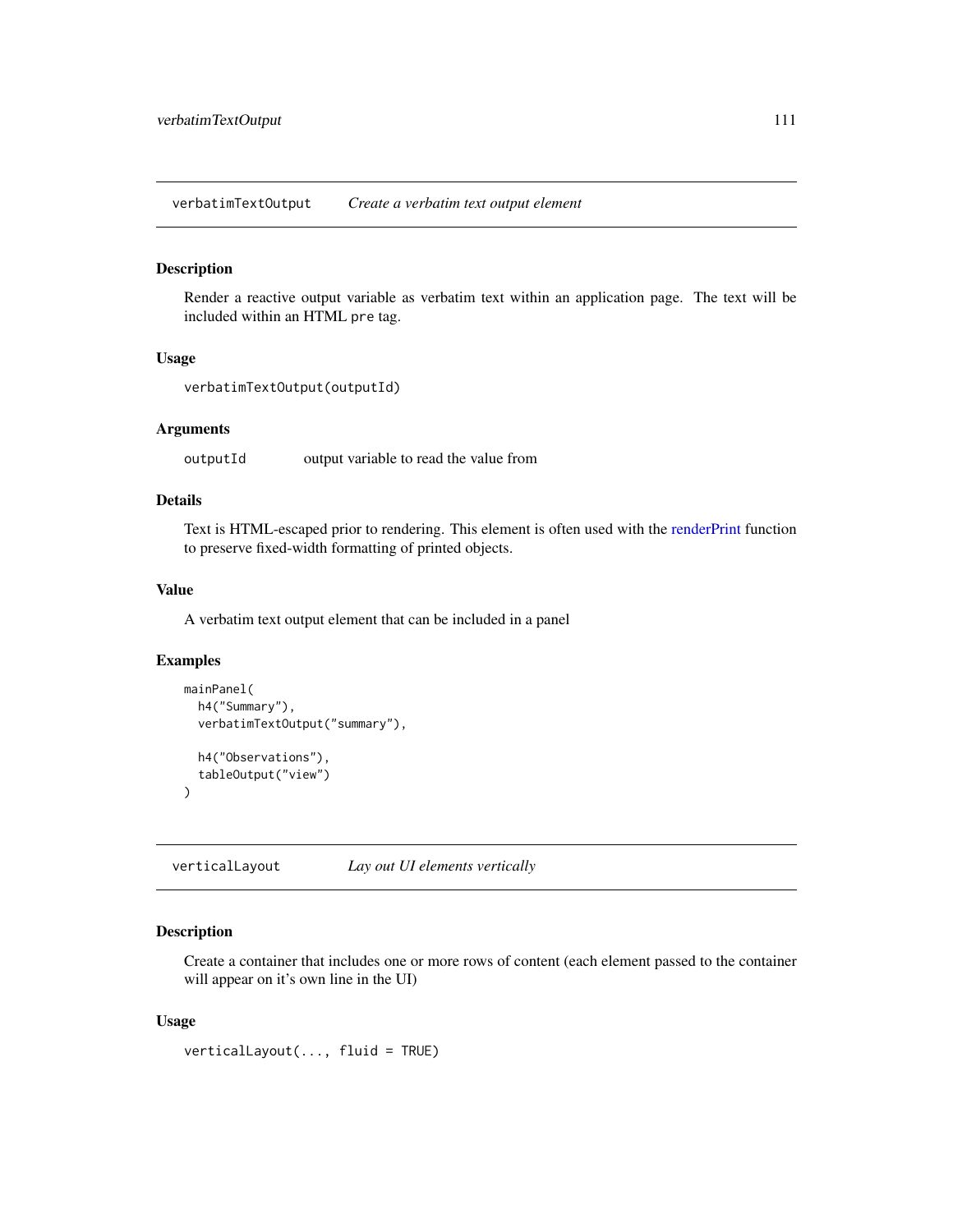<span id="page-111-0"></span>112 wellPanel

# Arguments

| $\cdot$ $\cdot$ $\cdot$ | Elements to include within the container             |
|-------------------------|------------------------------------------------------|
| fluid                   | TRUE to use fluid layout; FALSE to use fixed layout. |

# See Also

[fluidPage](#page-24-0), [flowLayout](#page-24-1)

#### Examples

```
shinyUI(fluidPage(
 verticalLayout(
    a(href="http://example.com/link1", "Link One"),
    a(href="http://example.com/link2", "Link Two"),
    a(href="http://example.com/link3", "Link Three")
 \lambda))
```
wellPanel *Create a well panel*

# Description

Creates a panel with a slightly inset border and grey background. Equivalent to Bootstrap's well CSS class.

# Usage

```
wellPanel(...)
```
# Arguments

... UI elements to include inside the panel.

# Value

The newly created panel.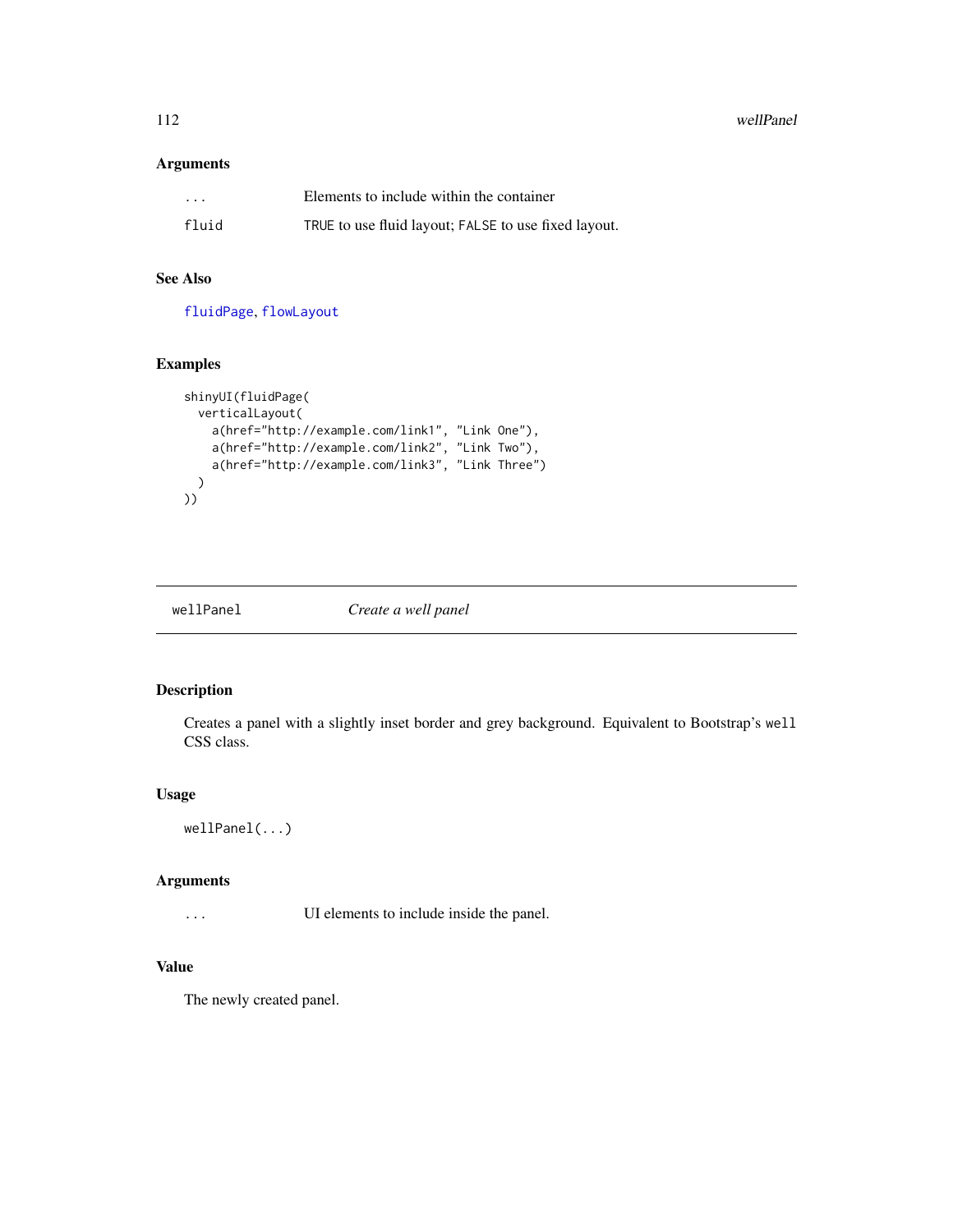#### <span id="page-112-0"></span>Description

This function adds MathJax to the page and typeset the math expressions (if found) in the content .... It only needs to be called once in an app unless the content is rendered *after* the page is loaded, e.g. via [renderUI](#page-70-0), in which case we have to call it explicitly every time we write math expressions to the output.

## Usage

withMathJax(...)

#### Arguments

... any HTML elements to apply MathJax to

#### Examples

```
withMathJax(helpText("Some math here $$\\alpha+\\beta$$"))
# now we can just write "static" content without withMathJax()
div("more math here $$\\sqrt{2}$$")
```
withProgress *Reporting progress (functional API)*

## Description

Reports progress to the user during long-running operations.

# Usage

```
withProgress(expr, min = 0, max = 1, value = min + (max - min) * 0.1,
 message = NULL, detail = NULL, session = getDefaultReactiveDomain(),
 env = parent.frame(), quoted = FALSE)
setProgress(value = NULL, message = NULL, detail = NULL,
  session = getDefaultReactiveDomain())
incProgress(amount = 0.1, message = NULL, detail = NULL,session = getDefaultReactiveDomain())
```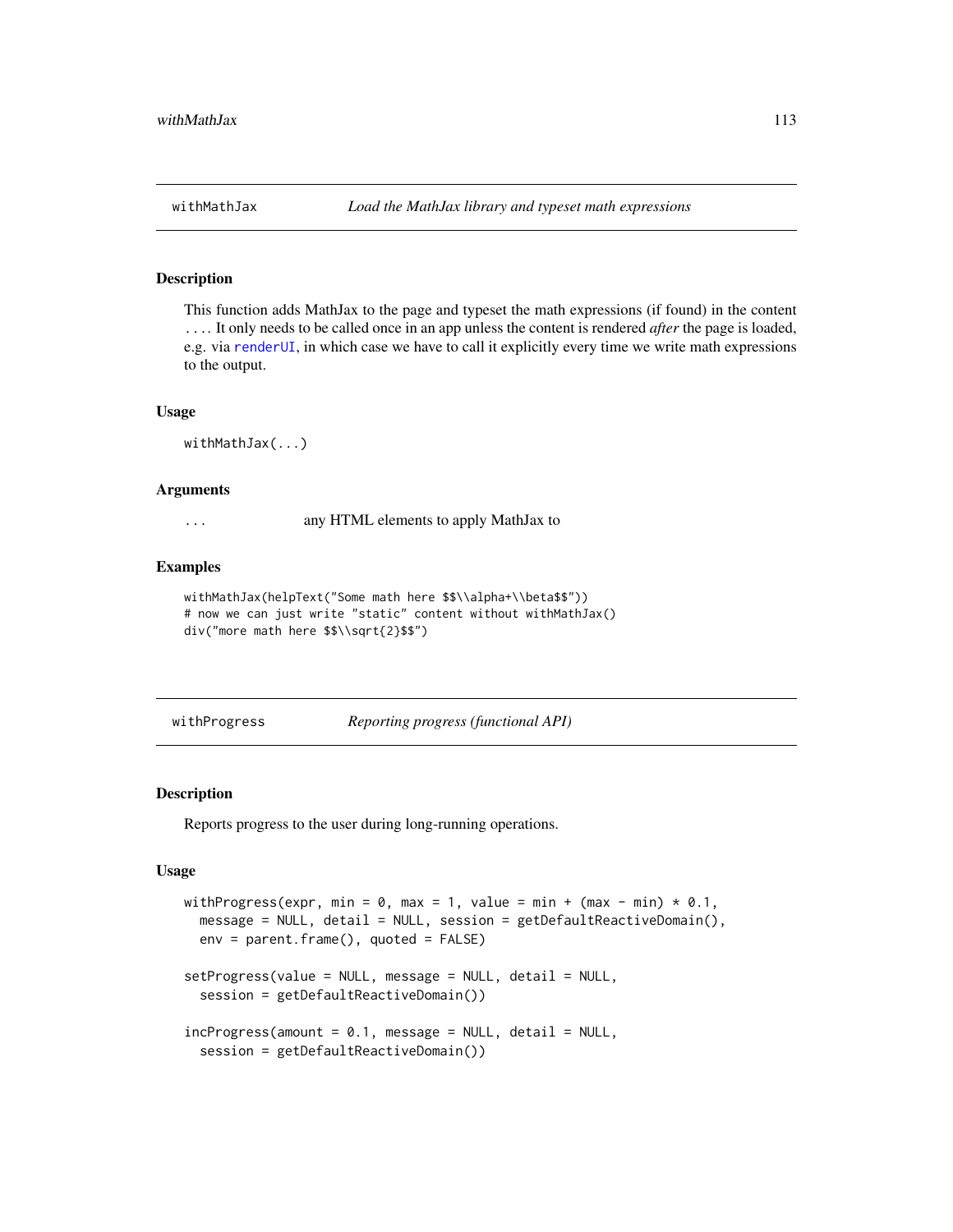# <span id="page-113-0"></span>Arguments

| expr    | The work to be done. This expression should contain calls to set Progress.                                                                                                                                                          |
|---------|-------------------------------------------------------------------------------------------------------------------------------------------------------------------------------------------------------------------------------------|
| min     | The value that represents the starting point of the progress bar. Must be less<br>tham max. Default is 0.                                                                                                                           |
| max     | The value that represents the end of the progress bar. Must be greater than min.<br>Default is 1.                                                                                                                                   |
| value   | Single-element numeric vector; the value at which to set the progress bar, rela-<br>tive to min and max. NULL hides the progress bar, if it is currently visible.                                                                   |
| message | A single-element character vector; the message to be displayed to the user, or<br>NULL to hide the current message (if any).                                                                                                        |
| detail  | A single-element character vector; the detail message to be displayed to the user,<br>or NULL to hide the current detail message (if any). The detail message will be<br>shown with a de-emphasized appearance relative to message. |
| session | The Shiny session object, as provided by shiny Server to the server function.<br>The default is to automatically find the session by using the current reactive<br>domain.                                                          |
| env     | The environment in which expr should be evaluated.                                                                                                                                                                                  |
| quoted  | Whether expr is a quoted expression (this is not common).                                                                                                                                                                           |
| amount  | For incProgress, the amount to increment the status bar. Default is 0.1.                                                                                                                                                            |

#### Details

This package exposes two distinct programming APIs for working with progress. Using withProgress with incProgress or setProgress provide a simple function-based interface, while the [Progress](#page-49-0) reference class provides an object-oriented API.

Use withProgress to wrap the scope of your work; doing so will cause a new progress panel to be created, and it will be displayed the first time incProgress or setProgress are called. When withProgress exits, the corresponding progress panel will be removed.

The incProgress function increments the status bar by a specified amount, whereas the setProgress function sets it to a specific value, and can also set the text displayed.

Generally, withProgress/incProgress/setProgress should be sufficient; the exception is if the work to be done is asynchronous (this is not common) or otherwise cannot be encapsulated by a single scope. In that case, you can use the Progress reference class.

#### See Also

#### [Progress](#page-49-0)

```
## Not run:
# server.R
shinyServer(function(input, output) {
 output$plot <- renderPlot({
   withProgress(message = 'Calculation in progress',
```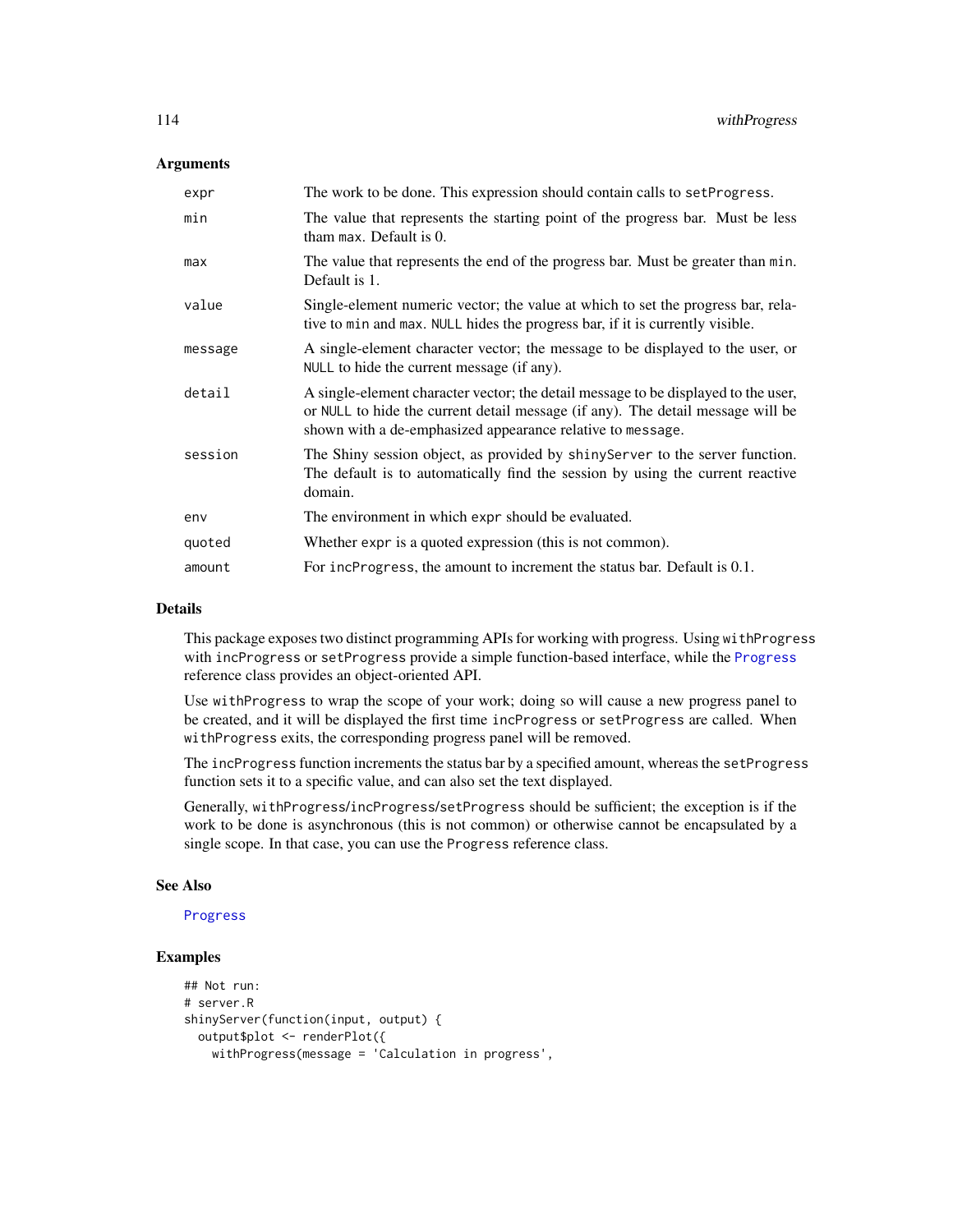#### <span id="page-114-0"></span>withTags 115

```
detail = 'This may take a while...', value = 0, \{for (i in 1:15) {
        incProgress(1/15)
        Sys.sleep(0.25)
      }
   })
   plot(cars)
 })
})
## End(Not run)
```
withTags *Evaluate an expression using* tags

#### Description

This function makes it simpler to write HTML-generating code. Instead of needing to specify tags each time a tag function is used, as in tags\$div() and tags\$p(), code inside withTags is evaluated with tags searched first, so you can simply use  $div()$  and  $p()$ .

#### Usage

withTags(code)

# Arguments

code A set of tags.

# Details

If your code uses an object which happens to have the same name as an HTML tag function, such as source() or summary(), it will call the tag function. To call the intended (non-tags function), specify the namespace, as in base:: source() or base:: summary().

```
# Using tags$ each time
tags$div(class = "myclass",
 tags$h3("header"),
 tags$p("text")
)
# Equivalent to above, but using withTags
withTags(
 div(class = "myclass",
   h3("header"),
   p("text")
 )
)
```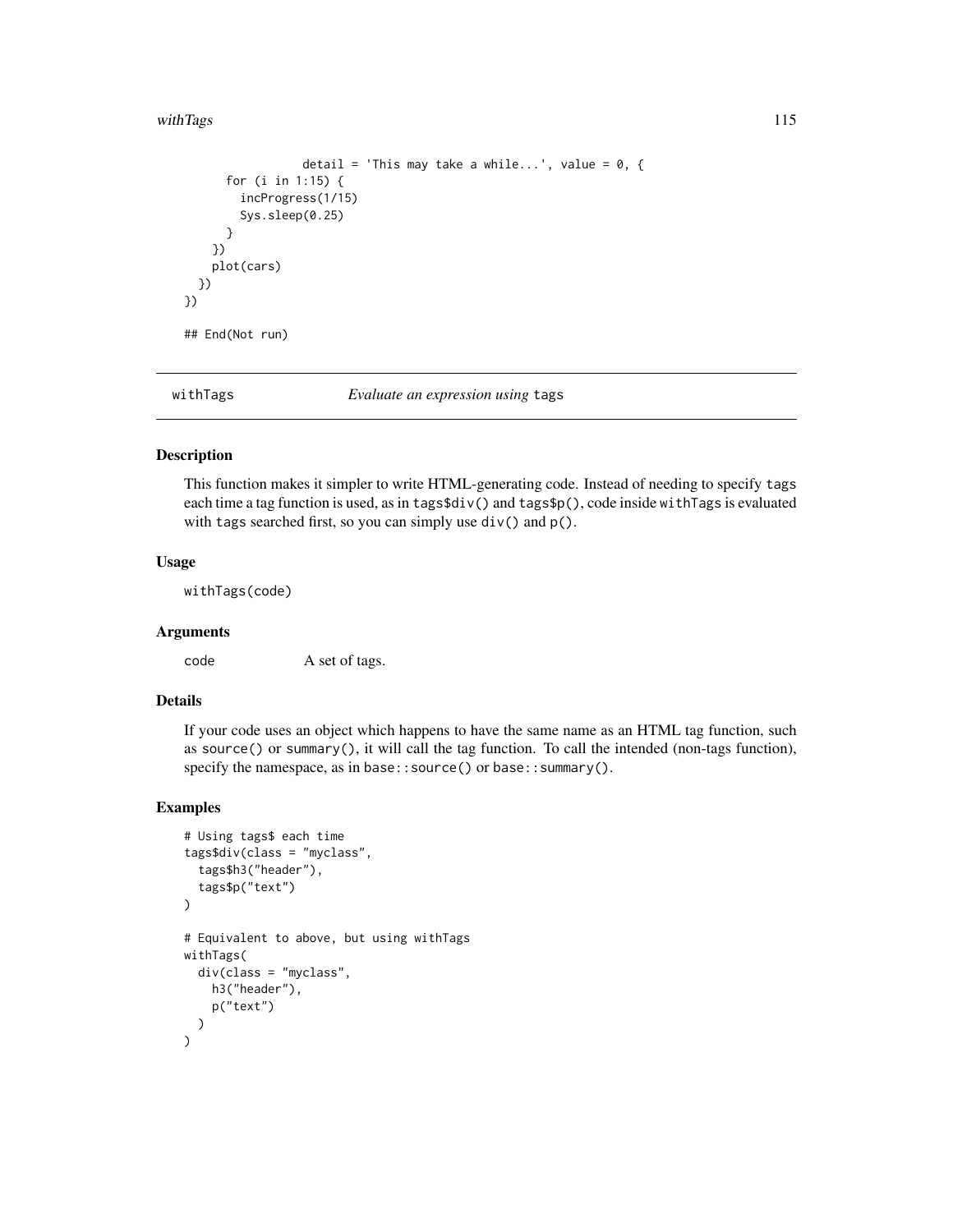# **Index**

∗Topic datasets Progress, [50](#page-49-1) .Random.seed, *[72](#page-71-0)* a *(*builder*)*, [9](#page-8-0) absolutePanel, [5](#page-4-0) actionButton, [6,](#page-5-1) *[11,](#page-10-0) [12](#page-11-0)*, *[16,](#page-15-0) [17](#page-16-0)*, *[23](#page-22-0)*, *[43](#page-42-0)*, *[52](#page-51-0)*, *[77](#page-76-0)*, *[88](#page-87-0)*, *[90](#page-89-0)*, *[94](#page-93-0)*, *[109](#page-108-0)* actionLink, *[11,](#page-10-0) [12](#page-11-0)*, *[16,](#page-15-0) [17](#page-16-0)*, *[23](#page-22-0)*, *[43](#page-42-0)*, *[52](#page-51-0)*, *[77](#page-76-0)*, *[88](#page-87-0)*, *[90](#page-89-0)*, *[94](#page-93-0)* actionLink *(*actionButton*)*, [6](#page-5-1) addResourcePath, [7,](#page-6-0) *[14](#page-13-0)* animationOptions, *[7](#page-6-0)*, *[11,](#page-10-0) [12](#page-11-0)*, *[16,](#page-15-0) [17](#page-16-0)*, *[23](#page-22-0)*, *[43](#page-42-0)*, *[52](#page-51-0)*, *[77](#page-76-0)*, *[90](#page-89-0)*, *[94](#page-93-0)* animationOptions *(*sliderInput*)*, [86](#page-85-0) as.character, *[10](#page-9-0)*, *[93](#page-92-0)* as.list, *[60](#page-59-0)* as.shiny.appobj *(*shinyApp*)*, [80](#page-79-0) as.tags.shiny.appobj *(*shinyApp*)*, [80](#page-79-0)

basicPage *(*bootstrapPage*)*, [8](#page-7-0) bootstrapPage, [8](#page-7-0) br *(*builder*)*, [9](#page-8-0) builder, [9](#page-8-0)

CairoPNG, *[49](#page-48-0)* capture.output, *[67](#page-66-1)*, *[70](#page-69-0)* cat, *[69](#page-68-0)* checkboxGroupInput, *[7](#page-6-0)*, [10,](#page-9-0) *[12](#page-11-0)*, *[16,](#page-15-0) [17](#page-16-0)*, *[23](#page-22-0)*, *[43](#page-42-0)*, *[52](#page-51-0)*, *[77](#page-76-0)*, *[88](#page-87-0)*, *[90](#page-89-0)*, *[94](#page-93-0)*, *[96](#page-95-0)* checkboxInput, *[7](#page-6-0)*, *[11](#page-10-0)*, [11,](#page-10-0) *[16,](#page-15-0) [17](#page-16-0)*, *[23](#page-22-0)*, *[43](#page-42-0)*, *[52](#page-51-0)*, *[77](#page-76-0)*, *[88](#page-87-0)*, *[90](#page-89-0)*, *[94](#page-93-0)*, *[98](#page-97-0)* code *(*builder*)*, [9](#page-8-0) column, [12,](#page-11-0) *[24](#page-23-0)*, *[26](#page-25-0)* conditionalPanel, [13](#page-12-0) createWebDependency, [14](#page-13-0)

dataTableOutput *(*tableOutput*)*, [90](#page-89-0) dateInput, *[7](#page-6-0)*, *[11,](#page-10-0) [12](#page-11-0)*, [15,](#page-14-0) *[17](#page-16-0)*, *[23](#page-22-0)*, *[43](#page-42-0)*, *[52](#page-51-0)*, *[77](#page-76-0)*, *[88](#page-87-0)*, *[90](#page-89-0)*, *[94](#page-93-0)*, *[99](#page-98-0)*

dateRangeInput, *[7](#page-6-0)*, *[11,](#page-10-0) [12](#page-11-0)*, *[16](#page-15-0)*, [16,](#page-15-0) *[23](#page-22-0)*, *[43](#page-42-0)*, *[52](#page-51-0)*, *[77](#page-76-0)*, *[88](#page-87-0)*, *[90](#page-89-0)*, *[94](#page-93-0)*, *[100](#page-99-0)* div *(*builder*)*, [9](#page-8-0) domain, *[44](#page-43-0)* domains, [18,](#page-17-0) *[43](#page-42-0)*, *[52](#page-51-0)* downloadButton, [19,](#page-18-0) *[20](#page-19-0)* downloadHandler, *[19](#page-18-0)*, [20](#page-19-0) downloadLink, *[20](#page-19-0)* downloadLink *(*downloadButton*)*, [19](#page-18-0)

em *(*builder*)*, [9](#page-8-0) exprToFunction, [21,](#page-20-0) *[33](#page-32-0)*

fileInput, *[7](#page-6-0)*, *[11,](#page-10-0) [12](#page-11-0)*, *[16,](#page-15-0) [17](#page-16-0)*, [22,](#page-21-0) *[43](#page-42-0)*, *[52](#page-51-0)*, *[77](#page-76-0)*, *[88](#page-87-0)*, *[90](#page-89-0)*, *[94](#page-93-0)* fixedPage, *[8](#page-7-0)*, [23](#page-22-0) fixedPanel *(*absolutePanel*)*, [5](#page-4-0) fixedRow, *[12](#page-11-0)* fixedRow *(*fixedPage*)*, [23](#page-22-0) flowLayout, [25,](#page-24-2) *[32](#page-31-0)*, *[112](#page-111-0)* fluidPage, *[8](#page-7-0)*, *[24](#page-23-0)*, [25,](#page-24-2) *[46](#page-45-0)*, *[112](#page-111-0)* fluidRow, *[8](#page-7-0)*, *[12](#page-11-0)* fluidRow *(*fluidPage*)*, [25](#page-24-2)

getDefaultReactiveDomain *(*domains*)*, [18](#page-17-0) graphics, *[48](#page-47-0)* grid, *[48](#page-47-0)* h1 *(*builder*)*, [9](#page-8-0)

h2 *(*builder*)*, [9](#page-8-0) h3 *(*builder*)*, [9](#page-8-0) h4 *(*builder*)*, [9](#page-8-0) h5 *(*builder*)*, [9](#page-8-0) h6 *(*builder*)*, [9](#page-8-0) headerPanel, [27,](#page-26-0) *[46](#page-45-0)* helpText, [28](#page-27-0) hr *(*builder*)*, [9](#page-8-0) HTML, *[10](#page-9-0)*, [28,](#page-27-0) *[71](#page-70-1)*, *[86,](#page-85-0) [87](#page-86-0)*, *[93](#page-92-0)* htmlDependency, *[14](#page-13-0)* htmlOutput, [29](#page-28-0)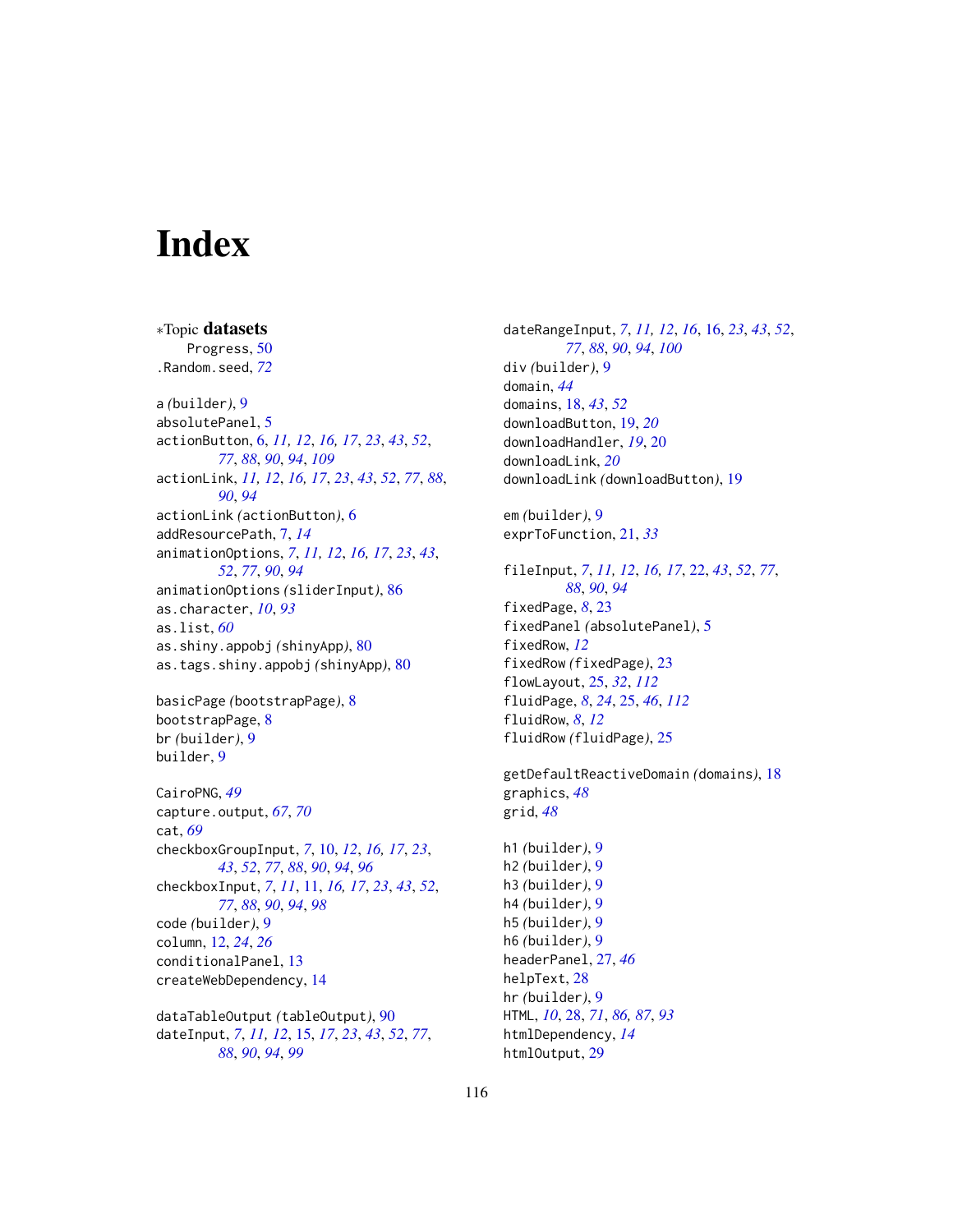#### INDEX 117

I, *[63](#page-62-0)*, *[77](#page-76-0)*, *[104](#page-103-0)* icon, *[6](#page-5-1)*, [30,](#page-29-0) *[89](#page-88-0)* imageOutput, [31](#page-30-0) img *(*builder*)*, [9](#page-8-0) include, [31](#page-30-0) includeCSS *(*include*)*, [31](#page-30-0) includeHTML *(*include*)*, [31](#page-30-0) includeMarkdown *(*include*)*, [31](#page-30-0) includeScript *(*include*)*, [31](#page-30-0) includeText *(*include*)*, [31](#page-30-0) incProgress *(*withProgress*)*, [113](#page-112-0) inputPanel, [32](#page-31-0) installExprFunction, [32](#page-31-0) invalidateLater, [33,](#page-32-0) *[58](#page-57-0)* invisible, *[67](#page-66-1)* is.reactive *(*reactive*)*, [52](#page-51-0) is.reactivevalues, [34,](#page-33-0) *[60](#page-59-0)* is.shiny.appobj *(*shinyApp*)*, [80](#page-79-0) is.singleton *(*singleton*)*, [86](#page-85-0) isolate, [35,](#page-34-0) *[39](#page-38-0)*, *[60](#page-59-0)*

knit\_print.html, [37](#page-36-0) knit\_print.shiny.appobj *(*knitr\_methods*)*, [36](#page-35-0) knit\_print.shiny.render.function *(*knitr\_methods*)*, [36](#page-35-0) knit\_print.shiny.tag *(*knit\_print.html*)*, [37](#page-36-0) knitr\_methods, [36](#page-35-0)

local, *[35](#page-34-0)*

mainPanel, [37,](#page-36-0) *[46](#page-45-0)*, *[84](#page-83-0)*, *[92](#page-91-0)* makeReactiveBinding, [38](#page-37-0) markRenderFunction, [39](#page-38-0) maskReactiveContext, [39](#page-38-0)

navbarMenu *(*navbarPage*)*, [40](#page-39-0) navbarPage, *[30](#page-29-0)*, [40,](#page-39-0) *[91](#page-90-0)*, *[106](#page-105-0)* navlistPanel, [41,](#page-40-0) *[106](#page-105-0)* need *(*validate*)*, [108](#page-107-0) numericInput, *[7](#page-6-0)*, *[11,](#page-10-0) [12](#page-11-0)*, *[16,](#page-15-0) [17](#page-16-0)*, *[23](#page-22-0)*, [42,](#page-41-0) *[52](#page-51-0)*, *[77](#page-76-0)*, *[88](#page-87-0)*, *[90](#page-89-0)*, *[94](#page-93-0)*, *[96](#page-95-0)*, *[98–](#page-97-0)[102](#page-101-0)*, *[104,](#page-103-0) [105](#page-104-0)*, *[107](#page-106-0)*

observe, *[19](#page-18-0)*, [43](#page-42-0) onReactiveDomainEnded *(*domains*)*, [18](#page-17-0) options, *[67](#page-66-1)* outputOptions, [45](#page-44-0)

p *(*builder*)*, [9](#page-8-0) pageWithSidebar, *[27](#page-26-0)*, [46](#page-45-0) parseQueryString, [47,](#page-46-0) *[78](#page-77-0)* plotOutput, [48](#page-47-0) plotPNG, [49,](#page-48-0) *[64](#page-63-0)*, *[66](#page-65-0)* png, *[49](#page-48-0)*, *[66](#page-65-0)* pre, *[32](#page-31-0)* pre *(*builder*)*, [9](#page-8-0) print.shiny.appobj *(*shinyApp*)*, [80](#page-79-0) print.xtable, *[69](#page-68-0)* Progress, [50,](#page-49-1) *[114](#page-113-0)* radioButtons, *[7](#page-6-0)*, *[11,](#page-10-0) [12](#page-11-0)*, *[16,](#page-15-0) [17](#page-16-0)*, *[23](#page-22-0)*, *[43](#page-42-0)*, [51,](#page-50-0) *[77](#page-76-0)*, *[88](#page-87-0)*, *[90](#page-89-0)*, *[94](#page-93-0)*, *[102](#page-101-0)* reactive, *[19](#page-18-0)*, [52](#page-51-0) Reactive expressions, *[58](#page-57-0)* reactiveFileReader, [53,](#page-52-0) *[56](#page-55-0)* reactivePlot, [55](#page-54-0) reactivePoll, *[54](#page-53-0)*, [55](#page-54-0) reactivePrint, [56](#page-55-0) reactiveTable, [57](#page-56-0) reactiveText, [57](#page-56-0) reactiveTimer, *[34](#page-33-0)*, [58](#page-57-0) reactiveUI, [59](#page-58-0) reactiveValues, *[34](#page-33-0)*, [59,](#page-58-0) *[78](#page-77-0)* reactiveValuesToList, [60](#page-59-0) registerInputHandler, [61,](#page-60-0) *[63](#page-62-0)* removeInputHandler, *[62](#page-61-0)*, [62](#page-61-0) renderDataTable, [63,](#page-62-0) *[77](#page-76-0)*, *[104](#page-103-0)* renderImage, *[31](#page-30-0)*, [64](#page-63-0) renderPlot, *[48](#page-47-0)*, *[55](#page-54-0)*, [66,](#page-65-0) *[108](#page-107-0)* renderPrint, *[56](#page-55-0)*, [67,](#page-66-1) *[70](#page-69-0)*, *[111](#page-110-0)* renderTable, *[57](#page-56-0)*, [69,](#page-68-0) *[90](#page-89-0)* renderText, *[57](#page-56-0)*, *[67](#page-66-1)*, [69,](#page-68-0) *[95](#page-94-0)* renderUI, *[59](#page-58-0)*, [71,](#page-70-1) *[113](#page-112-0)* repeatable, [72](#page-71-0) runApp, [73,](#page-72-0) *[75](#page-74-0)*, *[83](#page-82-0)*, *[89](#page-88-0)* runExample, [74](#page-73-0) runGist *(*runUrl*)*, [75](#page-74-0) runGitHub *(*runUrl*)*, [75](#page-74-0) runUrl, [75](#page-74-0) selectInput, *[7](#page-6-0)*, *[11,](#page-10-0) [12](#page-11-0)*, *[16,](#page-15-0) [17](#page-16-0)*, *[23](#page-22-0)*, *[43](#page-42-0)*, *[52](#page-51-0)*, [76,](#page-75-0) *[88](#page-87-0)*, *[90](#page-89-0)*, *[94](#page-93-0)*, *[104](#page-103-0)* selectizeInput, *[7](#page-6-0)*, *[11,](#page-10-0) [12](#page-11-0)*, *[16,](#page-15-0) [17](#page-16-0)*, *[23](#page-22-0)*, *[43](#page-42-0)*, *[52](#page-51-0)*, *[88](#page-87-0)*, *[90](#page-89-0)*, *[94](#page-93-0)*

selectizeInput *(*selectInput*)*, [76](#page-75-0)

serverInfo, [78](#page-77-0) session, [78](#page-77-0)